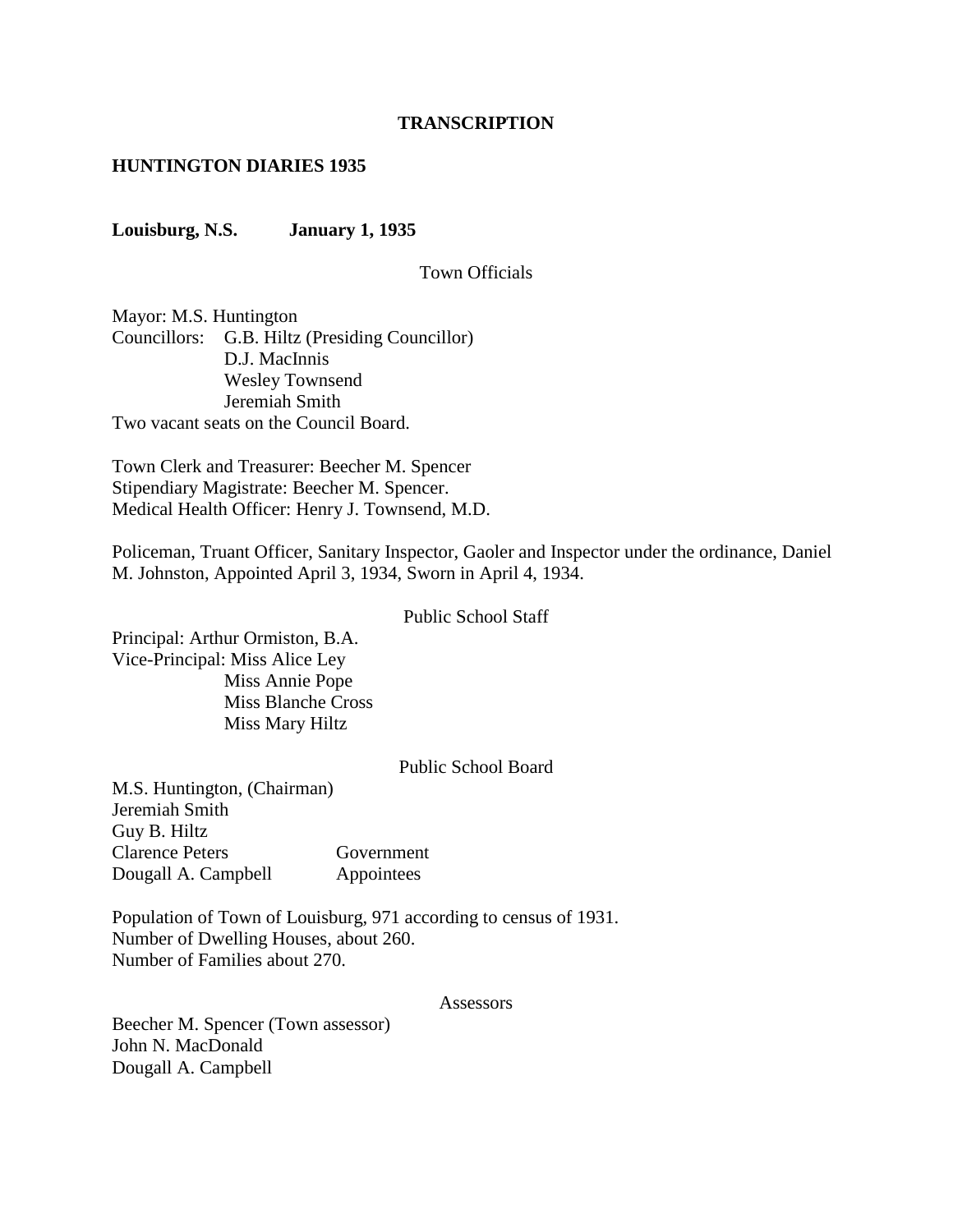#### Revisors of Voters Lists

Robert A. Peters Duncan Lamont Harold MacQueen

Clergymen in charge of the various congregations in the Town of Louisburg: Anglican: Rev. E.B. Gabriel Roman Catholic: Rev. D.H. Doyle United Church of Canada: Rev. D.A. MacMillan Presbyterian: Mr. Joseph Cathcart.

Collector of Customs: Port of Louisburg: A.W. Stacey

Pilots, Port of Louisburg: John E. Tutty, John Power, John Kelly, George Harris, William Williams, George Wilcox, D.W. Ley, Thomas Wilcox.

Harbour Master: Archibald MacVicar.

## **JANUARY, 1935**

#### **Tuesday, 1**

Louisburg, N.S.

Remarkably clear with light variable wind but becoming cloudy in the late afternoon. Wind southerly in the evening and increasing during the night. An ideal winter day. Min. temperature 11, max. temperature 29.

Annual Family New Year Gathering.

Our annual New Year gathering was held at our home as had been our custom for the last ten years.

Those present to dinner and supper were as follows: Mrs. G.W. Townsend, Mr. and Mrs. Fletcher Townsend, Wesley Townsend, Mr. and Mrs. A.E. Grant, Mrs. William Bagnall, Mrs. Jeanette Spencer, Emeline and myself. All of the above were present at both dinner and supper with the exception of Mrs. Spencer who went home before supper time. In the afternoon and evening we had our usual "sing song". Our guests departed for home at about 9 P.M. after we had spent a very pleasant day together.

#### Covered with Snow

Streets covered by upwards of a foot of snow with many drifts, which make automobile travel very difficult. Very few cars in use; none but the most venturesome attempting to use the streets and highways for automobile traffic.

#### Shop Open

I had the shop open from 4 to 5:45 o'clock P.M. for the purpose of distributing Halifax and Sydney papers on their arrival by train.

Sydney Post Record, Jan 1, 1935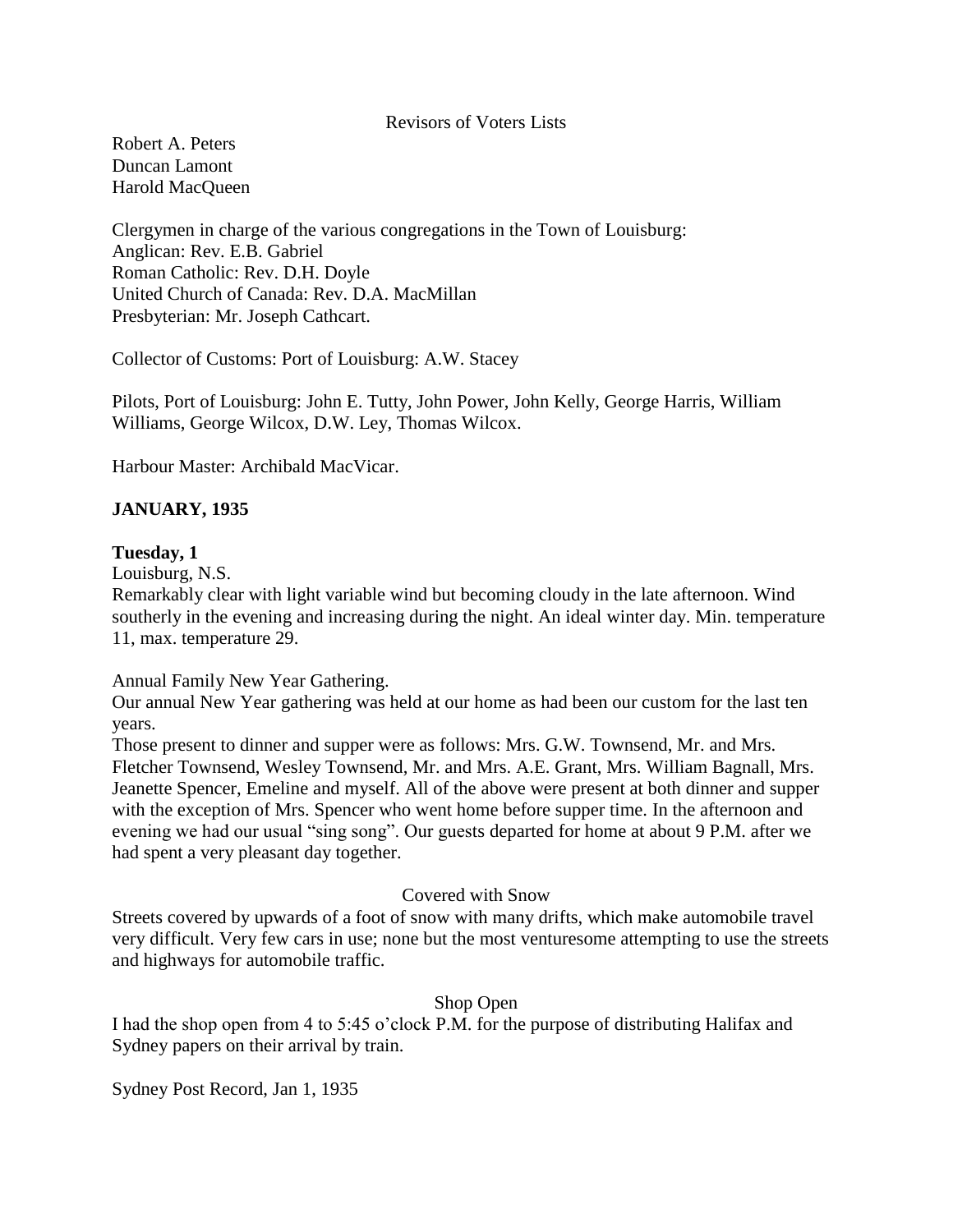Improvement is reflected in Louisburg Town Increased Coal Shipping Helped to Solve Unemployment Problem (by Mayor M.S. Huntington, Louisburg)

1934 with its tragedies and comedies, joys and sorrows has passed into history, and as we stand on the threshold of 1935, I take the opportunity of extending to all our sister towns and municipalities throughout the province, the time honored wish of a "Happy and Prosperous New Year".

I am pleased to note as I scan the public press, that there has been a marked improvement in business conditions and industrially an upward trend throughout the entire Dominion, particularly in our own Island of Cape Breton, where the steel and coal industries report a general improvement and a good years business. All of which leads us to believe that the prosperity so long and eagerly sought for is at last slowly but surely returning.

The revival in industrial pursuits has been reflected to some extent in our town resulting in a slight improvement in business conditions over the preceding year, which makes us feel that we are gradually awakening from the depression nightmare, which had held us in its grasp, for the last several years. Largely increased shipments of steel and coal through this port during the winter of 1934, together with extensive repairs to the British Empire Steel and Coal Corporation's shipping piers, during the autumn months, in a great measure helped to solve the unemployment problem with which we had to deal during the depression years.

The fishing industry on which so many of our citizens depend for a livelihood, while not producing the results we had hoped for has shown some improvement. Catches were fairly good and prices were somewhat better than the previous year, but still not sufficient to provide those engaged in this calling, a just reward for the amount of labor expended.

Louisburg, with its fortress ruins and historic park, still continues to be the major attraction for tourists who visit Cape Breton in the summer seasons. During the summer of 1934 the number of visitors far exceeded those of any previous year; many thousands coming from all parts of the American continent as well as more remote places for the purpose of seeing the place where history was made, when this stronghold held the key to the whole of North America.

A very large percentage of our tourists are from the New England states, who displayed more than a usual interest, from the fact that their forefathers wrested this "Dunkirk of America" from one of the greatest military powers of the time in one of the world's most remarkable sieges. With further development in the way of restoration work and the building of a fireproof museum, in prospect, it is to be expected that tourists who come to our Island with a taste for things historic shall visit this interesting spot in ever increasing numbers.

While the past year was not all that could be desired in the way of returning prosperity, we are nevertheless facing the future with renewed hope and courage, looking for further improvement in the year on which we have just entered.

#### **JANUARY 1935**

#### **Wednesday, 2**

Louisburg, N.S.

Snow storm followed by rain in the early morning, mostly cloudy during the day with some frost at night. Heavy southeast wind, shifting to southwest. Snowfall about 2 inches.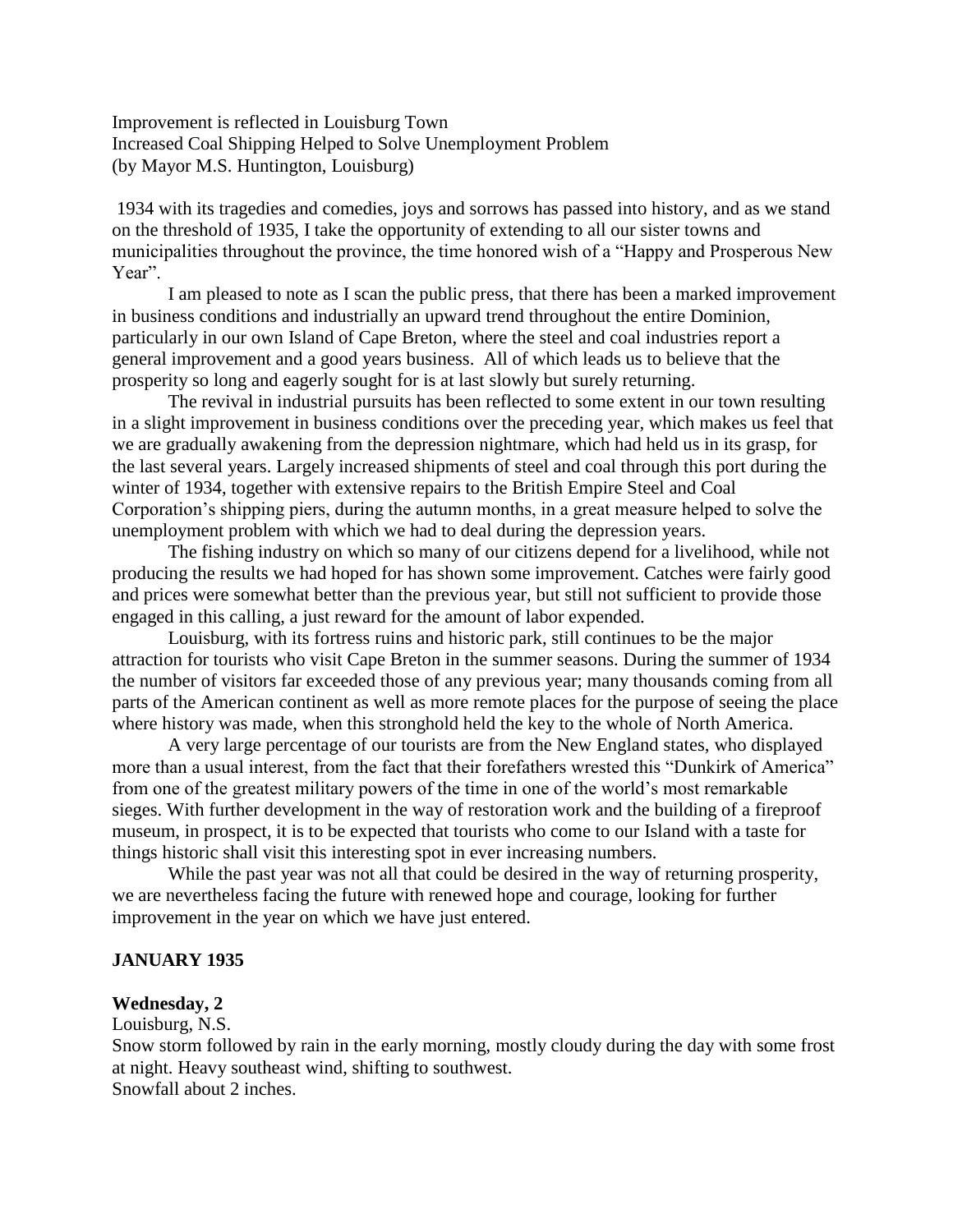Min temperature 22, max temperature 32.

# **JANUARY 1935**

#### **Thursday, 3** Louisburg, N.S

Remarkably clear and moderately cold with light westerly wind which shifted to southwest in the evening. Min temperature 10, max temperature 24.

## **JANUARY 1935**

# **Friday, 4**

## **Louisburg, N.S**

Cloudy and mild in the forenoon, becoming cold during the afternoon and evening. Light southwest wind shifting to west and northeast and increasing to a strong breeze. Min temperature 4, max temperature 38.

## **JANUARY 1935**

## **Saturday, 5**

Louisburg, N.S.

Clear and cold with light westerly wind. Min temperature 4 below zero, max temperature 12. First zero weather this season.

## **JANUARY 1935**

## **Sunday, 6**

Louisburg, N.S. Cloudy and mild with moderate to fresh southwest wind. Min temperature A.M. 11, max temperature 36.

#### Church Services

At 11 A.M. and 7 P.M. in company with Emeline, I attended services in the First United Church. Rev. D.A. MacMillan conducted both morning and evening services.

## **JANUARY 1935**

#### **Monday, 7**

Louisburg, N.S. Cloudy and very mild with some fog. Light southwest wind. Min temperature 30, max temperature 40.

#### Week of Prayer

The first of the services of "Week of Prayer" services was held in the First United Church this evening. Rev. D.A. MacMillan, the regular pastor was assisted in the service by Rev. C.R.F. MacLennan of Knox United Church, Glace Bay, who delivered the address. A fairly large congregation was present.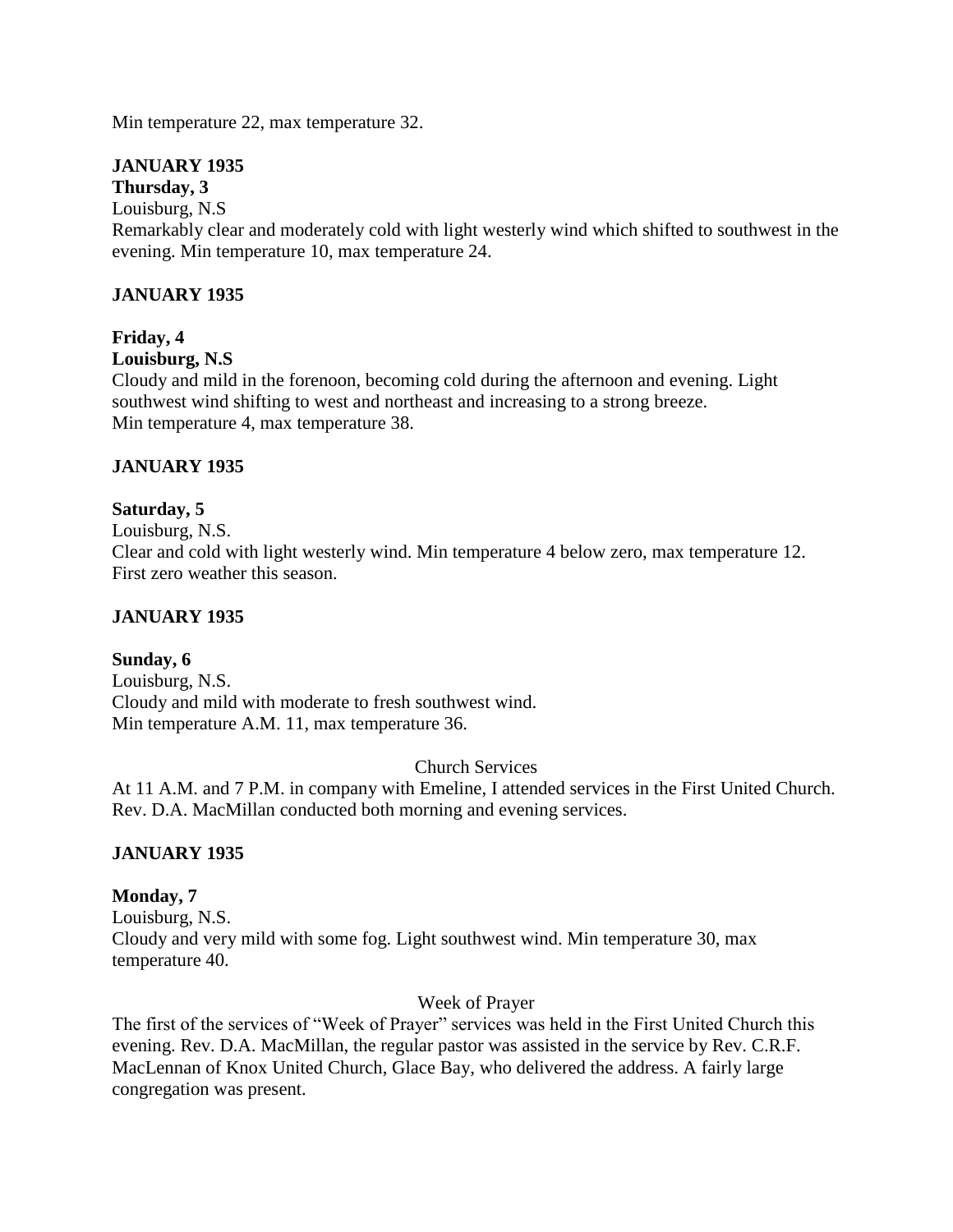"Week of Prayer" is also being observed by the Presbyterian Congregation of this town, where the pastor, Mr. Cathcart is in charge.

## **JANUARY 1935**

## **Tuesday, 8**

Louisburg, N.S.

Cloudy and very mild with considerable fog. Light southwest wind. Min temperature 30, max temperature 42.

Weather very unseasonable and snow melting rapidly with no prospects of a change.

## Week of Prayer

At 7:30 P.M. I attend the second of the services of "Week of Prayer" services in the First United Church. The pastor Rev. D.A. MacMillan was assisted by Rev. W. K. MacKay of Gordon United Church, Reserve Mines, C.B. who delivered the address. About the usual number that attend the regular Sunday services were present.

## **JANUARY 1935**

## **Wednesday, 9**

Louisburg, N.S.

Cloudy, foggy and mild. Rain during the greater part of the day. Moderate southwest wind shifting to northeast in the evening. Rainfall about 1 inch. Min temperature 29, max temperature 39.

#### Snow Thawing

Snow thawing rapidly, many bare spots on the landscape. Some places on the streets and sidewalks bare of snow but still enough for sleighing.

## Bus Service

Mike Sullivan of the Sydney and Louisburg Bus Service sent a car through to Louisburg this afternoon and the bus which has been snowbound here since Dec 30, left for Sydney later in the day. This is the first automobile traffic between Sydney and Louisburg since the snow storm of Dec 30, last.

#### Week of Prayer

The third of the services of "Week of Prayer" services was held in Calvin Hall at 7:30 P.M. The Service was conducted by the pastor, Rev. D.A. MacMillan, who gave an illustrated lecture on mission work in Japan.

#### **JANUARY 1935**

## **Thursday, 10**

Louisburg, N.S.

Snow storm in the early morning. Cloudy and foggy during the day with showers. Light east to southwest winds. Snowfall about 3 inches. Min temperature 28, max temperature 40.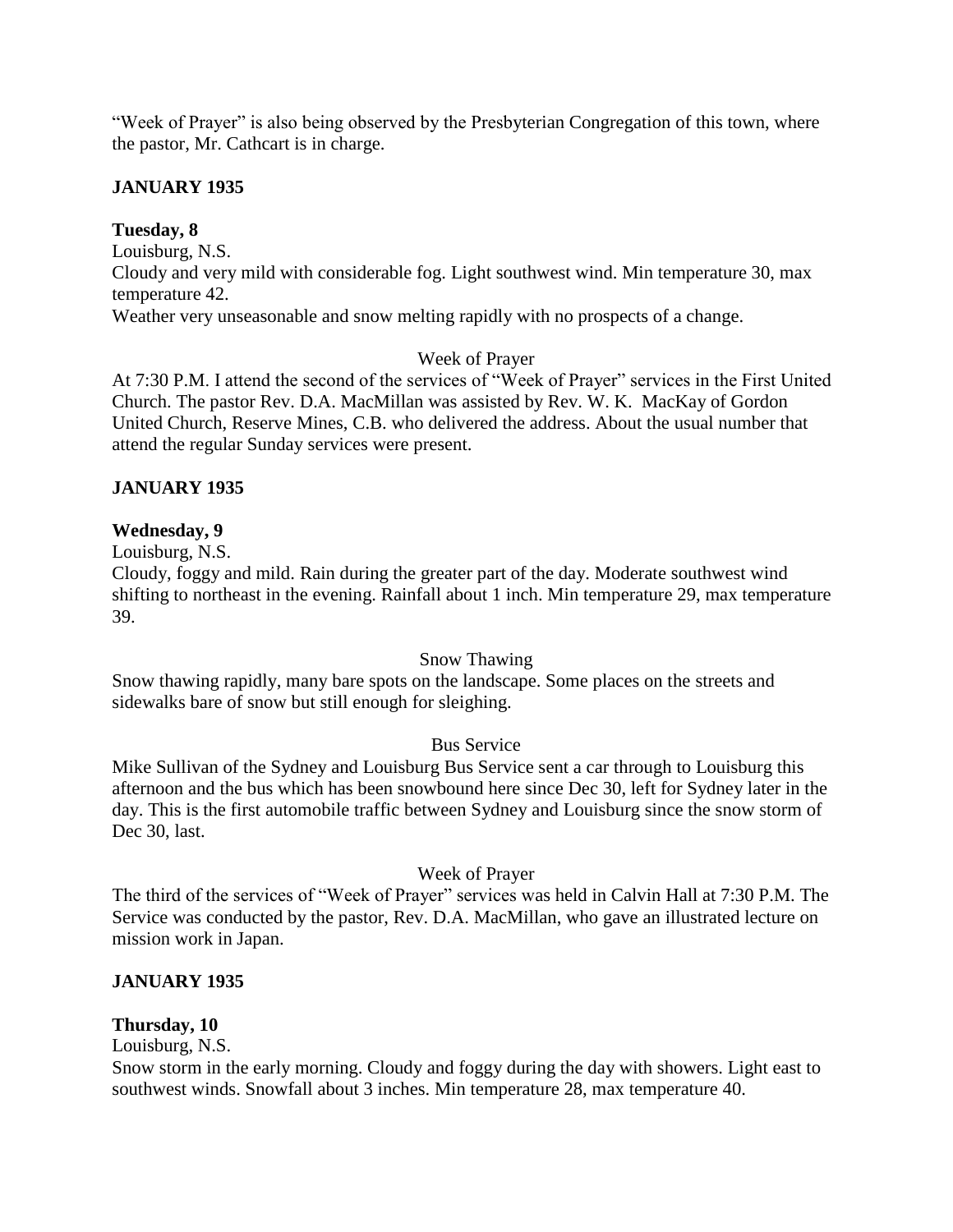#### Streets Slushy

Owing to the fall of wet snow in the morning, which was followed by rain the streets are very wet and slushy.

## Week of Prayer

The fourth of the services of "Week of Prayer" services was held in the First United Church at 7:30 P.M. Rev. D.A. MacMillan was in charge of the service.

## Death at Glace Bay

Flora, the two and a half year old daughter of Mr. and Mrs. Angus MacLean of Glace Bay, died today at their home. The body is to be brought to Louisburg for burial. Mrs. MacLean, was before her marriage, Miss Christine MacRury of this town and served for a number of years on the teaching staff of the Louisburg schools.

## **JANUARY 1935**

## **Friday, 11**

Louisburg, N.S.

Tremendous downpour of rain, accompanied by a heavy gale in the early morning. Stopped raining at about 8 A.M. Wind died out to a calm at about daylight. Mild and partly clear during the day. Light frost at night. Wind southerly shifting to northwest in the afternoon. Rainfall approximately 3 inches. Min temperature 26, max temperature 46.

#### Heavy Rainfall

Streets bare with the exception of patches of ice. Owing to the heavy rainfall of this morning brooks and rivers throughout the Province are greatly swollen with many washouts reported. At Catalone, owing to an ice jam at the highway bridge near MacAulay's the road is covered with water to a depth of several feet completely stopping traffic. Damage reported from many sections of the Province where floods covered all low lying lands.

#### Week of Prayer

At 7:30 P.M. I attended the fifth of the services of "Week of Prayer" services in the First United Church. Rev. D.A. MacMillan, the pastor was assisted by Rev. [blank] Guild of Epworth United Church, Glace Bay, who delivered the address. At the close of the service I attended choir practice.

#### Remains Arrive

On the evening train, the remains of Flora, the two and a half year old daughter of Mr. and Mrs. Angus MacLean of Glace Bay, were brought here for burial, and were taken to the home of Mrs. MacLean's mother, Mrs. Margaret MacRury, Havenside. Funeral tomorrow.

## **JANUARY 1935**

**Saturday 12** Louisburg, N.S.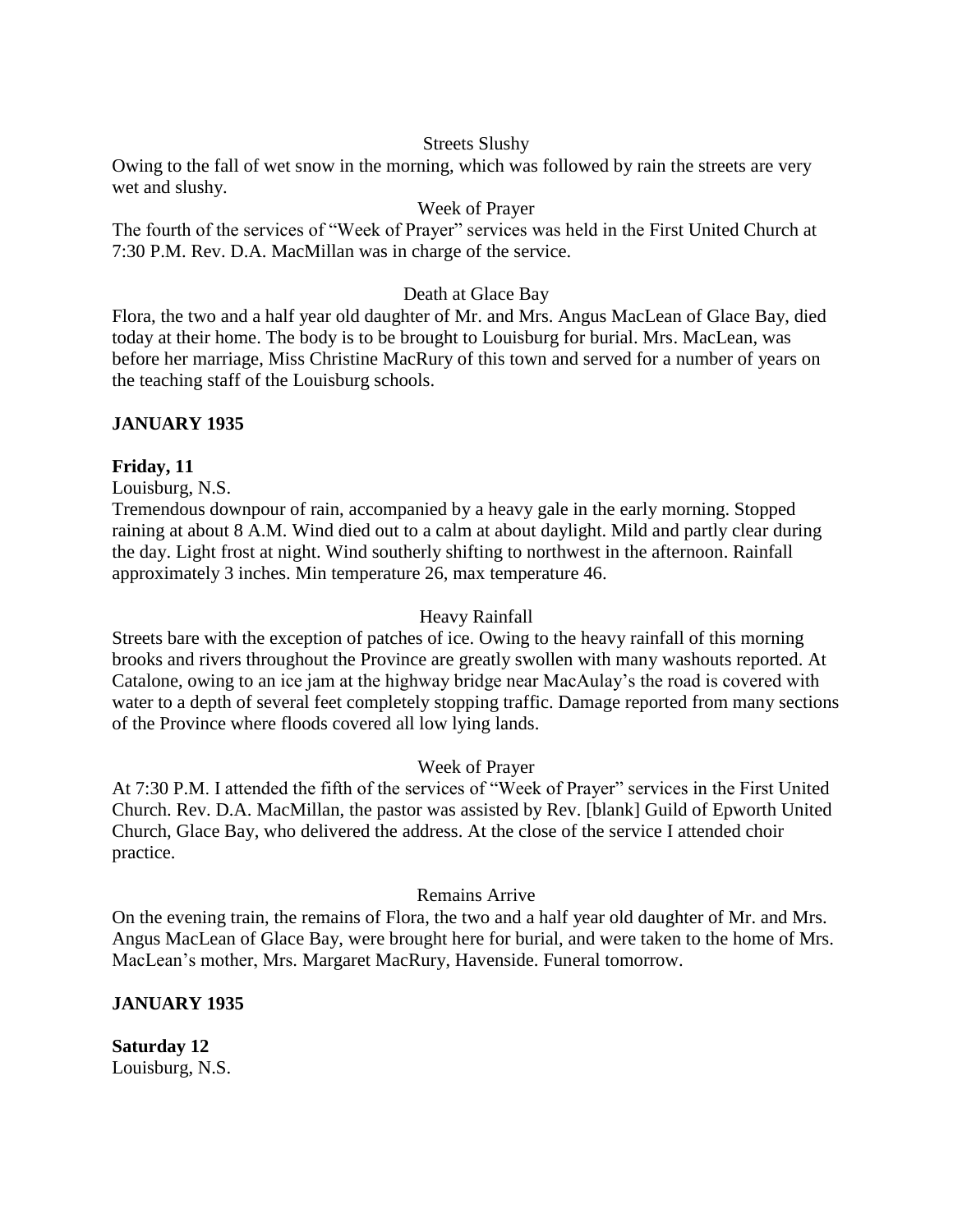Mostly cloudy with moderate northwest wind. A few light snow squalls. Min temperature 9, max temperature 30.

#### Funeral

The funeral of the late Flora MacLean, took place from the home of her grandmother, Mrs. Margaret MacRury, Havenside Street at 1:30 P.M. Rev. D.A. MacMillan, pastor of the First United Church conducted the service at the house and grave. Interment took place in Willow Grove Cemetery on Clarke's Road.

## **JANUARY 1935**

## **Sunday 13**

Louisburg, N.S. Cold and mostly cloudy with light to moderate northwest wind. Min temperature 8, max temperature 16.

## Church Services

At 11 A.M. and 7 P.M. in company with Emeline, I attended services in the First United Church. Both services were conducted by Rev. D.A. MacMillan, the regular pastor. The sacrament of the Lords Supper was dispensed at the morning service.

## **JANUARY 1935**

## **Monday, 14**

Louisburg, N.S.

Cloudy with light variable wind, which set in from the eastward in the evening and increased to a gale during the night. Light drizzle of snow during the day which developed into a regular snow storm in the evening and continued during the night. Min temperature 6, max temperature 26.

## **JANUARY 1935**

## **Tuesday, 15**

Louisburg, N.S.

Heavy snow storm and northerly gale, wind moderated in the evening. Snow storm which begun last evening continued until about 10 A.M. with all its fury. Snowfall about 12 inches. Min temperature 8, max temperature 25.

## **JANUARY 1935**

## **Wednesday, 16**

Louisburg, N.S. Sydney, N.S. Clear and cold with moderate northwest wind. Min temperature (Louisburg) 2 below zero.

## Louisburg to Sydney

I left Louisburg on the 8:15 A.M. train for Glace Bay, enroute to Sydney for the purpose of representing the Town of Louisburg on the Cape Breton Joint Expenditure Board, which meets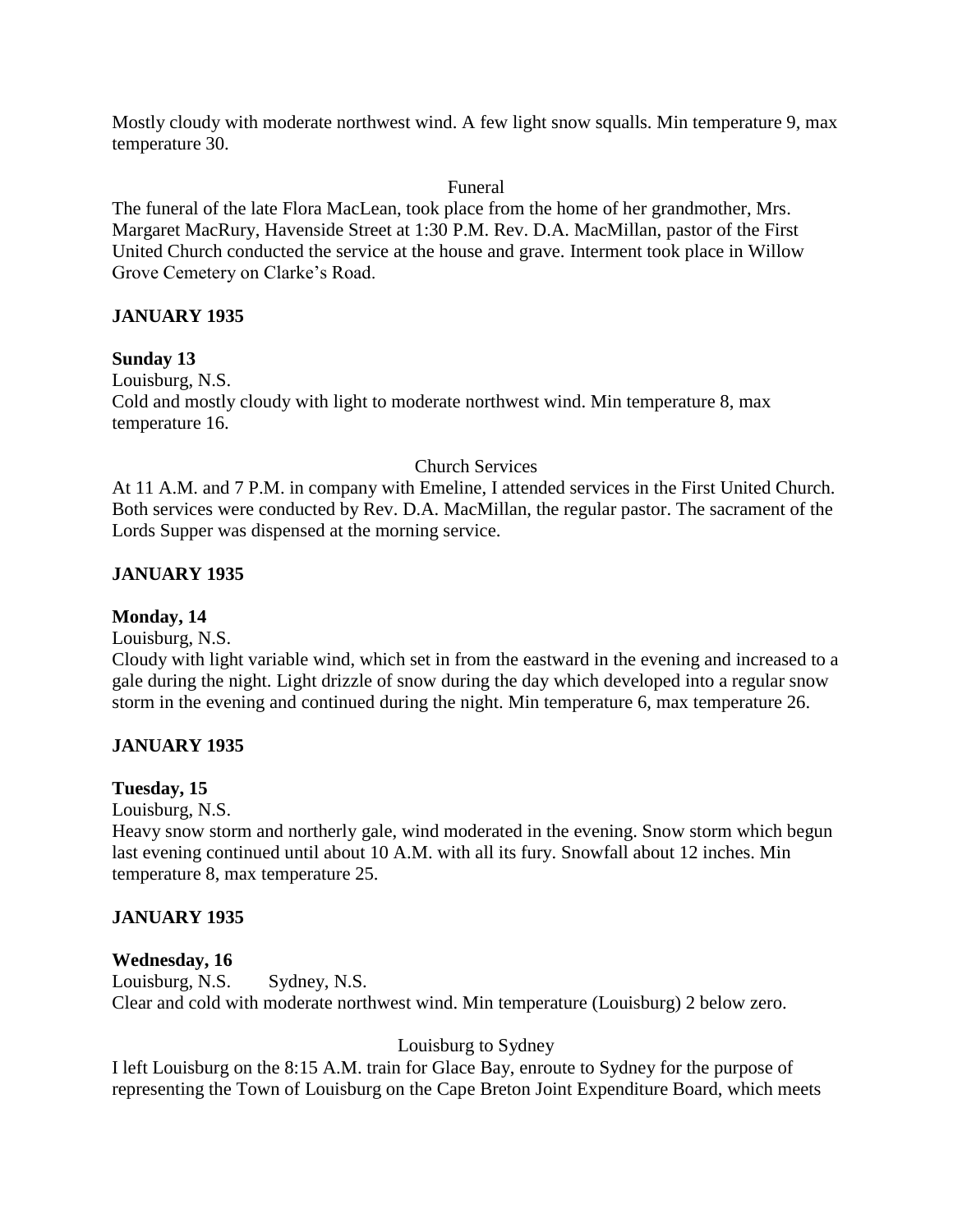in the Council Chambers in the Court house at 10:30 A.M. tomorrow. Reached Glace Bay at about 10 A.M. Left Glace Bay for Sydney at about 10:40 by train car, arrived at Sydney at about 11:45 A.M. and put up at the Vidal Hotel.

#### Registered Firearms

The compliance with the new Federal law respecting the possession of Pistols and Revolvers which came into effect on Jan 1, 1935. I visited the Royal Canadian Mounted Police headquarters on George Street, Sydney and registered the following firearms:

1 Colt Automatic Pistol, 1.32 Calibre, no 421016.

1 Colt Automatic Pistol, .45 Calibre, no 479218

1 Smith and Wesson Revolver, .455 Calibre. No 53073

#### **JANUARY 1935**

#### **Thursday, 17**

Sydney, N.S. Clear and cold with moderate northwest wind. Min temperature (Louisburg) 3 below zero.

#### Cape Breton Joint Expenditure Board

At 10:30 A.M. I attended the annual convention of the Cape Breton Joint Expenditure Board in the County Council Chamber in the Court House. Roderick A. MacKinnon, warden of Cape Breton County presiding. After the meeting was called to order the secretary, County Clerk, James MacNeil called the roll and the following answered to their names: For Municipality of the County of Cape Breton: Warden R.A. MacKinnon (Chairman) Councillor Alex Campbell (Reserve) Councillor Alex Ferguson (Catalone) City of Sydney: Mayor: S.E. Muggah, Aldermen: James Hartigan, Angus MacDonald, A.N. MacDonald and Seymour Hines. Town of Glace Bay: Mayor, D.W. Morrison, Councillors: J.T. Foster and Angus MacPherson, Town of North Sydney: Mayor, Fenwick Kelly and Councillor L.Y. Urquhart, Town of Sydney Mines, Mayor, A.C. MacCormack and Councillor D. MacPhee, Town of New Waterford, Mayor, W.J. Hinchey, Town of Louisburg, Mayor M.S. Huntington. All the representatives being present except Mayor F.J. Mitchell of the Town of Dominion. Immediately after the opening of this session various delegations addressed the Board in the interest of the Children's Aid Society, Barncroft and Little Flower Orphanages, Adult Blind, etc. and asked for their usual grants. Then followed the reading of various reports. Session adjourned at 12:15 P.M. to meet in the afternoon at 1:30. Had lunch at the "Diana Sweets" with Mayor S.E. Muggah and Frank Rowe, County Treasurer.

The afternoon session of the Joint Board was called to order at about 1:45 with the same delegates present as at the morning session. Mayor Mitchell of Dominion arrived during the session and took his place at the Board which completed the representations from the County, City and various towns. (18 delegates in all) At this session various reports were read by the secretary and disposed of in the usual way. Meeting adjourned at 3:45 P.M. to meet again at 10 A.M. tomorrow.

#### **JANUARY 1935**

**Friday, 18**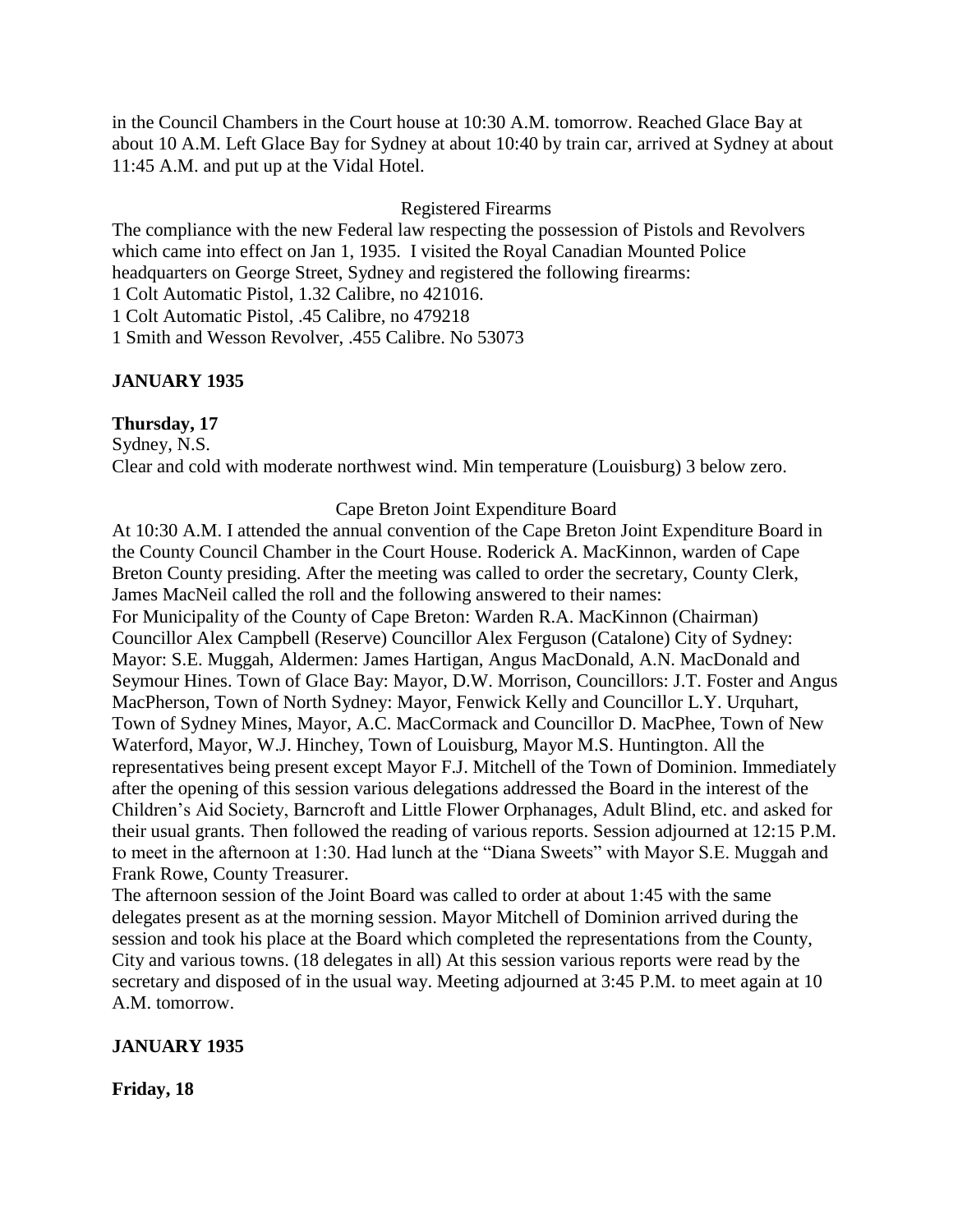Sydney, N.S.

Snow storm, snowed moderately during the greater part of the day. Moderate to fresh easterly wind. Snowfall about 5 inches.

## **JANUARY 1935**

## **Saturday, 19**

Sydney, N.S. Louisburg, N.S. Mostly cloudy, chilly and raw with moderate to fresh northerly wind. Light drizzle of snow during the forenoon.

#### Sydney to Louisburg

Left Sydney by train car at 12:30 P.M. enroute for Louisburg via Glace Bay. Left Glace Bay by S. & L. Railway at 2:45 P.M. arrived at Louisburg at about 4:30 P.M.

## Attended Play

At 8 P.M. I attended a play entitled "Brown Brown and Brown" in Calvin hall, held by the Young Peoples Society of the First United Church. Between the second and third act, I sang a solo entitled "The End of the Road" and responded to an encore with "The Rose of Tralee".

## S.S. SNELAND I

Norwegian Steamer SNELAND 1, arrived at Louisburg for the purpose of loading a full cargo of steel products.

## S.S. WATUKA

Steamer "WATUKA" Captain Bragg arrived from North Sydney and loaded a cargo of coal. The Watuka intended loading at North Sydney but was afraid to risk being caught in the ice.

## S.S. BESTUM

Norwegian Steamer "BESTUM" Capt. [blank] arrived and bunkered.

## Visits Louisburg

Corporal Glover of the Sydney detachment of the Royal Canadian Mounted Police arrived on the 4:15 P.M. train to spend a few days at Louisburg.

## **JANUARY 1935**

#### **Sunday, 20**

Louisburg, N.S.

Clear and moderately cold with moderate north to northeast winds. Min temperature 4, max temperature 20.

#### Church Services

At 11 A.M. and 7 P.M. I attended services in the First United Church. Rev. D.A. MacMillan conducted both these services. Emeline accompanied me in the morning but was not out to the evening service.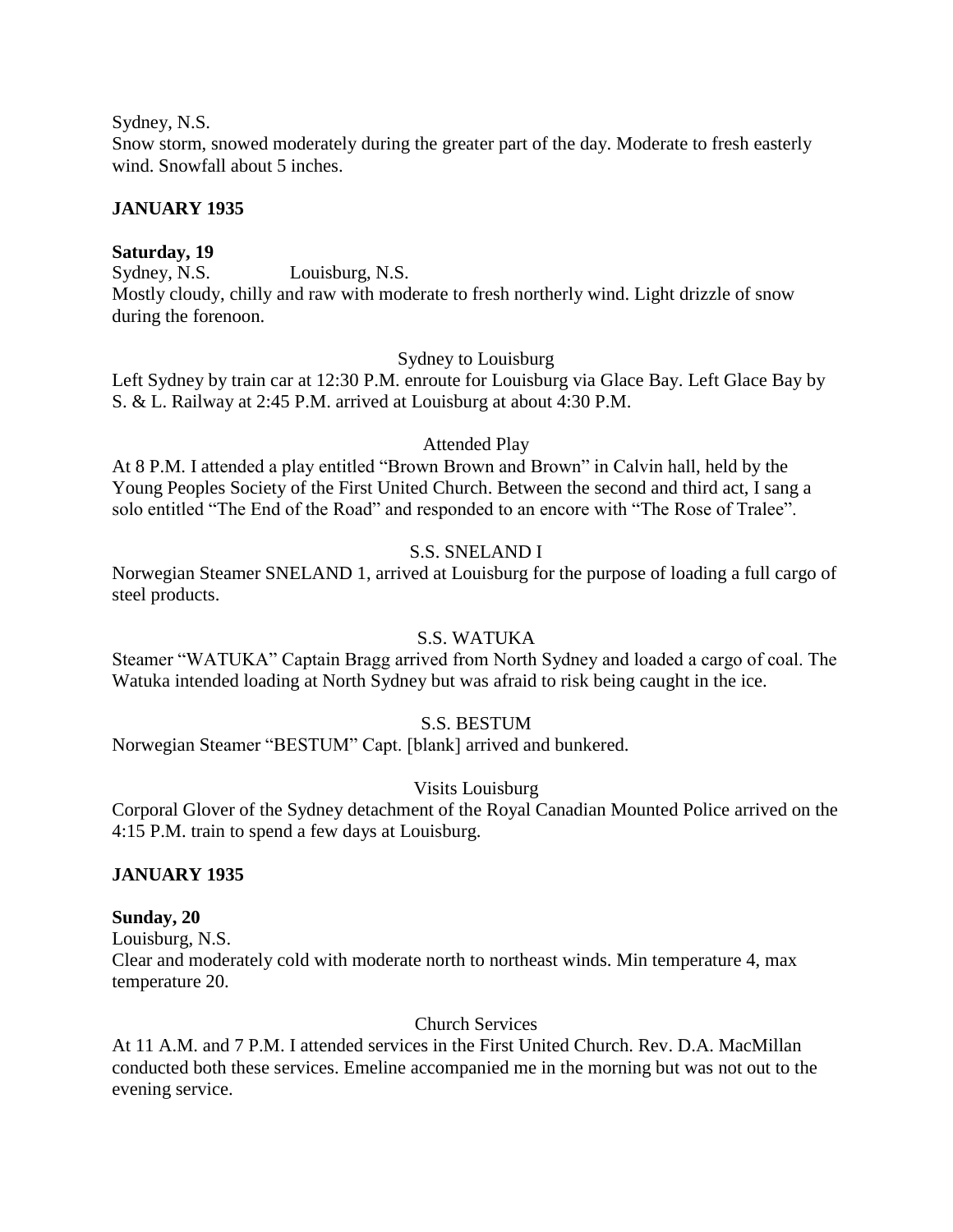## S.S. WATUKA

Steamer "WATUKA" Capt. Bragg sailed for Newfoundland with a cargo of coal. First cargo of coal from this port this season.

#### S.S. BESTUM

Norwegian Steamer "BESTUM" sailed in the morning.

#### S.S. BLUE PETER

British Steamer "BLUE PETER" arrived in the afternoon for bunker coal and docked at the coal pier.

#### S.S. COALBY

Steamer "COALBY" arrived in the afternoon for a cargo of coal and anchored in the stream.

#### **JANUARY 1935**

#### **Monday, 21**

Louisburg, N.S.

Clear and comparatively mild with light northeast wind shifting to southeast and increasing at night. Min temperature 10, max temperature 36.

#### S.S. MAGNHILD

Norwegian Steamer "MAGNHILD" arrived, bunkered and sailed.

## S.S. CRUIZER

Dominion Coal Company's tug "CRUIZER", Captain Thomas Ley, arrived from Sydney in the evening for the purpose of attending to the docking of ships during the winter months.

#### FIRE

At 7 A.M. the Louisburg Fire Brigade was called out for a fire in the after hold of the Steamer "BLUE PETER" lying at the east side of the coal pier. We turned out with the hose reel and went to the scene of the fire, but our services were not required as the fire was then under control. The fire was discovered by the crew at about 4:30 A.M. and was fought by them with a line of small hose from the coal pier, which supplied them with sufficient water. Fire "ALL OUT" at 7:30 A.M. Damage to ship, very slight, some water damage to cargo not serious.

#### Accident to S.S. COALBY

Steamer "COALBY" Capt. Arundell, which arrived here on last Sunday afternoon, while docking on the west side of the coal pier at about 9 P.M. swung down on the end of the Government wharf and stove a small hole in her quarter.

#### **JANUARY 1935**

**Tuesday, 22** Louisburg, N.S.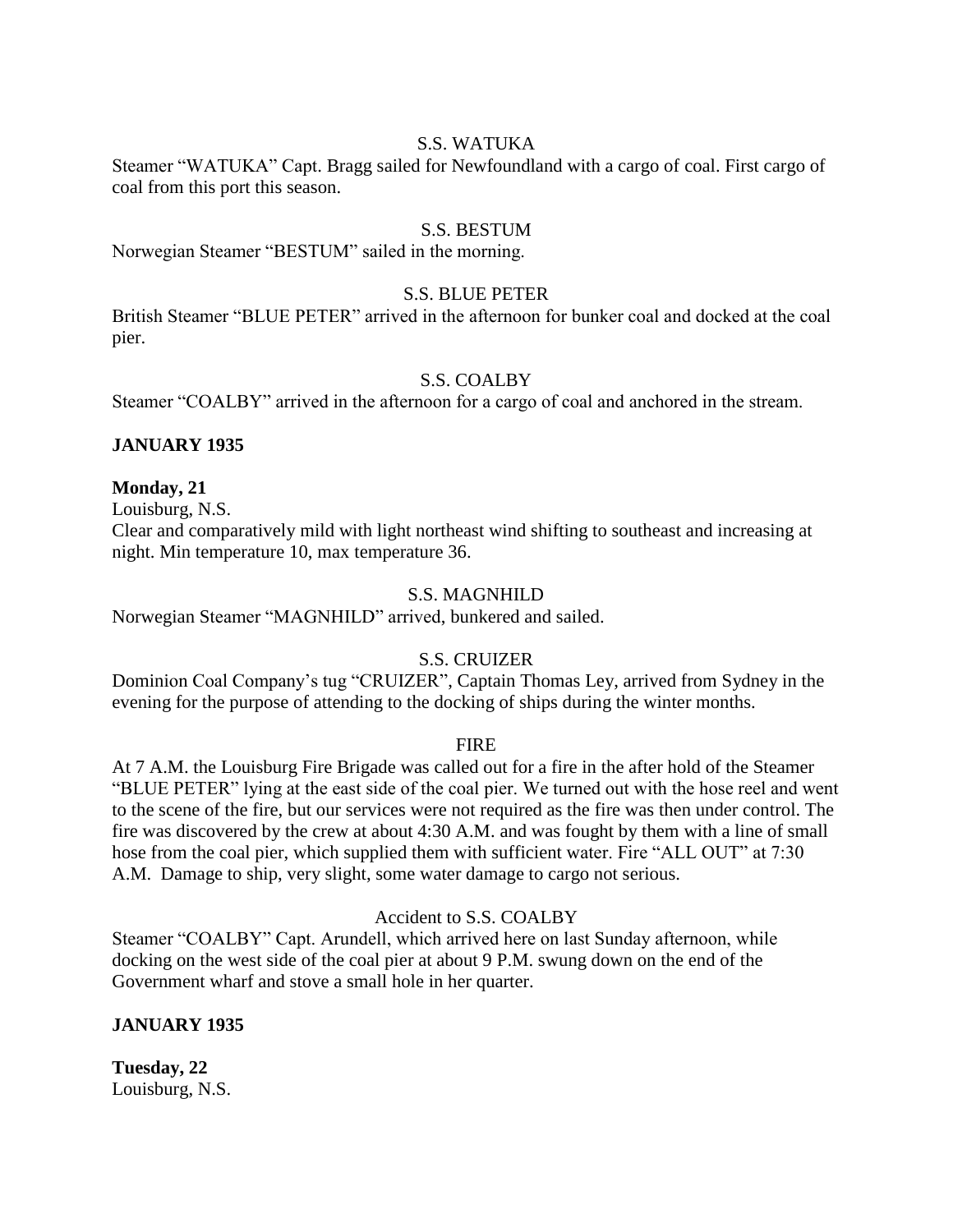Heavy rain accompanied by a southeast to southwest gale. Wind moderated in the late afternoon and shifted to northwest during the night and clearing. Min temperature 26, max temperature 33.

#### Epidemic of Measles

Measles which has been very prevalent at Glace Bay, Sydney, New Waterford and other Cape Breton communities for the past number of months has at last reached Louisburg. Of late a number of cases have been reported in town.

#### Car Inspector Arrives

Angus MacLeod of New Waterford, Car Inspector for the Dominion Coal Company arrived on a coal train in the afternoon and is to take up his duties here during the winter months. He is boarding with us.

## **JANUARY 1935**

## **Wednesday, 23**

Louisburg, N.S.

Mostly cloudy with moderate northeast wind. Light snowfall and drizzle of rain at night. Min temperature 16, max temperature 26.

## Choir Practice

At 8:30 P.M. I attended choir practice in the First United Church. At the conclusion of practice the regular annual meeting of the choir was held. The following are the officers for the ensuing year:

Mr. J.A. MacDonald, Leader; (re-elected) Miss Christine MacDonald, Secretary-Treasurer (reelected) M.S. Huntington, Chairman (re-elected) Miss Annie May MacIntyre, Representative on the Official Board.

#### S.S. BLUE PETER

Steamer "BLUE PETER", Captain Snelgrove, sailed in the morning.

## **JANUARY 1935**

#### **Thursday, 24**

Louisburg, N.S.

Cloudy, misty and foggy with some heavy showers. Fresh strong east to south winds. Min temperature 18, max temperature 40.

Lillian Huntington arrives

Lillian Huntington arrived on the 4:15 P.M. train. She intends remaining here for the winter for the purpose of taking music lessons. She is stopping with us while in town.

## **JANUARY 1935**

**Friday 25** Louisburg, N.S.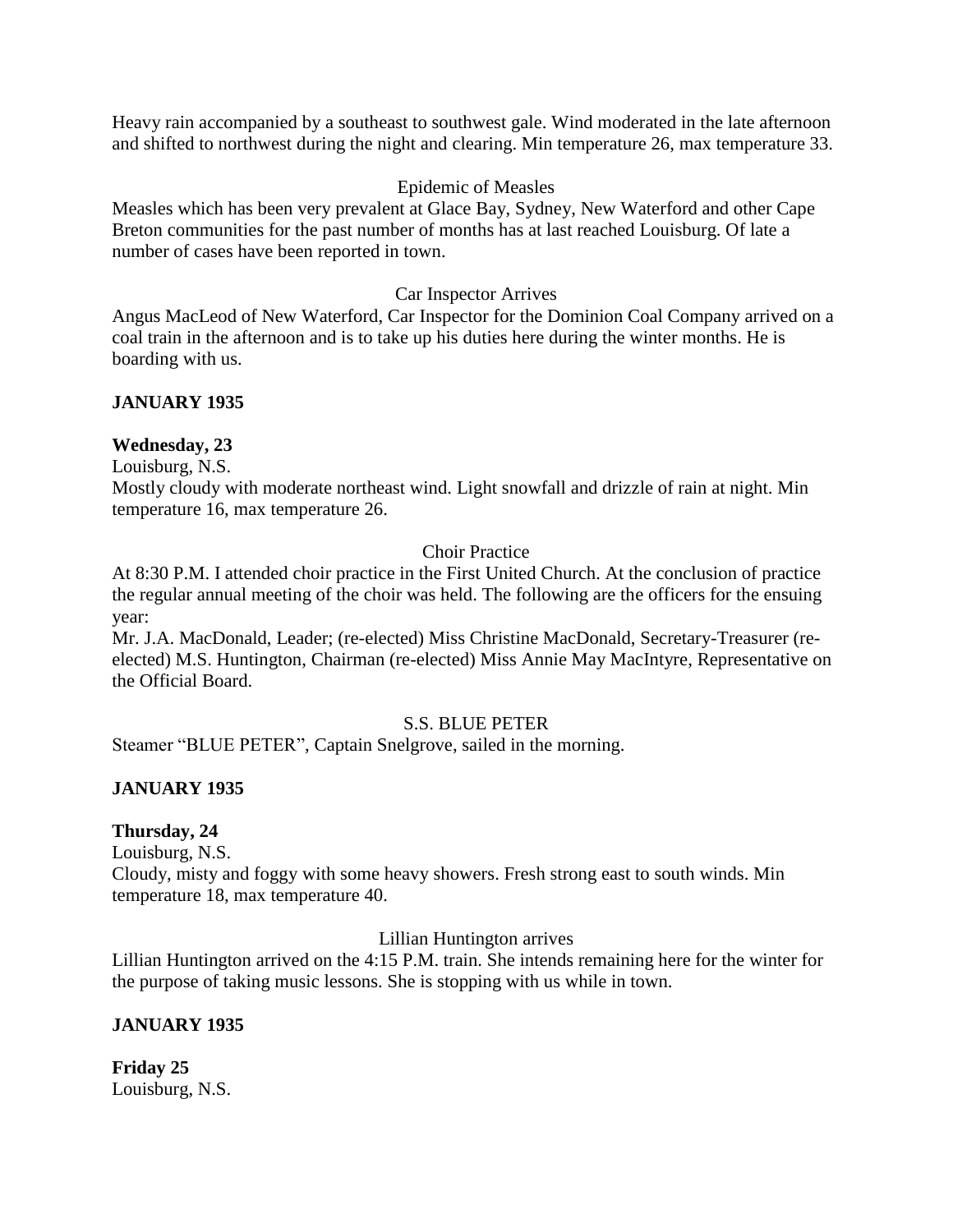Clear and cold with moderate northwest wind. Light snow squalls in the early morning. Min temperature 1, max temperature 35.

#### S.S. SNELAND 1

Steamer "SNELAND 1" Captain [blank] sailed in the morning for Manchester, England with a cargo of steel products.

#### S.S. COALBY

Steamer "COALBY" Captain Arundell, sailed in the morning for St. John, N.B. with a cargo of coal.

#### S.S. RINGHORN

Norwegian Steamer "RINGHORN" Captain Thuroldsen, arrived at about 9 P.M. for 150 tons of bunker coal.

#### Council Meeting

At 7:30 P.M. I attended and presided at a meeting of the Town Council. Those present were Councillors: D.J. MacInnis, Wesley Townsend, Jerry Smith and G.B. Hiltz. Town Clerk. B.M Spencer, Police Officer, D.M Johnston and myself. At this meeting the Town assessment for 1935 was on motion of the council, received and my engaging of A.A. Martell to audit the town books for 1934 was approved of by the council.

#### **JANUARY 1935**

#### **Saturday, 26**

Louisburg, N.S.

Mostly cloudy with moderate west to southwest winds. Snowed moderately during the evening and night. Snowfall about 1 inch. Min temperature 2 below zero, max temperature 30.

#### S.S. RINGHORN

Norwegian Steamer "RINGHORN", Captain Thuroldsen sailed in the morning.

#### S.S. BLAAFJELD

Norwegian Steamer "BLAAFJELD", Captain [blank] arrived bunkered and sailed.

#### Meeting of Stewards

At 8 P.M. a meeting of the Board of Stewards of the First United Church was held at our house. Those present were: John H. Skinner, (Chairman) John A. MacDonald (Secretary) Neil MacRury and myself. Mrs. John N. MacDonald, Secretary of the United Church was also present.

#### **JANUARY 1935**

#### **Sunday, 27**

Louisburg, N.S.

Cold and mostly cloudy with moderate north to northwest wind. Light drizzle of snow during the forenoon. Min temperature 5, max temperature about 20.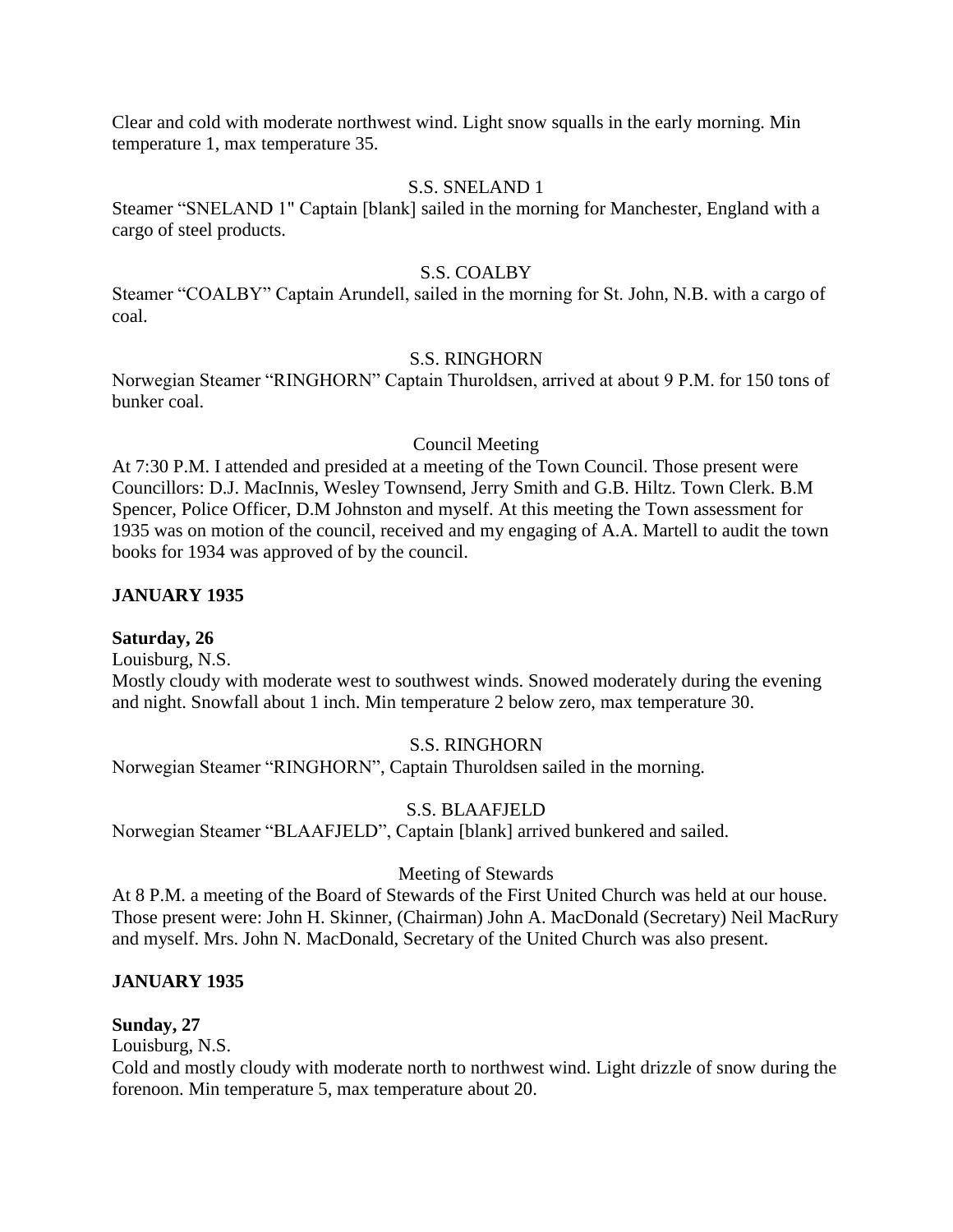## Church Service

At 11 A.M. and 7 P.M., I attended services in the First United Church. Both these services were conducted by Rev. D.A. MacMillan. Emeline accompanied me to both services.

## **JANUARY 1935**

## **Monday 28**

Louisburg, N.S.

Clear and very cold with light northwest wind. Min temperature 11 below zero. Max temperature 7 above.

Board of Trade Organized

At 8 P.M., I presided at a meeting in the Council Chamber of the Town hall called for the purpose of organizing a board of Trade. The meeting being called to order on motion I was elected Chairman and W.C. DeLaney, Secretary.

After a short discussion respecting the purposes of such an organization it was unanimously decided to organize a Board of Trade for the Town of Louisburg. The following were the officers elected by those present: Dr. H.J. Townsend, President; George Lewis, Secretary-Treasurer; James Crowdis, Vice-President. Other members of the executive seven in all were: John A. MacDonald, A.A. Martell, Burt Wilcox and Rueben Lipkus.

Among others present besides those named were: William Phalen, Arthur Cann, Sam Levy, Rev. E.B. Gabriel, David Bond, D.M. Johnston (Police Officer) B.M. Spencer (Town Clerk) and Ed Levy.

On motion, the membership fee was placed at two dollars. Meeting adjourned to meet at the town hall on Monday evening, Feb 11, 1935 for the purpose of completing the organization.

## **JANUARY 1935**

## **Tuesday, 29**

Louisburg, N.S.

Clear and cold in the early morning, moderately early in the day and becoming cloudy. Light northwest wind shifting to southerly early in the day and increasing at night. Snow storm during the first part of the night followed by heavy rain at about midnight.

## Congregational Meeting

At 7:30 P.M. I attended the Annual Congregational Meeting of the First United Church which was held in the church. After devotional exercises led by the pastor Rev. D.A. MacMillan, A.W. Stacey was on motion of the meeting elected chairman and I was elected Secretary. The reading of reports from the various organizations of the church followed and also appointments of officials for the current year. The following are the appointments: Secretary: Mrs. John N. MacDonald (re-elected) Treasurer: John N. MacDonald (re-elected) Assistant Treasurer: M.S. Huntington (re-elected) On Board of Stewards appointed for three years: D.J. MacInnis, Louisburg; Roderick MacLean, Catalone; A. MacLean, Kennington Cove; (all reelected) Ushers: D.J. MacInnis, D.J. MacIntyre, D.M. Spencer and Murdoch MacLean (all reelected) Auditors: John MacRury (re-elected) Miss May Campbell and Charles Stacey.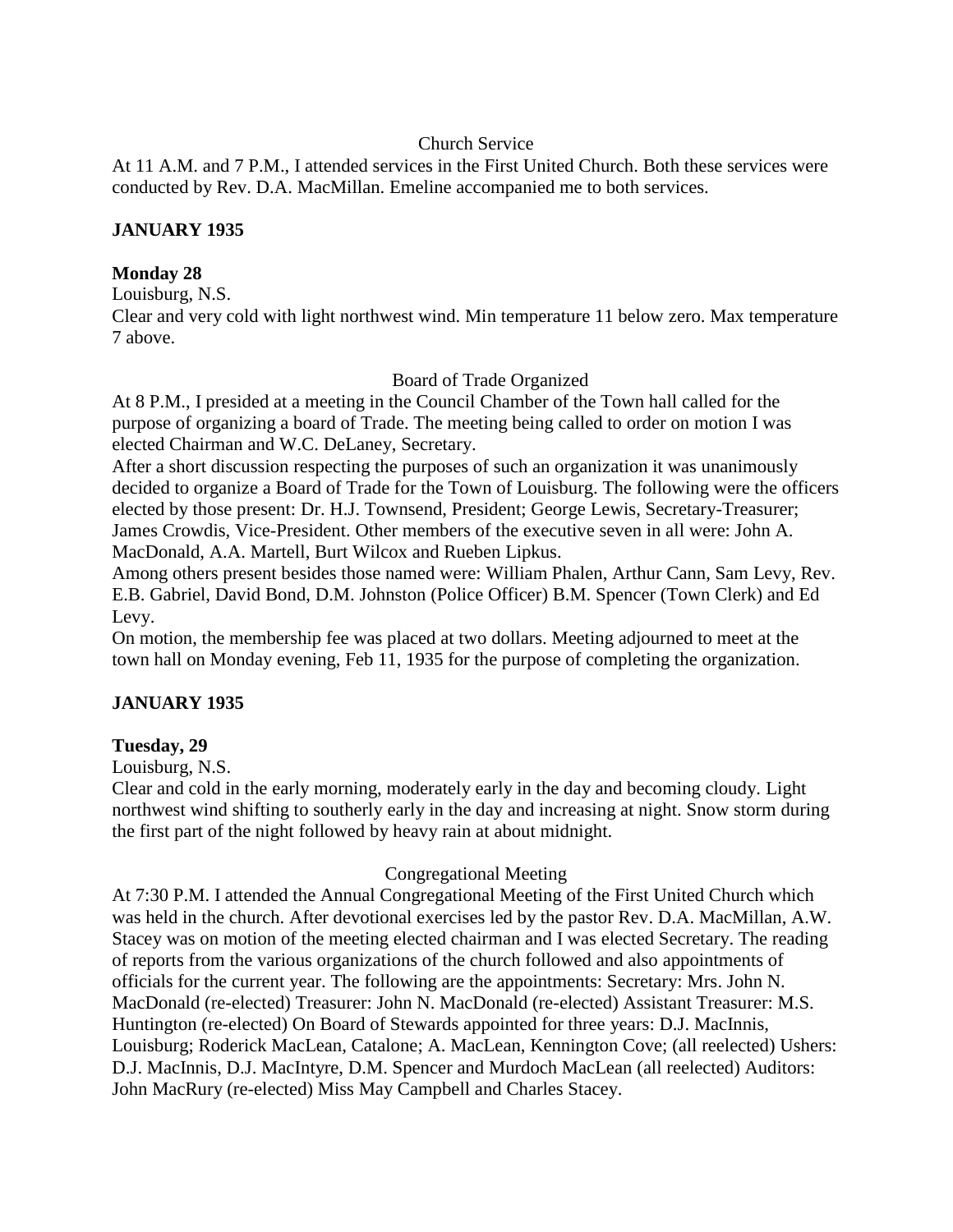#### Nomination Day

Today is nomination day throughout the Province of Nova Scotia for the purpose of nominating candidates for to fill vacancies on the various council boards.

At Louisburg where at least three candidates are required only one offered for election, he being Councillor, Wesley Townsend who filed his papers with the Town Clerk for re-election.

#### **JANUARY 1935**

#### **Wednesday, 30**

Louisburg, N.S. Sydney, N.S.

Heavy rain with gale in the early morning. Wind southerly shifting to northwest and clearing in the morning. Cold during the day, very cold at night.

#### Meeting of Jail Commission

At 8:15 A.M., I left on the train for Glace Bay, enroute to Sydney for the purpose of attending a meeting of the County Jail Commission of which I am a member and which meets in the office of the County Jail at 3 P.M. Left Glace Bay by train way for Sydney at about 10:40, arrived at Sydney at about 11:30 A.M. Stopped at Vidal Hotel. Went to the office of the County Jail at about 3 P.M. where shortly after the other two members of the commission: Deputy Mayor: J.D. Hartigan of Sydney and Councillor: L.Y. Urquhart of North Sydney arrived. This being the first meeting of the New Jail Commission, Councillor Urquhart was elected Secretary and I was elected Chairman, after which we passed for payment the following accounts: D.S. MacPhee (groceries for Nicholas Markadonis under sentence of death) Nov 14/34 to Jan 19/35 \$109.79. Malcolm MacIsaac and Angus MacSween Dec 29/34 \$12.00, C & G MacLeod, Stations \$305, J.W. Rudderham, Plumbing \$97.18, Roy Maxwell, Taxi Service \$1.50, Jan 25/35. Wrights Ltd, Jan 3/35, Blankets \$35.40, Wrights Ltd. Nov 6/34 Blankets \$27.00, Thompson and Sutherland, Nov 30/34 \$23.20, Dec 31/34 \$29.50. J.W. Stephens, Jan 3/35 \$1.24, Swift Canada Co, Jan 19.35 \$37.00, Cape Breton Wholesale Grocery Co. Ltd Jan 26/35, \$8.10. After finishing the office work in company with Assistant Jailor MacDermid and Allan MacDonald, we inspected the cells, corridors, kitchen and furnace room and found them in fair condition, considering that there are now 79 prisoners in an institution originally intended to accommodate 53. While on this tour of inspection I was surprised to discover a man who has been in the jail since March 26/1934 on a tax warrant, showing tax arrears and expenses amounting to \$53.75. This man whose

(continued on next page)

#### **JANUARY 1935**

#### **Thursday, 31**

Sydney, N.S. Louisburg, N.S.

Very cold with light to moderate northwest wind. Min temperature (Louisburg) 11 below zero. Max temperature (Louisburg) about 6 above zero.

Norwegian Steamer "TELA" arrived at Louisburg bunkered and sailed.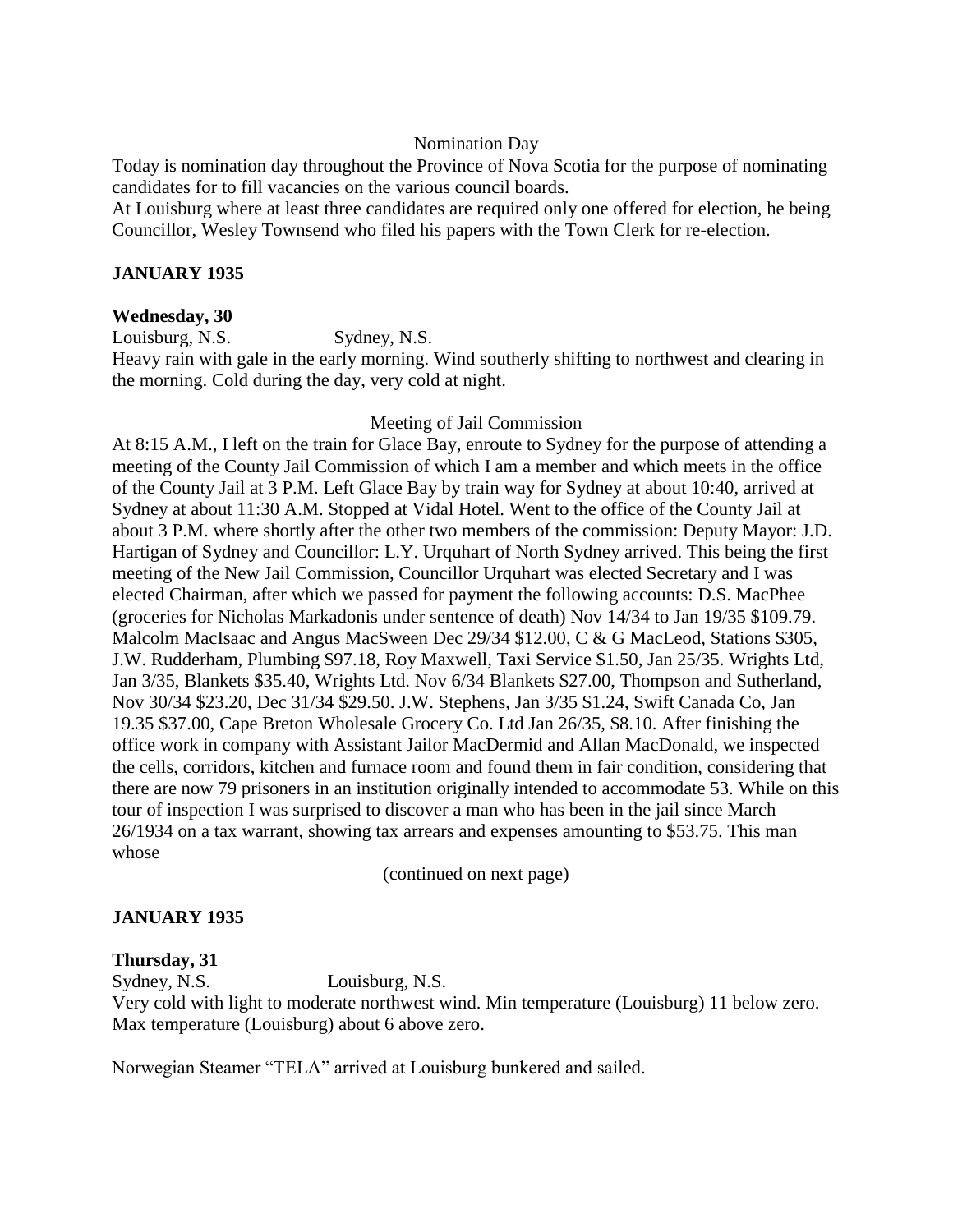#### Sydney to Louisburg

Left Sydney on the 12:30 P.M. train for Glace Bay enroute to Louisburg. Left Glace Bay by train at 2:45 P.M. arrived at Louisburg at about 4:15 P.M.

#### Interviewed County Officials

Before leaving Sydney I interviewed James MacNeil, County Clerk, Frank Row, County Treasurer and Solicitor for the Cape Breton Joint Expenditure Board and Donald MacVicar, County Sheriff, respecting the care of Dehmel of Reserve Mines who has been in the County jail for more than ten months for non-payment of taxes, all of whom agreed that the length of time this man had served was excessive and promised to cooperate in having him released.

## (continued from preceding page)

name is Dehmel was born in Germany but has been twenty two years in this country. When arrested and committed to jail for non-payment of taxes, he was living at Reserve Mines. He has already served ten months for this debt, but as far as I am aware it is no nearer being paid than on the day he was placed in jail. According to existing laws there is no limit set for the length of time a person may be required to serve, who is committed to the county jail on a warrant for nonpayment of taxes. Under existing laws it appears to me to be quite possible for a person to be confined in jail for life if committed to the institution on a warrant for the (continued on next page)

## **FEBRUARY 1935**

#### **Friday 1**

Louisburg, N.S. Clear and cold with light winds, mostly northwest. Min temperature 6 below zero, max temperature 14.

## S.S. CALGARY

British Steamer "CALGARY", Captain Baxter, arrived in the forenoon for bunker coal.

## S.S. "WATUKA"

Steamer "WATUKA", Captain Bragg arrived in the evening from St. John's, Nfld. for a cargo of coal.

#### (continued from preceding page)

arrears. This man for food alone at 36 cts a day, the amount allowed for each prisoner, has cost the Cape Breton Joint Expenditure upwards the sum of \$111.96. I feel that ten months is too long to keep any person in jail for debt, particularly when he had been committed to prison without a trial. Dehmel says he cannot pay the debt and thinks he should be released. He asked me to intercede in his behalf, which I intend to do before leaving the City.

While at the jail I saw Nicholas Markadonis who is under sentence of death for the murder of his sister-in-law on July 20/1934. He was sentenced on Nov 14.1934 to be hanged on Jan 24, 1935. Since that time a reprieve was granted until March 19/34 in order that an appeal might be taken to the Supreme Court of Canada. I learned today that an appeal had been granted and that his case is to be heard at Ottawa on Feb 19, 1935.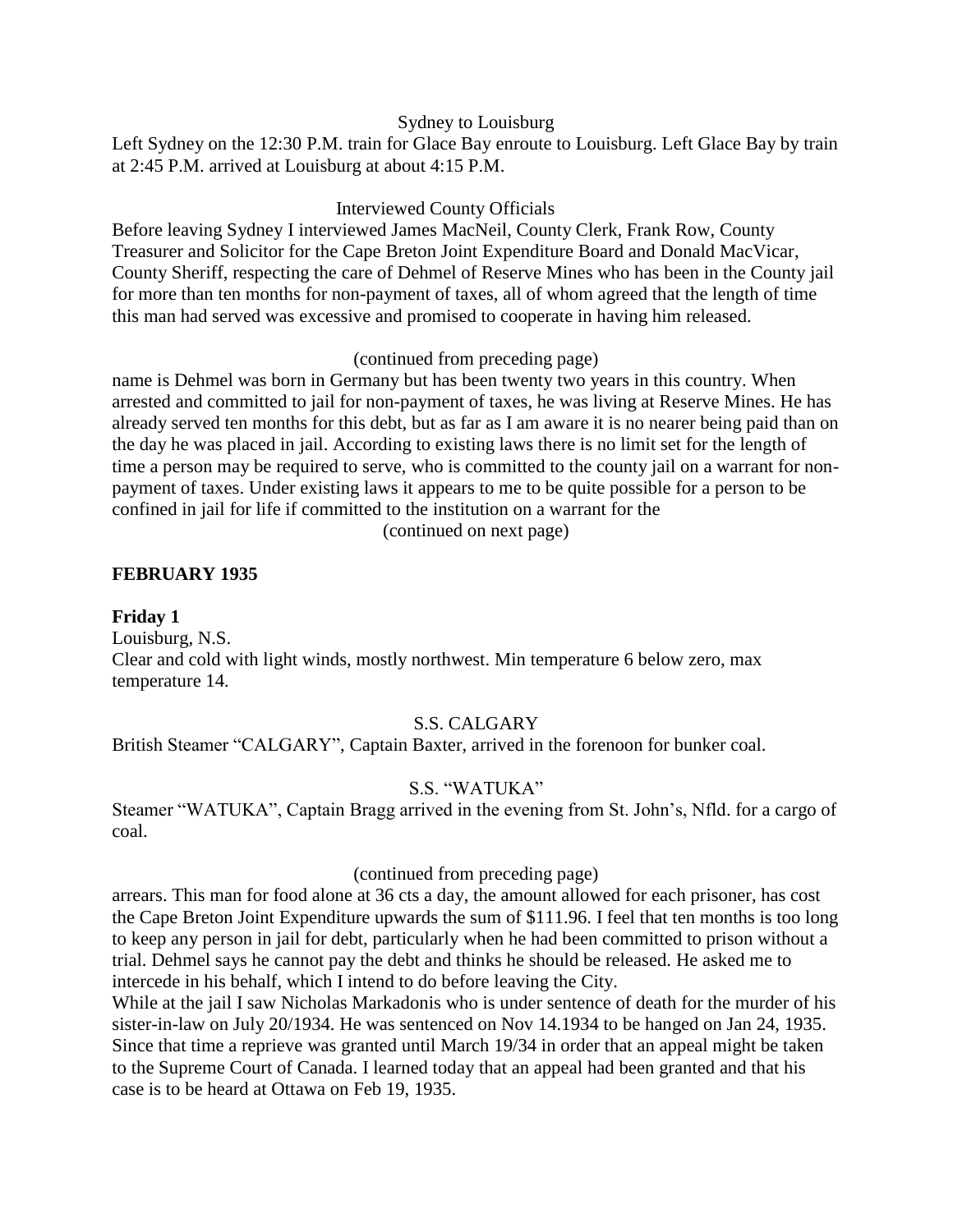#### **FEBRUARY 1935**

#### **Saturday, 2**

Louisburg, N.S.

Cloudy and comparatively mild with light west southwest wind. Light snow squalls during the day. Snowfall about 1 inch. Min temperature 12, max temperature 30.

#### S.S. CALGARY

Elder-Dempster line Steamer "CALGARY", Captain Baxter after taking on board about 1100 tons of bunker coal, sailed for Halifax, N.S. in the evening.

#### Motion Pictures

A motion picture show opened in the Masonic hall tonight and I understand is to be run regularly. Walter Tucker of this town is in charge. It is about two years since there was a motion picture in this town until tonight. Tonights show was well attended.

#### **FEBRUARY 1935**

#### **Sunday, 3**

Louisburg, N.S.

Cloudy and mild with light to moderate south west wind. Min temperature 23, max temperature 34.

#### S.S. CANADIAN CHALLENGER

Steamer "CANADIAN CHALLENGER", Captain Wilson arrived at about 8:30 A.M., for the purpose of loading a part cargo of steel products.

#### S.S. WATUKA

Steamer "WATUKA", Captain Bragg, sailed with a cargo of coal for Halifax, N.S.

#### S.S. MONTCALM

Canadian Government Ice Breaker "MONTCALM" arrived from Halifax shortly after noon and docked at the west side of the coal pier. This ship is commanded by Captain O'Hearn.

#### Church Services

At 11 A.M. and 7 P.M. in company with Emeline I attended services in the First United Church. Rev. D.A. MacMillan conducted both services.

#### **FEBRUARY 1935**

#### **Monday 4**

Louisburg, N.S.

Cloudy, mild and foggy with light winds. Rain began to fall at about 6 P.M. and continued during the night. Min temperature 30, max temperature 43.

#### **FEBRUARY 1935**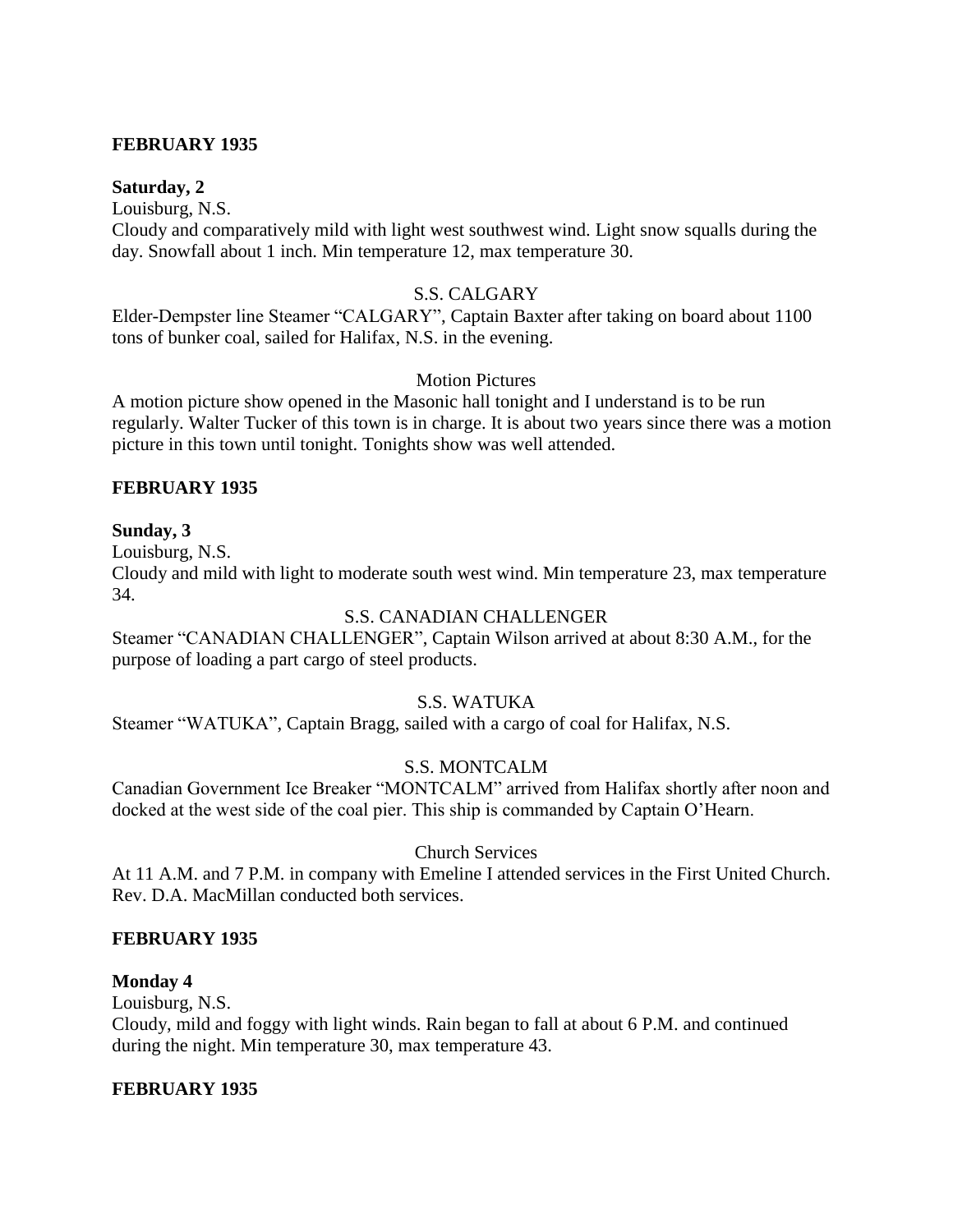#### **Tuesday 5**

Louisburg, N.S.

Clear and mild during the early part of the day, becoming cold in the afternoon and very cold at night. Moderate northwest wind. Min temperature about 4 below zero.

#### Town Elections

Today is Election Day for the various towns throughout the Province of Nova Scotia with the exception of the Town of Glace Bay, which by a special act of the Legislature has its election on the First Tuesday of March each year.

Wesley Townsend was the only one to file nominations papers on last Tuesday while there were three seats open on the council board. Mr. Townsend was therefore reelected by acclamation. There is still two seats vacant on the board. The council Board for the current year shall consist of Mayor: M.S. Huntington, and Councillor: D.J. MacInnis, Jeremiah Smith, G.B. Hiltz, Wesley Townsend.

## S.S. MONTCALM

Canadian Government Ice Breaker, "MONTCALM", Captain O'Hearn sailed for North Sydney in the morning.

## S.S. CANADIAN CHALLENGER

Steamer CANADIAN CHALLENGER, Captain Wilson which loaded about 500 tons of steel products at this port, sailed at 1 P.M. for Australia, via Panama Canal.

## **FEBRUARY 1935**

## **Wednesday, 6**

Louisburg, N.S. Clear and cold with light to moderate northwest wind. Min temperature 10 below zero, max temperature 7.

## S.S. CANADIAN VICTOR

Steamer "CANADIAN VICTOR", Captain Miller, arrived to load part cargo of steel products and to take on board bunker coal.

## **FEBRUARY 1935**

## **Thursday, 7**

Louisburg, N.S. Clear and cold with light to moderate northwest wind. Min temperature 12 below zero. Max temperature 14 above.

## Council Meeting

At 7:30 P.M., I attended and presided at a regular meeting of the Town Council. This being the first meeting after the annual town election, Wesley Townsend who was reelected councillor on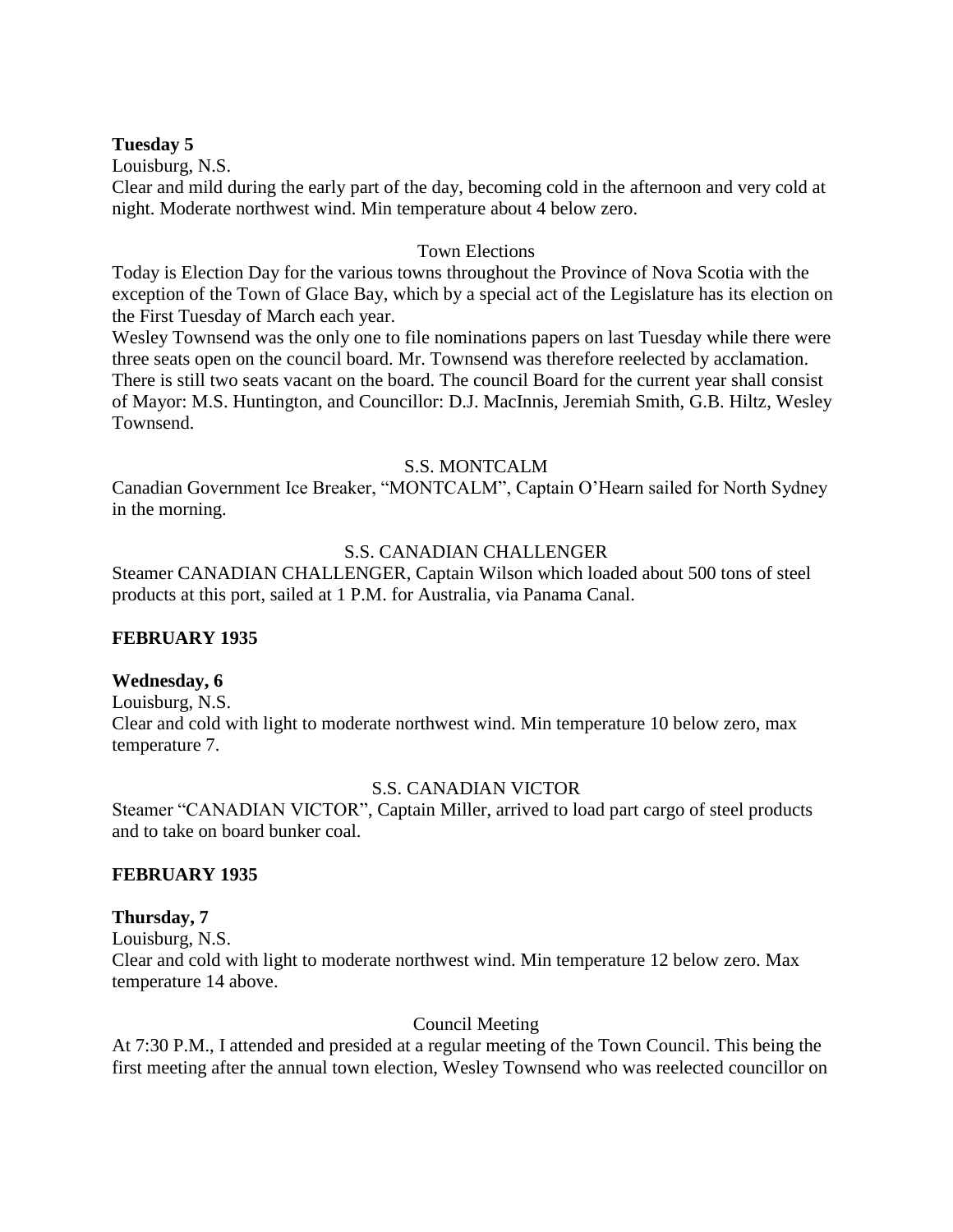last Tuesday was duly sworn into office by me, after the council proceeded to appoint the various standing committees and other officials.

#### Ill with Measles

Miss Lillian Huntington (my niece) who has been stopping with us since Jan 24, has developed measles. She became ill yesterday with symptoms of measles. This morning the eruption was out on her face. I called in Dr. H.J. Townsend who confirmed my suspicions.

## **FEBRUARY 1935**

## **Friday, 8**

Louisburg, N.S. Clear and cold with moderate northwest wind. Min temperature zero, max temperature 23.

## S.S. COALBY

Steamer "COALBY", Captain Arundell, arrived at 12:30 P.M. from St. John, N.B. for a cargo of coal.

#### Highway's open

For the last two weeks the highways have been open for motor traffic. Motorists report the highway between here and Sydney in excellent condition for any sort of conveyance.

## **FEBRUARY 1935**

#### **Saturday, 9**

Louisburg, N.S.

Mostly cloudy and comparatively mild with light variable wind. Snowed moderately during the night. Snowfall about 3 inches. Min temperature 6, max temperature 38.

#### S.S. CANADIAN VICTOR

Steamer "CANADIAN VICTOR", Captain Miller, sailed at about 11 A.M. for New Zealand. This ship while in port loaded about 300 tons of bunker coal.

#### S.S. MONTCALM

Canadian Government Ice Breaker, "MONTCALM", Captain O'Hearn arrived at about 4 P.M. from North Sydney.

#### Death of Abe Spencer

A.W. (Abe) Spencer passed away this morning after a short illness at his home at Glace Bay. Mr. Spencer who was in his 73<sup>rd</sup> year was born at Mira Gut, the son of Mr. and Mrs. Benjamin Spencer. At an early age he went to Glace Bay where he remained. He had been railroading nearly all of his life. For the last forty year he had been employed as a locomotive engineer, with the Sydney and Louisburg Railway. He is survived by his wife, three sons, Everett in Pittsburgh, Pa; Hubert, in Vancouver, Early at home and three daughters, Mrs. Leslie Child, Montreal; Mrs. Fred Brodie, Glace Bay and Miss Edna at home.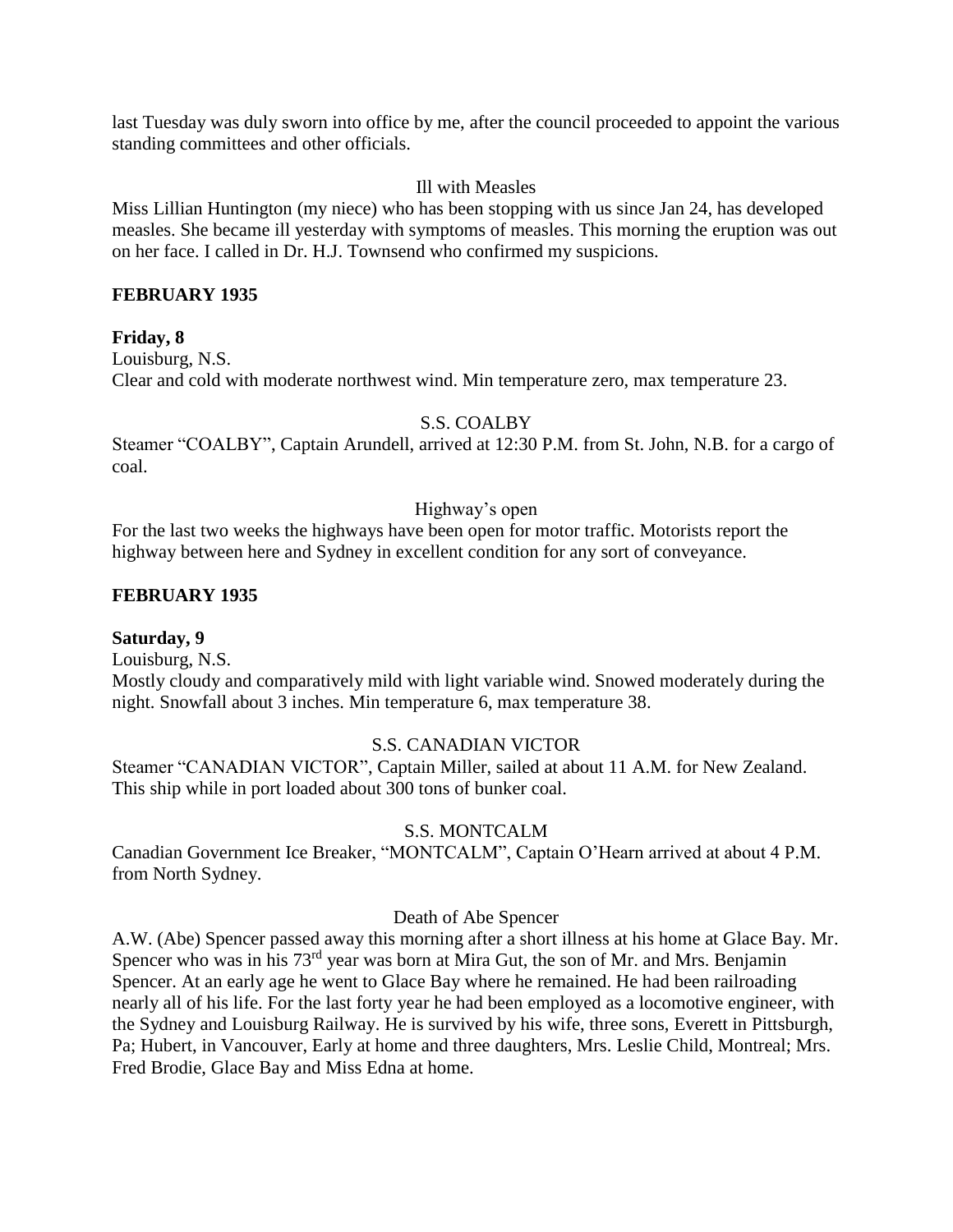#### Death of E.T. MacKeen

There passed away at the City Hospital, Sydney, this morning, Edmund T. MacKeen, aged 77 years. Mr. MacKeen was born at Baddeck, C.B., the son of Mr. and Mrs. Samuel MacKeen and for a number of years was engaged in the teaching profession. For about 50 years he has been a resident of Sydney. During the winters of 1891-92 and 93 I attended his school at Sydney of which he was Principal. The last time I met him was a meeting of the Cape Breton Historical Society on Nov 26, 1934. At that time he appeared to be in good health and took part in the business of the meeting as usual. I very much regret that he has gone forever.

#### **FEBRUARY 1935**

#### **Sunday 10**

Louisburg, N.S. Mild and partly clear with light southwest wind. Min temperature 24, max temperature 40.

#### Funeral Special Train to Glace Bay

A special train left here at 12:30 P.M. carrying a number of railroad men and other citizens of Louisburg who wished to attend the funeral of the late A.W. (Abe) Spencer of Glace Bay. This train which was in charge of Conductor William Phalen with John A. MacDonald at the throttle and Frank Keefe firing, stopped at the various stations along the line and picked up passengers. On the invitation of Conductor Phalen I went to Glace Bay on the special and attended the funeral of the late Mr. Spencer. After visiting the home of the deceased in company with B.M. Spencer and G.B. Hiltz of this town, without waiting for the funeral to leave the house, John A. MacDonald, G.B. Hiltz and I walked down to the Baptist Church where we awaited the arrival of the funeral procession. The service at the house, Church and grave were conducted by Rev. W.B. Bezanson, Pastor of the Baptist Church, assisted by Rev. R.C.F. MacLennan of Knox United Church. The Railway Brotherhood attended in a body and marched from the house to the church and from the church to Greenwood Cemetery, where interment took place. I did not go to the cemetery, but before leaving for home I accompanied John A. MacDonald on a visit to the home of his mother and brother (Allan). Returning, we left Glace Bay at about 4:30 P.M. and arrived at Louisburg at about 5:40 P.M.

#### Church Services

At 11 A.M. and 7 P.M. I attended services in the First United Church. Rev. D.A. MacMillan conducted both of these services. Emeline was not out to church today owing to the illness of Lillian Huntington (my niece) who is still confined to her bed with measles.

#### **FEBRUARY 1935**

#### **Monday, 11** Louisburg, N.S. Mild and mostly cloudy. Min temperature 13, max temperature 36.

#### S.S. NOVASLI

Norwegian Steamer "NOVASLI", Captain Samuelson, enroute from the United States to Europe with a cargo of scrap iron arrived, bunkered and sailed.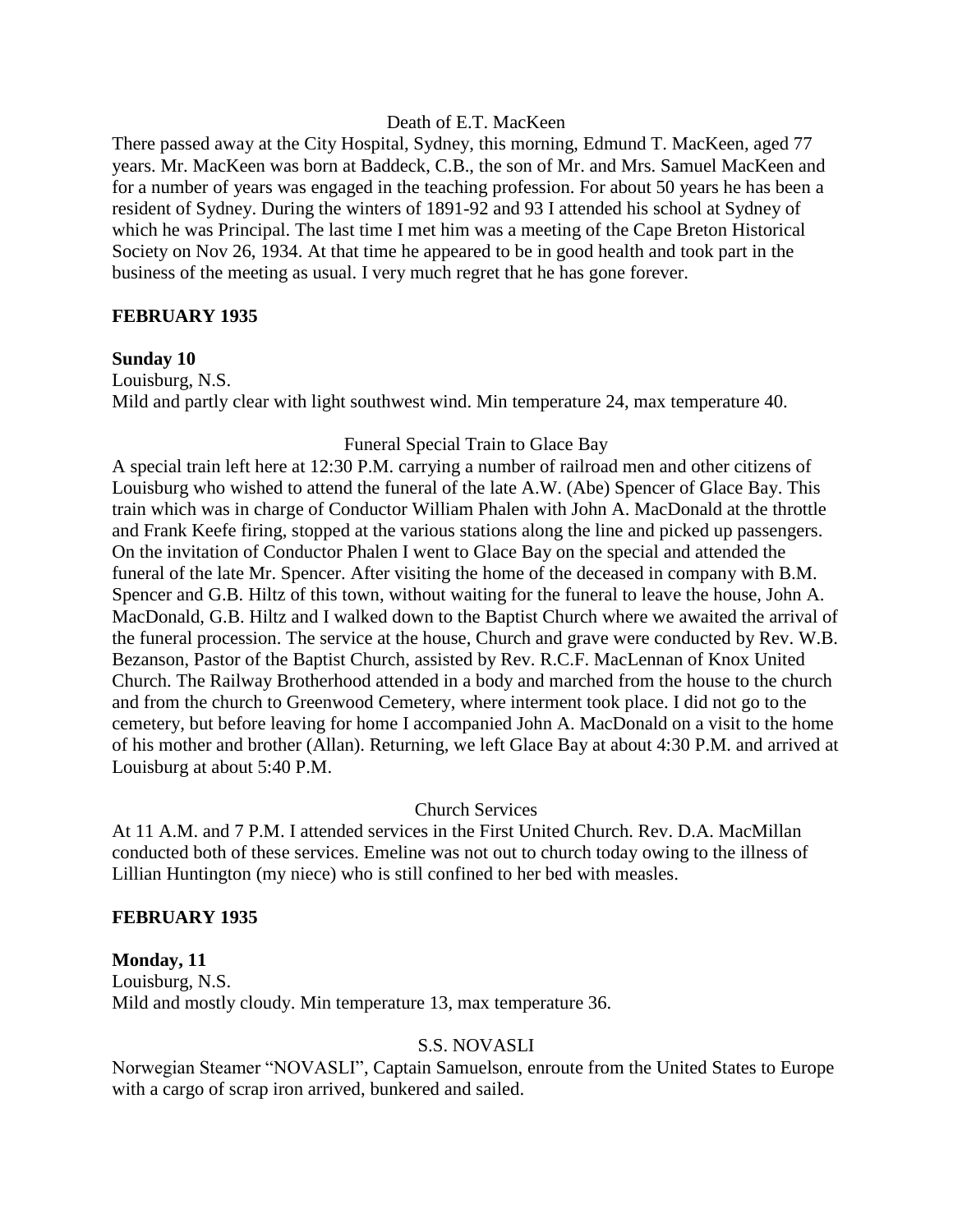#### Meeting of Board of Trade

A meeting of the newly organized Board of Trade was held in the Town hall at 8 P.M.

## **FEBRUARY 1935**

## **Tuesday, 12**

Louisburg, N.S. Clear and cold with light to moderate northwest wind. Min temperature 1 above, max temperature 20.

## S.S. COALBY

Steamer "COALBY", Captain Arundell, sailed in the morning for Halifax, N.S. with a cargo of coal.

#### S.S. LIVERPOOL ROVER

Steamer "LIVERPOOL ROVER", Captain Williams which arrived here at about 11 P.M. Sunday sailed for Liverpool, N.S. with a cargo of coal.

## Death of Mrs. Percy MacKinnon

The death occurred at an early hour this morning of Mrs. Percy MacKinnon of this town. Mrs. MacKinnon, who was about 26 years of age was in poor health for a number of years and had been confined to her bed for several months. She is survived by her husband and one daughter. Also her mother and stepfather, Mr. and Mrs. George Braker and one brother, Hugh MacIntyre (Braker) one sister, Mrs. Douglas MacDonald.

#### Recovered from Measles

Miss Lillian Huntington (my niece) who has been confined to her bed with measles since last Thursday is up and around today having almost completely recovered.

## **FEBRUARY 1935**

#### **Wednesday, 13**

Louisburg, N.S.

Clear and cold with moderate to fresh northwest wind. Min temperature (A.M.) 3 below zero, max temperature 10 above.

#### S.S. INGERTRE

Norwegian Steamer "INGERTRE", Captain Jaegar, enroute from Boston, Mass to West Hartlepool, England with a cargo of scrap iron arrived, bunkered and sailed.

## S.S. KYLE

Newfoundland Government Steamer "KYLE", Captain Tavernor, arrived from Port au-Basque, Nfld. at about 9:30 P.M., with passengers and mails. The KYLE was unable to reach North Sydney her regular destination owing to ice conditions. This is the first trip of the Newfoundland passenger and mail boat to Louisburg this season.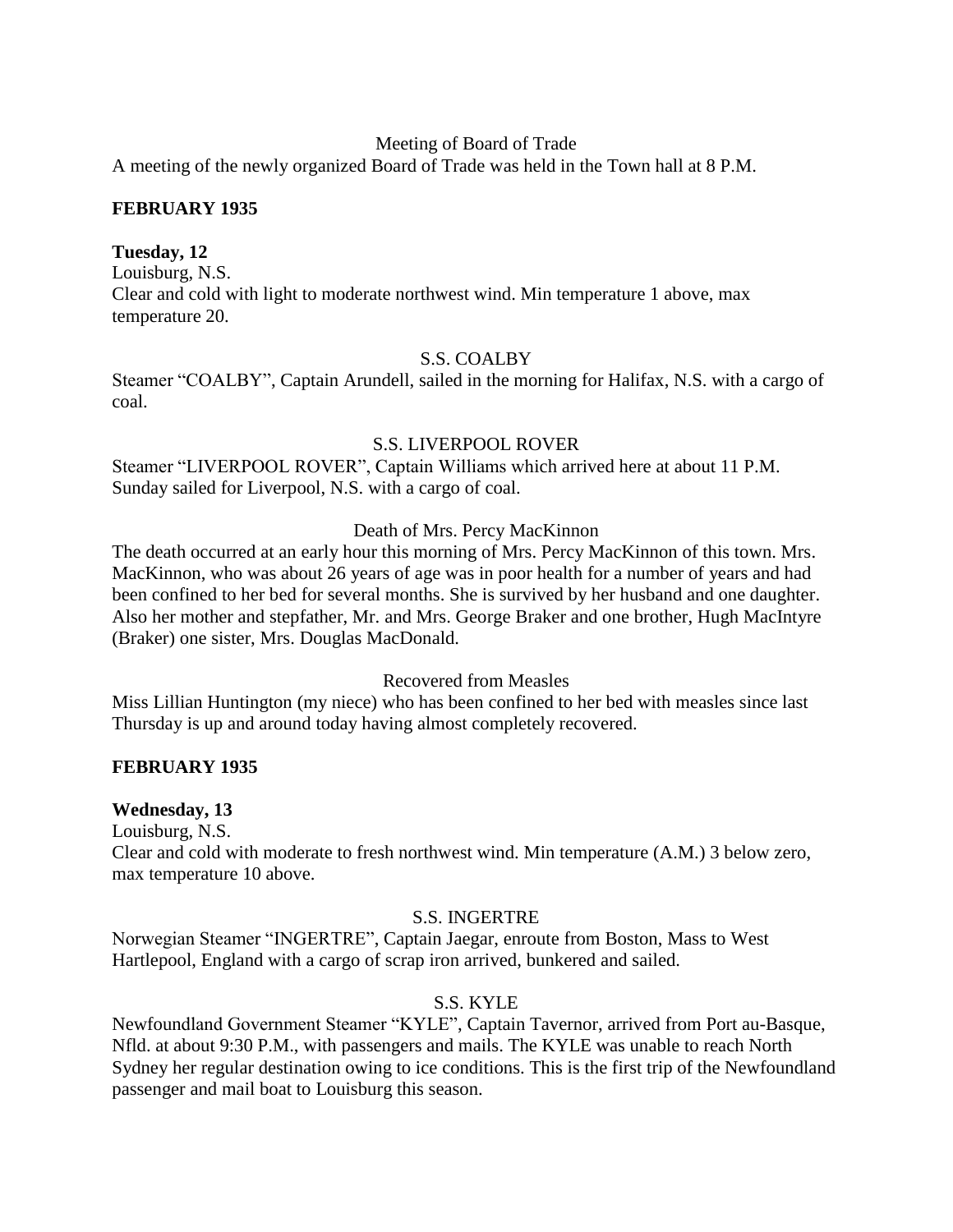## Special Train

A special train left here at about 11 P.M. for Sydney with mails, baggage and about 15 passengers that arrived here on the S.S. KYLE.

## Choir Practice

At 8:30 P.M. I attended choir practice in the First United Church.

#### **FEBRUARY 1935**

#### **Thursday, 14**

Louisburg, N.S. Clear and moderately cold with light northwest wind. Min temperature 2 above zero. Max temperature 34.

#### S.S. KYLE

Newfoundland Government Steamer "KYLE", Capt. Tavernor sailed for Port-au-Basque, Nfld. at about 3 P.M. with freight, mails and passengers.

#### S.S. MONTCALM

Canadian Government Ice Breaker "MONTCALM", Capt. O'Hearn left here at about 9 A.M. and went to the assistance of the British motor ship BONNINGTON COURT which was reported caught in the drift ice about sixty miles from here, enroute to this port. The "MONTCALM" found her making her way slowly through loose ice. Both ships arrived here at about 7 P.M. The BONNINGTON COURT, Captain Aitchison is to load a part cargo of steel products (about 2600 tons) at Louisburg. Work of putting this cargo on board began at about 9 P.M.

#### Funeral

The funeral of the late Mrs. Percy MacKinnon took place at about 2 P.M. from her late residence on Main Street to the Presbyterian Church, thence to Willow Grove Cemetery on Clarke's Road where burial took place. The services at the house, church and grave were conducted by Mr. Joseph Cathcart, Pastor of Presbyterian Congregation of this town. The funeral service today was the first service of its kind to be held in the Presbyterian Church since its dedication in June 1932. I was present at the house and church, but did not go to the cemetery.

#### **FEBRUARY 1935**

#### **Friday, 15**

Louisburg, N.S.

Mild with rain and fog, during the greater part of the day. Moderate to fresh southerly wind. Calm and foggy at night. Min temperature 18, max temperature 35.

#### Fatal Accident-BENJAMIN BATES KILLED

Benjamin Bates, Jr. was instantly killed at about noon today by falling into the No. 2 hold of the Motor ship, BONNINGTON COURT lying at the east side of the freight wharf. Bates with a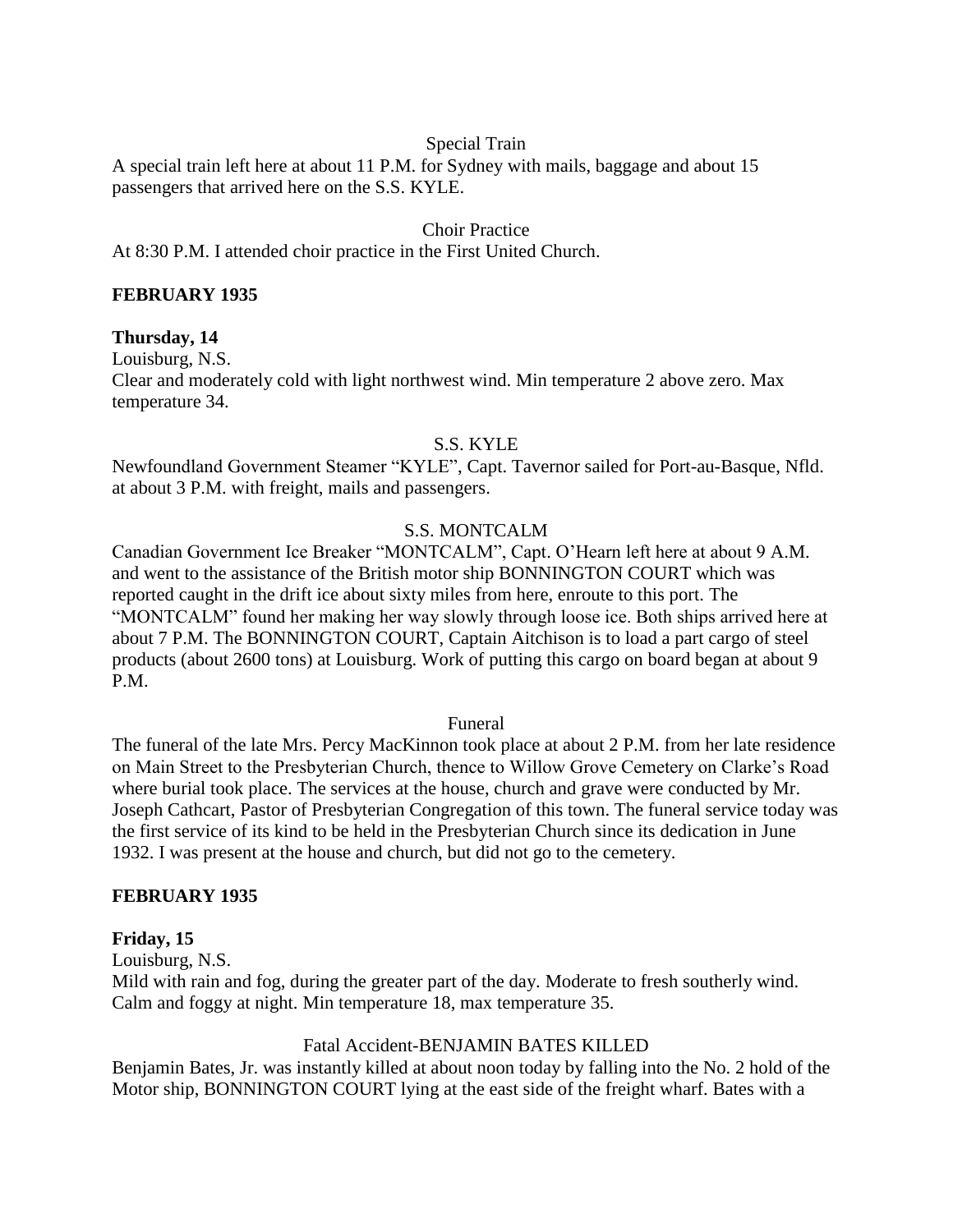number of others was engaged during the forenoon in stowing cargo in No. 1 hold of the ship. A light fall of snow, followed by rain caused work to cease at about 11:30 A.M. Bates and his fellow workmen, including his brother Paul, then came on deck, but did not return to his home. No anxiety for his safety was felt by his family, as he had expressed his intentions of motoring to Sydney in a truck with A.W. Cameron. On Cameron's return from Sydney late in the evening it was learned that he did not go with Cameron to Sydney. A search for him was then started by Howard MacPhail, Michael Kennedy, Frank Townsend, and Harry Tutty. This search led to the ship, where from between decks they discovered the lifeless body of Bates, lying in a pool of blood on the bottom on No. 2 hold. The officers of the ship, Dr. H.J. Townsend, Police Officer, D.M. Johnston and acting Coroner, B.M. Spencer were at once notified, and with as little delay as possible the body was removed to the undertaking rooms of D.M. Johnston, where the body was prepared for burial and later removed to the Bates home on Warren Street. A Coroners jury was summoned and after viewing the remains were notified to meet at 10 A.M. tomorrow for the purpose of hearing evidence and rendering a verdict as to the cause of death. Benjamin Bates, who was about 22 years of age was a son of Benjamin Bates, Sr. and besides his father is survived by three brothers, Patrick, Paul and William, at home, four sisters, Mrs. Almon (Catherine) in the U.S.A. Mary, Maud and Alice at home.

I visited the ship at about 8:15 P.M. shortly after the gruesome discovery was made and saw the body of the unfortunate man lying in a pool of blood on the bottom of No. 2 hold. The body was removed from the ship at about 9 P.M.

#### **FEBRUARY 1935**

#### **Saturday, 16**

Louisburg, N.S.

Cloudy and mild with light variable wind. Northwest in the afternoon with snow squalls, colder at night. Min temperature 11, max temperature 35.

#### S.S. COALBY and S.S. LIVERPOOL ROVER

Steamer COALBY, Capt. Arundell arrived from Halifax and Steamer LIVERPOOL ROVER, Capt. Williams, from Liverpool, N.S. for cargoes of coal.

#### CORONERS INQUEST

An inquest into the cause of death of the late Benjamin Bates, Jr. whose body was found yesterday evening in No. 2 hold of the Motor ship "BONNINGTON COURT" was held before B.M. Spencer, Stipendiary Magistrate (Acting as Coroner) in the town hall at 10 A.M. After listening to the evidence of Dr. H.J. Townsend, Frank Hart, Ernest Parsons, Michael Kennedy, Howard MacPhail and Frank Townsend, all of Louisburg. George Robertson , Chief Officer and John Hickman, Third Officer of the Bonnington Court , and Kenneth Shaw of Sydney, Supt of Steel Shipping operations. A jury composed of: Fred Burke, (foreman) James Pope, John Hill, Alex Nicholson, John (Jake) MacDonald, Teddy MacInnis, John MacKinnon, Arthur Cann, Thomas MacKinnon, Eddie Wilcox, Kiley MacDonald and Fred Wilcox, Jr, rendered a verdict of death from accidently falling into No. 2 hold of the "Bonnington Court". No blame for the accident was attached to any person. There were no witnesses to the accident. It is surmised that after coming out of No. 1 hold of the ship, where he was working at about 11:30 A.M., he returned to the deck for the purpose of procuring a bag of wheat sweepings, a remnant of a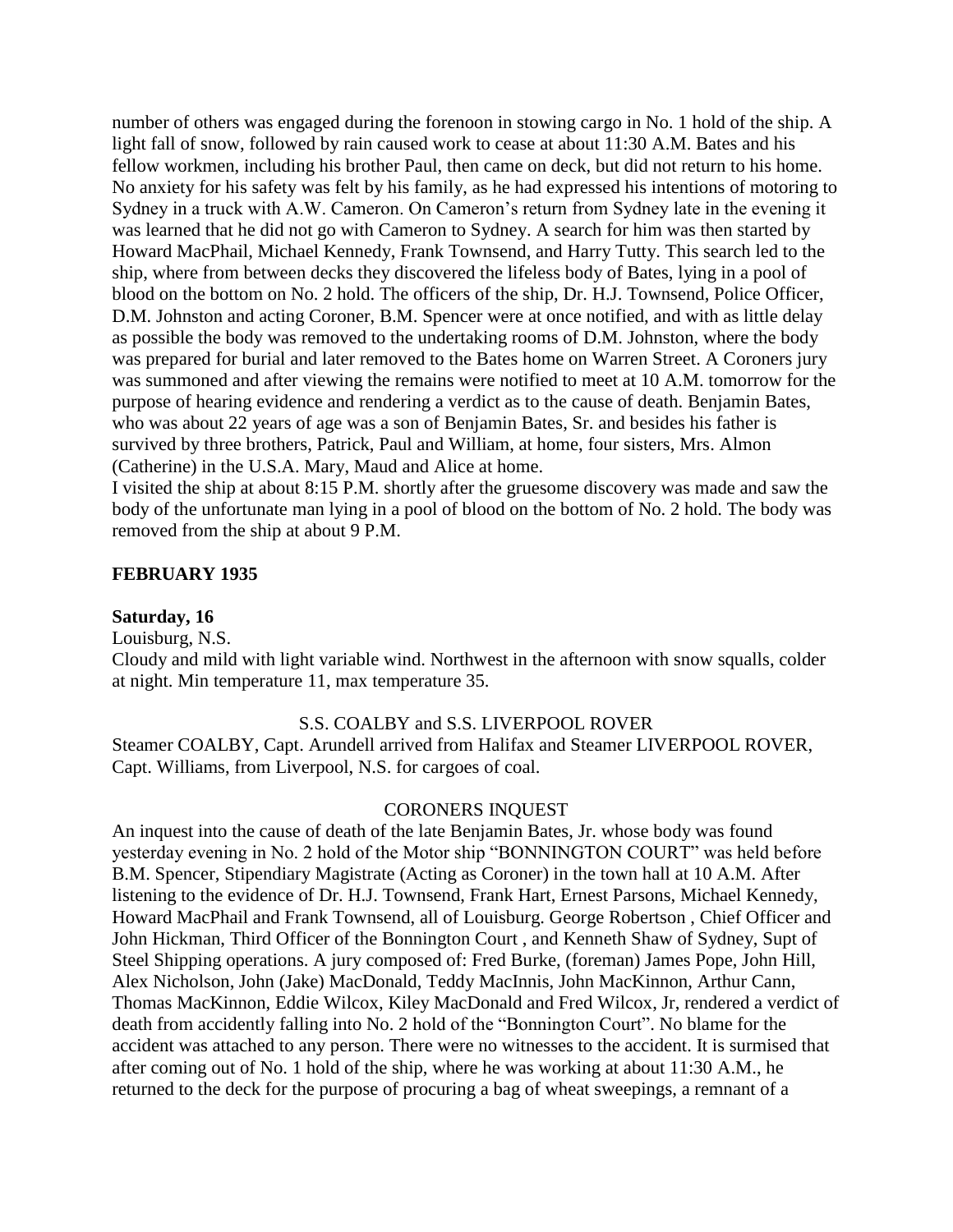previous cargo, which he had gathered up and had expressed his intention of taking it ashore when work stopped at noon. It is supposed that in the darkness between decks while attempting to carry out his purpose, he accidently fell into the hold. The distance he fell was about 27 feet.

## **FEBRUARY 1935**

#### **Sunday, 17**

Louisburg, N.S.

Cloudy and moderately cold with light northwest to southeast winds. Snow began to fall at about 7:30 P.M. and continued during the night. Min temperature 2, max temperature 26.

#### S.S. LIVERPOOL ROVER

Steamer "LIVERPOOL ROVER", Captain Williams sailed for Liverpool, N.S. in the morning with a cargo of coal.

#### Church Services

In company with Emeline, I attended services in the First United Church at 11 A.M. and 7 P.M. Rev. D.A. MacMillan conducted both services. Immediately after the close of the evening service, we visited the home of the late Benjamin Bates on Warren Street.

#### DEATH of ANGUS MACLEAN

At about 11 P.M. death claimed one of Louisburg's oldest citizens in the person of Angus MacLean, at the home of Mr. and Mrs. Dan MacMullen, Main Street where he boarded since May 3, 1933. Mr. MacLean who was about 94 years of age was a former resident of Clarke's Road, but moved to Louisburg about eight years ago where for a short time he lived with his two sisters, Miss Sarah MacLean and Mrs. William MacDonald. On Dec 28, 1928, their home caught fire, resulting in the death of both Miss MacLean and Mrs. MacDonald. Since this tragedy, Mr. MacLean has had several places of abode. From May 3, 1933 until March 1934 he was a ward of the town of Louisburg. With the advent of the Old Age Pension at the end of March 1934 Louisburg was relieved of further responsibility, respecting his support, his pension of \$20.00 monthly being sufficient to provide for his needs. Mrs. Dan MacLean, Pepperell St and Mrs. James S. MacLean, both of Louisburg are nieces of the deceased.

#### **FEBRUARY 1935**

#### **Monday, 18**

Louisburg, N.S.

Snow storm in the early morning with southeast wind, mostly cloudy with light northwest wind during the day. Snowfall of last night and this morning amounted to about 6 inches. Min temperature 16, max temperature 28.

#### S.S. HOMESIDE

British Steamer "HOMESIDE", Captain Anderson, arrived, bunkered and sailed.

Board of Trade meeting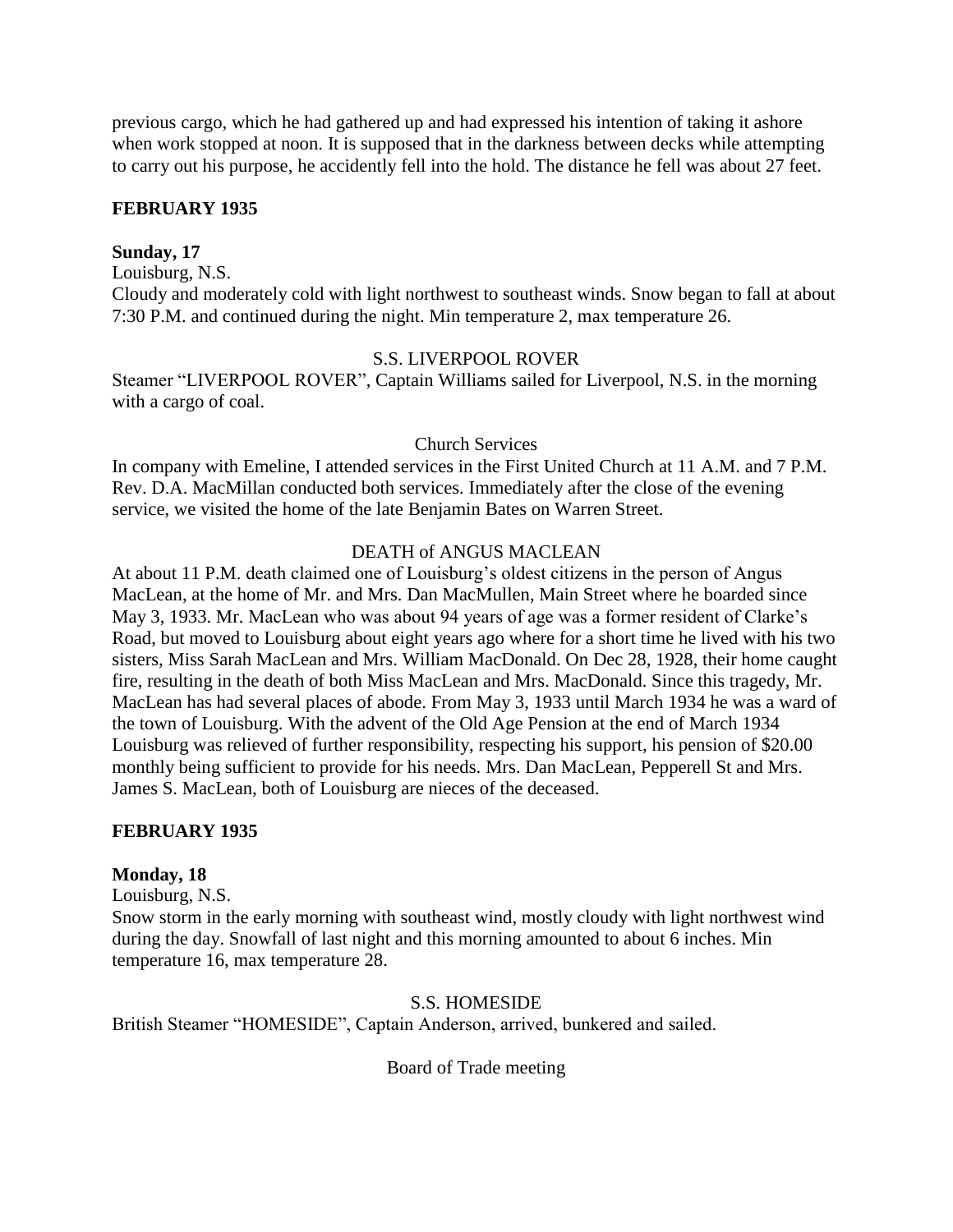At 8 P.M. I attended a meeting of the new organized Louisburg Board of Trade in the Council Chamber, Town Hall. Those present were: H.J. Townsend, M.D., President; George Lewis, Secretary; James Crowdis, Vice-President; Roy Ingraham, A.M. MacDonald, Arthur Ormiston, Bert Wilcox, W.C. DeLaney, R. Lipkus, John A. MacDonald, A.A. Martell, B.M. Spencer, Lewis Cann and M.S. Huntington. At this meeting W.C. DeLaney was elected Treasurer. A series of fifteen by-laws were adopted by the meeting, which among other things provide for the Executive council to consist of eight members. Nine members to constitute a quorum for the transaction of business three of which shall be members of the executive. Night of regular meetings to be on the second Thursday of each month; Annual meeting and election of officers to be held on the second Thursday in January in each year. On motion of the meeting a resolution was passed urging the Federal Government to have the Old French guns, which are lying on the bottom of the harbor raised and placed in the Louisburg National and Historic Park. Meeting adjourned at about 10:20 P.M.

#### **FEBRUARY 1935**

#### **Tuesday, 19**

Louisburg, N.S.

Mild and mostly cloudy with light south to southwest winds. Light snow squalls during the day. Min temperature 6, max temperature 38.

## S.S. COALBY

Steamer "COALBY", Captain, Arundell, sailed in the morning for St. John with a cargo of coal.

#### Funeral

At 2:30 P.M. I attended the funeral of the late Benjamin Bates, Jr. from his late residence on Warren Street to Stella Maris Church. The services at the church and grave were conducted by Rev. Father D.H. Doyle. Interment took place in the Roman Catholic Cemetery. The pall bearers were: Joseph Kennedy, Michael Kennedy, Robert Rauson, William MacInnis, Howard MacPhail and Emerson Grant.

#### Markadonis Appeal Heard

An appeal on behalf of Nicholas Markadonis, under sentence of death was heard before the Supreme Court of Canada at Ottawa, today and judgement reserved. The case for the Crown was presented by Malcolm Patterson, K.C., Crown Prosecutor of Cape Breton County, while Markadonis was represented by D.A. Cameron, K.C. of Sydney. An appeal for a new trial before the Full Bench of Nova Scotia a short time ago was dismissed by a majority vote of the five judges hearing the evidence. On Nov 14, 1934, Nicholas Markadonis was sentenced to be hanged on Jan 24, 1935 for the murder of his sister-in-law, at Glace Bay on July 20, 1934.

#### Marriage

The marriage of William Burke to Miss Margaret Maxner, both of this town took place this morning in Stella Maris Church. The ceremony was performed by Rev. Father D.H. Doyle. Mr. and Mrs. Burke will reside on Pepperell Street.

#### **FEBRUARY 1935**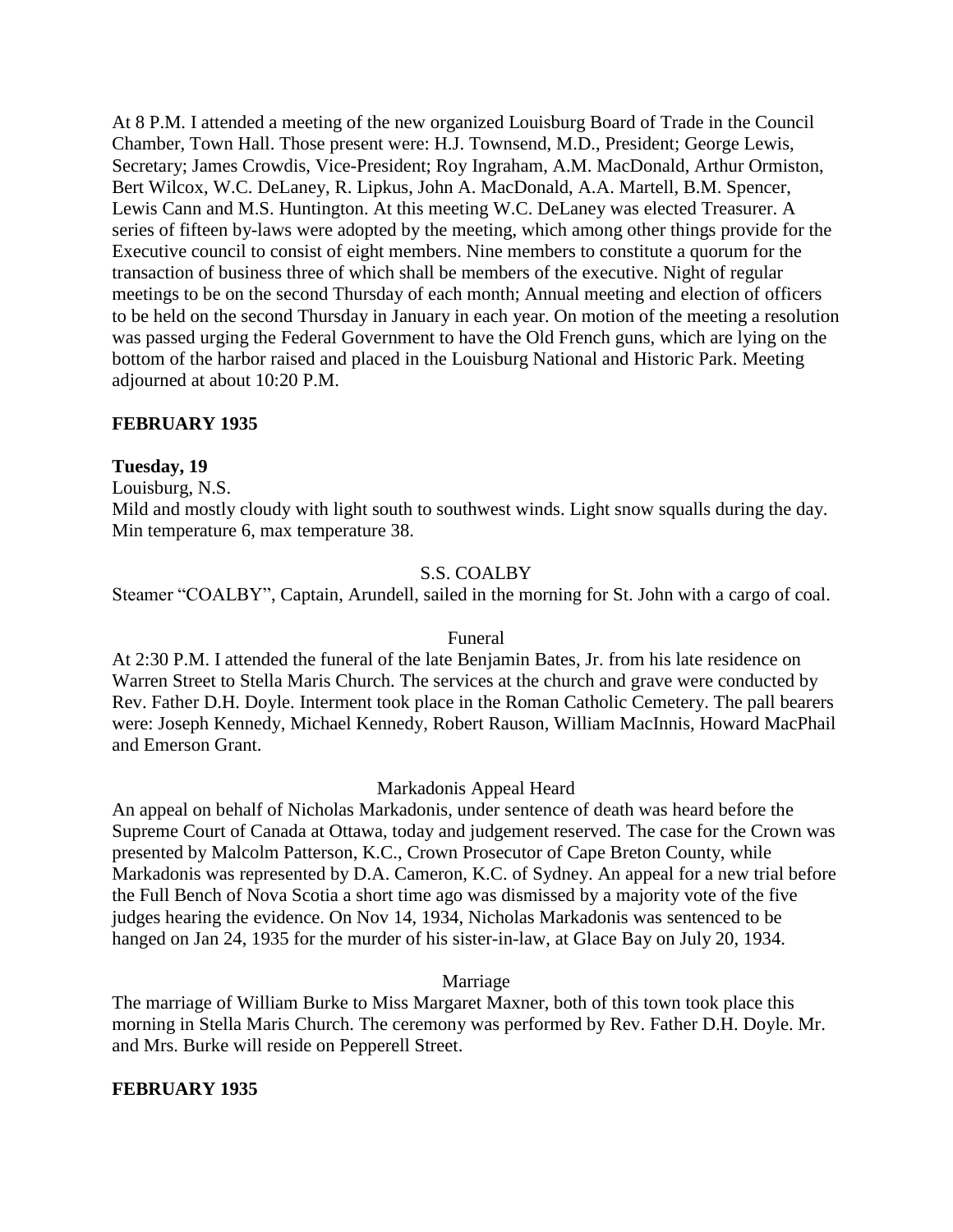#### **Wednesday, 20**

Louisburg, N.S.

Partly cloudy with strong west to northwest wind which at times reached gale proportions. Snow squalls during the forenoon. Min temperature 4, max temperature 31.

#### M.S. BONNINGTON COURT

British Motor Ship "BONNINGTON COURT", Captain David A. Aitchison, sailed in the morning enroute for Vancouver, B.C. via Halifax, N.S. and Panama Canal. While at Louisburg this ship took on board about 2600 tons of steel products.

#### Funeral

At 10:30 A.M. I attended the funeral service of the late Angus MacLean which took place at the home of Mr. and Mrs. Dan MacMullen, Main Street, Louisburg. The service was conducted by Mr. J. Cathcart, Pastor of the Presbyterian congregation of this town. After the service at the house the remains were taken by motor hearse to Catalone Cemetery where interment took place. Considerable difficulty was experienced in reaching Catalone and returning by motor vehicles, owing to the road being drifted by the snow squalls and high wind of today.

#### **FEBRUARY 1935**

#### **Thursday, 21**

Louisburg, N.S.

Mostly cloudy with fresh to strong southwest wind which shifted to northwest in the evening and moderated. Snow squalls during the day. Snowfall about 2 inches. Min temperature 1 above, max temperature 35.

#### S.S. MONTCALM

Ice Breaker, "MONTCALM", Captain O'Hearn sailed at 8 A.M. for Sydney.

#### **FEBRUARY 1935**

#### **Friday, 22**

Louisburg, N.S.

Clear and cold with strong west to northwest wind which died out. Calm in the evening. Min temperature (P.M.) 13 below zero, max temperature 22.

#### **FIRE**

At about 12:30 P.M. today, A.W. Cameron's garage on the north side of Main Street near the lower railway crossing was totally destroyed by fire. There were three motor trucks and an Oakland touring car in the garage at the time, all of which became a total loss. One of the trucks was owned by Fletcher Townsend. The fire alarm sounded at about 12:30. The firemen were soon on the scene, but the fire had gained such headway that nothing could be done to check it. We laid a line of hose from a nearby hydrant and turned on the water as a precaution against the fire spreading to other buildings in the vicinity. The fire caught from a blow torch in the hands of Robert Beaton who was working in the building at the time. Mr. Cameron was absent from town.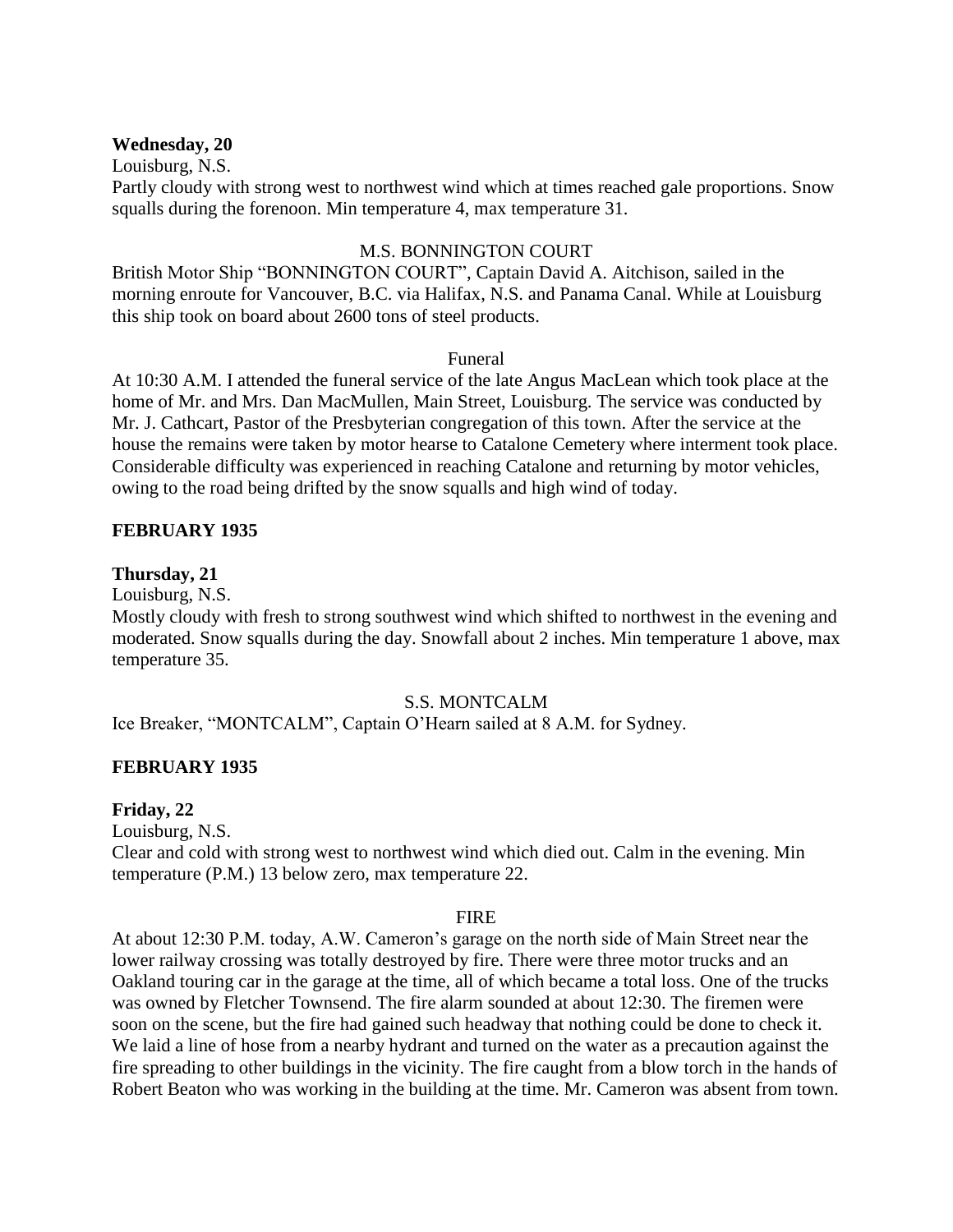## Masonic at Home

At 9 P.M. Emeline, Lillian and I attended the Masonic "At Home" in the Masonic hall, which was largely attended. Dancing was carried on until after midnight.

## **FEBRUARY 1935**

#### **Saturday, 23**

Louisburg, N.S.

Clear and cold but becoming cloudy in the afternoon. Light northwest wind becoming variable, southeast in the evening. Snow began to fall at 11 P.M. Min temperature 14 below zero, max temperature 20.

## Arrives at Sydney

Steamer "LORD STRATHCONA", Captain Clibborn arrived at Sydney today from Norwich, Norway with a cargo of ore said to be about 10,000 tons for the British Empire Steel and Coal Corporation Ltd. The ice breaker MONTCALM after leaving here on last Thursday proceeded to Sydney and broke a track through the harbor ice up to Whitney Pier after which she went to the assistance of the Lord Strathcona which was reported in the drift ice, a considerable distance off shore. On locating her, the MONTCALM escorted her through the ice to the dock at the Steel Company's plant at Sydney. The absence of closely packed ice on the coast made it possible for the ore laden ship to reach her destination.

## **FEBRUARY 1935**

#### **Sunday, 24**

Louisburg, N.S.

Snow storm in the early morning, followed by hail and rain at about 8:30 A.M., stopped raining at about 10 A.M. Wind easterly shifting to north in the afternoon. Colder at night. Snowfall about 5 inches. Min temperature 10, max temperature 34.

## First Drift Ice

Drift ice along the cost and in the upper harbor. First drift ice to make its appearance here this season. Ice moved off the shore in the afternoon.

## Church Service

At 11 A.M. and 7 P.M. in company with Emeline I attended services in the First United Church. Both services were conducted by Rev. D.A. MacMillan. After services in the evening we visited the home of Mr. and Mrs. John A. MacDonald, Warren Street.

## **FEBRUARY 1935**

## **Monday, 25**

Louisburg, N.S. Mild and mostly clear with light northwest wind which became variable at night. Min temperature 12, max temperature 22.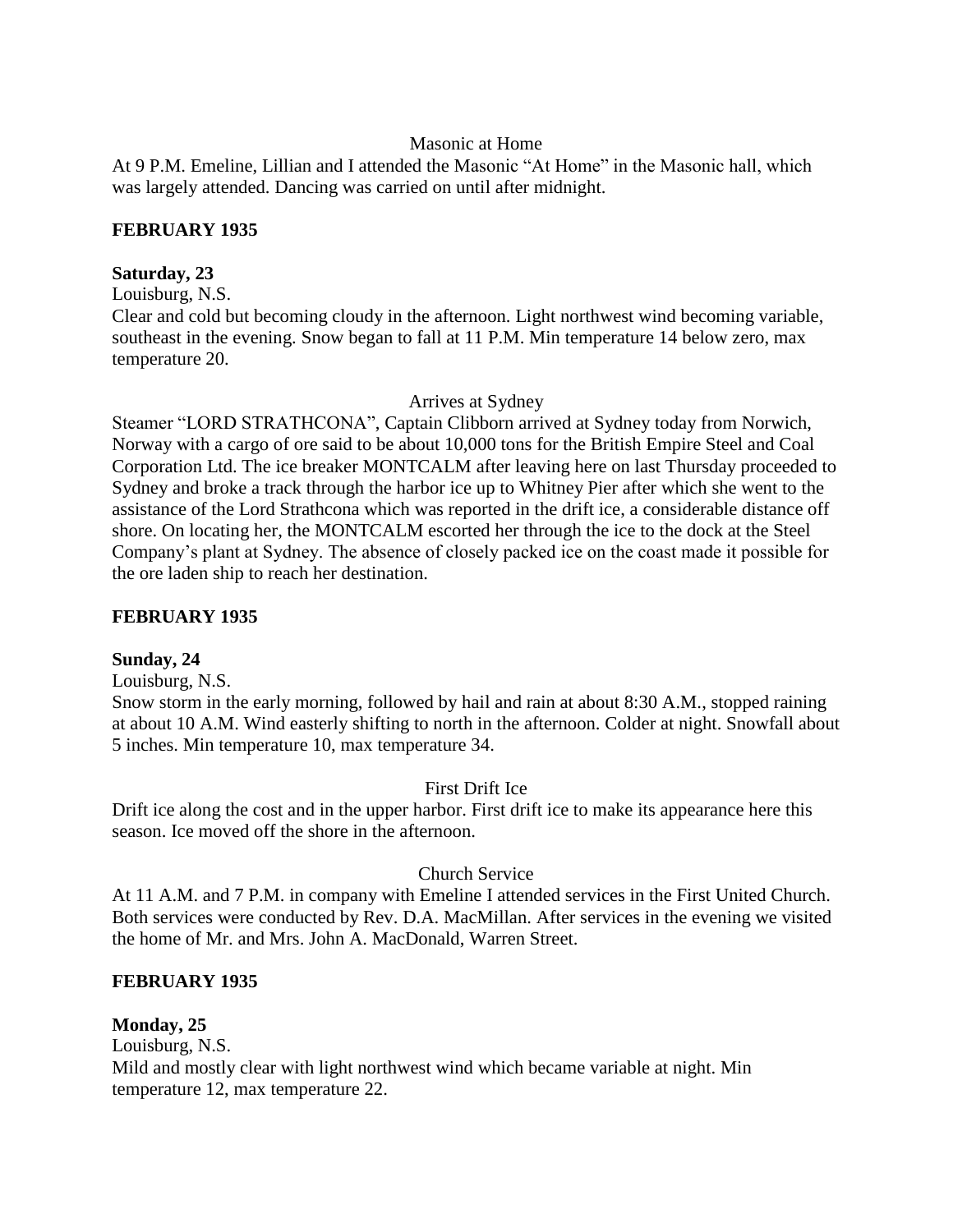#### Board of Trade Meeting

A meeting of the Louisburg Board of Trade was held in the Town hall at 8 P.M. Was not present:

## **FEBRUARY 1935**

#### **Tuesday, 26**

Louisburg, N.S.

Cloudy with considerable fog. Rained moderately nearly all day. Rain freezing as it fell. Ice storm. Trees, wires and all out of door encrusted with ice. Min temperature 14, max temperature 32.

Firemen's Annual at Home

In the Masonic hall in the evening the Louisburg Volunteer Fire Brigade held their annual "AT HOME" and dance. About 150 persons present who spent a very pleasant evening. A decided success from a social standpoint. Total receipts: [blank]

#### Assessment Appeal Court

At 2 P.M. I attended and presided at the Annual Session of the Assessment Appeal Court of the Town of Louisburg. Those present were: Councillors: Jeremiah Smith, Wesley Townsend, Mayor M.S. Huntington, Members of Assessment Committee: B.M. Spencer, Clerk and Town Assessor: D.A. Campbell, Assessor and Porter Wilcox. Three appeals were regularly before the court as follows: Porter Wilcox, Mrs. Brown and the Cape Breton Realty Company, per John MacNeil of Sydney, all on the grounds of excessive valuation, Mrs. Brown and the C.B. Realty Co. were not represented. After taking evidence the three appeals were [blank]

#### **FEBRUARY 1935**

#### **Wednesday 27**

Louisburg, N.S. Sydney, N.S. Chilly and raw with fresh northerly wind. Snowed moderately nearly all day. Snowfall about 6 inches.

#### MEETING OF JAIL COMMISSION Louisburg to Sydney

Left Louisburg on the morning train enroute to Sydney for the purpose of attending a meeting of the Cape Breton County Jail Commission. Reached Glace Bay at about 10:15 A.M. Left Glace Bay by train car at about 10:40. Reached Sydney at about noon, stopped at the Vidal Hotel. Deputy Mayor, J.D. Hartigan of Sydney and I met at the office of the County Jail at 3 P.M. Councillor L.J. Urquhart of North Sydney the third member of the Commission was unable to be present owing the highways being closed to motor traffic as a result of the storm. We checked the following accounts and passed them for payment:

| C.H. Harshman, Druggist, Sydney, Jan 31/35 Drugs                  | \$18.10            |
|-------------------------------------------------------------------|--------------------|
| C.H. Harshman, Druggist, Sydney, Dec 31/34 Drugs (Dec 1 to 28.34) | \$12.20<br>\$75.81 |
| Wrights Limited, Sydney, Blankets and mattress covers             |                    |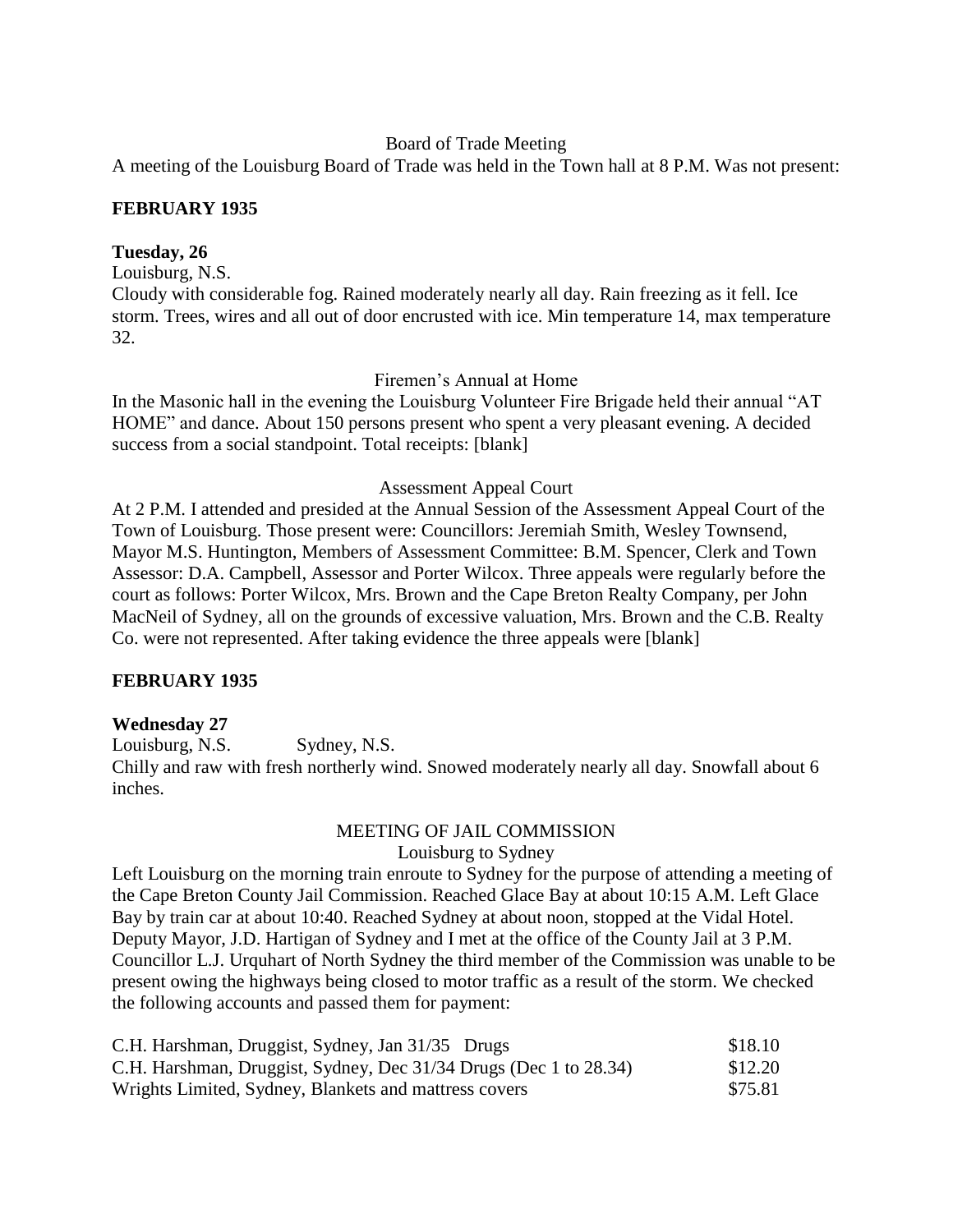| Cape Breton Wholesale Co. Ltd Dec 14/34 \$8.40 Jan 26/35 \$8.10 (svap)                     | \$16.50  |
|--------------------------------------------------------------------------------------------|----------|
| F.J. Gillis, Feb 25.35, Sept 5 to Dec $17/34$ 1 $\frac{1}{2}$ doz. brooms                  | \$22.50  |
| F.J. Gillis, Jan 14/35 1/2 doz. Brooms                                                     | \$7.50   |
| J.W. Rudderham, Plumbing and Heating, Jan 29 to Feb 25/35                                  | \$19.90  |
| Thompson and Sutherland Ltd. Jan 21 to Feb 26/35 Hardware                                  | \$90.66  |
| Harry Victor, Dec 29/34 Straw                                                              | \$8.70   |
| Harry Victor, Jan 21/35 Straw                                                              | \$3.00   |
| H.A. W. MacCoubray, Jan 21/35 Straw                                                        | \$3.35   |
| Dom Coal Co. Ltd 24 tons coal $@$ 5.75 (Feb 1/35)                                          | \$138.00 |
| Wills Typewriter Co. Sydney, Repairing Matrons Typewriter                                  | \$17.15  |
| D.S. MacPhee, Extras for Nicholas Markadonis, Under sentence of death consisting of Fruit, |          |
| Confectionary, Groceries, etc. Jan 21 to Feb 26/35                                         | \$55.18  |
|                                                                                            |          |

\$488.55

In accordance with a law, written or unwritten, a prisoner in

(continued on next page)

#### **FEBRUARY 1935**

**Thursday, 28** Louisburg, N.S. Clear and cold with moderate northwest wind. Min temperature (A.M. Louisburg) 3 below zero.

#### Sydney to Louisburg

Left Sydney for Glace Bay enroute for Louisburg by train car at 1:40 P.M. Caught the S. & L. train at Caledonia Junction. Arrived at Louisburg at about 4:30 P.M.

#### S. S. KYLE

Newfoundland Government Steamer "KYLE", Capt. Tavernor arrived in the early morning from Port-au-Basque with passengers and freight. Sailed to return in the evening.

#### Special Train

A special train arrived from Sydney shortly after noon with passengers, mails and freight for the S.S. KYLE.

#### S.S. COALBY

Steamer COALBY, Captain Arundell, arrived at Louisburg from St. John, N.B. for a cargo of coal.

#### S.S. CANADIAN CONSTRUCTOR

Steamer "CANADIAN CONSTRUCTOR" Captain Webb arrived at Louisburg in the evening for a part cargo of steel products.

(continued from previous page)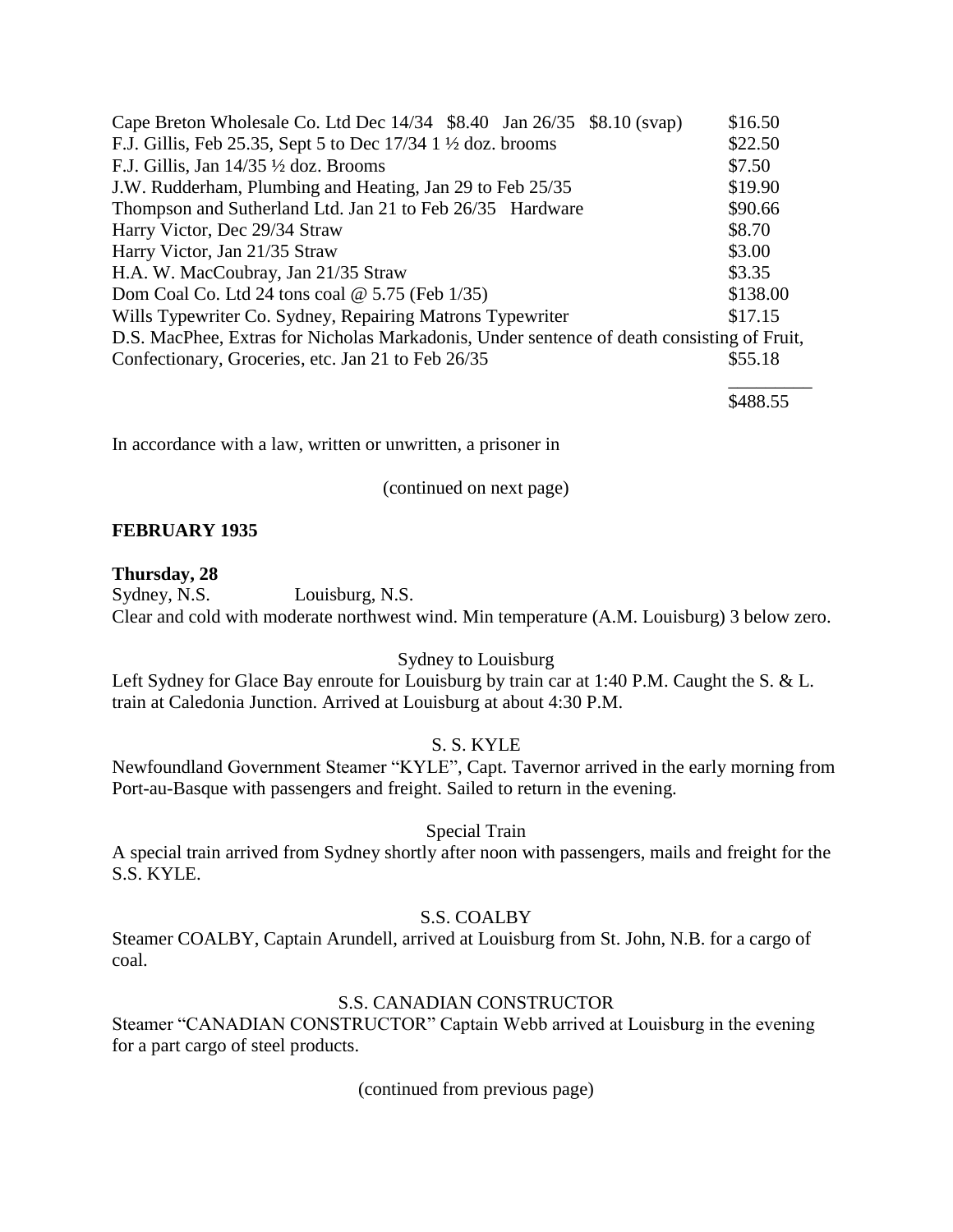jail under sentence of death is supposed to be supplied with any extras he may desire in the line of food stuffs, which accounts for the bill of \$55.18 for extras in the case of Markadonis. On my visit to the jail on Jan 30/35 I was informed by one of the assistant wardens (Mr. MacDermid) that the extra supplies were by the order of the sheriff (Ronald MacVicar) On inspecting the interior of the jail and the prisoner quarters we found conditions as good as could be expected

(continued on next page)

## **MARCH 1935**

#### **Friday 1**

Louisburg, N.S.

Clear and cold with moderate to fresh northwest wind. Min temperature 1 below zero, max temperature 11.

#### S.S. PACIFIC COMMERCE

British Steamer "PACIFIC COMMERCE", Capt. Williamson arrived from Halifax, N.S. at about 8:20 A.M. for to load a part cargo of steel products. This shop docked in the evening.

## S.S. CANADIAN CONSTRUCTOR

Steamer Canadian Constructor, finished loading about 600 tons of steel products, hauled out from the wharf and anchored in the southwest end of the harbor.

#### (continued from previous page)

under the crowded condition of the institution, there being 82 prisoners, 80 men and 2 women in quarters originally intended to accommodate 53. There were two or three leaks in the plumbing in connection with two of the closets, otherwise the quarters were as clean and tidy as circumstances would allow.

Mr. Dehmel, to whom I referred on Jan 30/35 is still in prison despite my efforts to have him released. Frank Rowe, County Treasurer and Solicitor for the C.B. Joint Expenditure Board informed me that owing to the illness of R.A. MacKinnon, Warden of the County of Cape Breton, he had not brought the matter to his attention but would do so as soon as convenient. Mr. Dehmel's full name is John Maximilian Dehmel. He has now served eleven months for the tax debt of \$53.75, which he owes District No. 1 Reserve Mines. On examining the warrant of commitment I gained the following facts: Dehmel owes taxes for 1927-28-29-30-31-32-33. Total \$41.64. Warrant of distress issued on March 7, 1934 at the instance of Kenneth Kelly, tax collector for District No. 1. Warrant of commitment issued by W.A. G. Hill, Stipendiary Magistrate in and for the County of Cape Breton and dated March 17/1934. Taxes and expenses \$53.75. Placed in the County

(continued on next page)

#### **MARCH 1935**

**Saturday 2** Louisburg, N.S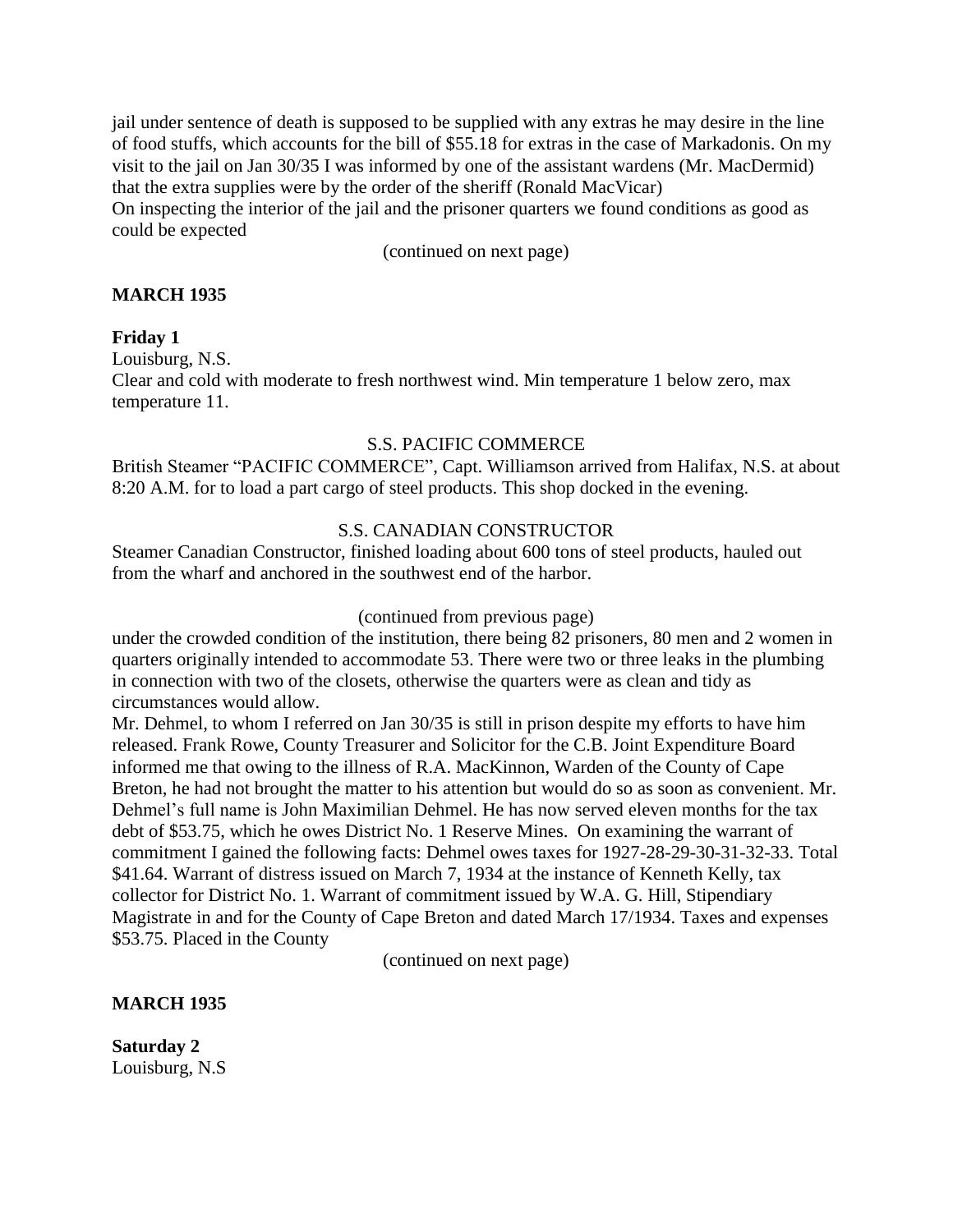Comparatively mild and cloudy with light variable winds. Light snow squalls in the morning. Min temperature 6, max temperature 36.

#### S.S. CANADIAN CONSTRUCTOR

Steamer Canadian Constructor, Captain Webb sailed at an early hour for Australia.

## S.S. ALADDIN

Norwegian Steamer "ALADDIN", Captain Jacobson arrived, bunkered and sailed.

## S.S. PACIFIC COMMERCE

Motor Ship "PACIFIC COMMERCE", Captain Williamson finished loading about 500 tons of steel products and sailed for London, England at about 4 P.M.

## S.S. POLARLAND

Norwegian Steamer "POLARLAND", Captain [blank] arrived from New York for a cargo of steel products. This ship arrived in the morning but did not dock until about 4:30 P.M.

## (continued from previous page)

jail on March 26/1934, "until discharged by the collector or otherwise by due course of law". In my opinion no person should be confined in jail, indefinitely for a debt that he cannot pay. I feel that this mans imprisonment has been excessive and shall continue my efforts for to have his discharged.

#### Visits Louisburg

Corporal Glover of the Sydney Detachment of the Royal Canadian Mounted Police arrived on the evening train for the purpose of spending the week end at Louisburg**.**

## **MARCH 1935**

#### **Sunday 3**

Louisburg, N.S.

Cloudy and comparatively mild with moderate southeast wind which shifted to southwest in the afternoon and in the evening to westerly. Alternate snow and rain squalls during the afternoon. Snowfall about 1 inch. Min temperature 9, max temperature 32.

## S.S. COALBY

Steamer "COALBY" Captain Arundell, sailed for Halifax, N.S. with a cargo of coal.

## Church Service

At 11 A.M. and 7 P.M. I attended services in the First United Church. Both morning and evening services were in charge of Rev. D.A. MacMillan. Emeline was not out to the morning service, but accompanied me in the evening.

## **MARCH 1935**

**Monday 4**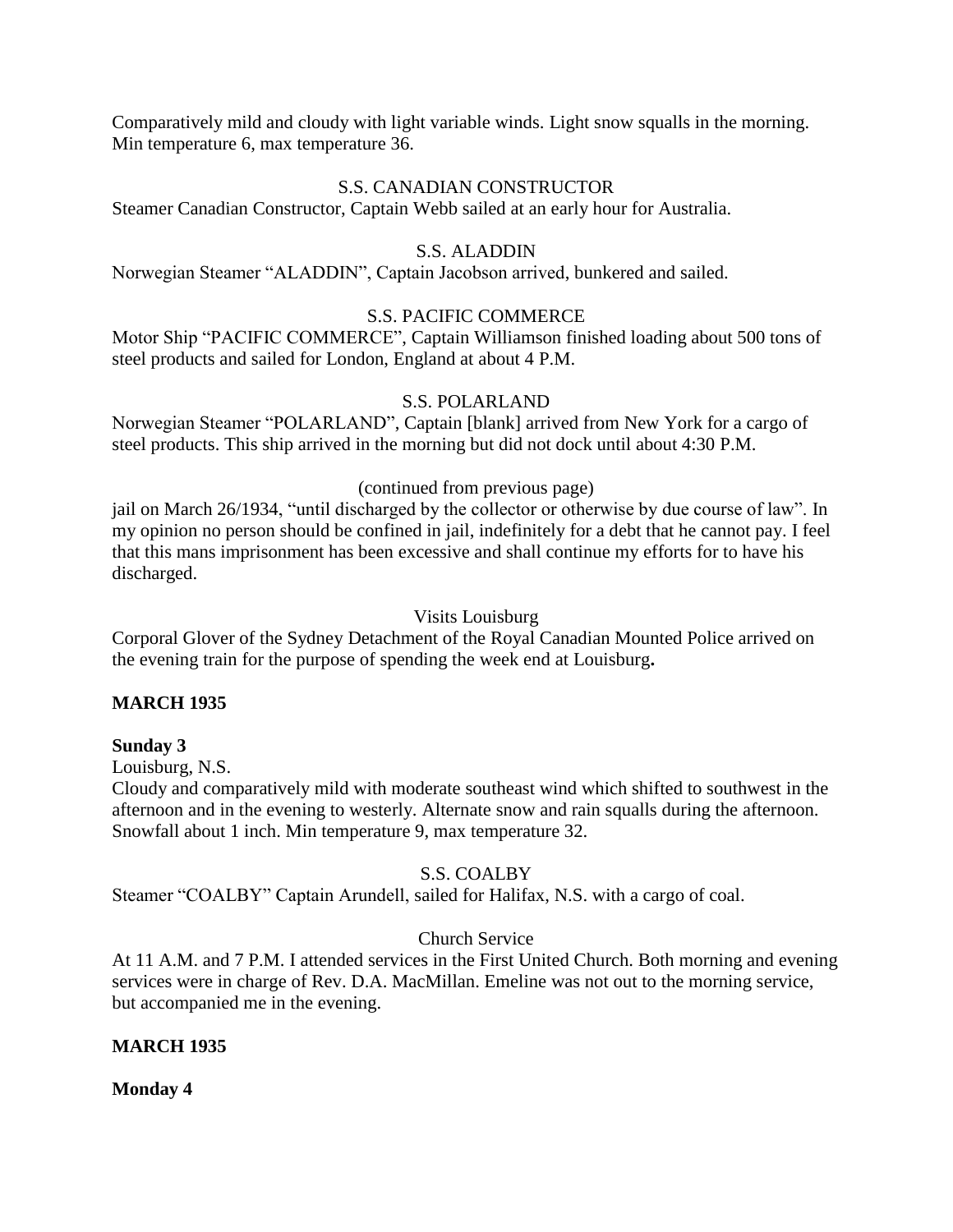Louisburg, N.S.

Cold and mostly clear with heavy north to northwest gale which continued unabated throughout the entire day and late into the night. Min temperature 2 above zero, max temperature 19. A very unpleasant day, owing to the high wind and drifting snow.

## S.S. KYLE

Newfoundland Government Steamer "KYLE", Capt. Tavernor unable to reach North Sydney owing to the ice blockage arrived here at 5:15 P.M. with passengers, mails and freight.

#### Railway Tie-Up

The Sydney-Glace Bay end of the Sydney and Louisburg Railway was completely tied up today as a result of the wind storm which blocked the tracks with huge snow banks. Train from Sydney to Glace Bay did not reach its destination today. A number of engines are stalled along the line, between Sydney and Glace Bay and on the New Waterford branch. Train from Louisburg reached Glace Bay as usual and returned in the evening. A few minutes behind schedule. No mails reached here from Sydney today owing to the snow blockade on the Sydney end.

## **MARCH 1935**

## **Tuesday 5**

Louisburg, N.S.

Clear and cold with strong northwest wind which moderated in the forenoon. Cloudy in the late afternoon and evening. Min temperature 1 above. Max temperature 16.

#### S.S. POLLUX

Norwegian Steamer "POLLUX", Captain [blank] enroute from Norway to New York, U.S.A. arrived, bunkered and sailed.

#### Snow Blockade

The Sydney and Louisburg Railway is still tied up as a result of yesterdays gale. Between Sydney and Glace Bay and on the New Waterford branch eight or ten engines are reported stalled as a result of heavy drifts while hundreds of men are employed in shoveling them out and trying to open the line for traffic. The regular train which left Sydney yesterday morning did not reach Glace Bay until this evening.

Owing to the tie-up, which was not serious on this end of the line, the regular train schedule to leave here at 8:15 A.M. for Glace Bay was canceled, resulting in no mails reaching here today. An engine and snow plow arrived here at about 10 P.M. In all probability regular trains will be running on schedule tomorrow.

#### Provincial Legislature Opened

The Legislature of the Province of Nova Scotia was opened today at Halifax by Lieut. Governor W.H. Covert.

## **MARCH 1935**

#### **Wednesday 6**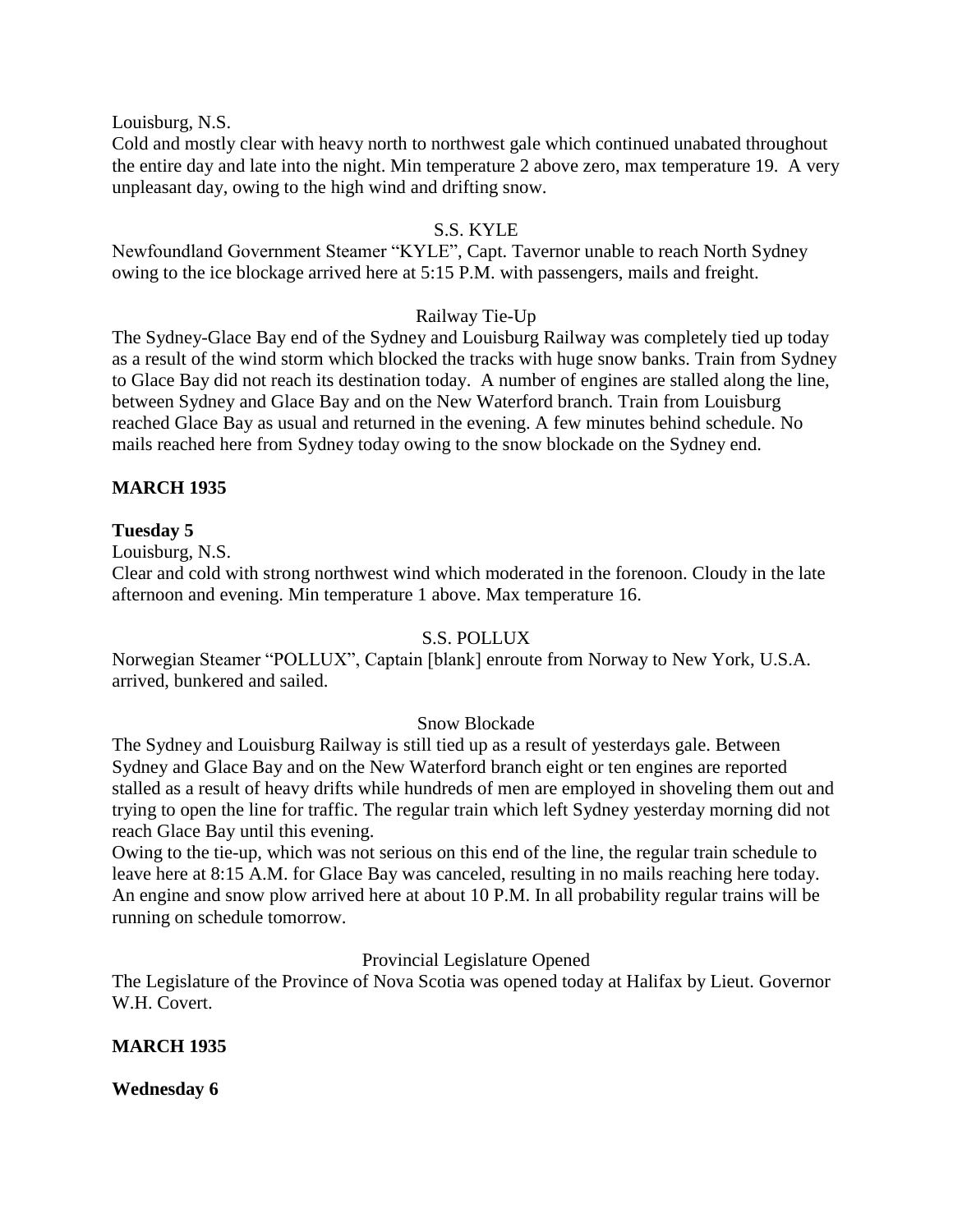Louisburg, N.S.

Clear and moderately cold becoming cloudy in the evening. Min temperature 2 above zero, max temperature 20.

## S.S. KYLE

Newfoundland Government Steamer "KYLE", Captain Tavernor sailed at 8 A.M. for Port-au-Basque, Nfld.

#### Special Train

A special train from Sydney arrived here in the early morning with passengers, mails and freight for the S.S. KYLE.

Train Service Resumed

The regular train service of the S. & L. Railway between Sydney and Glace Bay and Glace Bay and Louisburg which had been interrupted by snow drifts was resumed today.

## **MARCH 1935**

#### **Thursday 7**

Louisburg, N.S. Sydney, N.S. Clear and cold with moderate northwest wind. Min temperature 2 below zero (Louisburg)

#### Louisburg to Sydney

At 8:15 A.M. I left Louisburg by train enroute to Sydney for the purpose of representing the Town of Louisburg at a meeting of the Board of Public Utilities which is to be held at the Court house, Sydney at 11 A.M. tomorrow. Reached Glace Bay at about 10 A.M. Left Glace Bay by train car at about 10:30 arrived at Sydney at 11:40 A.M. Stopped at the Vidal Hotel. In the capacity of Chairman of the Cape Breton County Jail Commission I interviewed Sheriff Ronald MacVicar, respecting a bill of \$55.18 for extras supplied to Nicholas Markadonis, who is under sentence of death at the County jail. The period for which these extras were supplied was 36 days. I considered the amount excessive and called the sheriff's attention to the fact. He agreed with my contention and promised to look into the matter. Among the items on the bill were 20 lbs butter, 19 cans of coffee, and 16 doz. oranges. These articles were supplied in addition to the regular prisoner fare.

#### S.S. POLARLAND

Norwegian Steamer "POLARLAND", sailed in the evening with a cargo of steel products. (about 2600 tons)

#### **MARCH 1935**

#### **Friday 8**

Sydney, N.S. Louisburg, N.S. Clear and cold with moderate to fresh north to northeast wind. Min temperature 4 below zero (Louisburg)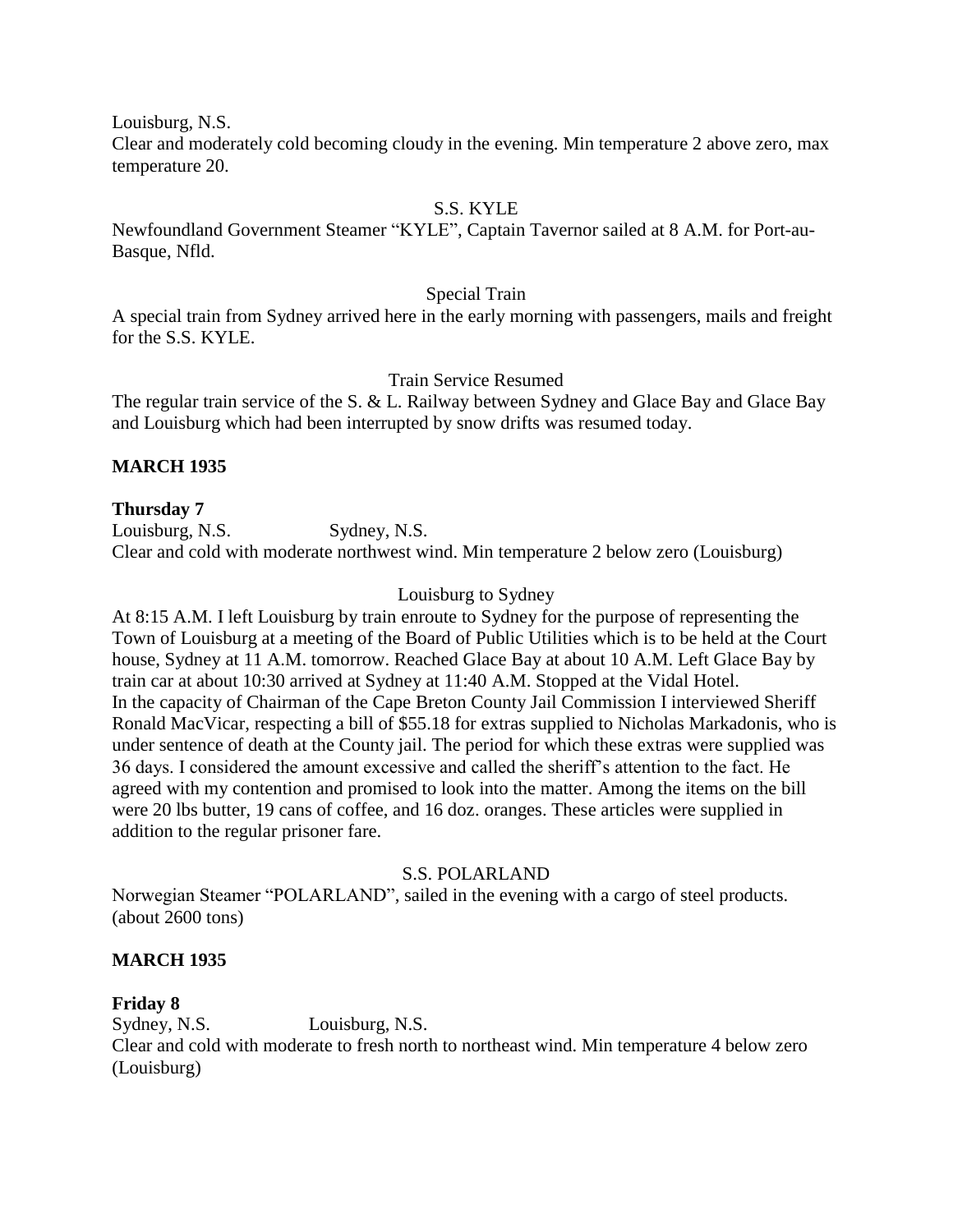## Meeting of Public Utilities Board

At 11 A.M., I represented the Town of Louisburg at a meeting of the Board of Public Utilities of the Province of Nova Scotia which was held in the Council Chamber at the Court house. The purpose of this meeting was to consider the application of the Dominion Coal Company Ltd. for an order excluding said company from the scope of the Public Utilities Act and amendments thereto.

Those present were: Ira P. MacNab, J.S. Roper, and Miss T.B. Taylor, (Secretary) of the Board of Public Utilities, John MacNeil, K.C., M.W. MacDonald of Sydney and J.G. Fogo of Halifax appeared on behalf of the Coal Company.

My purpose in being present was to safeguard the contract of the Town of Louisburg with the Dominion Utilities Company (a subsidiary of the Dominion Coal Company) for electric current which has existed since 1925. I was informed at the hearing that no change in the present contract was contemplated. No opposition was offered to the application. At the close of the hearing judgement was reserved but later in the day the application was granted.

## **MARCH 1935**

#### **Saturday 9**

Louisburg, N.S.

Clear and cold with fresh to moderate north to northeast winds. Min temperature 2 above zero, max temperature 18.

#### Leaves For New Waterford

Angus MacLeod of New Waterford, Car inspector for the Dominion Coal Company who has been employed here since Jan 22, 1935 left for home by this mornings train. Owing to the slackness of shipping from this port there was not sufficient work in his line to keep him employed. Mr. MacLeod was accompanied by his wife while at Louisburg, they boarded with us.

#### **MARCH 1935**

#### **Sunday 10**

Louisburg, N.S.

Clear and moderately cold with light to moderate northwest to north wind. Min temperature 4 above zero, max temperature 28.

#### S.S. KYLE

Newfoundland Government Steamer "KYLE", Captain Tavernor arrived from Port-au-Basque, Nfld. at about 7 A.M. with passengers, mails and freight.

#### Special Train

A special train from Sydney for the accommodation of passengers arriving on the Newfoundland boat arrived at about 11:30 A.M. and returned at about 2 P.M.

#### Church Services

At 11 A.M. and 7 P.M. in company with Emeline I attended services in the First United Church. Both services were conducted by Rev. D.A. MacMillan.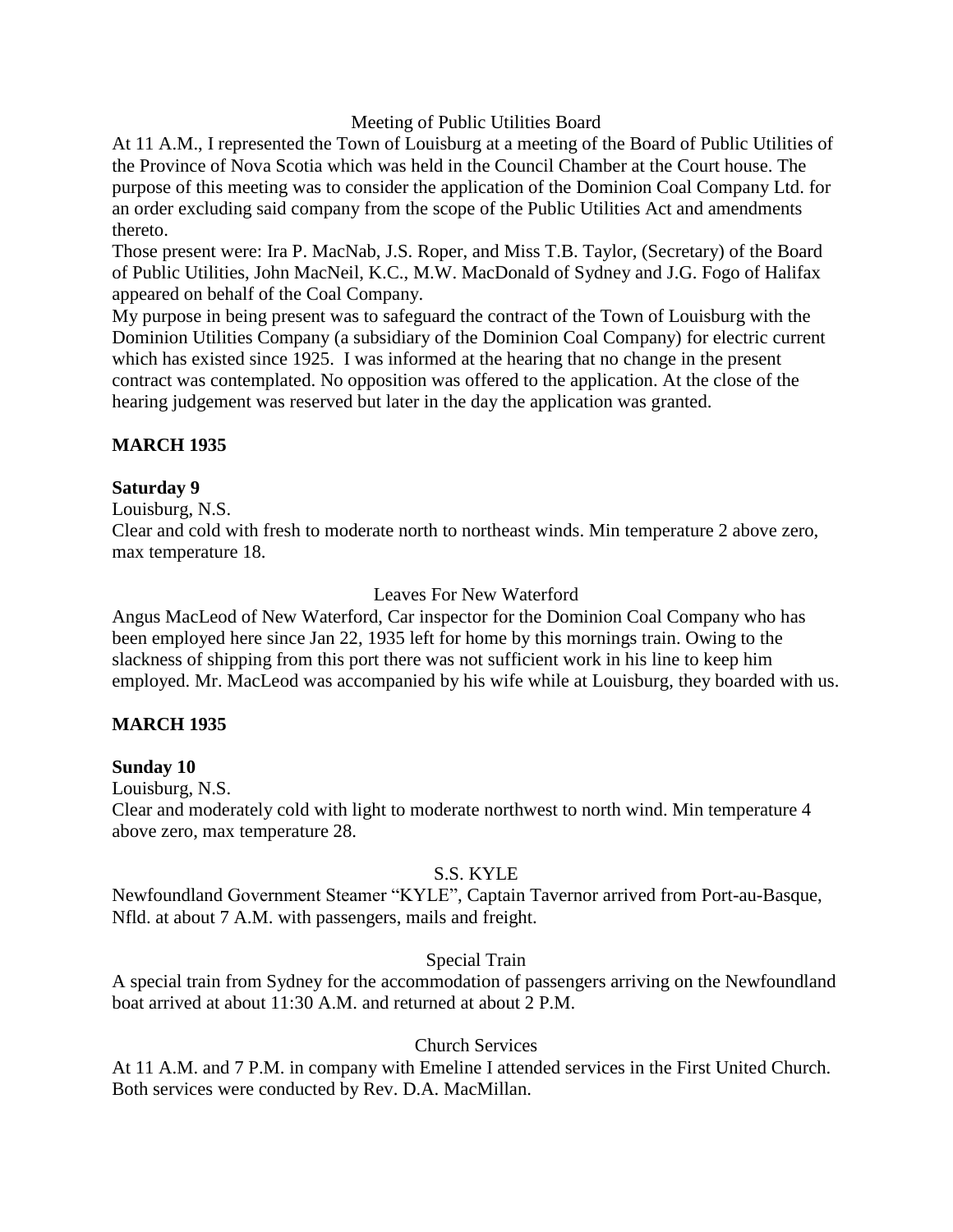#### Visited Mr. and Mrs. Townsend

In the afternoon Emeline and I visited the home of Mrs. Z.W. Townsend and also the home of Mr. and Mrs. Fletcher Townsend where we remained for supper. At the latter place Miss Lillian Huntington joined us after coming from Sunday school.

#### **MARCH 1935**

#### **Monday 11**

Louisburg, N.S. Cloudy and mild with light winds. Snow in the early morning. Snowfall about 3 inches. Min temperature 11, max temperature 50.

#### S.S. KYLE

Steamer "KYLE", Captain Tavernor, sailed in the morning for Port-au-Basque, Nfld. with passengers, mails and freight.

#### Meeting of School Board

At 7:30 P.M. I attended and presided at the annual meeting of the Louisburg Board of School Commissioners. At this meeting I was again elected chairman of the Board, a position I have occupied for the past ten years. I have been a member of the Louisburg School Board, continuously since February 10, 1920.

#### **MARCH 1935**

#### **Tuesday 12**

Louisburg, N.S.

Cloudy, foggy and mild with moderate to light southeast to southwest winds. Light snow squalls in the forenoon followed by mist and light rain in the afternoon. Min temperature [blank] Max temperature [blank].

Council Meeting

At 7:30 P.M. I attended and presided at a meeting of the Town Council. Councillors present: D.J. MacInnis, Jeremiah Smith, Wesley Townsend and G.B. Hiltz.

#### **MARCH 1935**

#### **Wednesday 13**

Louisburg, N.S.

Cloudy, foggy and mild with light variable wind mostly southerly. Light snow in the morning followed by mist and light showers of rain. Min temperature 29, max temperature 41.

#### S.S. BESTIK

Norwegian Steamer "BESTIK", Captain May, enroute from New York to Italy with a cargo of scrap iron arrived here at about 1 A.M. After taking on board about 300 tons of bunker coal, she anchored in the upper end of the harbour.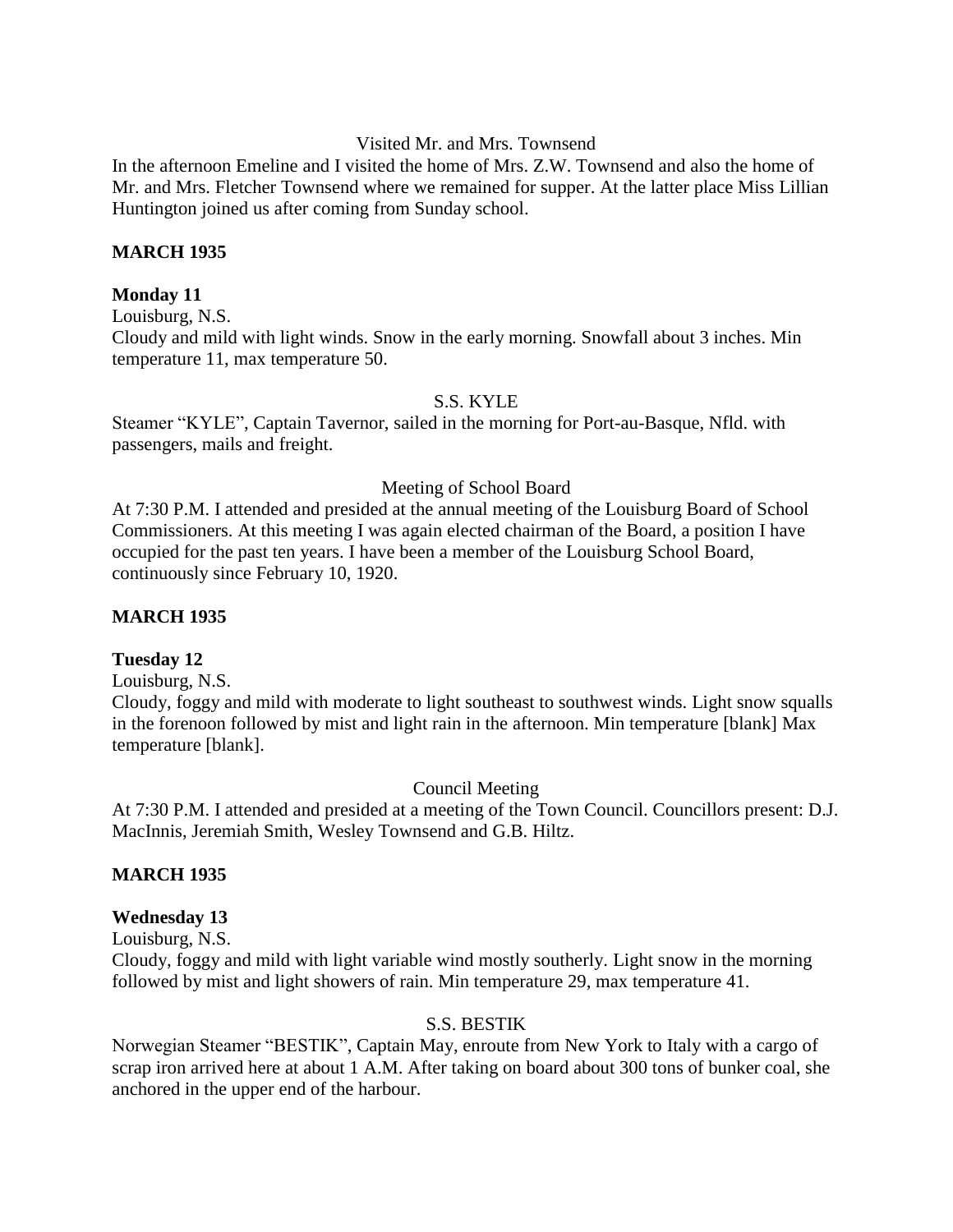#### Choir Practice

At 8:30 P.M. I attended choir practice in the First United Church.

#### S.S. KYLE

Newfoundland Government Steamer "KYLE" Captain Tavernor arrived at about 10:30 P.M. from Port-au-Basque, Nfld. with passengers, mails and freight. On this trip the KYLE had 27 passengers who were met here by a special train and conveyed to Sydney.

#### **MARCH 1935**

**Thursday 14**

Louisburg, N.S.

Clear and moderately cold with light north to northwest winds. Min temperature 8, max temperature 32.

## S.S. BESTIK

Norwegian Steamer "BESTIK", Captain May sailed in the morning.

## S.S. KYLE

Steamer "KYLE" Captain Tavernor sailed at about 5 P.M. for Port-au-Basque with passengers, mails and freight.

#### Funeral of Alex MacIntosh

The remains of the late Alex MacIntosh who died recently in New York arrived on the evening train and were taken immediately to the Roman Catholic Cemetery by Undertaker D.J. Johnston where interment took place. Mr. MacIntosh who was about 80 years of age was a native of Richmond County, N.S. but had lived in New York, U.S.A. for many years where his family still resides. For several years he was a resident of this town where he owned a property on West Commercial Street, now owned and occupied by Wilfred Troke. During his residence here his wife died and was buried in the Roman Catholic Cemetery. For several years he was engaged in fishing out of this port during the summer months, returning to New York to spend the winters.

## **MARCH 1935**

## **Friday 15**

Louisburg, N.S.

Clear and moderately cold with light variable winds. Min temperature 2 below zero, (A.M.) max temperature 22.

Death of Johnathan Martell

The death occurred at his home, Mira Gut this evening of Johnathan Martell, a lifelong resident of that place. Mr. Martell who was 86 years of age was found dead in the barn where he had gone to attend to his cattle, before retiring for the night. He is survived by his widow, four daughters, and two sons. The daughters are: Mrs. R. Philips, Mira Gut, Mrs. C.R. Colborne, Sydney, Mary and Elsie at home. Two sons: Young and Roy, reside at Mira Gut.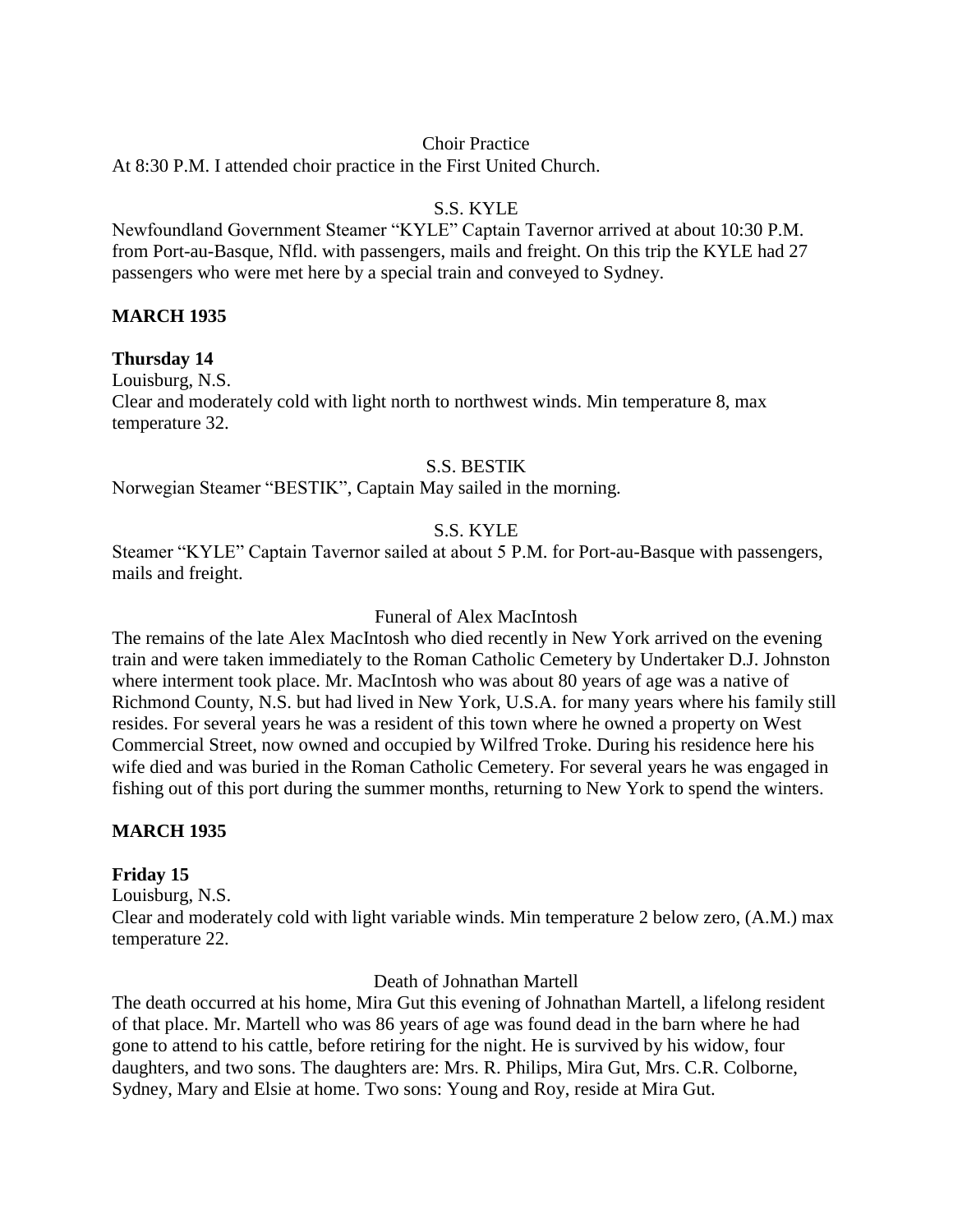#### **MARCH 1935**

#### **Saturday 16**

Louisburg, N.S.

Cloudy with light to moderate southwest wind. Light mist in the evening and fog at night. Min temperature (A.M.) 2 above zero, max temperature 33.

#### S.S. MYRTIS

Steamer "MYRTIS", Captain Gardner, lumber laden enroute to Europe arrived in the morning and after taking on board about 60 tons of bunker coal sailed for her destination.

#### S.S. MONTCALM

Canadian Government Ice Breaker, MONTCALM, Captain O'Hearn arrived in the morning from Halifax and docked at the freight wharf. While at Halifax the MONTCALM had her propeller repaired she having had them damaged while attempting to reach North Sydney, when returning from Ingonish on or about March 9<sup>th</sup>.

#### **MARCH 1935**

#### **Sunday 17**

Louisburg, N.S.

Mild and mostly cloudy with some fog. Light to moderate southwest winds. Snow melting rapidly. Min temperature 28, max temperature 43.

#### S.S. KYLE

Newfoundland Government Steamer "KYLE", Captain Tavernor arrived at about 6 A.M. from Port-au-Basque, Nfld. with passengers, mails and freight. Passengers and mails left here by special train for Sydney in the afternoon.

#### Church Services

At 11 A.M. in company with Emeline I attended service in the First United Church. Owing to having a cold I was not out to the evening service. Both morning and evening services were conducted by Rev. D.A. MacMillan.

#### **MARCH 1935**

#### **Monday 18**

Louisburg, N.S.

Clear and cold with northwest gale which continued all day and late into the night. Min temperature 8 (P.M.) max temperature 38.

#### S.S. COALBY

Steamer "COALBY" , Captain Arundell, arrived at about 3:30 P.M. from Halifax, N.S. for a cargo of coal. For the past two weeks the COALBY has been undergoing repairs at Halifax.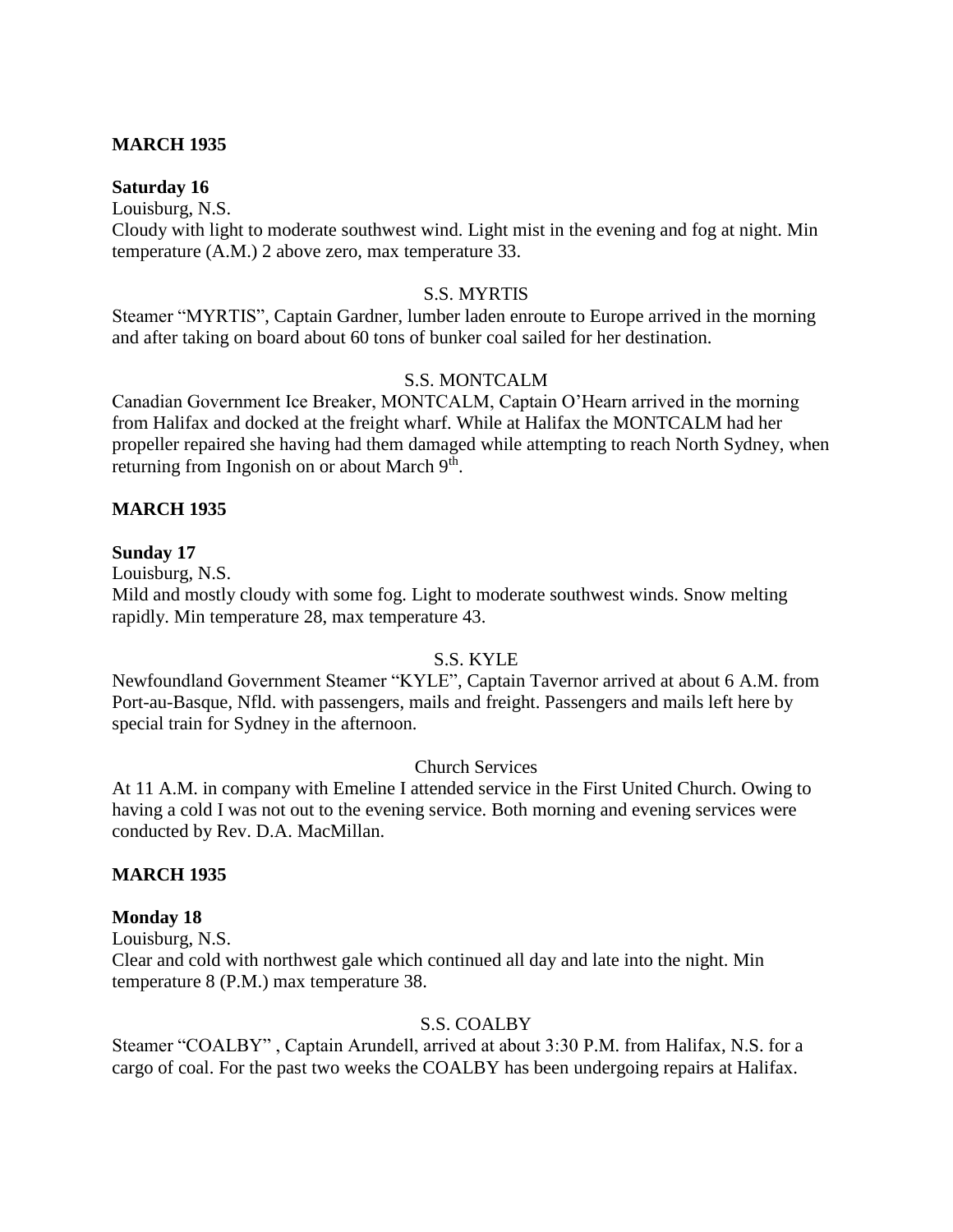#### S.S. KYLE

Steamer KYLE, Captain Tavernor, sailed in the early morning for Port-au-Basque, Nfld. with passengers, mails and freight.

### S.S. MONTCALM

Canadian Government Steamer "MONTCALM" Captain O'Hearn, sailed at about 7 P.M. for North Sydney.

#### Markadonis Granted New Trail

Today's issue of the Sydney Post Record contained the information that Nicholas Markadonis, in the County jail under sentence of death, had been granted a new trial by the Supreme Court of Canada. On Nov 14, 1934 Markadonis was sentenced to be hanged on Jan 24, 1935 for the murder of his sister-in-law on July 20 last. An appeal for a new trial was taken to the Supreme Court of Nova Scotia but was refused by a 3 to 2 vote. Later a stay of execution was granted until March 19/35 in order that his case might be taken to the Supreme Court of Canada which was done with the above result. When it was announced a short time ago that the decision would be given on March 18, the day before the day set for the execution, an application was made and a further stay granted until April 4/35. The new trial will likely take place at Sydney in June next.

### **MARCH 1935**

#### **Tuesday 19**

Louisburg, N.S.

Clear and moderately cold with northwest gale. Northwest gale which began yesterday morning moderated during the afternoon. Min temperature 11, max temperature 34.

### **MARCH 1935**

### **Wednesday 20**

Louisburg, N.S.

Light fall of snow in the early morning followed by rain and silver thaw. Cloudy and mild, clearing during the afternoon. Moderate south to southwest wind. Snowfall about ½ inch. Min temperature 22, max temperature 40.

#### S.S. COALBY

Steamer "COALBY", Captain Arundell, sailed in the morning for St. John, N.B with a cargo of coal.

### **MARCH 1935**

#### **Thursday 21**

Louisburg, N.S.

Clear and moderately cold with northwest gale which moderated during the evening. Min temperature 22, max temperature 34.

### S.S. PENHALE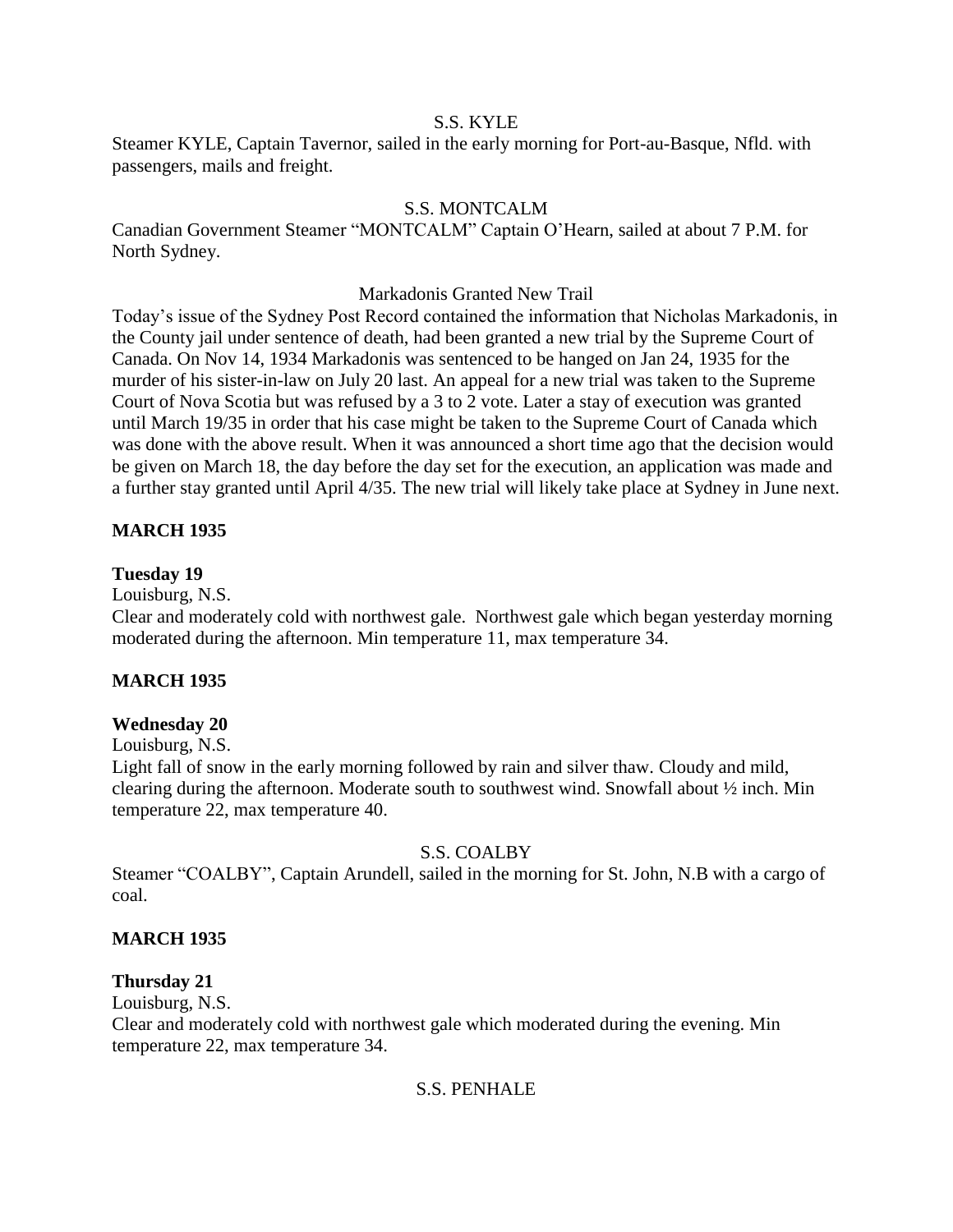British Steamer "PENHALE", Captain Jones, laden with scrap iron enroute from Boston, Mass to Europe arrived in the evening for bunker coal.

## Meeting to Fire Brigade

At 8 P.M. I attended a meeting of the Louisburg Volunteer Fire Brigade in the Fire hall. Those present were: Chief R.A. Peters, Deputy Chief Fred Burke, James Burke, Alfred Hunt, D.J. MacLeod, Jack Johnson and M.S. Huntington.

## Spring Birds Arrive

Robins are reported to have made their appearance in town. While the weather is anything but spring like the arrival the migratory birds remind us that spring is not far distant.

## **MARCH 1935**

## **Friday 22**

Louisburg, N.S.

Cloudy and chilly with moderate to fresh northwest to north wind. Light snow flurries during the afternoon. Min temperature 18, max temperature 34.

## S.S. PENHALE

British Steamer "PENHALE, Captain Jones, sailed in the morning.

## **MARCH 1935**

### **Saturday 23**

Louisburg, N.S.

Moderately cold and partly clear with light north to northwest wind. Min temperature 22, max temperature 37.

### S.S. KYLE

Newfoundland Government Steamer "KYLE", Captain Tavernor, arrived at about 7 A.M. with passengers, (3 in number) mails and freight from Port-au-Basque, Nfld. After taking on board several cars of freights and mails she sailed to return at about 11:30 A.M.

### S.S. CYRUS FIELD

Cable Steamer "CYRUS FIELD", arrived in the evening and anchored in the stream.

### **MARCH 1935**

### **Sunday 24**

Louisburg, N.S.

Terrific snow storm. Snow began to fall at about 8:30 A.M. and continued with increasing fury all day and late into the night. Light southeast wind in the morning, shifting to east and northeast, reaching gale proportions during the afternoon. Worst snow storm of the season. Snowfall about [blank] inches. Min temperature 18, max temperature 30.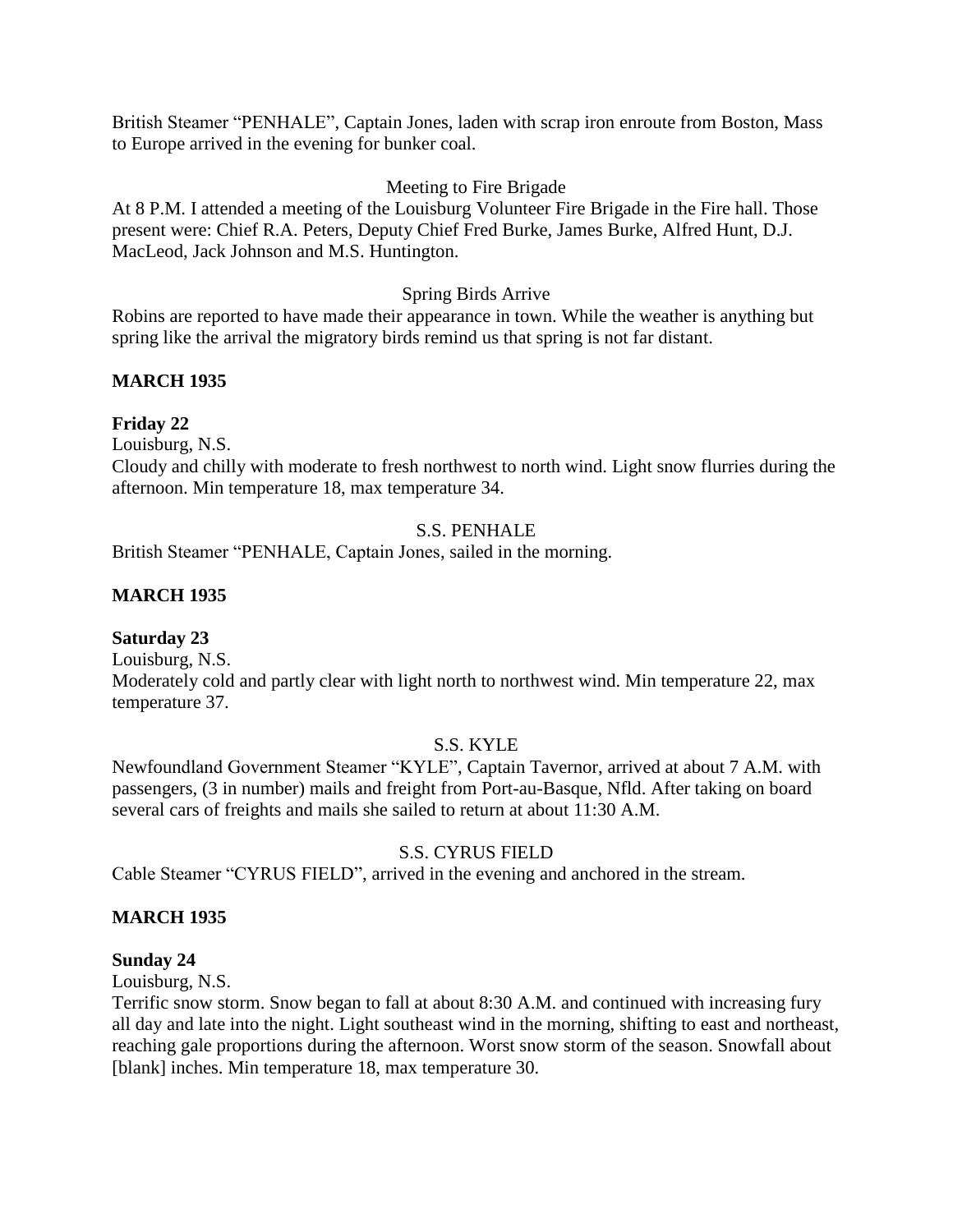## S.S. DAGO

Norwegian Steamer "DAGO" Captain Johansen, arrived at about 8 A.M. for a cargo of coal.

## Church Services

At 11 A.M. in company with Emeline I attended service in the First United Church which was conducted by Rev. D.A. MacMillan. There was no service in the United Church in the evening owing to the storm.

## **MARCH 1935**

### **Monday 25**

Louisburg, N.S.

Cloudy and moderately cold with heavy northwest gale which continued all day and late into the night. Streets and highways blocked by huge snow drifts as a result of yesterdays storm. Snow being drifted by the force of the gale made it one of the most unpleasant days of the season. Air thick with drifting snow all day. Min temperature 16, max temperature 25.

## **MARCH 1935**

### **Tuesday 26**

Louisburg, N.S.

Cloudy and comparatively mild with light northwest wind. Min temperature [blank] max temperature [blank]

### S.S. DAGO

Norwegian Steamer "DAGO", Captain Johansen sailed in the morning for St. John's, Nfld. with a cargo of coal.

### S.S. CYRUS FIELD

Cable Steamer "CYRUS FIELD" which has been in port since last Saturday evening sailed this morning.

## **MARCH 1935**

### **Wednesday 27**

Louisburg, N.S. Sydney, N.S. Partly clear during the forenoon. Cloudy with light snow squalls in the afternoon and evening. Light variable wind mostly northwest. Min temperature (A.M.) 6 above zero. (Louisburg)

### S.S. COALBY

Steamer "COALBY", Captain Arundell, arrived in the morning from St. John, N.B. for a cargo of coal.

### Meeting of Jail Commission

I went to Glace Bay on the 8:15 A.M. train enroute to Sydney for the purpose of attending the monthly meeting of the Cape Breton County Jail Commission. Left Glace Bay for Sydney by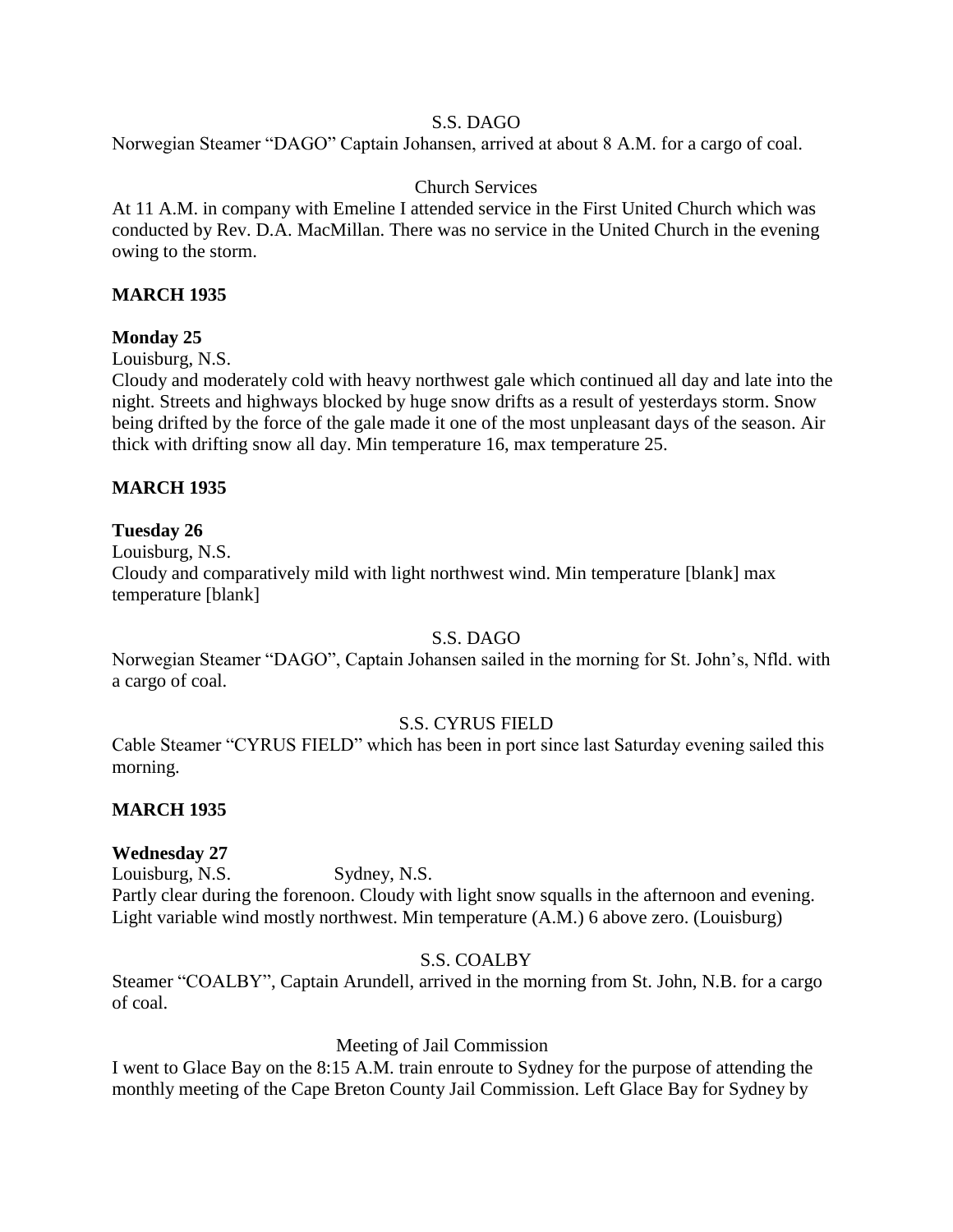train car at about 10:30 arrived at Sydney at about 11:40 A.M. Stopped at the Vidal Hotel. At 3 P.M. I presided at the meeting of the Commission in the office of the County Jail. J.D Hartigan of Sydney and L.Y. Urquhart of North Sydney, the other two commissioners both being present. After adopting the minutes of the February meeting we checked and passed the following bills for payment:

| Feb 23, F.J. Gillis, Brooms                                                                    | \$7.50  |
|------------------------------------------------------------------------------------------------|---------|
| Feb 28/35 C.H. Harshman, Drugs                                                                 | \$23.45 |
| March 19/35 Sydney Foundry and Machine Works, 1 circular grate                                 | \$6.98  |
| March 1/35 Dom coal Co. Ltd. 14 tons coal @\$5.75                                              | \$80.50 |
| Roy Maxwell, Taxi                                                                              | \$6.00  |
| Thompson & Sutherland, Feb 28 Hardware,                                                        | \$10.66 |
| Malcolm MacLean and Kenzie MacKenzie, Repairing Boiler                                         | \$21.75 |
| J.W. Rudderham Plumbing, March 27/35                                                           | \$8.83  |
| Lowdens Funeral Service Ltd, transferring Dan MacCormick from jail to hospital, Feb 28, \$4.00 |         |
|                                                                                                |         |

Total \$200.64.

After an inspection of the interior of

(continued on next page)

### Attended Theater and Church

At 7 P.M. I attended a picture show, at Capital Theater, entitled "Lives of a Bengal Lancer". At about 8:45 P.M. I attended Evangelistic service in St. Andrews United Church, conducted by Rev. John E .Brown.

### **MARCH 1935**

### **Thursday 28**

Sydney, N.S. Louisburg, N.S. Clear becoming moderately warm during the day. Light variable winds. Max temperature (Louisburg) 38.

Sydney to Louisburg

Made a few business calls around Sydney during the forenoon. Left Sydney by train car for Glace Bay at about 12:45 P.M. Left Glace Bay by train for Louisburg at 2:45 P.M. arrived at about 5:30.

(continued from previous page)

the jail, (the prisoners quarters) which we found in as a good a condition as circumstances would permit, we decided to have a boiler, jacket heater and two leaky closets replaced as soon as possible. Also the installation of a boiler for making tea for the prisoners. While making the inspection of the prisoners quarters a complaint was laid before us respecting the food supplied to them for the evening meal, which consists of bread and tea without butter, milk or sugar. After listening to the complaint and discussing it with the prisoners they agreed that they would be satisfied with molasses for their bread at the evening meal. We took the matter up with the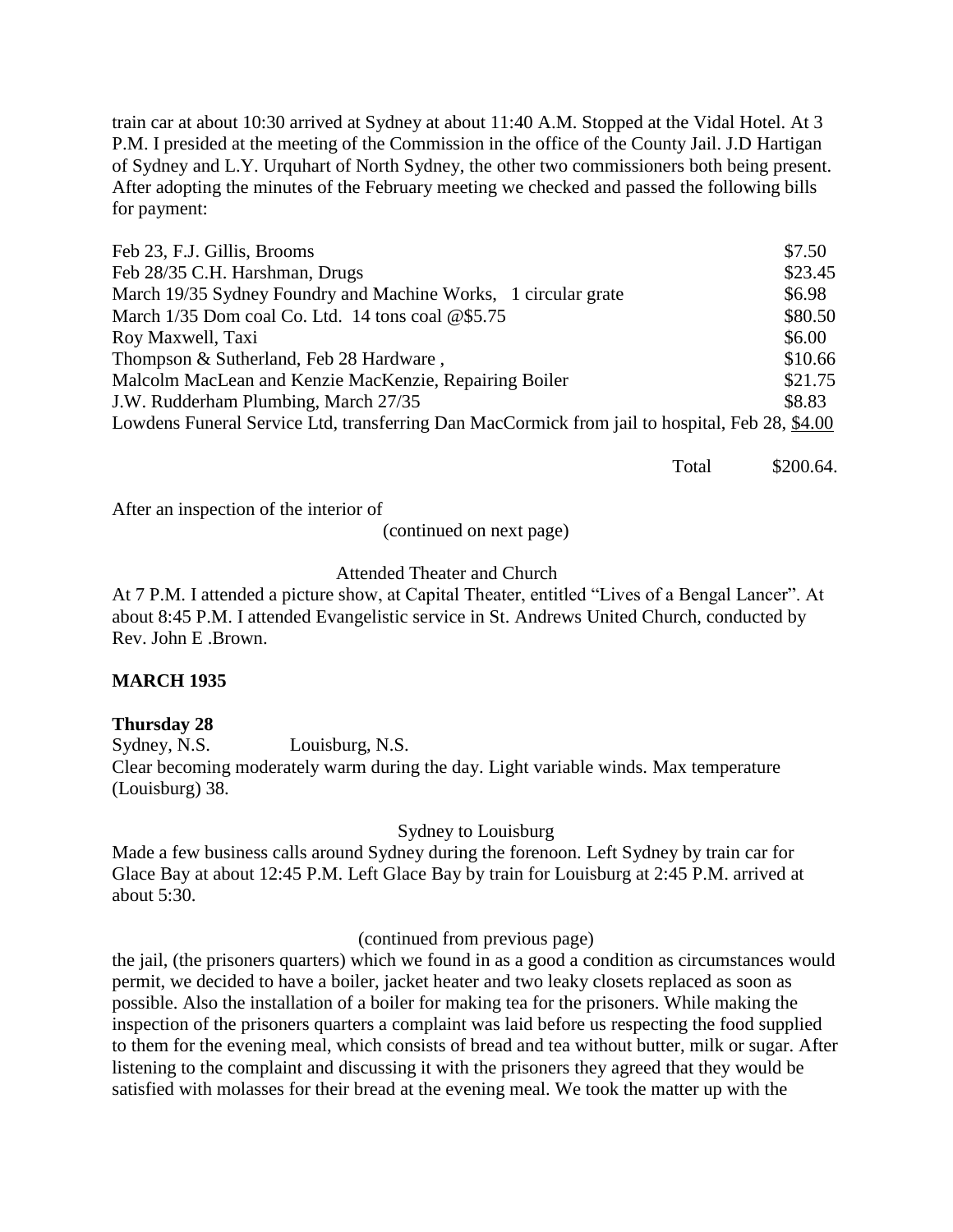matron, Mrs. MacKay, and she expressed her willingness to supply this luxury for supper in future.

Number of prisoners today: 60, 57 male and 3 females. John Maximilian Dehmel to whom I referred under dates of Jan 30 and Feb 27 has been released from prison. He was granted his freedom by order of R.A. MacKinnon, Warden of Cape Breton County on March 22 but did not leave the jail until March 26, thus completing 365 days in the institution and costing the county for food alone \$131.40. The tax bill of \$53.75 for which he was jailed still remains unpaid with no chance of ever recovering the

(continued on next page)

## **MARCH 1935**

## **Friday 29**

Louisburg, N.S.

Cloudy with light southeast wind which shifted to south in the evening, increasing to a strong breeze after nightfall. Later wind shifted to southwest and west. Snow began to fall at about 4 P.M. which was followed by rain which lasted about one hour. Snowfall about 2 inches. Min temperature 20, max temperature 34.

## Drift Ice

Heavy drift ice in sight off the coast and approaching the harbour. A small amount entered the harbour in the evening. First heavy ice to threaten Louisburg this season appeared off the coast yesterday evening.

## S.S. COALBY

Steamer "COALBY", Captain Arundell, sailed for Halifax in the morning with a cargo of coal, but on meeting heavy ice a short distance off the coast, returned to port, arriving at about 2 P.M.

## S.S. KYLE

Newfoundland Government Steamer "KYLE", Captain Tavernor, arrived at about 3 P.M. from Port-au-Basque, Nfld. with passengers, mails and freight.

### (continued from previous page)

amount. Keeping a prisoner who is without means in jail for non-payment of taxes for such a long time appears to me to be a very expensive experiment. It may be interesting to note that under the law the warden of the county had no legal right to order his release.

### **MARCH 1935**

### **Saturday 30**

Louisburg, N.S.

Comparatively mild and mostly cloudy with light southwest to west winds. Min temperature 24, max temperature 43.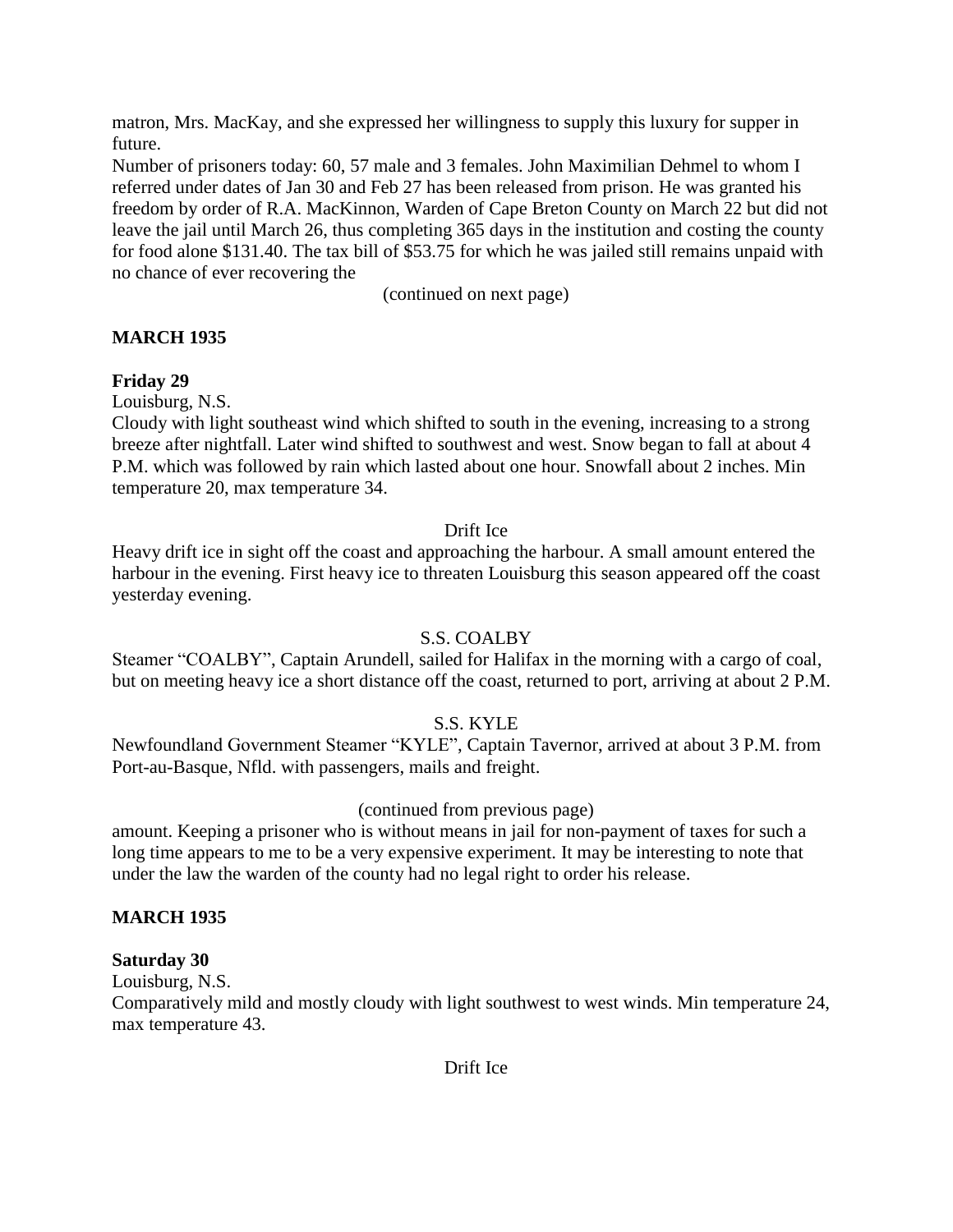Docks and harbour as far west as Strathcona Street full of heavy drift ice. The rest of the harbour clear. Loose drift ice in sight off the coast.

### S.S. KYLE

Newfoundland Government Steamer "KYLE", Captain Tavernor, sailed at about 10 A.M. for Port-au-Basque, Nfld. with passengers, mails and a full cargo of freight.

#### S.S. MONTCALM

Canadian Government Steamer "MONTCALM", Captain Hearn arrived from North Sydney during the afternoon and docked at the Freight wharf.

### **MARCH 1935**

#### **Sunday 31**

Louisburg, N.S.

Clear and moderately cold with moderate to fresh northwest to north northwest winds. Min temperature 21, max temperature 35.

#### S.S. COALBY

Steamer "COALBY" Captain Arundell, sailed at about 5 A.M. for Halifax with a cargo of coal. This ship left here on last Friday for Halifax but finding her course threatened by heavy ice at a point about five miles off the coast, she returned to port to await more favorable sailing conditions.

#### Church Services

At 11 A.M. and 7 P.M. in company with Emeline, I attended services in the First United Church. Both morning and evening services were conducted by Rev. D.A. MacMillan.

#### Drift Ice

The northerly wind of today cleared the harbour of nearly all the drift ice that was around the docks yesterday. No ice in sight off the coast of Louisburg.

#### **APRIL 1935**

#### **Monday 1**

Louisburg, N.S

Clear and moderately cold with moderate north west to north winds. Wind light and variable during the afternoon and evening. Min temperature 12, max temperature 36.

## S.S. KYLE

Newfoundland Government Steamer "KYLE" Captain Tavernor arrived at about 5 P.M. from Port-au-Basque, Nfld. with passengers, mails and freight.

#### Breaking Ice

Ice Breaker MONTCALM broke the harbour ice east of the Freight wharf for the purpose of releasing the small motor ship "ELEUTERIAN" commanded by Fraser Wilcox.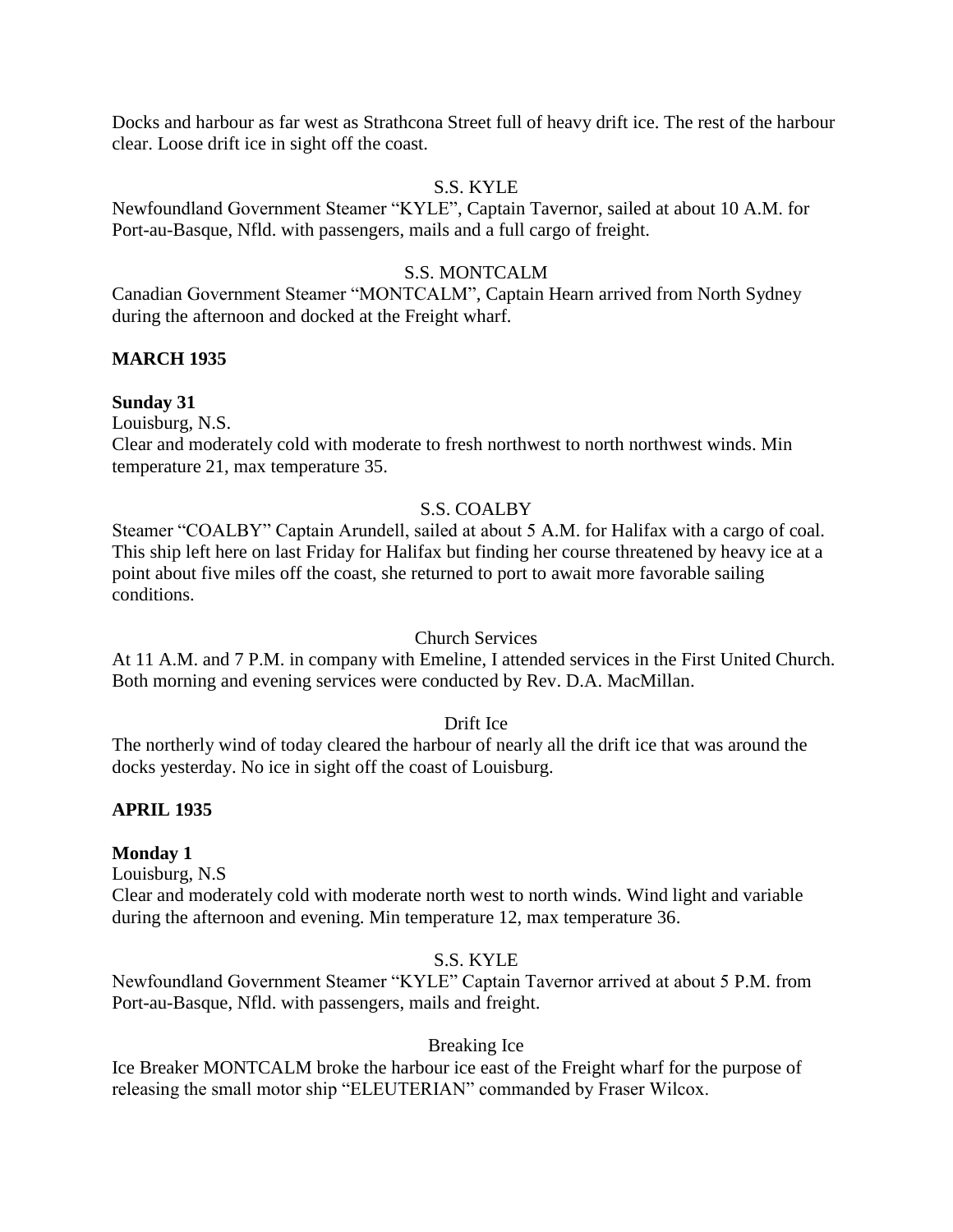### FOX SPARROWS

The Fox Sparrows which are our transient guests on their way north every spring, put in an appearance this morning. These birds usually remain around here from one to two weeks before continuing their flight northward to their nesting grounds. They are about two weeks ahead of last years first arrivals.

## **APRIL 1935**

## **Tuesday 2**

Louisburg, N.S.

Cloudy with light to moderate southwest wind. Light drizzle of began at about 9 A.M. and continued throughout the remainder and late into the night. Snowfall about 3 inches. Min temperature 13, max temperature 38.

## S.S. KORSFJORD

Norwegian Steamer "KORSFJORD" Capt. Neilson arrived at about 7 P.M. from St. John's, Nfld. for a cargo of steel products and docked at the freight wharf.

## S.S. KYLE

Newfoundland Government Steamer "KYLE" Captain Tavernor, sailed in the morning for Portau-Basque, Nfld. with passengers, mails and freight.

## **APRIL 1935**

## **Wednesday 3**

Louisburg, N.S. Moderately cold and mostly clear with light to moderate west to northwest winds. Min temperature 19, max temperature 38.

Choir Practice

At 8:30 P.M. I attended choir practice in the First United Church.

## **APRIL 1935**

## **Thursday 4**

Louisburg, N.S. Clear and cold with moderate to fresh northwest wind. Min temperature about 14, max temperature about 27.

## **S.S. COALBY**

Steamer "COALBY", Captain Arundell arrived at about 11 A.M. from Halifax for a cargo of coal.

Death of Russell Trenholme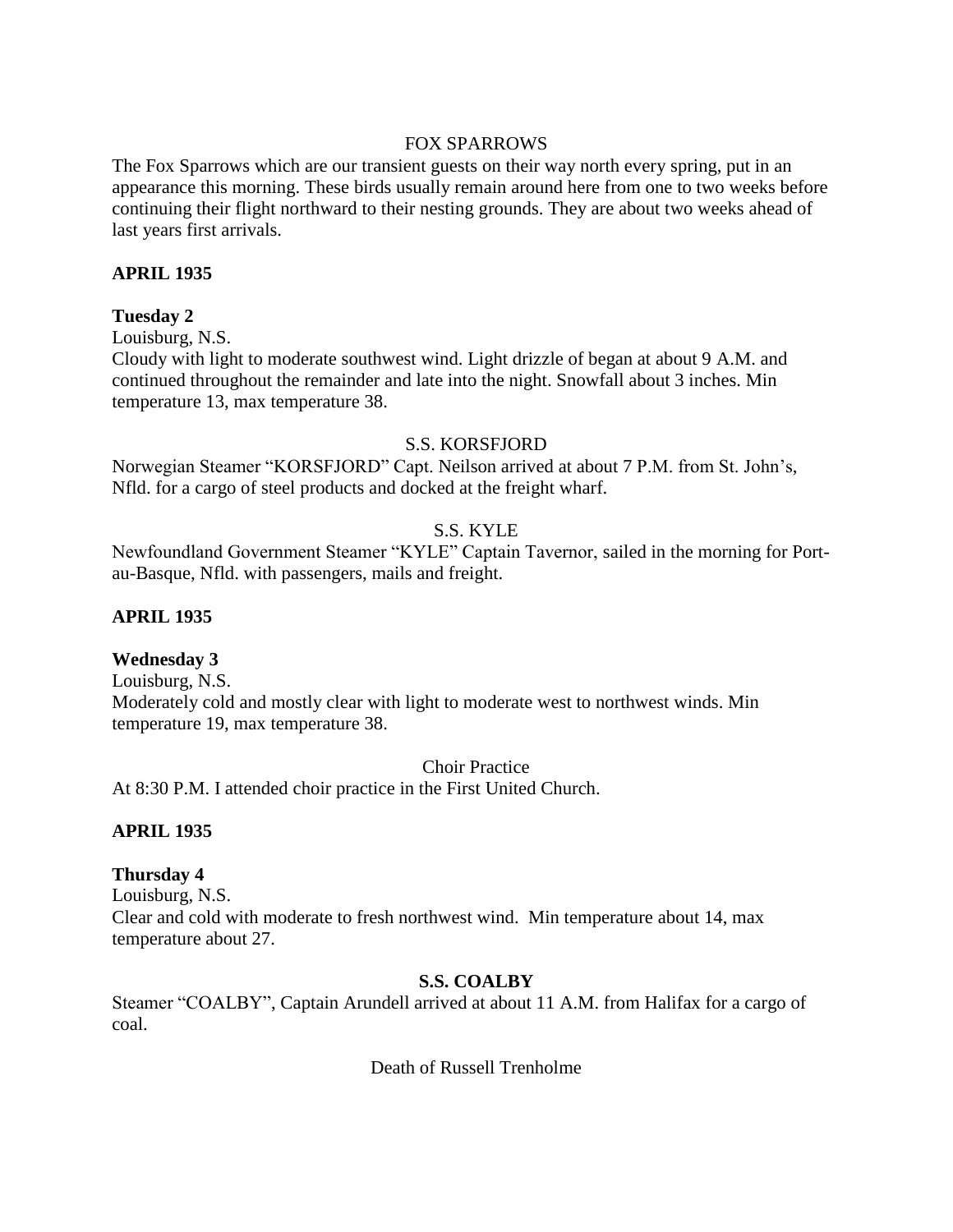The death occurred this morning in Hamilton Hospital, North Sydney of Russell Trenholme. Mr. Trenholme who followed the sea the greater part of his life was a son of Capt. William Trenholme who for a number of years and until recently made his home at Louisburg. During the summer of 1934 Mr. Trenholme was master of the Dominion Coal Company tug, Cruizer, stationed at Sydney.

## Death of ANTHONY LYNK

The death occurred at about 10 A.M. today at his home at West Louisburg of Anthony Lynk. Mr. Lynk had been in his usual health until stricken by several bad turns at an early hour this morning from which he failed to recover. He was about 50 years of age and is survived by his wife and 6 children.

## Council Meeting

At 7:30 P.M. I attended and presided at a regular meeting of the Town Council. Those present were: Councillors D.J. MacInnis, Jeremiah Smith, Wesley Townsend, G.B. Hiltz, Town Clerk: B.M. Spencer and myself. At this meeting Daniel M. Johnston was reappointed Police Officer for the Town of Louisburg for a salary of \$15.00 a month. This appointment includes the positions of: School Attendance Officer, Jailer, Sanitary Inspector, and Inspector under the Fire Ordinance. Mr. Johnston is also Tax Collector on a commission basis of 5% of Electric Light Meter Reader at 10c a meter per month. He is also a Constable in and for the County of Cape Breton.

## **APRIL 1935**

### **Friday 5**

Louisburg, N.S. Clear and cold with fresh to strong north west wind. Min temperature 10, max temperature 28.

## S.S. KORSFJORD

Norwegian Steamer "KORSFJORD", Captain Neilson, sailed in the evening with a full cargo of steel products (about 2000 tons) for Manchester, England.

### S.S. COALBY

Steamer "COALBY" Captain Arundell sailed at about 5 P.M. for St. John with a cargo of coal.

### M.S. ELEUTERIAN

Small Steamer "ELEUTERIAN" in command of Fraser Wilcox of this town, sailed during the night for Canso with a cargo of coke (about 65 tons). After discharging at Canso, she is to proceed to Halifax.

### S.S. MONTCALM

Canadian Government Steamer "MONTCALM" Captain Hearn sailed at an early yesterday morning for St Paul's Island.

### **APRIL 1935**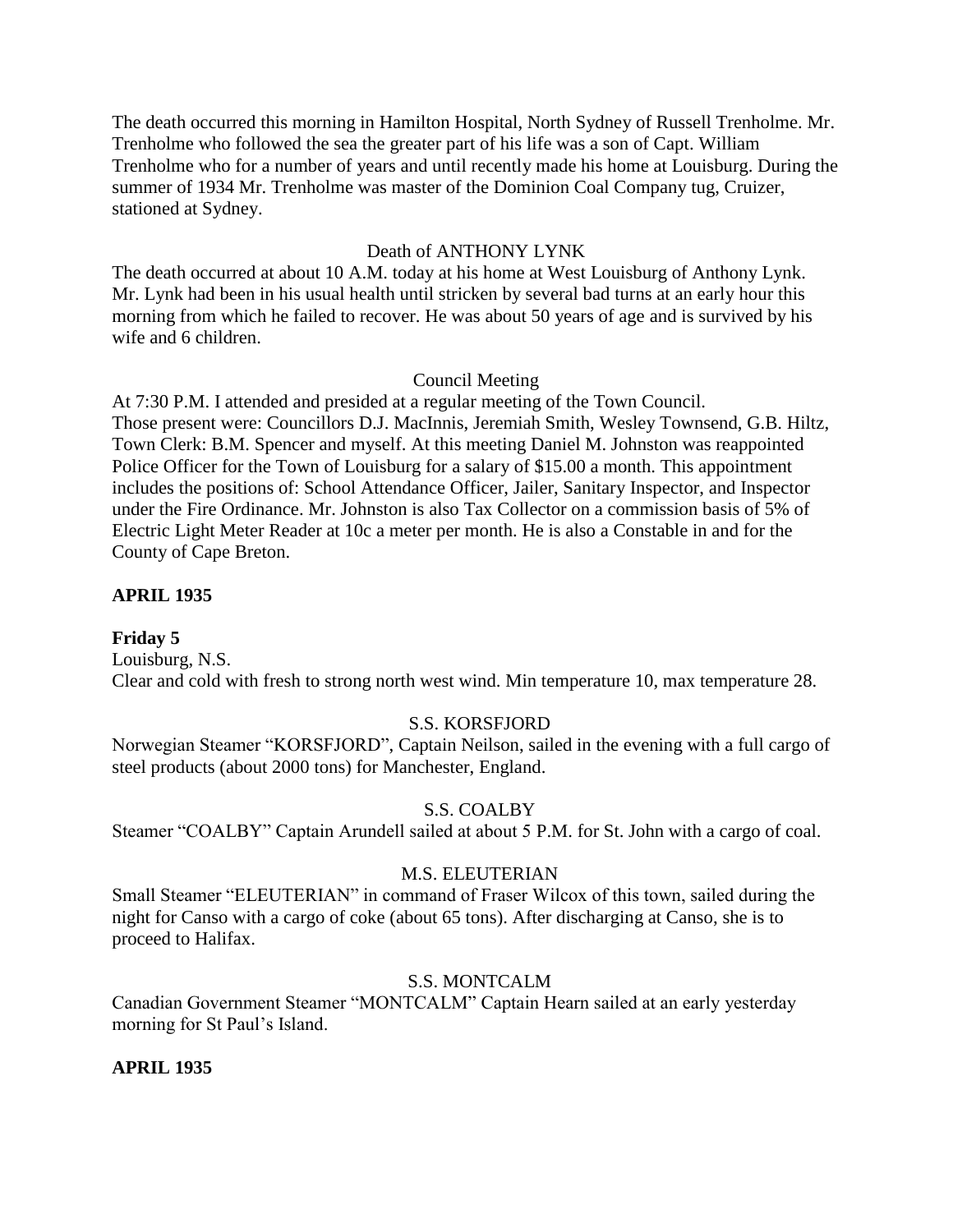#### **Saturday 6**

Louisburg, N.S. Clear and cold with moderate to fresh northwest wind. Min temperature 8, max temperature 30.

### Weather: Ice, streets and Highways

Weather continues very cold and backward for this time of the year. Streets of the town mostly bare in the center but in many places deep snow along the sides. Sidewalks mostly all covered with snow and ice to a considerable depth. Fields and commons mostly covered with snow with deep banks in many places.

Both runners and wheels in use on the streets. Highways still covered with a considerable depth of snow and ice and no wheeled vehicles in use on them, near or in the vicinity of Louisburg. No drift ice in sight off this coast since March 31. To date, by many observers said to be the most backward season for many years. Many persons complaining of the unseasonable weather.

#### Funeral

At 8:30 P.M. I attended the funeral of the late Anthony Lynk, which took place from his home at West Louisburg to Stella Maris Church, where service was conducted by Rev. D.H. Doyle. P.P. Interment took place in the Roman Catholic Cemetery adjoining the Church property. The funeral was largely attended.

## **APRIL 1935**

### **Sunday 7**

Louisburg, N.S.

Cold and mostly cloudy with fresh to strong northwest to north winds. Min temperature 18, max temperature 32.

### S.S. DAGO

Norwegian Steamer "DAGO", Captain Johansen arrived at about 4 P.M. from St. John's, Nfld. for a cargo of coal.

### Church Services

At 11 A.M. and 7 P.M. in company with Emeline I attended services in the First United Church. Both services were conducted by Rev. D.A. MacMillan. The sacrament of the Lords Supper was dispensed at the morning service.

### **APRIL 1935**

#### **Monday 8**

Louisburg, N.S.

Clear and mild with moderate northeast wind which shifted to southwest during the afternoon. Min temperature 25, max temperature 46.

Drift Ice

Drift ice appeared on the horizon off this port during the afternoon. First ice visible from Louisburg since March 31.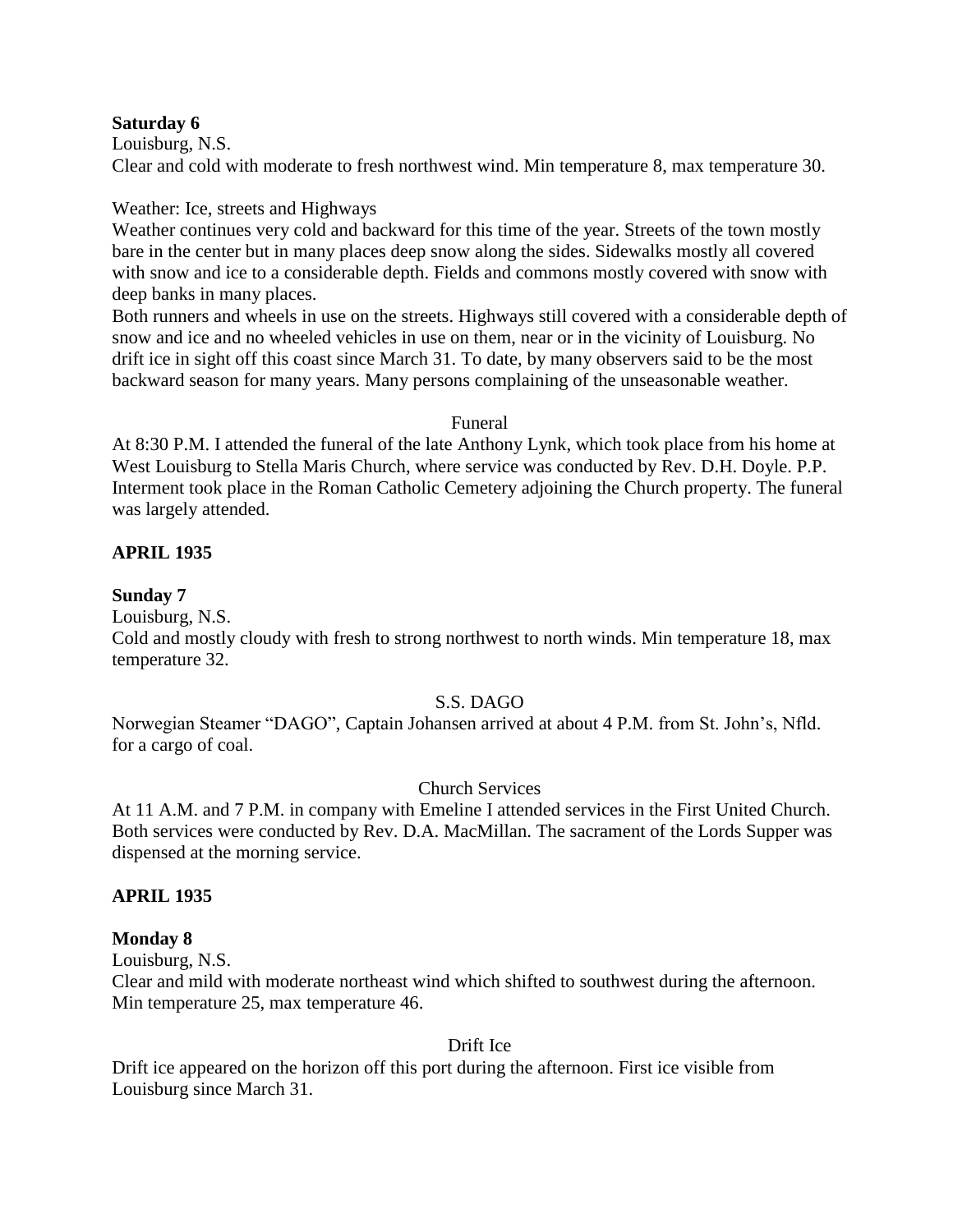## **APRIL 1935**

#### **Tuesday 9**

Louisburg, N.S. Clear and mild with moderate to light northeast wind. Min temperature 21, max temperature 44.

#### S.S. DAGO

Norwegian Steamer "DAGO", Captain Johansen sailed at noon for St. Johns, Nfld. with a cargo of about 2000 tons of coal.

Drift Ice

A considerable body of drift visible about two miles off the harbour mouth in the afternoon.

Caught in the Ice

Newfoundland Government Steamer KYLE which sailed yesterday afternoon from Port-au-Basque for Louisburg, reported caught in heavy ice about 25 miles northeast of Flint Island. This ship was due here this morning. The KYLE was held up for several days before sailing owing to a very severe snow storm which tied up traffic on the Newfoundland Railway.

#### **APRIL 1935**

#### **Wednesday 10**

Louisburg, N.S. Clear and cool with moderate easterly wind. Min temperature 19, max temperature 40.

S.S. Kyle

Newfoundland Government Steamer "KYLE" Captain Tavernor, arrived at about 10:30 A.M. from Port-au-Basque, Nfld. with passengers, mails and freight.

Drift Ice

Drift ice a short distance off the harbour mouth during the afternoon and evening.

#### **APRIL 1935**

### **Thursday 11**

Louisburg, N.S. Clear and cool with moderate to light east to southeast winds. Min temperature 21, max temperature 40.

#### **S.S. KYLE**

Newfoundland Government Steamer "KYLE", Captain Tavernor, sailed in the morning for Portau-Basque, Nfld. with passengers, mails and freight.

Board of Trade Meeting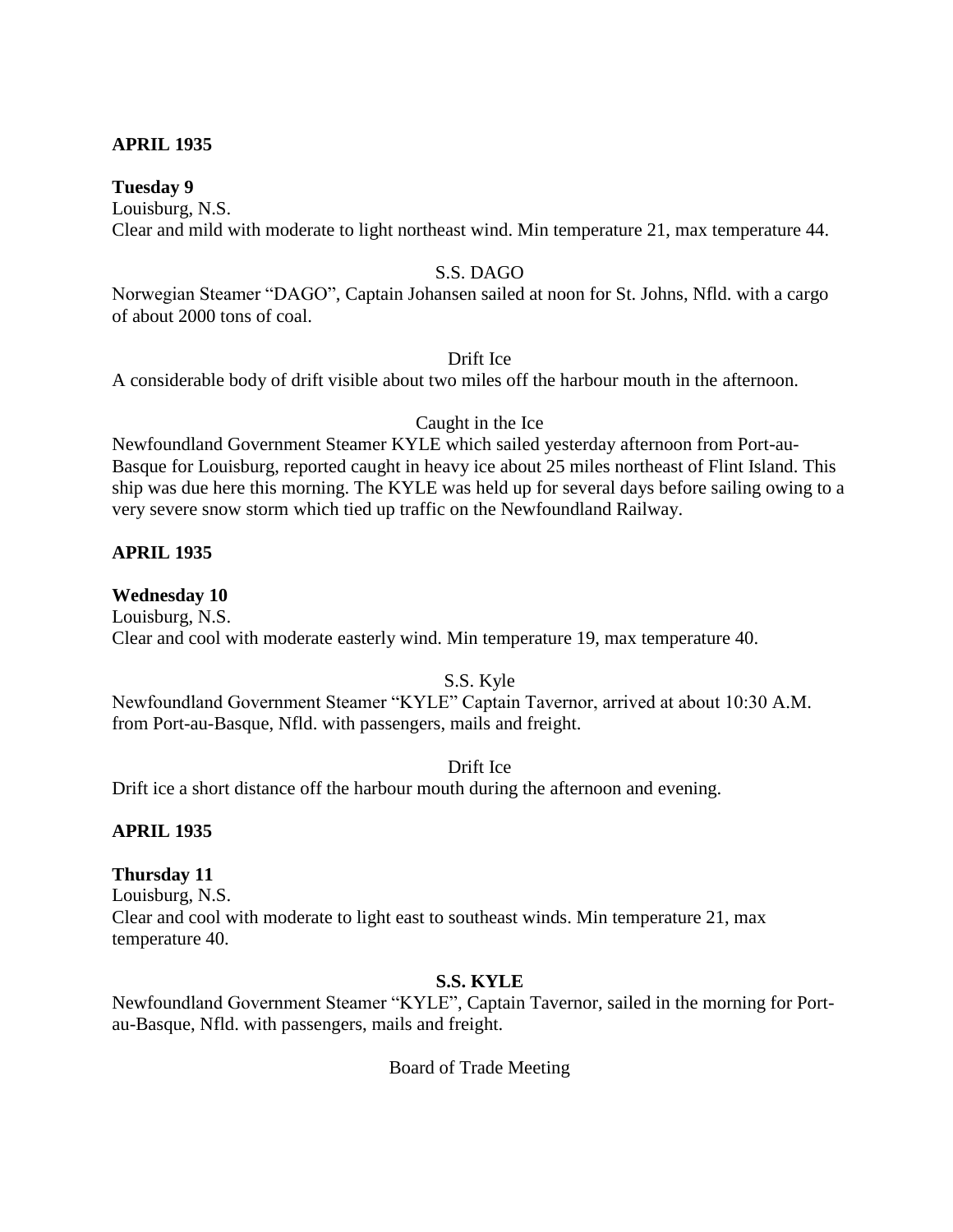At 8 P.M. I attended the regular monthly meeting of the Louisburg Board of Trade held in the Town hall. Those present were: Dr. H.J. Townsend, George Lewis, B.M. Spencer, Burt Wilcox, John A. MacDonald, Neil Murphy, Arthur Ormiston, Ruben Lipkus, James Crowdis, Roy Ingraham, Alfred Tilly, M.S. Huntington. This board which was organized on Jan 28, 1935 now consists of 24 members as follows:

President: Dr. H.J. Townsend

Secretary: George Lewis

Vice-President: James Crowdis

John A. MacDonald, Rueben Lipkus, A.A. Martell, C.W. DeLaney, Sam A. Levy, William Phalen, Daniel M. Johnston, Emerson A. Grant, Burt Wilcox, Dan C. Harris, Roy Ingraham, Arthur W. Ormiston, Allister M. MacDonald, Louis Cann, B.M Spencer, Dannie Fleet, Neil Murphy, William Lewis, Jr. Guy B. Hiltz, Alfred Tilly and M.S. Huntington .

## **APRIL 1935**

## **Friday 12**

Louisburg, N.S.

Cool and partly clear with moderate east to south winds. Min temperature 18, max temperature 43.

## Drift Ice

Drift ice which has been visible off the shore for the last several days blocked the coast and entrance to the harbour in the afternoon. A small portion entered the harbour during the evening. Steamer COALBY due here this morning from St. John, N.B. did not arrive, no doubt owing to the ice blockade.

## **APRIL 1935**

## **Saturday 13**

Louisburg, N.S.

Cloudy and cool with moderate southeast to east southeast winds. Light drizzle of rain at night. Min temperature 24, max temperature 39.

### Drift Ice

Coast and harbour mouth blocked with drift ice. Harbour partly filled.

### Arrives at North Sydney

Newfoundland Government Steamer KYLE arrived at North Sydney from Port-au-Basque with passengers, mails and freight. Owing to the ice blockade this is the first trip of the KYLE to North Sydney for several weeks.

## **APRIL 1935**

**Sunday 14** Louisburg, N.S.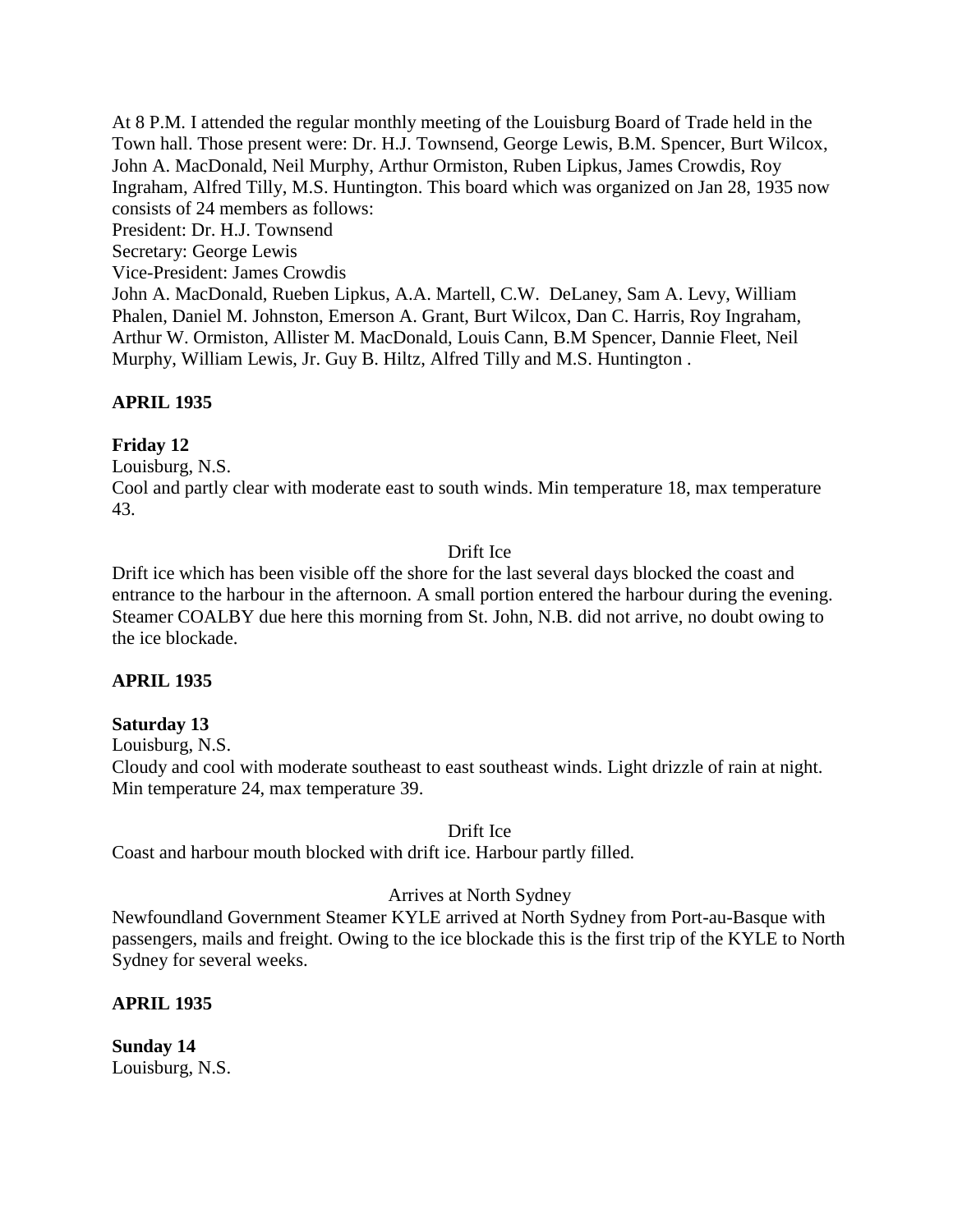Rain during the early morning. Cloudy mild and foggy throughout the day. Moderate to light southeast to south winds. Min temperature 29, max temperature 48.

Church Services

At 11 A.M. and 7 P.M. in company with Emeline I attended services in the First United Church. Both services were conducted by Rev. D.A. MacMillan.

## **APRIL 1935**

### **Monday 15**

Louisburg, N.S. Cloudy, foggy and mild with light southwest wind. Clear for a short time at noon. Min temperature 29, max temperature 48.

#### Drift Ice

Harbour and coast blocked with drift ice.

Streets Bare

Streets entirely bare with the exception of a few patches of ice where the snow drifts lay the heaviest.

### Highway

Snow on the highways still prevent the use of motor cars on all road leading into Louisburg. A faire wagon arrived in town from Sydney Road today, which I believe to be the first wheeled vehicle to arrive here this season.

### **APRIL 1935**

#### **Tuesday 16**

Louisburg, N.S.

Cloudy foggy and cool with light southwest wind. Heavy showers during the evening. Min temperature 28, max temperature 45.

Drift Ice

Harbour and coast blocked by drift ice.

#### DEATH OF FRANKLIN HUNTINGTON

The death occurred today at Bridgewater, N.S. of Franklin Huntington, eldest son of the late Richard Huntington, Journalist of Yarmouth, N.S. Mr. Huntington was about 85 years of age. On Aug 31, 1933, while enroute from Liverpool to Halifax, I stopped off at Bridgewater where I had the pleasure of making the acquaintance of Mr. Huntington. I called to see him at his boarding house where I spent part of the evening with him, and found him a very interesting old gentleman. I remained at Bridgewater over night and when I went to the railway station in the morning, Mr. Huntington was there to meet me and presented me with a photograph of his father, before I left on the morning train. His father, Richard Huntington, when a young man lived for a while at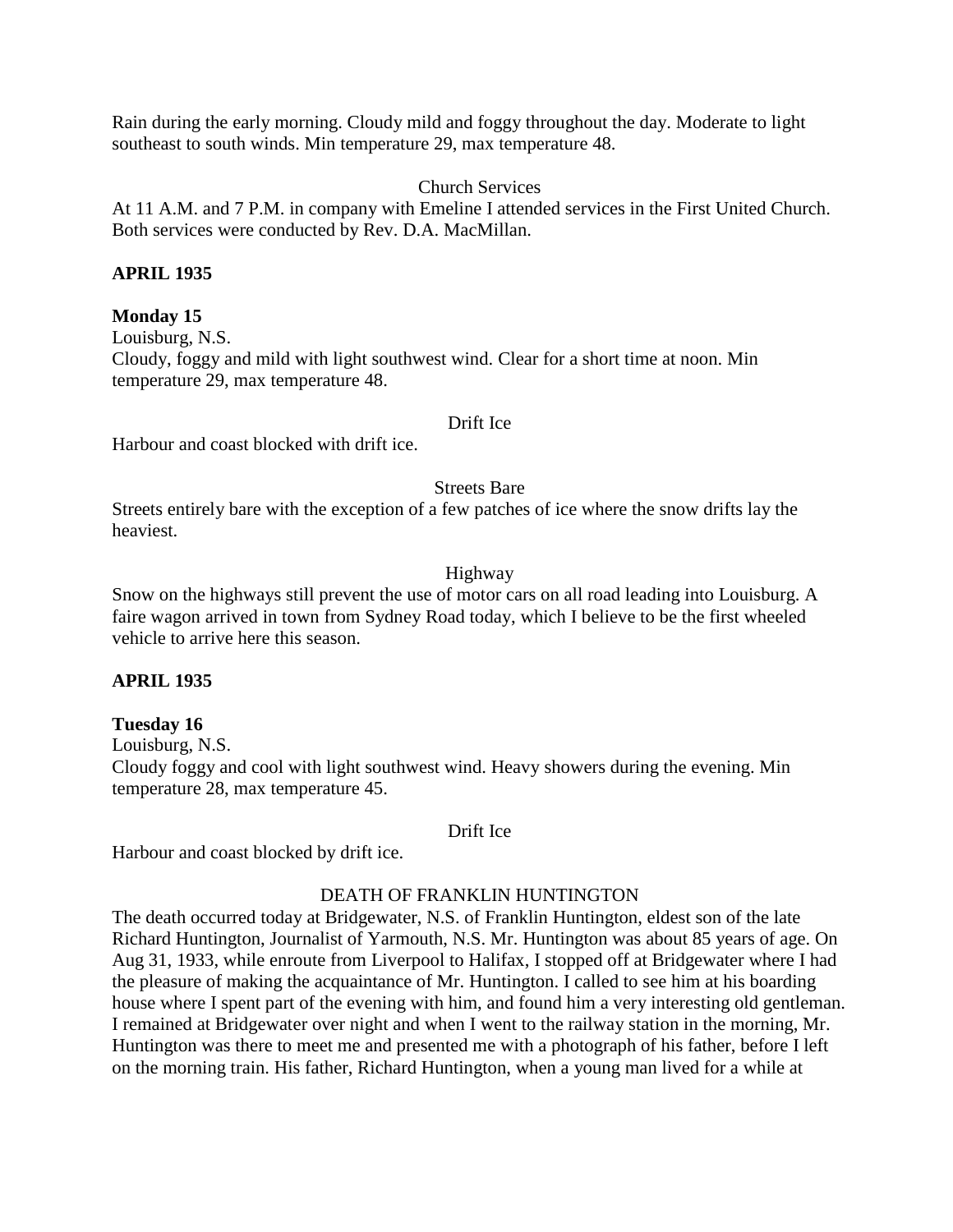Sydney, N.S. where he was the editor and proprietor of Sydney's first Newspaper, the "Cape Breton Advocate".

## **APRIL 1935**

## **Wednesday 17**

Louisburg, N.S.

Cloudy, foggy and cool with light east to southeast winds and a few showers. Min temperature 29, max temperature 46.

## Drift Ice

Harbour and coast blocked by drift ice.

## **APRIL 1935**

## **Thursday 18**

Louisburg, N.S.

Cloudy and cool with light to moderate north east wind. Fog off the coast. Min temperature 28, max temperature 42.

## Drift Ice

Coast blocked with drift ice. With the aid of the northeast wind of today the ice in the harbour moved out form the docks leaving a clear space for considerable distance west of the shipping piers. Upper harbour full of ice.

## Council Meeting

At 7:30 P.M. I attended and presided at a regular meeting of the Town Council. Councillors present: D.J. MacInnis, Jeremiah Smith, Wesley Townsend and G.B. Hiltz.

## First Automobile

The first automobile to reach Louisburg from outside points this season arrived from New Waterford in the evening. It was owned and driven by Victor A. Fisher, Principal of New Waterford Public School. Mr. Fisher reports the Sydney -Louisburg highway in bad condition for motor traffic particularly the Louisburg end where there are still banks of snow that had to be shoveled before he could get through. Mr. Fisher was also the first arrival by auto in 1934, having come through from New Waterford to Louisburg on April 6, twelve days earlier than in 1935.

## **APRIL 1935**

## **Friday 19**

Louisburg, N.S.

Cloudy and cool with light to moderate northeast to north winds. Rain began to fall at about 2 P.M. and was followed by sleet and snow late in the evening. Min temperature 28, max temperature 41.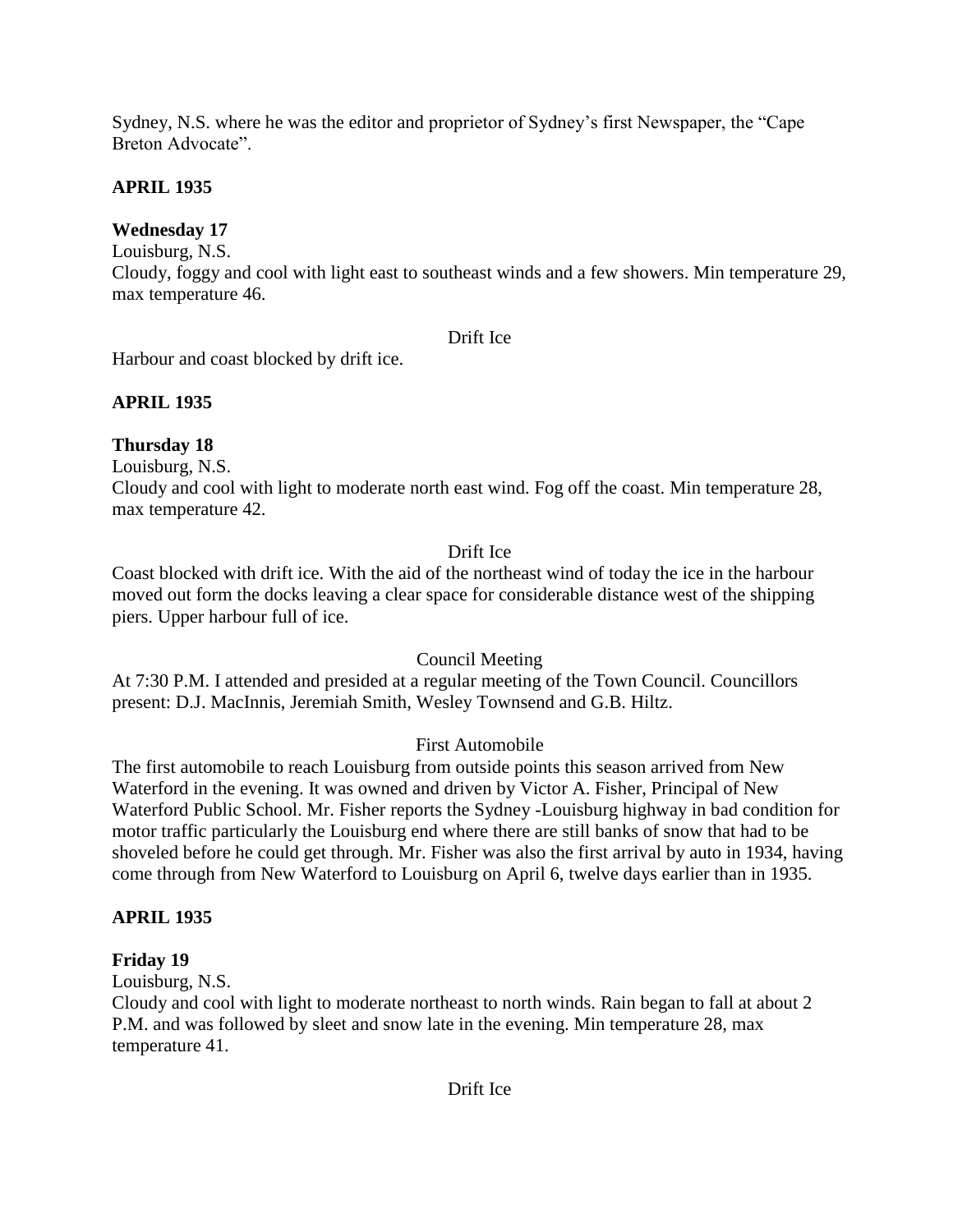Drift ice in the harbour moved out slowly during the day. By nightfall the harbour was mostly clear.

## Arrives at Sydney

Steamer "WENDOVER" the first arrival of the coal company's fleet reached Sydney today. The Wendover will load coal for the St. Lawrence. The "LORD STRATHCONA", which has been lying at Sydney since Feb 23 is reported to have loaded a cargo of coal at that port this week and will likely sail as soon as ice conditions will permit.

### BOSTON MARATHON

Of the 190 starters in todays race, from Hopington to Boston (26 miles and 385 yards) John Kelly, age 27 of Arlington, Mass finished first, Time 2, 32, 07, 2-5. Pat Dengis, Baltimore, Second, time 2, 34, 11, 1-5; Dick Wilding, Mt Dennis, Ont. Canada, Third, time 2, 39, 50 Two Cape Breton runners, Con Olsen of North Sydney and Percy MacPherson of New Aberdeen, finished  $36<sup>th</sup>$  and  $56<sup>th</sup>$  respectively.

### Good Friday

A general holiday most all places of business closed. Had shop open for business for about one hour at noon and from 3:30 until about 10 P.M.

### FRANKLIN HUNTINGTON

Halifax Herald, April 19, 1935

The death occurred at the Dawson Memorial Hospital, Bridgewater on April 16<sup>th</sup> of Franklin Huntington, eldest and only surviving son of the late Richard Huntington, journalist of Yarmouth. Mr. Huntington whose death occurred as the result of a paralytic stroke had attained the ripe old age of 85 years. He had resided in Bridgewater since 1911for the greater part of that time having been on the staff of the "Bulletin". In his early life he was a resident of Halifax, where he was in the postal service for some years. Later he was transferred to the railway mail service and at one time held the position of chief railway mail clerk. The deceased was endowed with usually brilliant literary gifts, and had he devoted his attention to literature would, without doubt have reached an eminent position. A son, F.J. Huntington, residing in Penticton, B.C. and a sister, Mrs. John E. Woodworth, Yarmouth are his nearest relatives.

### **APRIL 1935**

### **Saturday 20**

Louisburg, N.S.

Cloudy and cool with light to moderate northeast wind. Snow squalls during the forenoon with some fog off the coast. Min temperature 28, max temperature 39.

### Drift Ice

Harbour clear of drift ice with the exception of a small quantity along the shore at "Old Town". Ice moved off the coast for a short distance during last night. Clear water off the mouth of the harbour.

## S.S. COALBY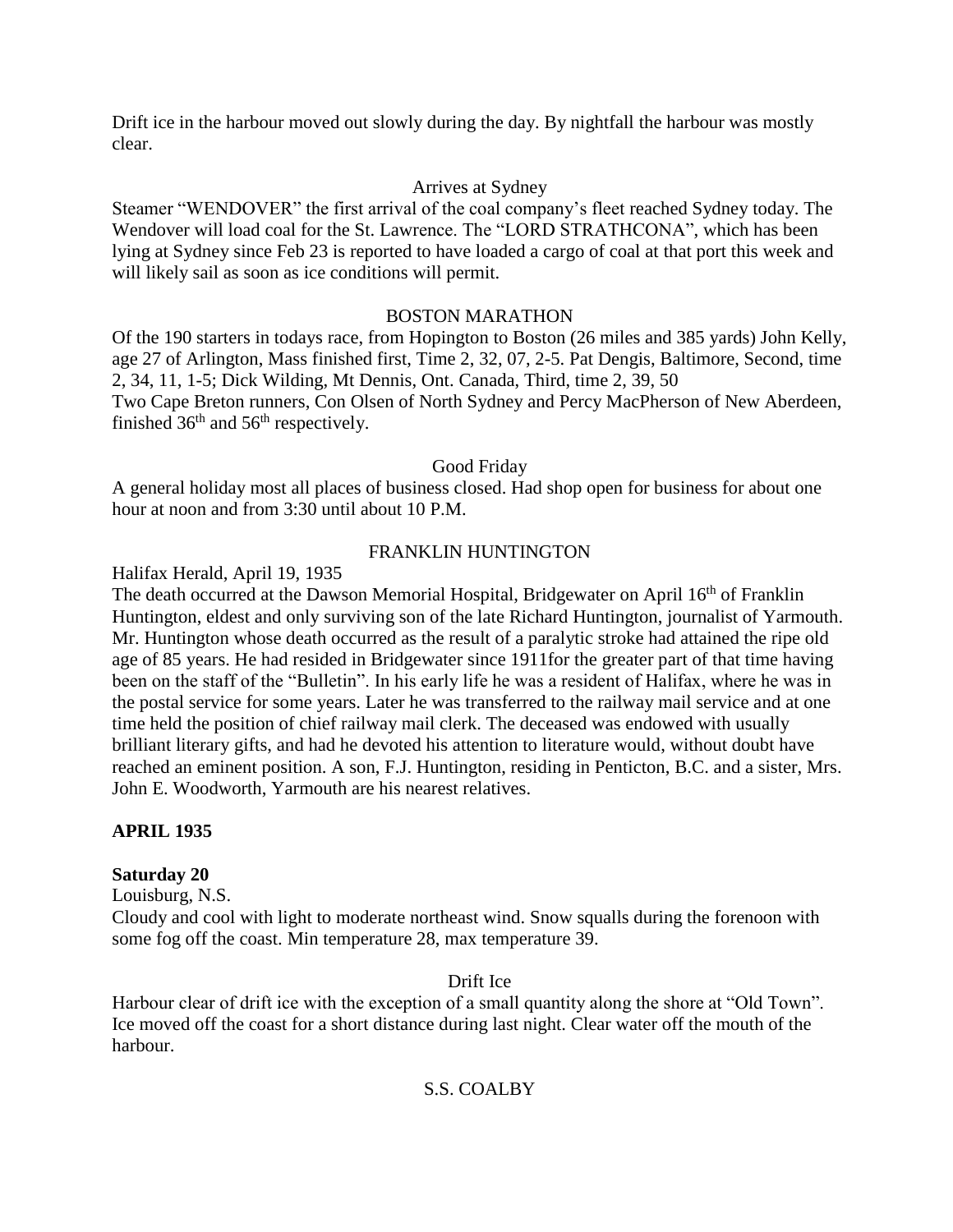Steamer "COALBY", Captain Arundell, arrived here at about 2 P.M. from St. John, N.B for a cargo of coal. This ship which was due here since the morning of the  $12<sup>th</sup>$  was delayed by being caught and held in the drift ice near Canso.

### S.S. WATUKA

Steamer "WATUKA", Captain Kenny arrived here at about 6:30 P.M. from Halifax, N.S. for a cargo of coal. The WATUKA was several days overdue owing to the ice blockade.

### S.S. KRUSAA

Danish Steamer "KRUSAA", Captain Aaburg, arrived at about 6:30 P.M. for a cargo of steel products.

## DEATH OF REV. JOHN PRINGLE, D.D.

The death occurred this morning in Lowell Hospital, Lowell, Mass of Lt. Col. Rev. John MacDonald Pringle, D.D. after an illness of several months. Dr. Pringle who was about 83 years of age was for a number of years pastor of St. Andrews's Church, Sydney and since retiring from the active ministry has made his home at Sydney. He was a native of Prince Edward Island.

## **APRIL 1935**

### **Sunday 21**

Louisburg, N.S.

Cloudy and cool with a few light showers. Light to moderate wind varying from northwest to north and northeast. Min temperature 30, max temperature 42.

### Drift Ice

Drift ice visible a short distance off the coast. Harbour clear with the exception of a few places near "Old Town"

### Church Service

At 11 A.M. and 7 P.M. in company with Emeline I attended services in the First United Church. Rev. D.A. MacMillan was in charge of both services.

### **APRIL 1935**

### **Monday 22**

Louisburg, N.S.

Clear and cool, becoming cloudy during the afternoon. Light snow squalls in the evening. Fresh to strong northerly wind. Min temperature 28, max temperature 44.

#### Drift Ice

Drift ice in sight, a short distance off the coast.

## S.S. WATUKA

Steamer "WATUKA" Captain Kenny sailed at about 7:30 A.M. for Liverpool, N.S. with a cargo of coal.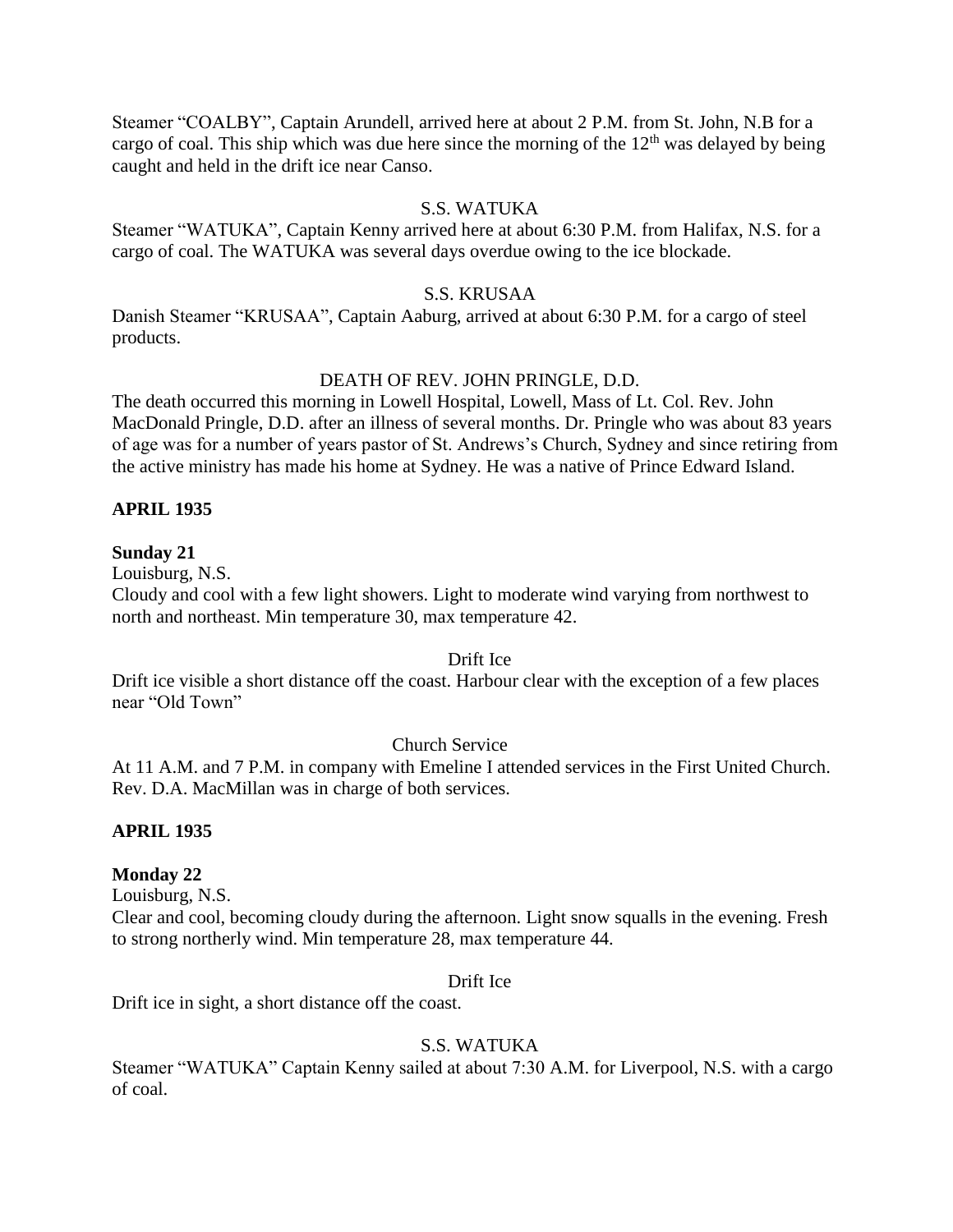## **APRIL 1935**

#### **Tuesday 23**

Louisburg, N.S. Cool and mostly cloudy with fresh northerly wind. Min temperature 26, max temperature 39.

#### Drift Ice

Drift ice visible on the horizon off the coast. Harbour and shore clear.

### S.S. SURF

Steamer "SURF", Captain Peardon, enroute from Mulgrave to Sydney arrived here at 3 P.M. and docked at the Government wharf. The "SURF" is engaged in the freight and passenger service between Canso, Arichat and Mulgrave.

#### DEATH OF PAUL P. BATES

The death occurred at an early hour this morning at his home on Warren Street, Louisburg of Paul P. Bates after an illness of several weeks.

### **APRIL 1935**

#### **Wednesday 24**

Louisburg, N.S. Sydney, N.S. Clear and cool with moderate to fresh northerly wind. Min temperature (Louisburg) 26.

### S.S. DAGHILD

Steamer "DAGHILD", Captain Lewis arrived at Louisburg from Halifax for bunker coal in the afternoon.

### S.S. KYLE

Newfoundland Government Steamer "KYLE", Captain Tavernor arrived at Louisburg during the early part of the night from Port-au-Basque, Nfld. with passengers, mails and freight.

#### S.S. HALSYD

Coastal Freight boat "DOMINION HALSYD", Captain Lowe, arrived at Louisburg from Halifax with freight. First trip of the season.

#### S.S. MONTCALM

Canadian Government Steamer "MONTCALM", Captain Hearn arrived at Louisburg in the evening.

### S.S. CYRUSFIELD

Cable Steamer "CYRUSFIELD", arrived in the evening and anchored in the stream.

### **APRIL 1935**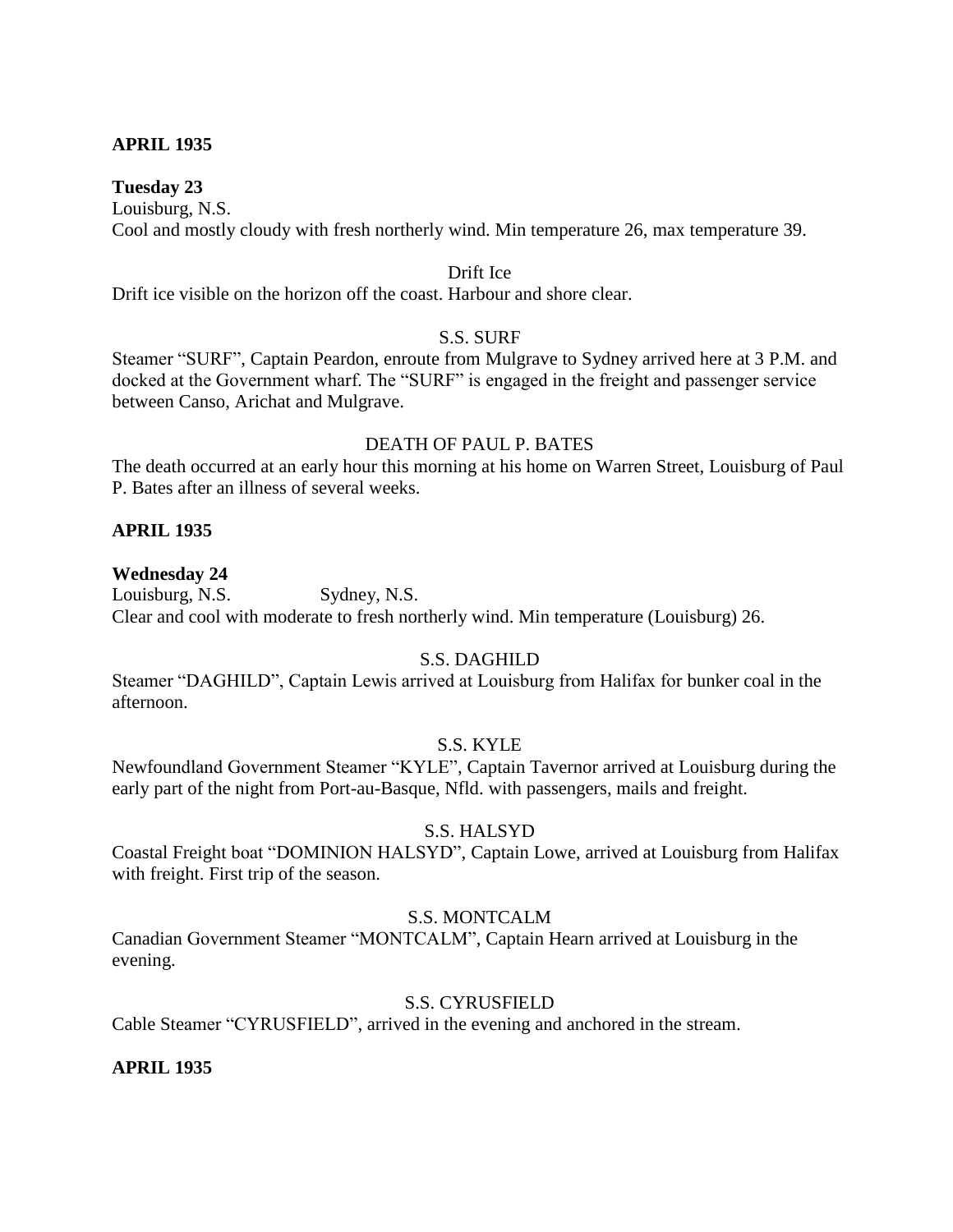#### **Thursday 25**

Sydney, N.S. Louisburg, N.S.

Clear and cool with moderate northwest wind. Min temperature (Louisburg) 20, max temperature (Louisburg) 46.

### S.S. DAGHILD

Steamer "DAGHILD" Captain Lewis finished, bunkering and sailed during the forenoon.

## S.S. KYLE

Newfoundland Government Steamer "KYLE" Captain Tavernor sailed in the afternoon for Portau-Basque, Nfld. with passengers, mails and freight.

### S.S. KRUSAA

Danish Steamer "KRUSAA" Captain Aaberg sailed in the morning for the United Kingdom with a full cargo of steel products (about 2200 tons).

#### Funeral of Paul P. Bates

The funeral of the late Paul P. Bates took place at 9 A.M. at Louisburg, from his late home on Warren Street. Funeral service was conducted by Rev. D.H. Doyle, P.P. Interment took place in the Roman Catholic Cemetery.

#### M.S. ELEUTERIAN

Small motor ship "ELEUTERIAN", under command of Fraser Wilcox of Louisburg arrived from Halifax during the night.

### **APRIL 1935**

#### **Friday 26**

Louisburg, N.S.

Clear and cool becoming cloudy during the afternoon. Moderate northerly wind. Min temperature 26, max temperature 42.

### S. S. WATUKA

Steamer "WATUKA", Captain Kenny arrived in the forenoon from Liverpool, N.S. for a cargo of coal. This ship sailed at 7 P.M. for Liverpool, N.S.

#### S.S. CONSUL CORFITZON

Swedish Steamer "CONSUL CORFITZON", Capt. [blank] enroute to the St. Lawrence with a cargo of sulphur arrived, bunkered and sailed.

#### S.S. LIDO

Norwegian Steamer "LIDO", Captain [blank] arrived at about 9 P.M. for a cargo of steel products.

### S. S. LOM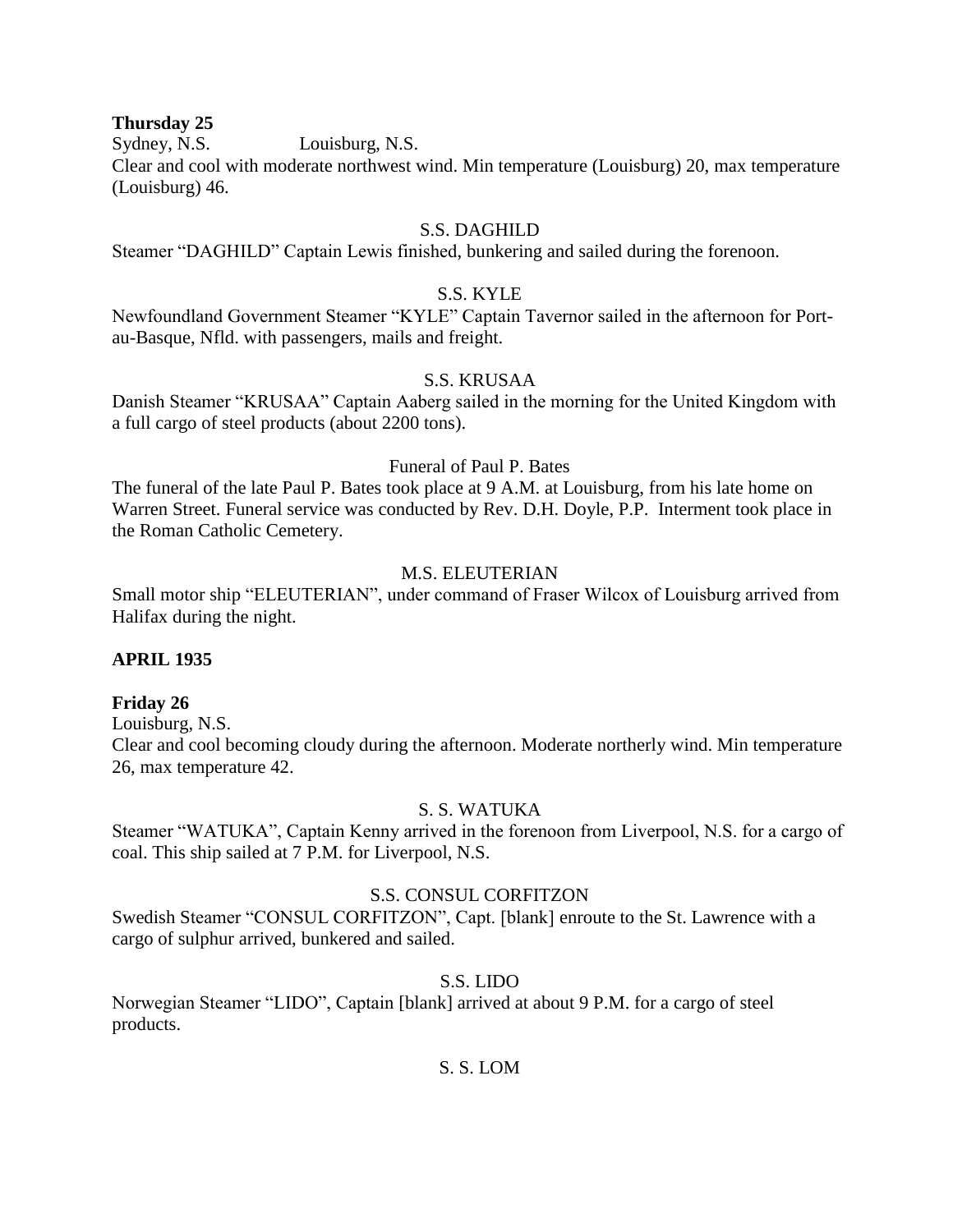Norwegian Steamer "LOM" Captain Peterson arrived during the afternoon for bunker coal. This ship is coal laden and enroute for Cardiff, Wales.

#### FOX SPARROWS

Fox sparrows which have been here in abundance this spring on their northern migration have all disappeared, having suddenly left for their nesting grounds, during the last day or two. Since their first appearance this spring, which was April 1, they have been constant visitors to my back yard where I supplied them with all the food they could eat, rolled oats and bread crumbs seemed to be a favorite food for them, as there is a flock of these birds at all hours of the day helping themselves. The Fox Sparrows which are probably the best songsters of the sparrow family visit us every year at this season, and remain for a short time before proceeding to their breeding grounds further north.

## **APRIL 1935**

### **Saturday 27**

Louisburg, N.S.

Clear and cool during the forenoon with light northerly wind which shifted to southeast at noon. Cloudy in the late afternoon and evening. Min temperature 27, max temperature 49.

## S.S. LOM

Norwegian Steamer LOM , Captain Peterson, sailed in the morning for Cardiff, Wales.

### S.S. MONTCALM

Government Steamer "MONTCALM", Captain Hearn, sailed in the morning.

### S.S. MOYRA

Steamer "MOYRA", Captain [blank] arrived, bunkered and sailed for the St. Lawrence.

### S.S. STANJA

Norwegian Steamer "STANJA", Captain [blank] enroute from Boston, Mass to Poland with a cargo of scrap iron, arrived, bunkered and sailed.

### S.S. CANADIAN SCOTTISH

Canadian National Steamer, Canadian Scottish, Captain Fuller arrived at about 6:30 P.M. from Halifax for a part cargo of steel products and bunker coal. She docked on the west side of the Freight wharf.

### S.S. ROSECASTLE

Steamer "ROSECASTLE", Captain Holmes, one of the coal company's largest carriers, arrived from Halifax at about 7:30 P.M. and anchored in the southwest end of the harbour.

Drift Ice

A considerable quantity of drift ice visible on the horizon off Louisburg. About two miles from the shore in the evening. East Coast of Cape Breton blocked with ice.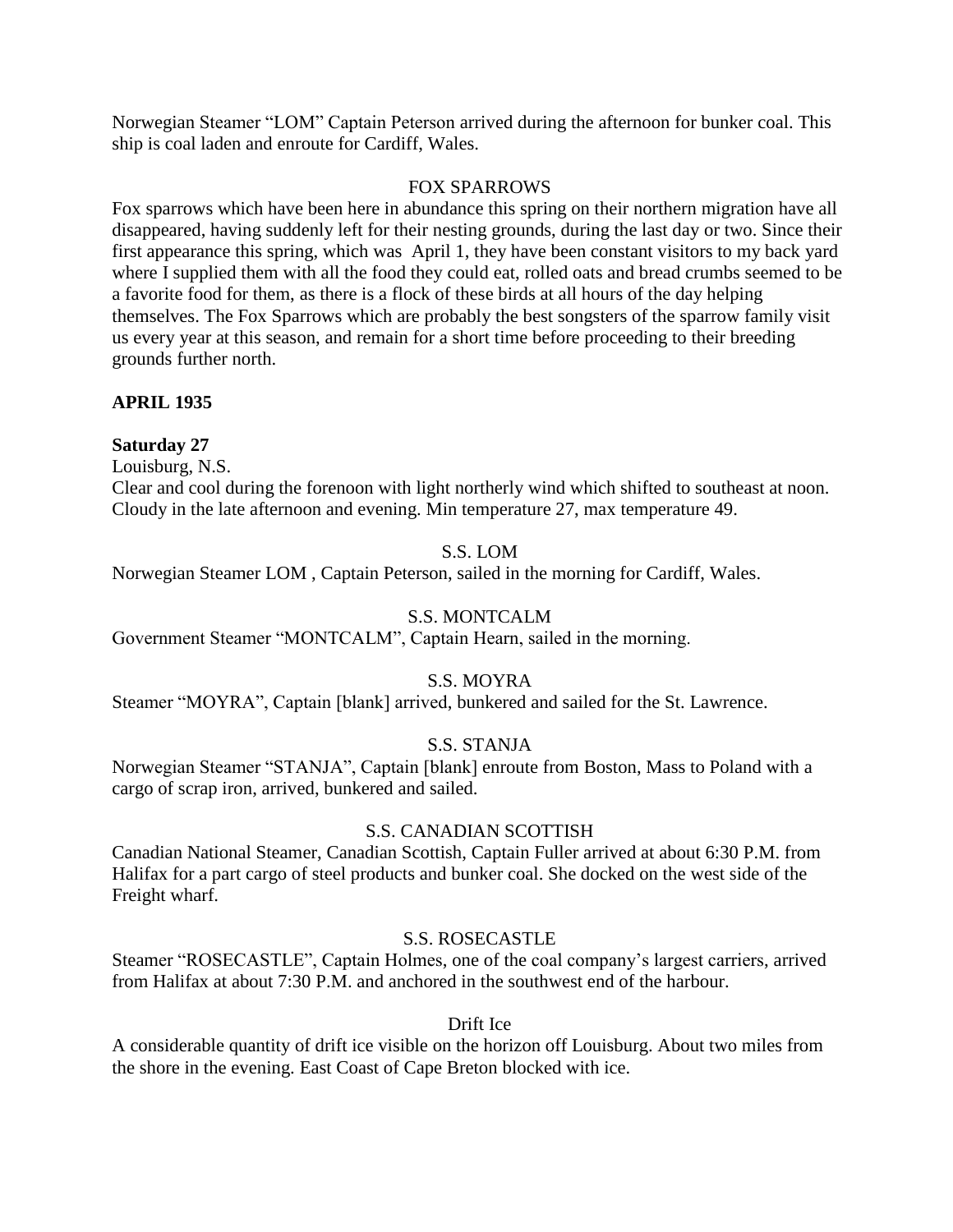#### **APRIL 1935**

#### **Sunday 28**

Louisburg, N.S.

Cool and cloudy with a few light showers. Light easterly wind shifting to northerly in the evening and becoming variable. Min temperature 25, max temperature 50.

#### Drift Ice

Drift ice which was a short distance off the coast in the morning moved in on the shore during the afternoon. A small amount came into the south west end of the harbour in the evening.

### S.S. COALBY

Steamer "COALBY", Captain Arundell, arrived at about 10 A.M. from Halifax, N.S. for a cargo of coal.

#### Church Services

At 11 A.M. and 7 P.M. I attended services in the First United Church. Emeline accompanied me to the evening service, but was not out to church in the morning. Both services were conducted by Rev. D.A. MacMillan.

#### **APRIL 1935**

#### **Monday 29**

Louisburg, N.S.

Cloudy and cool, clearing at noon. Light to moderate northerly wind which died out calm in the evening. Min temperature 26, max temperature 48.

#### Drift Ice

Drift ice fairly close inshore all day. Despite the northerly wind it was not more than a mile off the shore at any time.

#### **APRIL 1935**

#### **Tuesday 30**

Louisburg, N.S.

Clear and cool, becoming cloudy in the afternoon. Fog and light rain at night. Light southwest to southeast winds. Min temperature 25, max temperature 49.

#### Drift Ice

Drift ice which was a short distance off the coast in the morning, moved close inshore during the day. A considerable amount entering the harbour in the early part of the night.

#### DOMINION SHIPPER

Small coastal motor ship, DOMINION SHIPPER, Captain Walsh, arrived in the morning for a cargo of coal.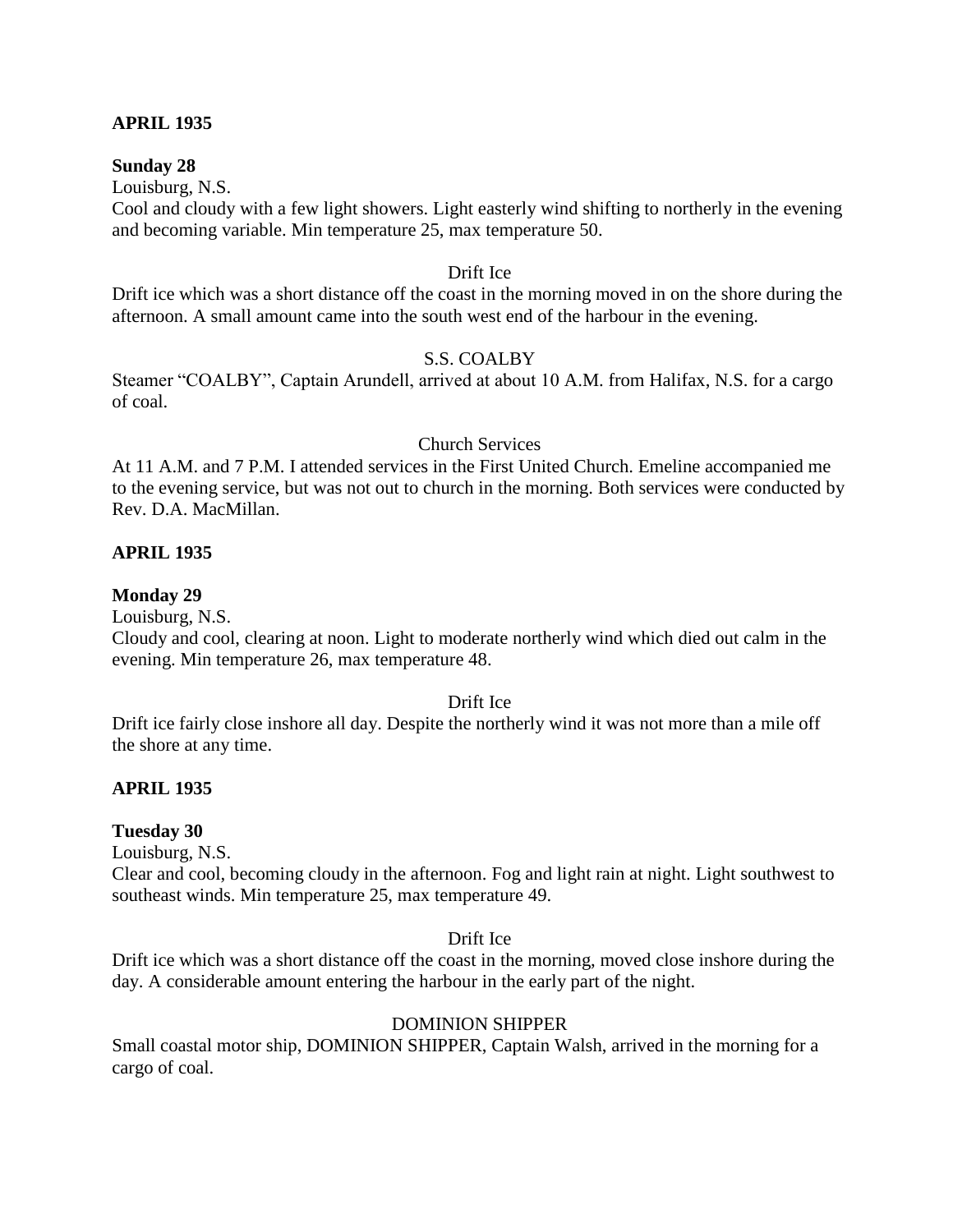#### S.S. ANNAVORE

Norwegian Steamer "ANNAVORE" arrived at about 7 P.M. from Liverpool, N.S. for bunker coal. This ship had considerable difficulty in making their way through the ice blockade.

#### S.S. CYRUSFIELD

Cable Steamer, "CYRUSFIELD", which had been in port since the 24, owing to ice conditions on the east coast, sailed at about noon.

#### S.S. COALBY

Steamer "COALBY" Captain Arundell, finished loading a cargo of coal and anchored in the western part of the harbour to await more favorable sailing conditions.

### S.S. ROSE CASTLE

Steamer "ROSECASTLE", Capt. Luke Holmes which arrived here on last Saturday evening, docked on the west side of the coal pier in the afternoon, and began loading a cargo of coal.

#### **MAY 1935**

#### **Wednesday 1**

Louisburg, N.S. Clear and cool with fresh southwest wind. Min temperature 30, max temperature 45.

#### Drift Ice

Coast off Louisburg blocked with drift ice. Lower end of the harbour as far west as a line drawn from Slattery's Point on the north side to Townsend Point opposite, full of heavy ice. Rest of the harbour clear of ice. No shipping arrived or sailed today owing to ice conditions.

#### TOTAL WRECK

Norwegian Steamer JAN, Captain Hefthaumer, ran ashore this morning at Gracie's Point, near Point Michaud, Richmond County, N.S. and became a total loss. The crew were saved. The JAN was dead laden enroute from Halifax, N.S. for England and intended calling at Louisburg for bunker coal. Drift ice and fog are blamed for the loss of this ship.

#### Choir Practice

At 8:30 P.M. I attended choir practice in the First United Church.

#### **MAY 1935**

#### **Thursday 2**

Louisburg, N.S. Clear and cool with fresh west southwest wind. Min temperature 31, max temperature 46.

#### Drift Ice

Scattered drift ice off the coast. Almost entirely disappeared during the day. Docks and lower end of the harbour for a considerable distance west of the coal pier blocked with ice.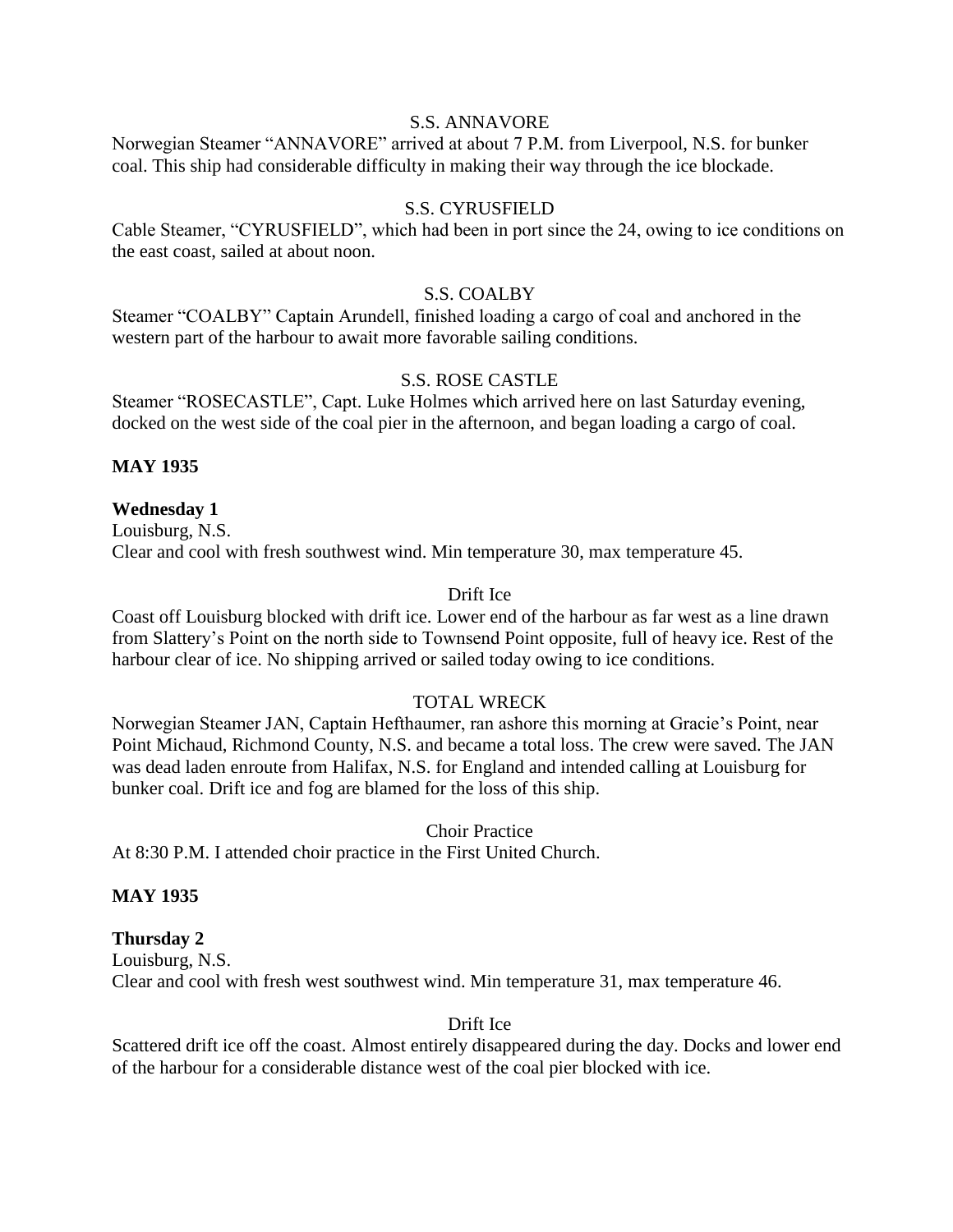#### S.S. COALBY

Steamer "COALBY" Capt. Arundell, sailed in the morning for St. John, N.B. with a cargo of coal.

## S.S. LIDO

Norwegian Steamer "LIDO" Captain [blank] sailed in the morning for London, England with a cargo of steel products (about 2900 tons).

#### S.S. ANNAVORE

Norwegian Steamer "ANNAVORE", Captain [blank] sailed during the forenoon.

### S.S. CANADIAN SCOTTISH

Steamer "CANADIAN SCOTTISH", Captain Fuller sailed during the forenoon for Australia and New Zealand. This ship while in port took on board about 500 tons of steel products and about Tons of bunker coal.

## S.S. WATUKA

Steamer "WATUKA" Captain Kenny arrived shortly before noon, from Liverpool, N.S. for a cargo of coal. This ship had considerable difficulty in coming along side the coal pier, owing to drift ice in the dock.

#### M.S. ELEUTERIAN

Small motor ship, "ELEUTERIAN", Capt. Fraser Wilcox, sailed at about 8 A.M. for Baddeck.

#### **MAY 1935**

#### **Friday 3**

Louisburg, N.S.

Mostly clear and cool with fresh to strong north west wind which moderated in the evening. Min temperature 25, max temperature 45.

#### Drift Ice

Loose drift ice off shore in the morning. No ice in sight off the coast during the afternoon. Small quantity of ice along the shore on the south side of the harbour, held there by the wind.

#### S.S. ROSECASTLE

Steamer "ROSECASTLE", Captain Luke Holmes, sailed in the morning for Montreal, with a cargo of coal.

### S.S. WATUKA

Steamer "WATUKA", Captain Kenny sailed in the morning for Liverpool, N.S. with a cargo of coal. (about 200 tons)

#### S.S. SURF

Steamer "SURF" Captain Peardon, which arrived here on April 23 from Mulgrave, enroute to Sydney sailed this morning. The SURF was delayed here by ice conditions on the east coast.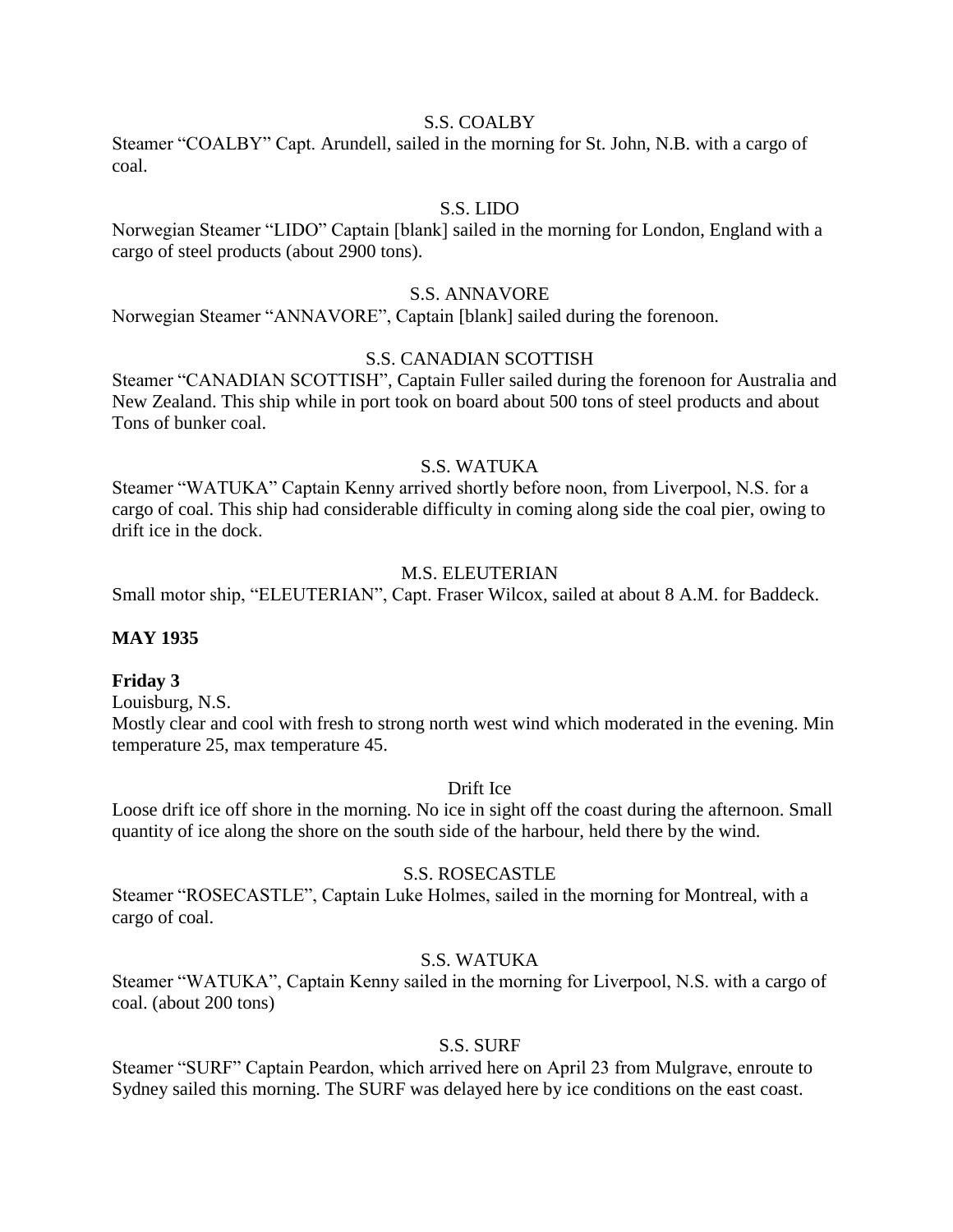## S.S. CRUIZER

Dominion Coal Company's tug, "CRUIZER", Capt. Bragg sailed in the morning for Sydney where she will be stationed, during the shipping season at that port. The "CRUIZER" has been here since Jan 21, attending to the shipping when a tug was required. She was recently placed in command of Captain Bragg, late of S.S. WATUKA who I understand is to be in charge of her during the summer season. Thomas Ley, who was in command of this tug during the past winter, now holds the position of mate.

### DOMINION SHIPPER

Motor ship, "DOMINION SHIPPER", Captain Walsh, sailed in the morning for Canso, with a cargo of 407 tons of coal.

## **MAY 1935**

### **Saturday 4**

Louisburg, N.S. Clear and cool with moderate to fresh north to northeast wind. Min temperature 24, max temperature 42.

### Drift Ice

No drift ice visible off the coast during the forenoon, but during the afternoon a considerable quantity appeared about a mile off the harbour moving westward. Harbour entirely clear with the exception of a small quantity grounded along the shore on the south side.

## **MAY 1935**

### **Sunday 5**

Louisburg, N.S. Clear and cool with moderate to fresh north to northwest wind. Min temperature 23, max temperature 47.

### Drift Ice

No drift ice in sight, during the forenoon but in the afternoon a considerable quantity was visible moving westerly.

### S.S. EROS

Swedish Steamer "EROS", Captain [blank] arrived at noon for bunker coal.

### Church Services

At 11 A.M. and 7 P.M. I attended services in the First United Church. Both services were in charge of Rev. D.A. MacMillan.

### **MAY 1935**

**Monday 6 Kings Jubilee General Holiday**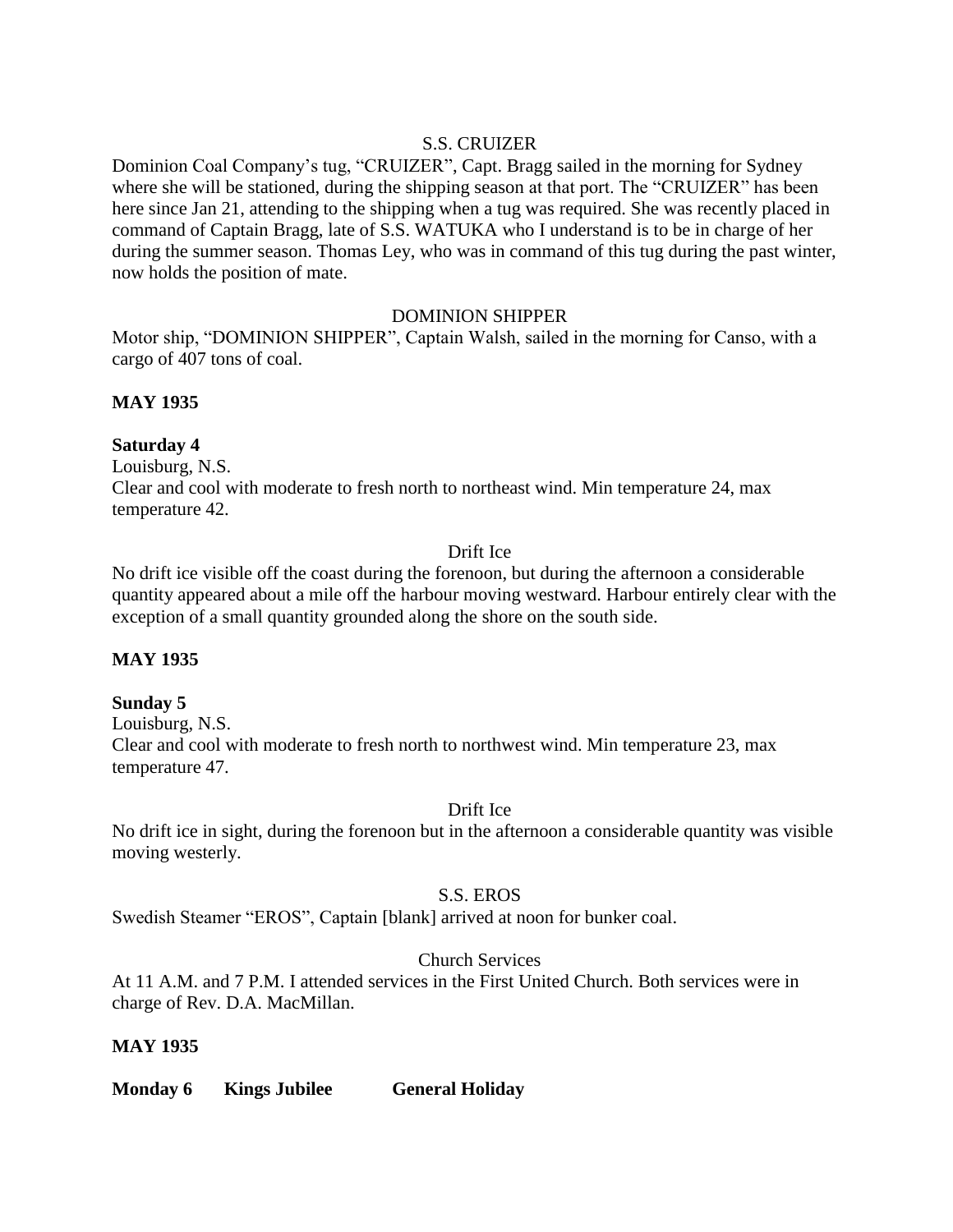Louisburg, N.S.

Cloudy and cool with light to moderate southwest wind. A few light showers during the afternoon. Min temperature 21, max temperature 52.

### S.S. EROS

Swedish Steamer "EROS", Captain [blank] bunkered in the morning and sailed at noon. The "EROS" is deal laden enroute from St. John, N.B to the United Kingdom.

### Drift Ice

Drift ice in sight off the coast all day. No ice in the harbour except a few scattered pans in the northeast end. Frost of last night made ice on the northeast end of the harbour as far west as Strathcona Street.

### KING'S JUBILEE

Today marks the 25<sup>th</sup> Anniversary of the accession of King George the Fifth and Queen Mary to the British Throne. This Anniversary is being celebrated in various ways, in all parts of the British Empire. In the Town of Louisburg, no elaborate celebration took place .Flags were flown in honor of the accession by the citizens and the Boy Scouts had a bonfire on the top of the hill north of the town in the evening. The Louisburg Tennis Club held a dance in the Masonic hall in the evening. The hall was decorated appropriately for the occasion, pictures of the King and Queen being prominently displayed.

## **MAY 1935**

### **Tuesday 7**

Louisburg, N.S.

Clear and cool with light south to southwest winds. Bright sunshine all day. Min temperature max temperature.

### Drift Ice

Drift ice in sight off the coast all day. East coast off Glace Bay and the Sydneys blocked with ice.

### S.S. LANGLEERIDGE

British Steamer "LANGLEERIDGE" Captain J.R. Davis arrived from Montreal at about 8 A.M. for a cargo of coal. This ship is under charter to the Dominion Coal Company and is taking her first cargo for the Coal Company from this port.

### S. S. WATUKA

Steamer "WATUKA", Captain Kenny arrived at about 10:30 A.M. from Liverpool, N.S. for a cargo of coal. The WATUKA attempted to reach Sydney but on going as far east as Scattari she encountered drift ice which compelled her to come to Louisburg for her cargo.

### S.S. IOANNIS P. COULANDRIS

Greek Steamer "IOANNIS P. COULANDRIS, Captain [blank] arrived at about 12:30 P.M. for bunker coal and anchored in the stream. Later she docked on the west side of the coal pier. After bunkering she left the dock and anchored for the night.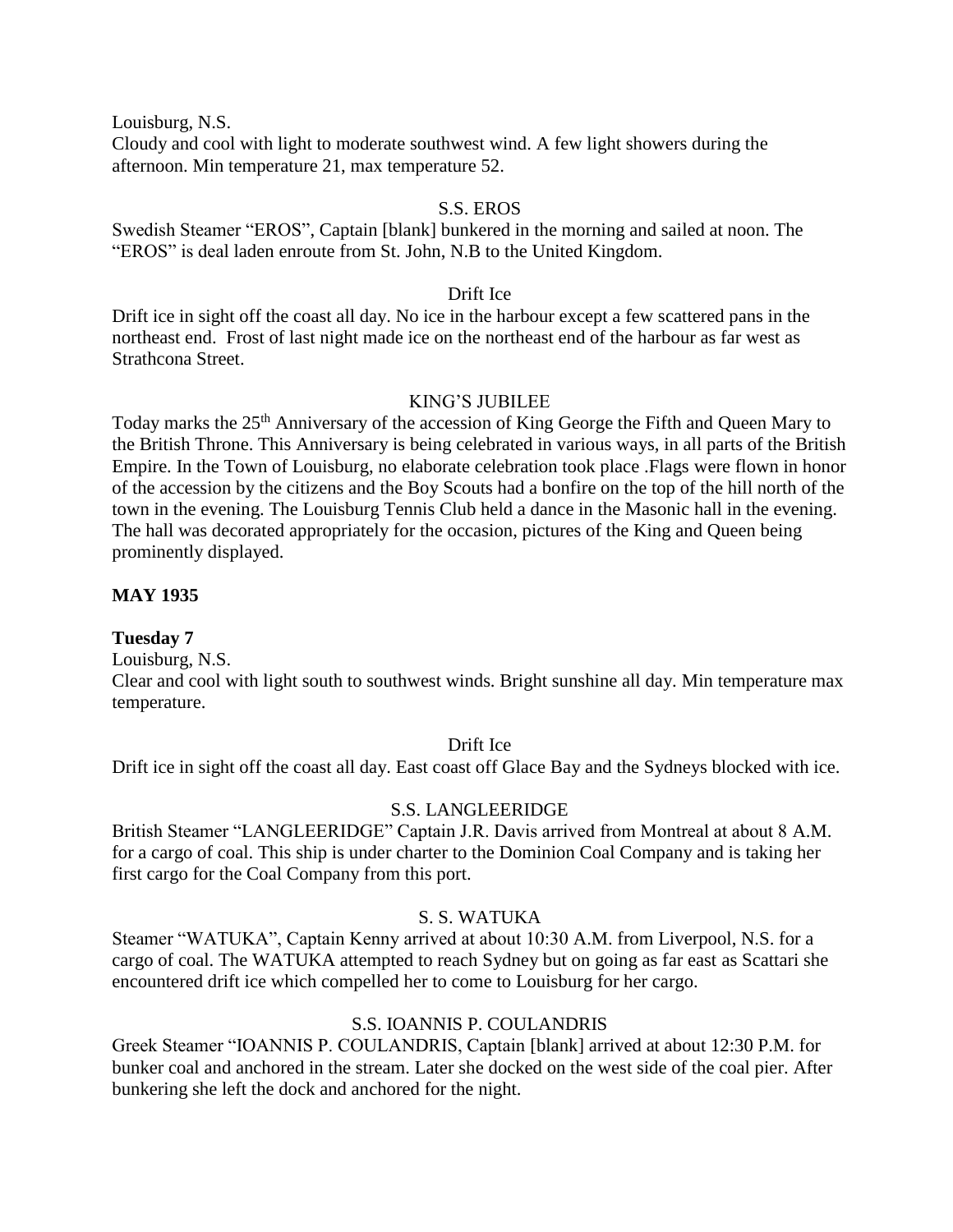### M.S. PLACENTIA

Small motor ship "PLACENTIA" enroute from Halifax to Sydney arrived at about 10 A.M. and docked at the Government wharf to await more favorable ice conditions on the east coast.

#### **MAY 1935**

#### **Wednesday 8**

Louisburg, N.S. Salmon River, N.S. Cloudy and cool with light east to northeast winds.

### MOTHERS DEATH

Mother died suddenly at about 7 A.M. today at her home at Salmon River. Heber called me by telephone at about 9:30 and informed me of her passing. She was born at Horne's Road, Mira on August 16, 1852. I left here at 12:30 P.M. and motored to Sydney with Wesley Townsend and Emerson Grant, Lillian Huntington, who spent the winter with Emeline and me, accompanied us to Sydney where we met Heber and Fred who had motored to Sydney. I left Sydney for Salmon River at about 2:30 P.M. by motor car with Heber and Fred, Lillian. Maud and Bertha accompanied us from Sydney. We arrived at about 4 P.M.

#### S. S. IOANNIS P. COULANDRIS

Greek Steamer "IOANNIS P. COULANDRIS", Capt. [blank] sailed in the morning.

#### WRECK of S.S. LANGLEERIDGE

British Steamer "LANGLEERIDGE", Capt. J.R. Davies, sailed at about 9 P.M. enroute from Louisburg to the St. Lawrence with a cargo of 6.200 tons of coal. About two hours after leaving port she struck on a shoal near Guyon Island and is likely to become a total loss.

#### **MAY 1935**

**Thursday 9** Salmon River, N.S. Clear and cool with light to moderate northeast wind.

### Burial Permit

In the forenoon Heber and Fred motored to Grand Mira South, via Marion Bridge for the purpose of obtaining a burial permit. They returned at about 2 P.M. I remained at home. Quite a large number of visitors came to the house during the late afternoon and evening. Some of them staying until about 10:30 P.M.

#### FOREST FIRE

A forest fire which had been burning on the Gibbons property during the day set fire to the fence on the west side of Herber's farm near the East Bay road. At about 3 P.M Heber, Fred and I assisted by neighbors succeeded in quenching it but not before it had destroyed about 200 yards of fence. The whole countryside is as dry as tinder and a fire will run almost anywhere through the woods and even over the pasture fields wherever there is dry grass.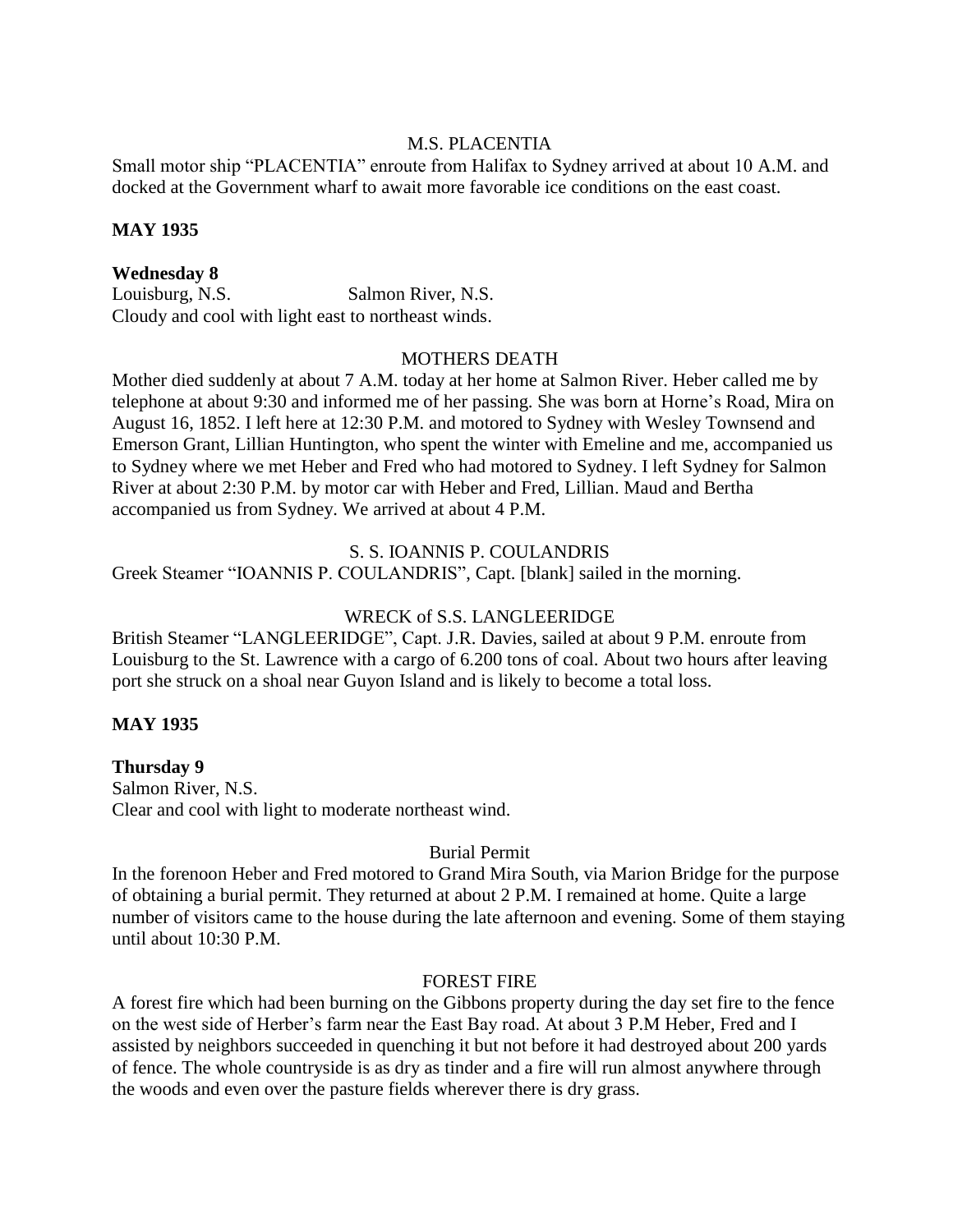#### Shipping arrivals at Louisburg

## S.S. COALBY, Capt. Arundell from St. John, N.B. ; S.S. ELERDALE, Capt. Bacon; S.S. KAFIRISTAN, Capt. Busby; Tug FOUNDATION FRANKLIN, Capt. Power arrived.

#### Sailings from Louisburg

S.S. WATUKA, Capt. Kenny with a cargo of coal for Liverpool, N.S.; Government Ice Breaker N.B. MCLEAN, Captain Balcom, sailed and later returned to port.

#### S.S. LANGLEERIDGE

The S.S. LANGLEERIDGE, Capt. Davies which struck a rock, near Guyon Island yesterday is considered to be a total loss, the crew were taken off the wreck today and brought to Louisburg on board the N.B. MACLEAN.

#### **MAY 1935**

#### **Friday 10**

#### Salmon River, N.S.

Clear and moderately warm, becoming cool in the afternoon and cloudy in the evening. Light rainfall during the night. Max temperature about 60.

#### FUNERAL

The funeral of my mother took place in the afternoon and was largely attended by relatives, friends and neighbors of the surrounding country as well as a number from more distant parts. The funeral service began at the house at 2 P.M. and was conducted by Rev. [blank] MacIvor of the United Church, Marion Bridge. Hymns sung during the service were: "O God our help in ages past", "Son of my Soul Thou Savior dear" and "Abide with me". The Pallbearers were: Arthur Crawley, Angus MacKeigan, Donald MacKinnon, Sylvester MacDonald, Dan P. MacKeigan and John MacInnis. Interment took place at the "Birches".

### S.S. N.B. MCLEAN

Government Ice Breaker, "N.B. MCLEAN" Capt. Balcom sailed from Louisburg but later returned to port.

### S.S. WENDOVER

S.S. WENDOVER, Capt. Winter, arrived at Louisburg from Montreal for a cargo of coal.

#### Death at Louisburg

The death of Mrs. Susan Lahey took place today at the home of her son-in-law and daughter, Mr. and Mrs. Arthur Burke, Pepperell Street, Louisburg. Mrs. Lahey who was about 75 years of age was a former resident of Little Lorraine, but for the last number of years has been living at Louisburg.

#### **MAY 1935**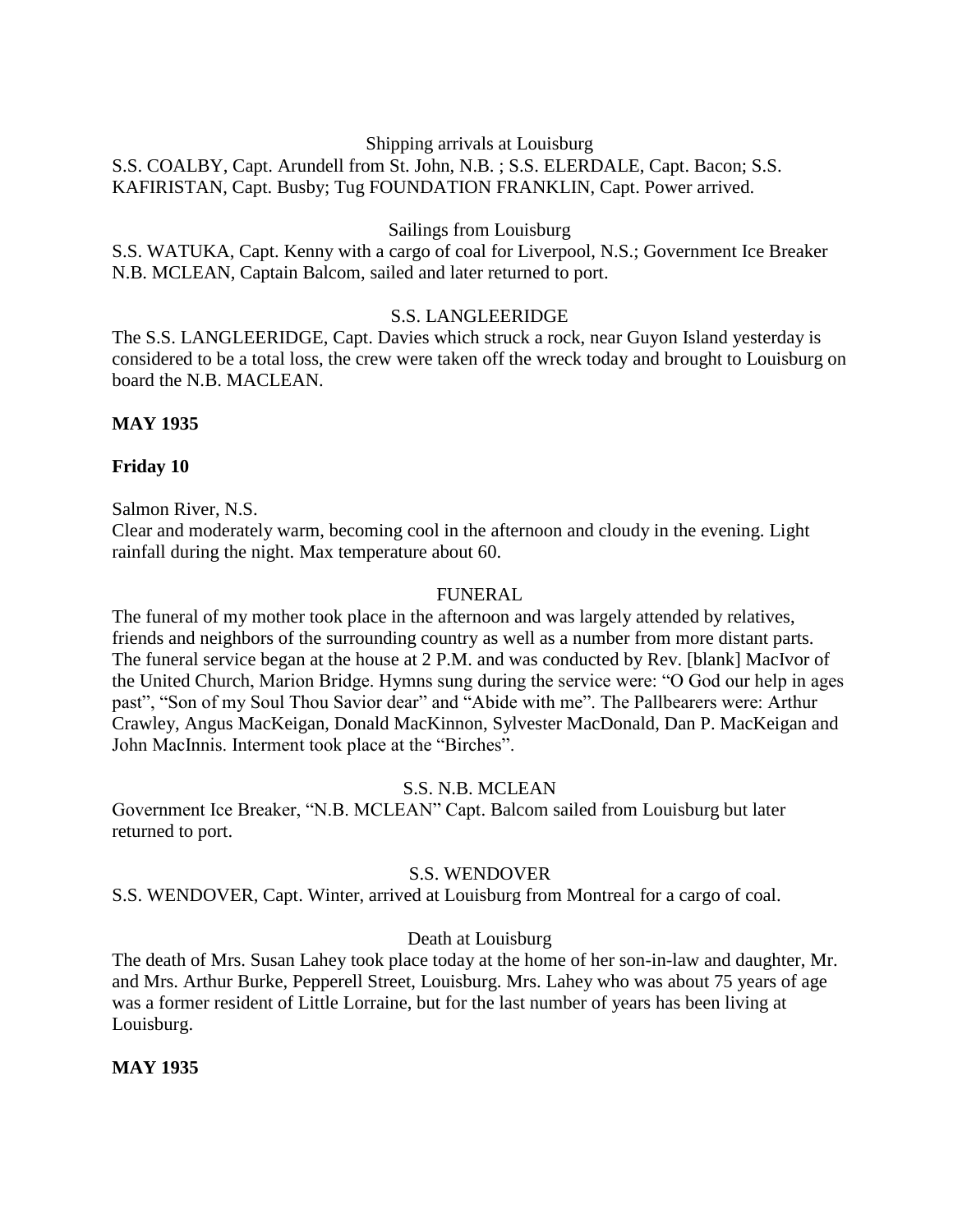### **Saturday 11**

Salmon River, N.S.

Cloudy and cool with light east to northeast wind. Light rain in the early morning. Rainfall about 1/8 inch.

Spent the day around home. In the afternoon Heber and I went to the Beaver Lake and tried to catch fish but did not succeed in landing any. Evidently the weather is too cold for fish to move around.

### S. S. COALBY and ELERDALE

Steamers "COALBY, Capt. Arundell and "ELERDALE", Capt. Bacon sailed for the St. Lawrence from Louisburg with cargoes of coal.

## S. S. N.B. MCLEAN

Government Ice Breaker, N.B. MCLEAN, Captain Balcom sailed from Louisburg.

## Nova Scotia Legislature Prorogued

The Legislature of the Province of Nova Scotia, which has been in session since March 5, 1935 was prorogued today by His Honor Lieut. Governor, W.H. Covert.

## **MAY 1935**

## **Sunday 12 Mother's Day**

Salmon River, N.S. Louisburg, N.S.

Cloudy and very chilly with light to moderate northeast to north winds. Light showers with part snow during the forenoon.

### Motored to Louisburg

At about 8 A.M. I left my old home in company with Heber and motored to Louisburg with Fred Huntington and his mother (Mrs. Clifford Huntington), arrived at Louisburg at about 10 A.M. At about 3:30 P.M. Heber, Fred and Mrs. Clifford Huntington left for home by motor car. They were accompanied on the return trip by Miss Lillian Huntington.

### Church Service

At 7:30 P.M. in company with Emeline I attended service in the First United Church. Service in charge of Rev D.A. MacMillan.

### S. S. ELERDALE

Steamer "ELERDALE", Capt. Bacon enroute to Montreal with a cargo of coal sailed in the morning. (Cargo about 5860 tons)

## S. S. ROSE CASTLE

Steamer "ROSE CASTLE", Capt. Luke Holmes arrived at about 2 P.M. from Montreal and anchored in the upper end of the harbor.

## S. S. KINGS COUNTY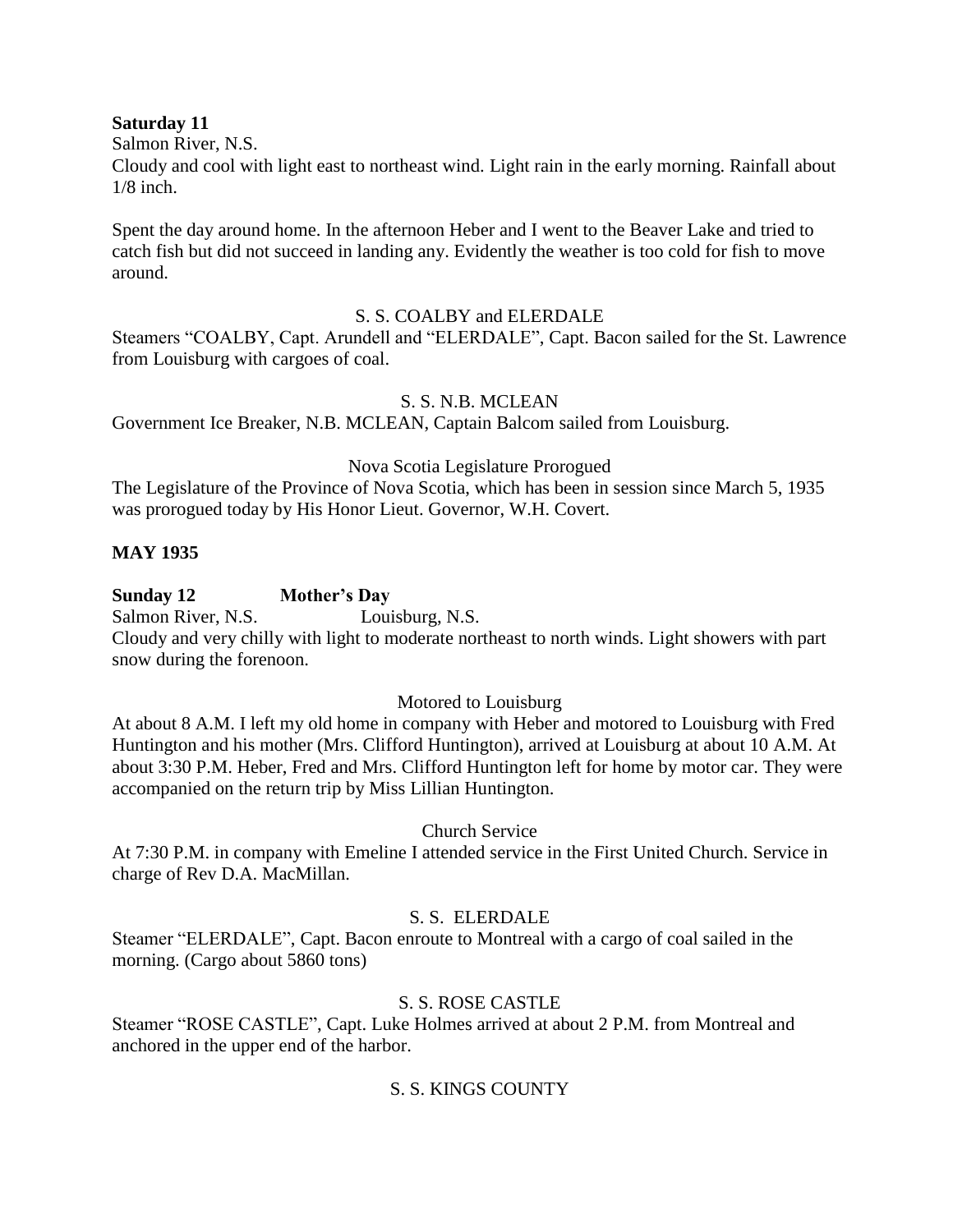British Steamer "KINGS COUNTY" Captain arrived at about 2:30 P.M. for bunker coal. She anchored in the upper harbor, but at about 8 P.M. docked on the east side of the coal pier.

### S. S. LORD STRATHCONA

Steamer "LORD STRATHCONA", Captain Clibborn, arrived at about 6 P.M. from Montreal and docked on the east side of the Freight Wharf. This ship has a small quantity of freight for Sydney which she will likely discharge here.

### **MAY 1935**

## **Monday 13**

Louisburg, N.S. Cloudy and cool with light to moderate northwest to north wind. Light shower in the morning. Min temperature 30, max temperature 47.

Drift Ice

Drift ice in sight on the horizon in the morning, moved inshore during the afternoon to about one mile of the shore.

## S. S. FOUNDATION FRANKLIN

Ocean going tug "Foundation Franklin", Capt. Power sailed in the morning, but returned to port at about 8 P.M.

### S. S. FERNFIELD

Steamer "FERNFIELD" Capt. [blank] arrived at about 12:30 and docked at the Freight wharf.

### S. S. WATCO

Motor ship "WATCO" Capt. Croft, enroute from Vancouver, B.C. to Sydney, N.S. arrived at about 1 P.M. and docked at the Government wharf.

### S. S. NICOLAS ANGELOS

Greek Steamer "NICOLAS ANGELOS", Capt. [blank] arrived during the afternoon and anchored in the upper harbor.

#### S. S. WATUKA

Steamer "WATUKA" Captain Kenny arrived in the afternoon from Liverpool, N.S. and anchored in the lower end of the harbor.

### S. S. HENNESEID

Norwegian Steamer "HENNESEID" Capt. [blank] arrived in the morning for bunker coal and anchored in the lower harbor.

### S. S. CYRIL

Danish Steamer "CYRIL", Capt. [blank] arrived in the evening and anchored in the stream.

### S. S. LORD STRATHCONA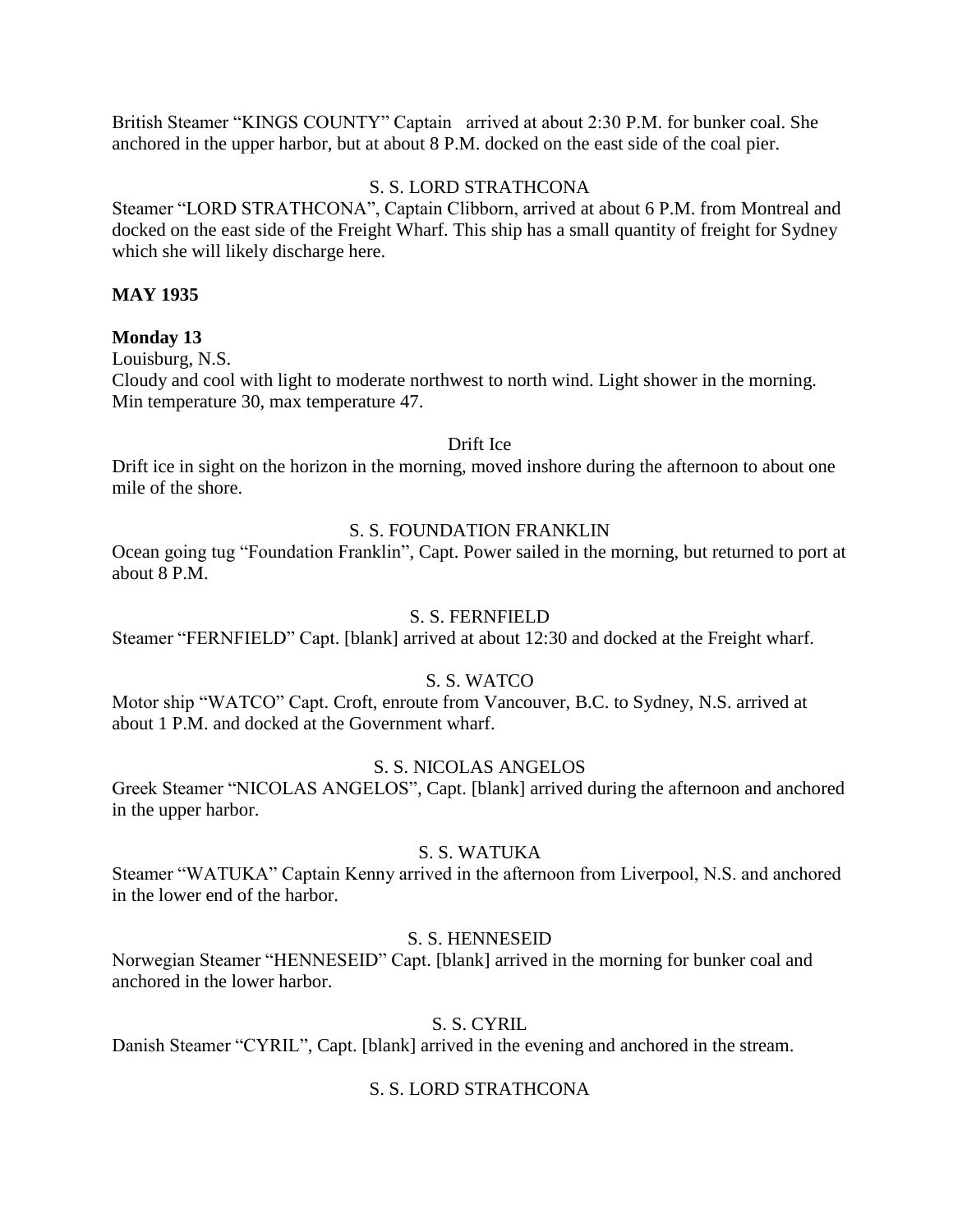S.S. LORD STRATHCONA, Capt. Clibborn discharged a small quantity of freight during the afternoon, after which she anchored in the upper harbor.

## Death of Thomas Young

The death of Thomas Young of South Bar, Sydney took place at the home of Mrs. Jessie MacDonald, Louisburg, at about 11 P.M.

Small Motor Ship, "ADMINISTRATRIX" arrived and anchored in the lower harbor.

### **MAY 1935**

## **Tuesday 14**

Louisburg, N.S.

Clear and moderately warm during the forenoon. Cloudy and cool in the latter part of the day with light rain at night. Light to moderate southwest wind. Min temperature 31, max temperature 63.

Drift Ice

Drift ice in sight about two miles off the coast. Ice still seriously interfering with navigation on the east coast of Cape Breton Island.

## S. S. FERNFIELD

Steamer "FERNFIELD" Captain [blank] bunkered last night and sailed this morning.

## N.B. MCLEAN

Canadian Government Ice Breaker, N.B. MCLEAN, Captain Balcom sailed in the morning.

### S. S. WENDOVER

Steamer "WENDOVER" Captain Winter sailed at about 8 A.M. for the St. Lawrence with a cargo of coal. (8479 tons)

### S. S. BELLE ISLE

Steamer "BELLE ISLE", Captain Deslauriers, enroute from Montreal to St. John's, Nfld. arrived at about 2:30 P.M. and anchored in the stream. After taking on board two motor truck loads of mail which arrived from North Sydney in the afternoon she sailed for her destination.

### S. S. WATUKA

Steamer "WATUKA" Capt. Kenny sailed for North Sydney in the late afternoon.

### S. S. HIRD

Norwegian Steamer "HIRD" Capt. [blank] arrived in the evening for bunker coal and anchored in the upper harbor.

### S. S. NICOLAS ANGELOS

Greek Steamer "NICOLAS ANGELOS" which arrived yesterday, docked, bunkered and anchored in the upper harbor.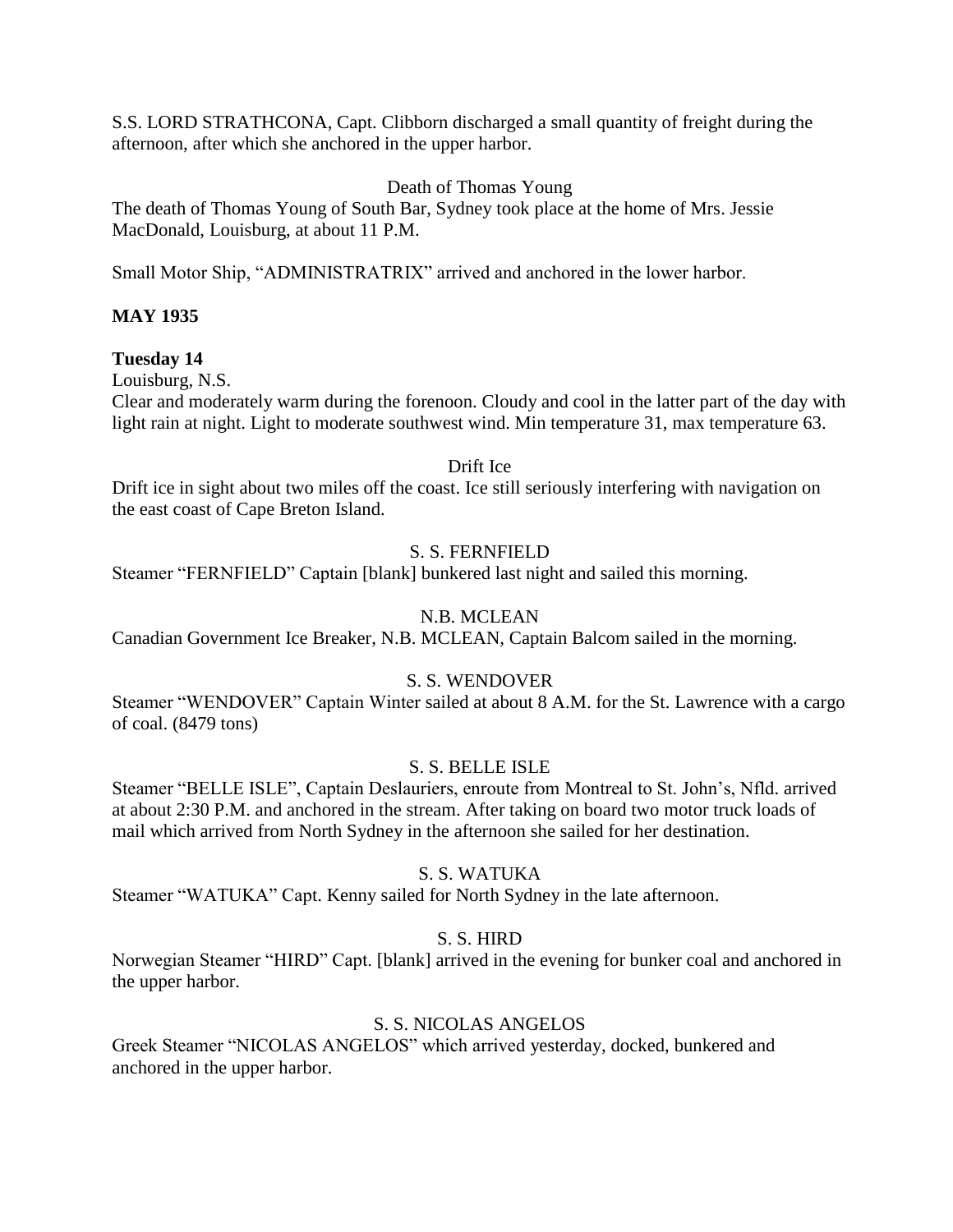#### S. S. HENNESEID

Norwegian Steamer "HENNESEID" bunkered on the east side of the Freight wharf from a crane on the wharf.

## S. S. KINGS COUNTY

Steamer "KINGS COUNTY" finished taking on board about 1300 tons of bunker coal and sailed during the afternoon.

### BODY REMOVED TO SYDNEY

The remains of the late Thomas Young who died here last night was taken to Sydney for burial by D.M. Johnston, undertaker in a motor hearse.

### **MAY 1935**

## **Wednesday 15**

Louisburg, N.S

Rain during the early part of the day. Cloudy and cool. Moderate to fresh northeast to northwest winds. Min temperature 32, max temperature 43. Rainfall about 1 inch.

## S. S. NICOLAS ANGELOS

Greek Steamer "NICOLAS ANGELOS", Capt. Sailed in the morning.

## S. S. KAFIRISTAN

British Steamer "KAFIRISTAN" Captain Busby finished loading a cargo of coal (about 8200 tons) and sailed at about 10 A.M. for the St. Lawrence.

### S. S. CYRIL

Danish Steamer "CYRIL" Capt. [blank] Bunkered and sailed for Europe at about 11:30 A.M.

## S. S. ESKDENE

British Steamer "ESKDENE, Captain [blank] arrived at about 11 A.M. for bunker coal and anchored in the upper harbor. At about 4 P.M. she docked at the west side of the coal pier.

### S. S. WATCO

Steamer "WATCO", Captain Croft, sailed for Sydney in the morning.

### S. S. HENNESEID

Norwegian Steamer "HENNESEID", Capt. [blank] sailed in the morning.

### S. S. WATUKA

Steamer "WATUKA" Capt. Kenny which sailed for North Sydney yesterday evening, returned at about 8 A.M. today, having met ice in the vicinity of Mira Bay, which compelled her to abandon the attempt to reach her destination. During the day the WATUKA bunkered at the east side of the Freight wharf, from a crane on the wharf.

### S. S. DOMBY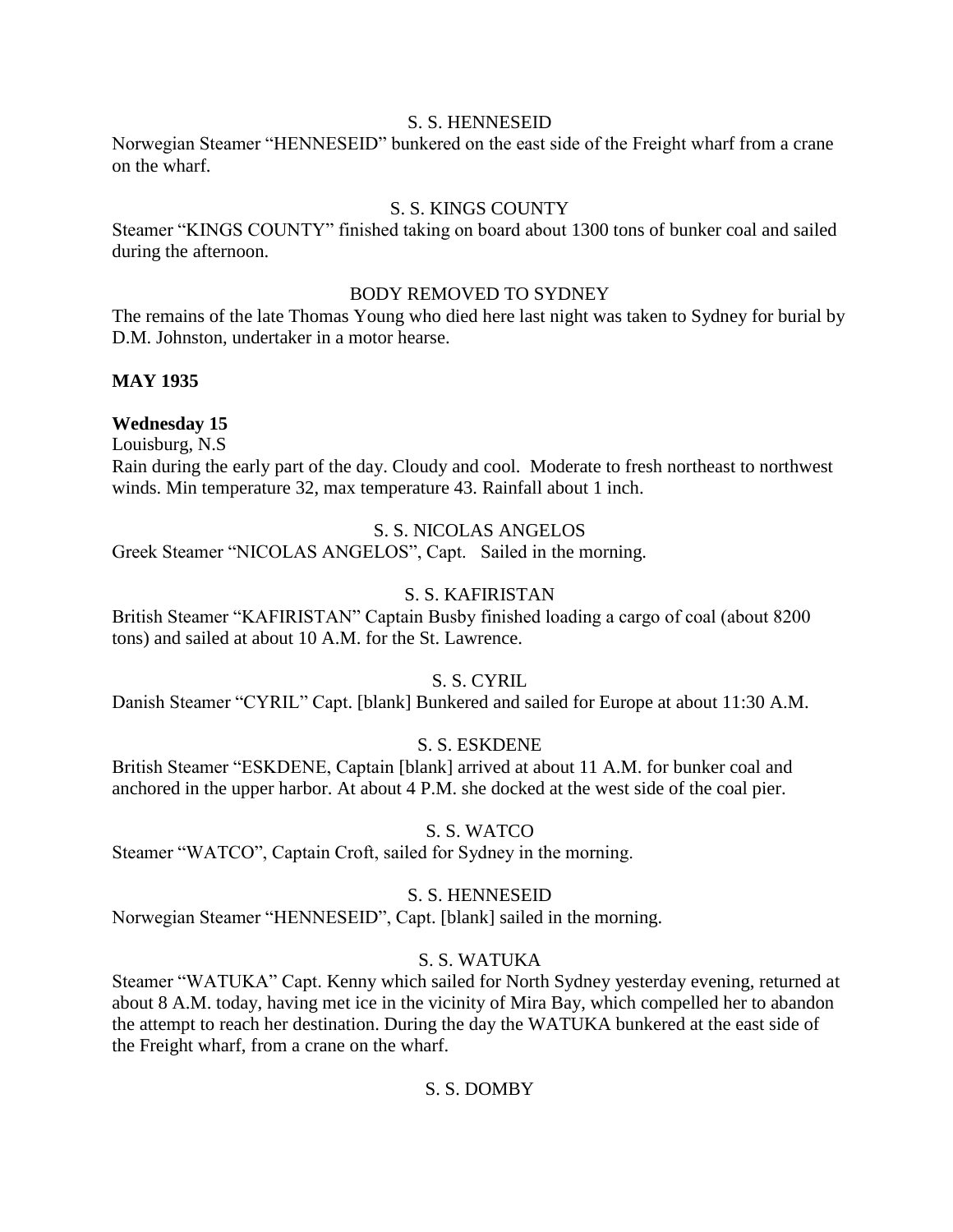Steamer "DOMBY" Capt. Simpson arrived from Montreal at about 9 P.M. and anchored in the upper harbor.

## **MAY 1935**

## **Thursday 16**

Louisburg, N.S.

Cool and mostly clear with moderate northwest to southwest wind. Min temperature 28, max temperature 55.

### Drift Ice

East coast still blocked with drift ice. Ice in sight on the horizon off Louisburg.

## S. S. WANSTEAD

Steamer "WANSTEAD" Captain Black arrived in the early morning and anchored in the upper harbor.

## S. S. ERKDENE

Steamer "ERKDENE" Captain [blank] sailed in the morning.

## S. S. FOUNDATION FRANKLIN

Tug "FOUNDATION FRANKLIN", Capt. Power sailed to the wreck of the LANGLEERIDGE, off Gabarus but returned to port shortly after noon.

### S. S. LORD STRATHCONA

Steamer "LORD STRATHCONA" Captain Clibborn sailed at about 11:30 A.M. for the St. Lawrence with a cargo of coal about (10,500 tons)

## S. S. WATUKA

Today the Steamer "WATUKA" Capt. Kenny made another attempt to reach North Sydney. Leaving here early in the morning she got as far as Morien Bay where ice conditions prevented her from proceeding further. She returned to Louisburg arriving at about 1:30 P.M. and docked at the east side of the Freight Wharf.

### S. S. HIRD

Norwegian Steamer "HIRD" Captain [blank] docked on the east side of the coal pier at noon for the purpose of taking on board about 1100 tons of bunker coal.

### Meeting of School Board

At 7:30 P.M. I attended and presided at a meeting of the School Board. Those present were Commissioners: Peters, Hiltz, Principal Ormiston, Clerk, B.M Spencer, Attendance Officer, D.M. Johnston.

### **MAY 1935**

**Friday 17**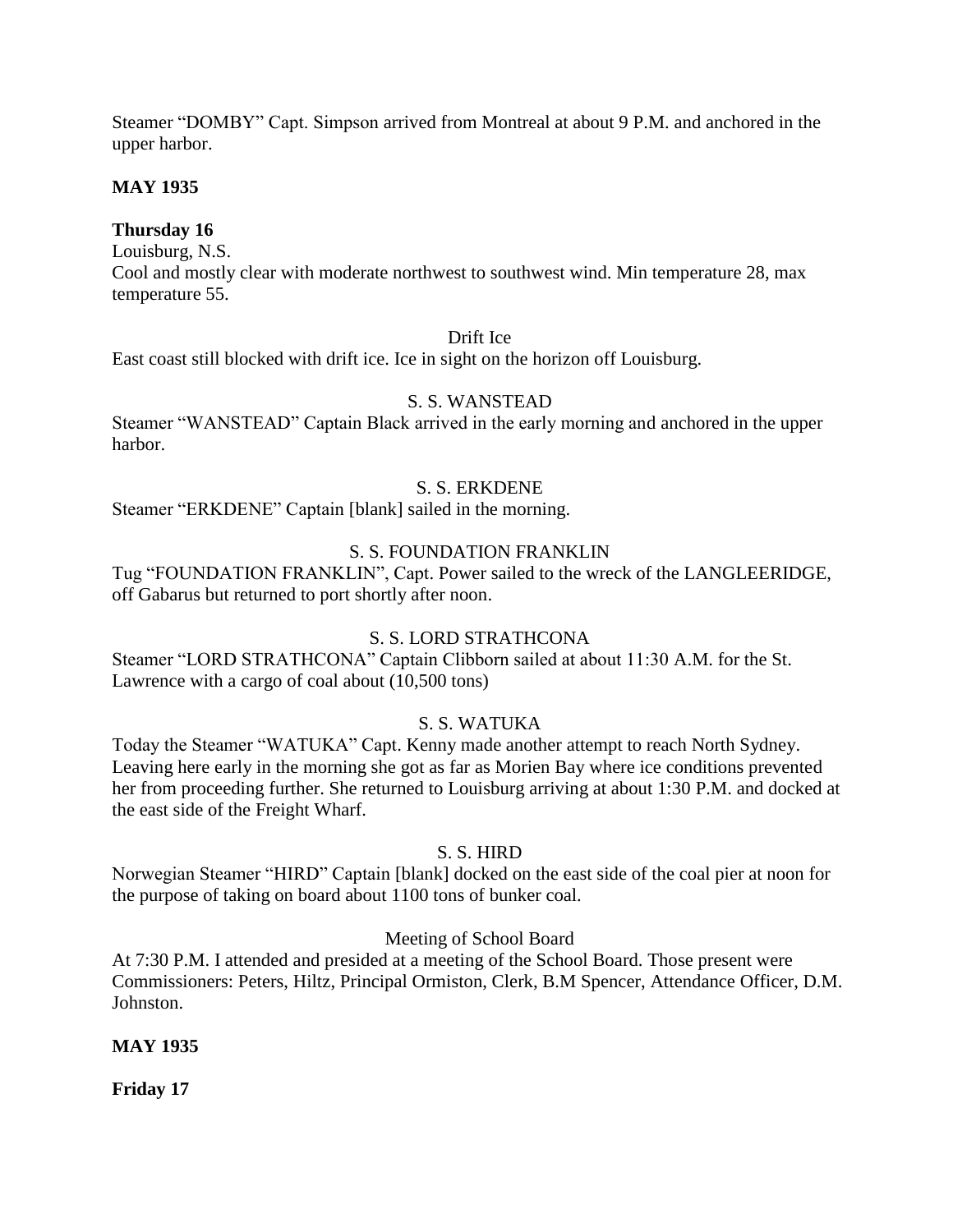Louisburg, N.S.

Clear and cool with moderate to fresh southwest wind. Min temperature 27, max temperature 52.

### S. S. FOUNDATION FRANKLIN

Tug, "FOUNDATION FRANKLIN" Capt. Power, sailed in the morning to the wreck of the S.S. LANGLEERIDGE" near Guyon Island and returned to port early in the afternoon. The LANGLEERIDGE is breaking up, the stern now being under water.

### S. S. HIRD

Norwegian Steamer "HIRD" Captain [blank] finished bunkering and sailed at about noon.

## S. S. DOMBY

Steamer "DOMBY" Captain Simpson docked on the east side of the coal pier at noon and began loading a cargo of coal.

### S. S. ROSE CASTLE

Steamer "ROSE CASTLE" Capt. Holmes finished loading a cargo of coal (about 10,500 tons) at about 9:30 P.M. and anchored in the upper harbor.

## S. S. WATUKA

Steamer "WATUKA", Captain Kenny, docked on the west side of the coal pier at about 9:30 P.M. and began loading a cargo of coal.

#### ULNA

Royal Canadian Mounted Police Cruiser, "ULNA" Captain Fraser arrived in the afternoon and anchored in the lower harbor.

### M. S. ILE MADAME

Coasting Motor Ship, **"**ILE MADAME**"**, arrived and docked at the Government wharf.

#### Drift Ice

Drift ice in sight on the southeastern horizon.

### **MAY 1935**

### **Saturday 18**

Louisburg, N.S.

Rained moderately during the greater part of the day. Snowed for about 2 hours in the afternoon. Snow followed by mist and drizzle. Very disagreeable day. Fresh to strong northeast to north winds. Rainfall about ½ inch. Min temperature 29, max temperature 38.

### S. S. ROSE CASTLE

Steamer "ROSE CASTLE", Capt. Holmes sailed in the morning for Montreal with a cargo of coal.

### S. S. FOUNDATION FRANKLIN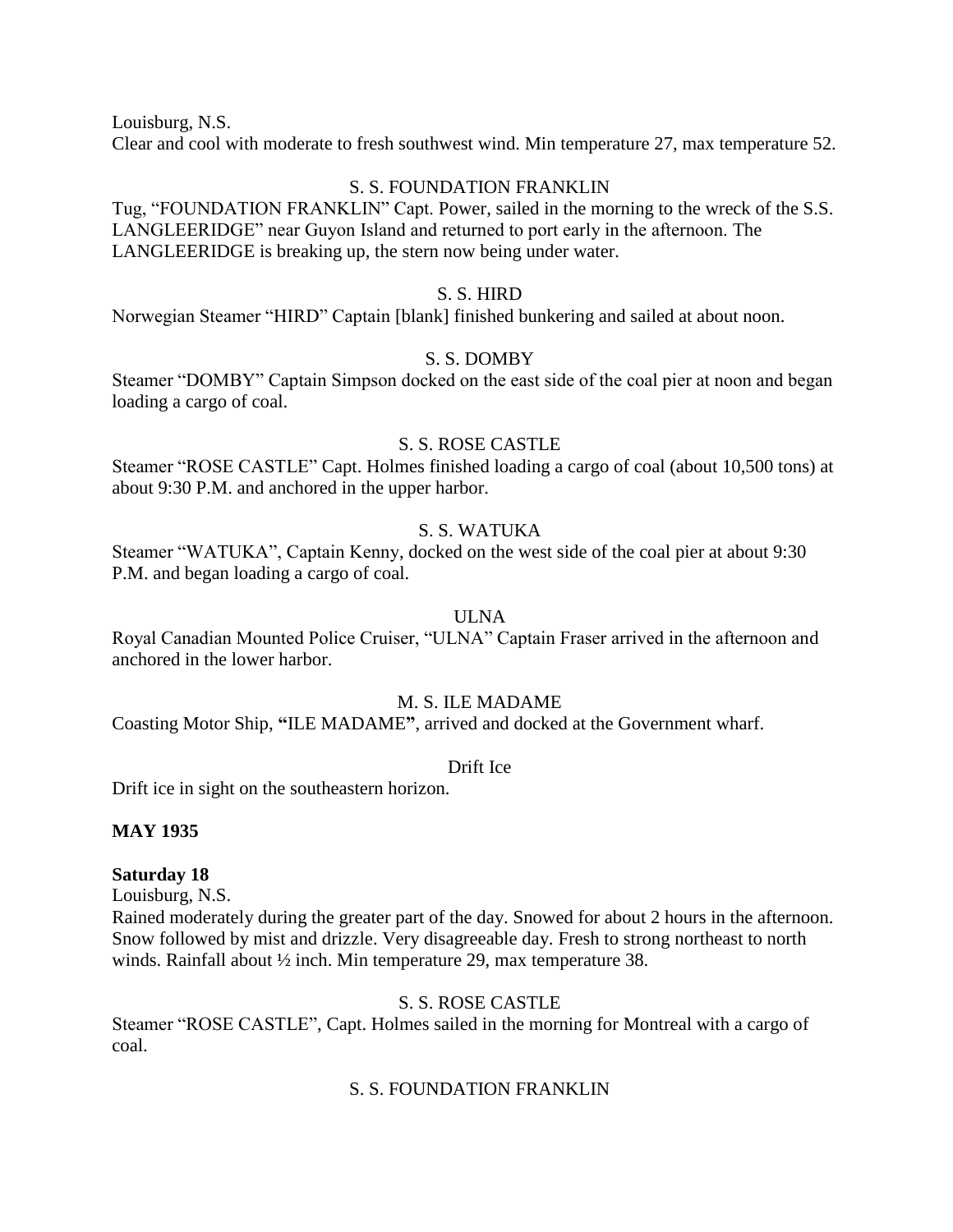Tug, "FOUNDATION FRANKLIN" Capt. Power sailed in the morning but returned shortly before noon.

#### PACIFIC COMMERCE

Motor ship "PACIFIC COMMERCE, Capt. [blank] arrived in the morning for a part cargo of steel products and docked on the east side of the Freight Wharf.

### S. S. CARPERBY

British Steamer "CARPERBY", Capt. [blank] arrived in the morning for bunker coal, and anchored in the upper harbor.

## S. S. WATUKA

Steamer "WATUKA" Capt. Kenny finished loading a cargo of coal and anchored in the stream.

#### S. S. DOMBY

Steamer "DOMBY" Capt. Simpson finished loading a cargo of coal and sailed at about 10:30 P.M. for the St. Lawrence.

#### S. S. WANSTEAD

Steamer "WANSTEAD" Capt. Black docked on the west side of the coal pier at about 10 P.M. for the purpose of loading a cargo of coal.

#### **MAY 1935**

### **Sunday 19**

Louisburg, N.S. Cool and mostly clear with moderate to fresh southwest wind. Min temperature 29, max temperature 52.

### S. S. PACIFIC COMMERCE

Motor ship PACIFIC COMMERCE, Captain Williamson, sailed in the morning for Vancouver and Victoria, B.C. While in port she took on board about 150 tons of steel products.

### S. S. WATUKA

Steamer "WATUKA" Captain Kenny sailed in the morning for St. John's, Nfld. with a cargo of coal.

### Drift Ice

No drift ice in sight off Louisburg. Southwest wind of today moved the ice off the east coast. Several steamers reported to have reached Sydney today.

### S. S. CARPERBY

Steamer "CARPERBY, Capt. [blank] docked on the east side of the coal pier.

Church Service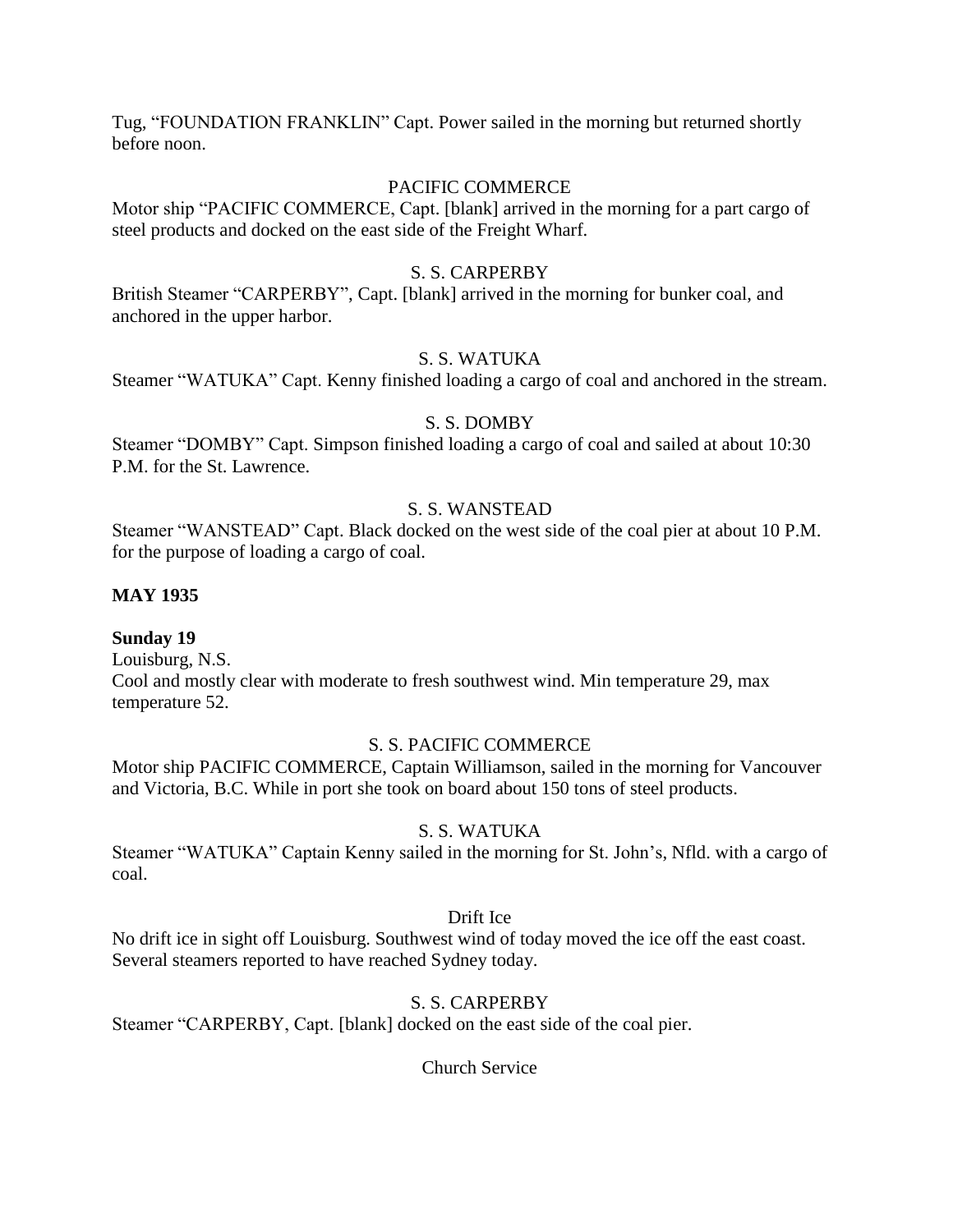At 11 A.M. and 7 P.M. in company with Emeline I attended services in the First United Church. Both services were in charge of Rev. D.A. MacMillan.

## **MAY 1935**

## **Monday 20**

Louisburg, N.S. Cool and partly clear with moderate southwest wind. Min temperature 31, max temperature 58.

## DRIFT ICE

Drift ice in sight in the afternoon east and southeast of Louisburg. Ice reported to have moved off the coast at Glace Bay and Sydney allowing shipping to enter Sydney harbour.

## S. S. CARPERBY

Steamer, "CARPERBY" Captain finished bunkering and sailed at about 3:30 P.M.

## S. S. MAROUKO PATERAS

Greek Steamer, "MAROUKO PATERAS" Captain [blank] arrived in the morning for bunker coal and anchored in the upper harbour. At about 4 P.M. she docked on the east side of the coal pier.

## ULNA

Royal Canadian Mounted Police Cruiser "ULNA" Captain Fraser sailed for Sydney but on meeting ice some distance east of Louisburg, she returned to port in the afternoon.

### Bus Service

Mike Sullivan's bus service between Sydney and Louisburg was resumed today on regular schedule, two trips a day.

Bus leaves Sydney for Louisburg at 9 A.M. and 5:30 P.M. (Saturdays at 6 P.M.) Leaves Louisburg for Sydney at 1 P.M. and 7:30 P.M.

### **MAY 1935**

## **Tuesday 21**

Louisburg, N.S. Clear and cool with moderate southwest wind. Min temperature [blank] Max temperature [blank]

### S. S. MAROUKO PATERAS

Greek Steamer "MAROUKO PATERAS" Captain [blank] sailed in the morning.

## ULNA

Mounted Police Cruiser "ULNA" Capt. Fraser sailed in the morning for North Sydney.

### S. S. FOUNDATION FRANKLIN

Tug, "FOUNDATION FRANKLIN" Captain Power sailed to the wreck of the S.S. LANGLEERIDGE" near Guyon Island, and returned to port in the afternoon.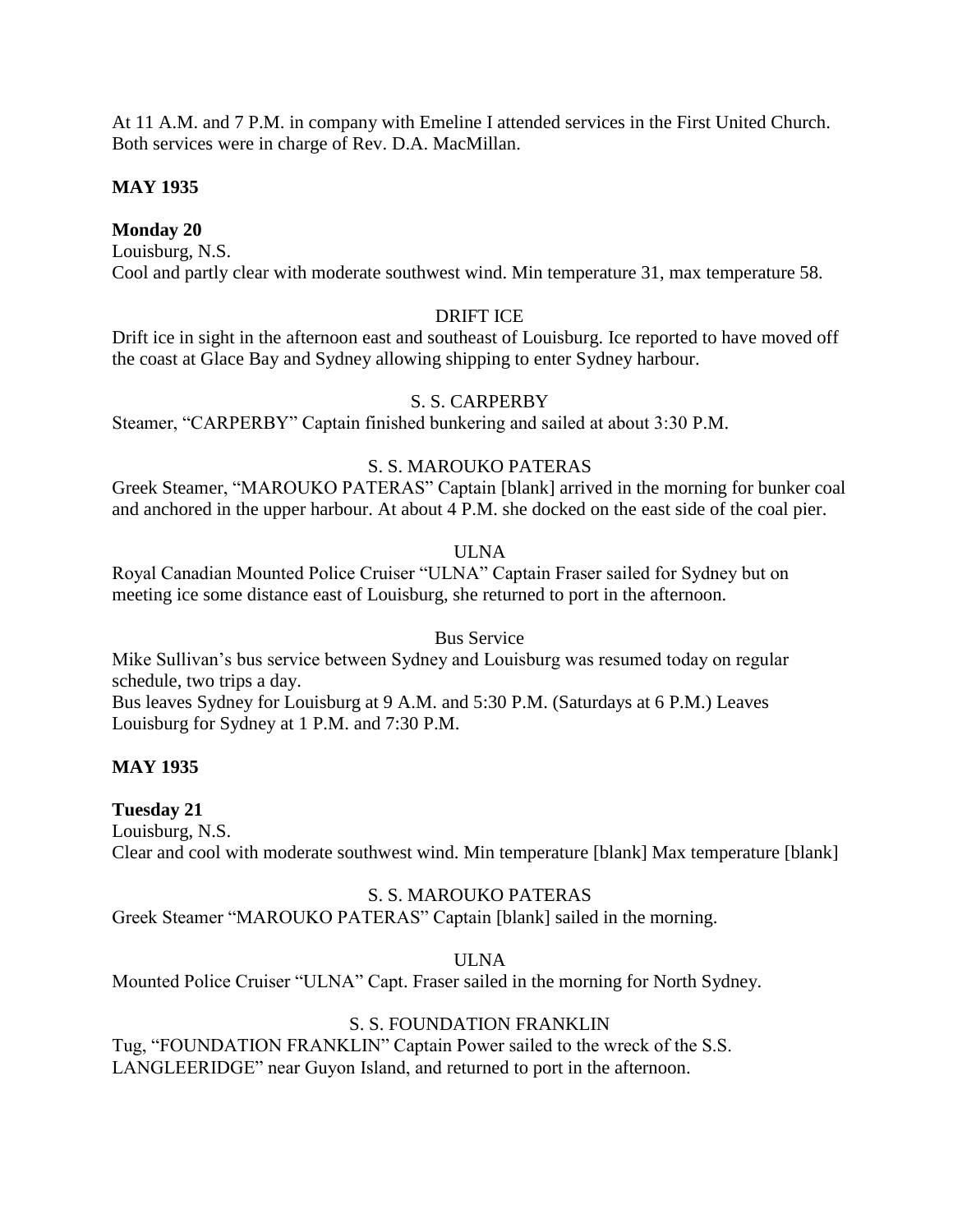#### S. S. WANSTEAD

Steamer "WANSTEAD" Captain Black sailed at about 5:30 P.M. for the St. Lawrence with a cargo of coal.

## M. S. ILE MADAME

Coasting Motor ship, "ILE MADAME" Capt. [blank] which has been in port since last Friday, sailed in the morning.

#### M. S. ADMINISTRATRIX

Small motor ship, ADMINISTRATRIX, in port since the 13<sup>th</sup> sailed in the morning.

### Ordered to Sydney

The Louisburg shippers and trimmers who are regularly employed at Sydney during the summer months received orders to report for work at the Sydney Shipping piers. A number of them left for Sydney in the afternoon, the rest will likely follow tomorrow.

### **MAY 1935**

#### **Wednesday 22**

Louisburg, N.S.

Rain in the morning, cloudy and cold during the forenoon. Clear with higher temperature in the afternoon. Moderate northeast to north winds which shifted to southwest in the evening. Rainfall about 1/4 inch. Min temperature 31, max temperature 55.

#### Motor Vessels ARTHUR F. and NATIONAL IV

Motor vessels ARTHUR F. and NATIONAL IV arrived and docked at the Freight Wharf.

#### Schooner WALLIE G.

Newfoundland Schooner, WALLIE G. loaded a cargo of coal on the west side of the coal pier and anchored in the lower harbour.

#### S. S. FOUNDATION FRANKLIN

Tug, "FOUNDATION FRANKLIN", Capt. Power sailed to the wreck of the S.S. LANGLEERIDGE" in the afternoon and later returned to port.

### S. S. DAMPFIRE

Norwegian Steamer "DAMPFIRE" Capt. [blank] arrived at about 5:30 P.M. for bunker coal and docked on the east side of the coal pier.

#### NARROWLY ESCAPED DROWNING

Martin LeVatte and Michael Kennedy engaged in lobster fishing narrowly escaped being drowned this afternoon. With a load of lobster traps on board their boat they attempted to enter the harbour through a passageway west of Battery Island when a sea broke on them, damaging the boat and throwing them both out. The two men clung to a rock nearby until rescued by Lloyd Harris who went to their assistance.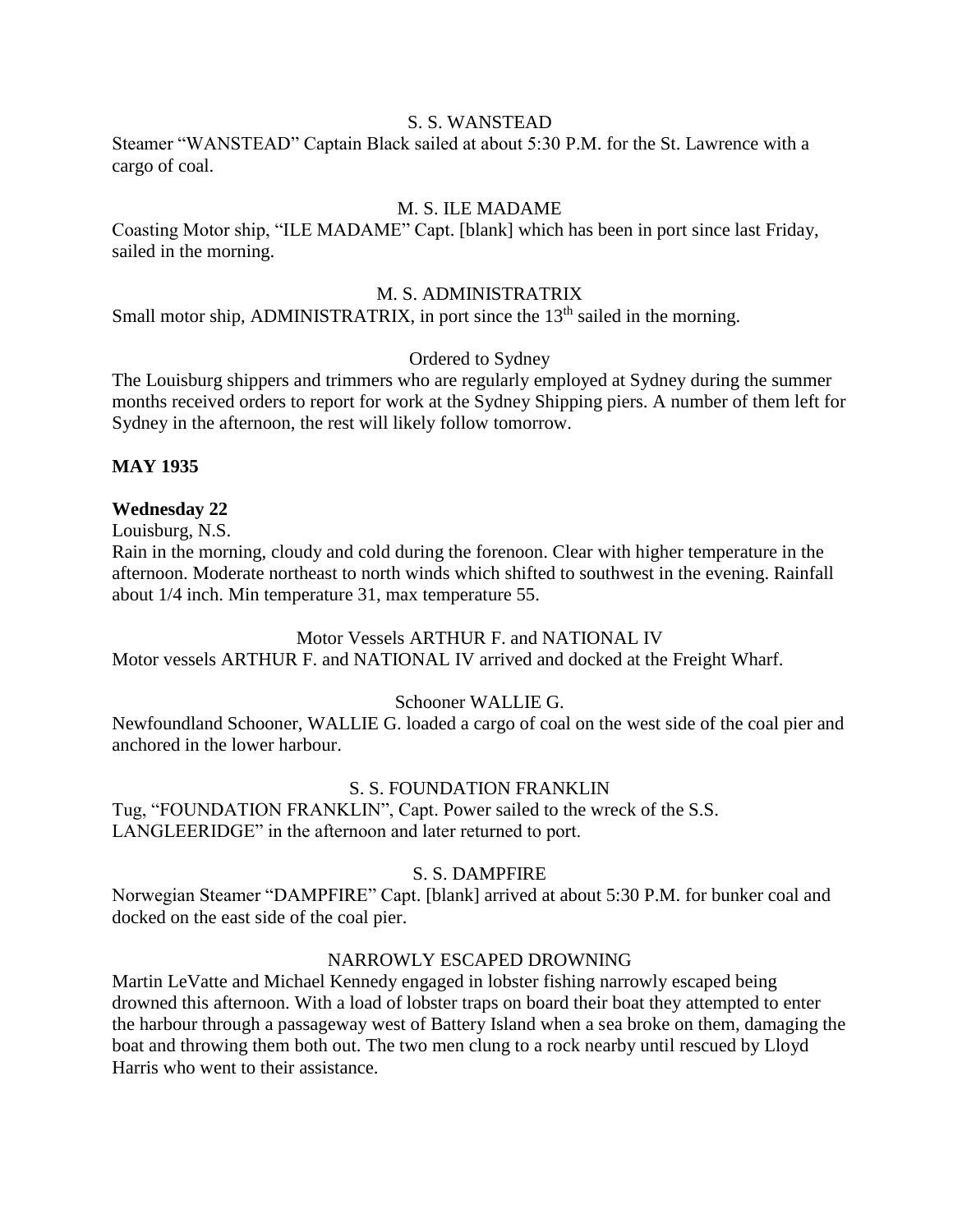#### Drift Ice

Loose drift ice a short distance from the shore off Louisburg. Lobster fisherman who had traps set had to bring them in, in the afternoon to prevent them being destroyed by the ice.

## **MAY 1935**

## **Thursday 23**

Louisburg, N.S

Cool and partly clear with light to moderate south west wind. Considerable fog on the coast. Min temperature 35, max temperature 52.

### S. S. DAMPFIRE

Norwegian Steamer "DAMPFIRE" (Fourmasted) Capt. [blank] sailed in the morning.

## S. S. THIRLBY

British Steamer "THIRLBY" Captain [blank] arrived in the afternoon for bunker coal and docked on the east side of the coal pier.

## S. S. EVERALDA

Latvian Steamer, "EVERALDA" Captain [blank] arrived in the afternoon for bunker coal and anchored in the upper harbour.

### **MAY 1935**

# **Friday 24 VICTORIA DAY. A general holiday throughout Canada.**

Louisburg, N.S.

Cool and mostly cloudy with light southwest to southeast winds. Showers during the afternoon. Rainfall about 1/8 inch. Min temperature 29, max temperature 56.

### S. S. ELFI

Small Norwegian Steamer "ELFI" Capt. [blank] arrived in the morning for 50 tons of bunker coal after bunkering she sailed at about 4 P.M.

### S. S. THIRLBY

British Steamer "THIRLBY" Captain [blank] finished bunkering and sailed at about 3:30 P.M.

## S. S. EVERALDA

Latvian Steamer "EVERALDA" Captain [blank] which arrived here yesterday docked on the east side of the coal pier at about 4:30 for the purpose of taking bunker coal.

### S. S. FOUNDATION FRANKLIN

Tug, "FOUNDATION FRANKLIN" Captain Power which has been making Louisburg her headquarters since May 9, 1935 while on this coast in connection with the wreck of the S.S. LANGLEERIDGE, sailed for Halifax at about 7:30 P.M. Early in the day the tug visited the wreck and returned to port. On this visit the wreck was found to be all broken up and further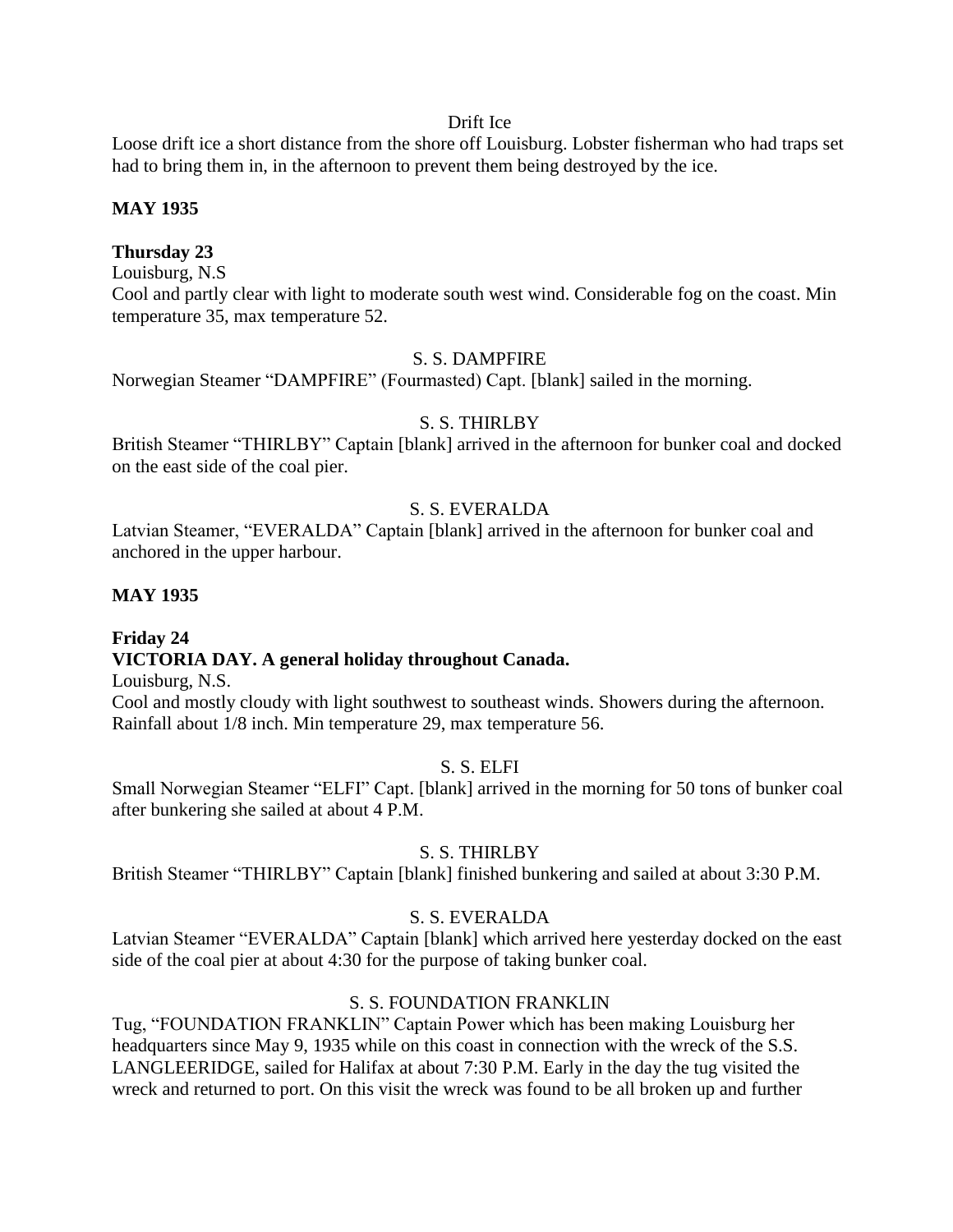efforts at salvage useless. The LANGLEERIDGE grounded on a ledge near Guyon Island, on May 8, while enroute from Louisburg to the St. Lawrence with a cargo of coal. Captain Davies of the ill fated ship was a passenger for Halifax this evening on board of the tug.

## **MAY 1935**

## **Saturday 25**

Louisburg, N.S. Cool and mostly clear with light variable wind, mostly southerly. Min temperature 26, max temperature 62.

### Drift Ice

Drift ice in sight off the coast southeast of Louisburg. East coast still reported blocked with ice.

### S. S. EVERALDA

Latvian Steamer, "EVERALDA" Captain [blank] finished bunkering in the early morning and sailed for Montreal.

## S. S. ALADDIN

Norwegian Steamer, "ALADDIN" Captain [blank] arrived at about 10:30 A.M., docked on the east side of the coal pier, bunkered and sailed during the afternoon.

## S. S. ODDVAR

Norwegian Steamer "ODDVAR" Captain [blank] deal laden arrived at about 1:30 P.M., bunkered and sailed during the night.

### ASHTAUIA and OCEAN TRANSPORT NO. 7

Motor Vessels, "ASHTAUIA" towing "OCEAN TRANSPORT NO. 7" enroute from Halifax to St. John's, Nfld. arrived in the afternoon and docked at the Government wharf to await more favorable ice conditions between here and their destination.

### **MAY 1935**

### **Sunday 26**

Louisburg, N.S. Clear and cool with moderate to fresh southwest wind. Min temperature 25, max temperature 60.

#### Drift Ice

No drift ice in sight off this port.

### Motor Drive

In the afternoon, Emeline and I went for a motor car drive with Wesley Townsend and Mrs. Z.W. Townsend, by way of Catalone, Albert Bridge, Horne's Road, Mira Gut, Bateston, Catalone and home arriving at about 4:15 P.M.

#### Church Services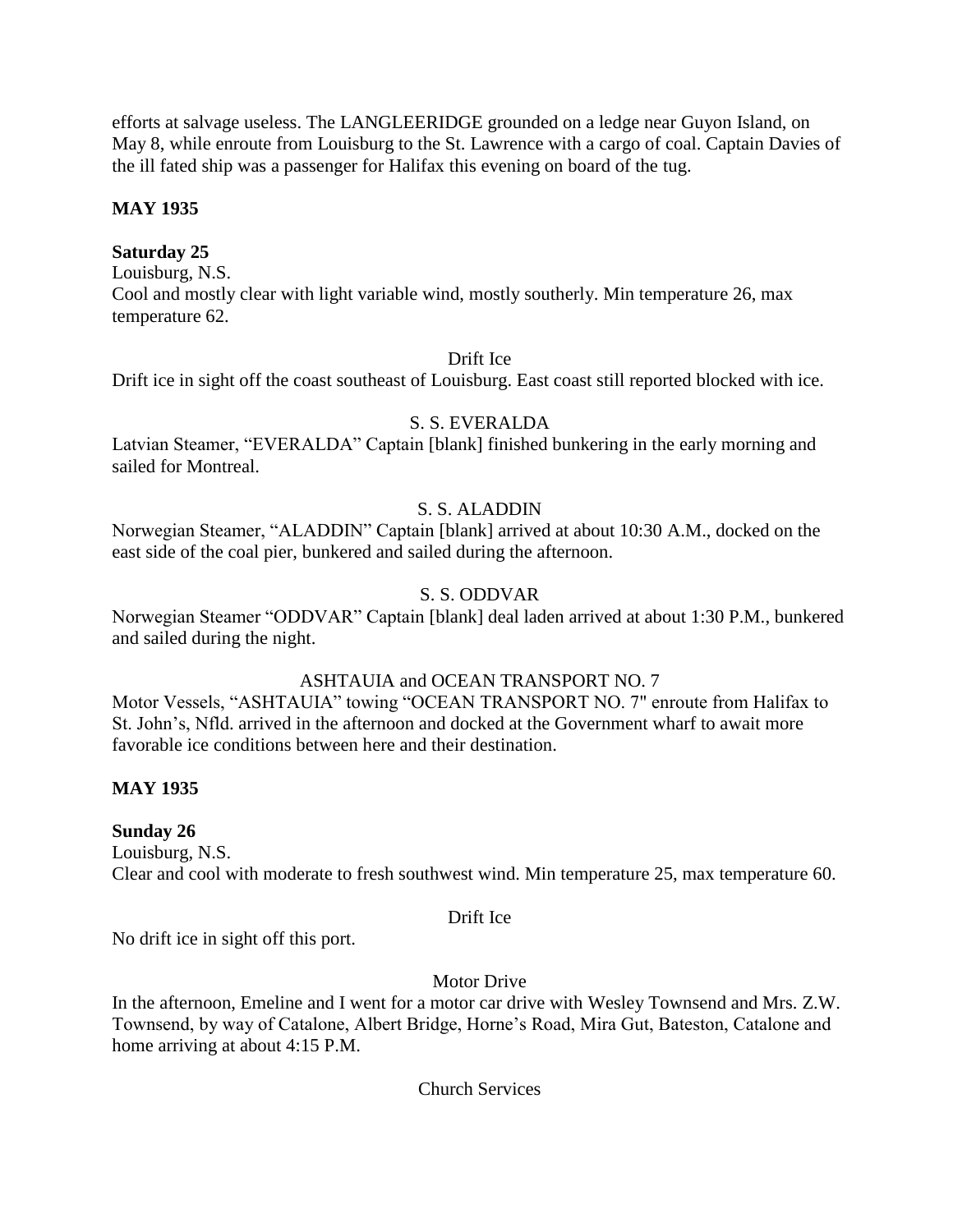At 11 A.M. and 7 P.M. Emeline and I attended services in the First United Church. Both services were in charge of Rev. D.A. MacMillan. At the evening service Mr. MacMillan referred to today as being the 20<sup>th</sup> Anniversary of his ordination and induction into Calvin Presbyterian Church, Louisburg. The First United Church was formed on Feb 19, 1928 by the Union of Calvin Presbyterian Church with St. James Methodist Church.

# S. S. ANNASOFIE

Norwegian Steamer, "ANNASOFIE" Captain Langeraas, arrived at about 6:30 P.M. and docked at the east side of the coal pier for the purpose of taking bunker coal.

# **May 1935**

# **Monday 27**

Louisburg, N.S. Clear and cool with light to moderate northeast wind. Min temperature 29, max temperature 52.

# Drift Ice

Drift ice reported east of Louisburg. No ice in sight off the harbour.

# S. S. ANNISOFIE

Norwegian Steamer, "ANNISOFIE", Captain Tangeraas, bunkered during the day and sailed for the United Kingdom at about 5 P.M.

# **MAY 1935**

# **Tuesday 28**

Louisburg, N.S. Cloudy and cool with light southwest wind. Light showers in the afternoon. Min temperature 29, max temperature 55.

# ASHTAUIA AND OCEAN TRANSPORT NO. 7

Motor Vessel, "ASHTAUIA" towing "OCEAN TRANSPORT NO. 7" sailed in the morning for St. John's, Nfld.

# **MAY 1935**

# **Wednesday 29**

Louisburg, N.S. Cloudy and cool with moderate rain during the greater part of the day. Rainfall about [blank]. Light southwest wind. Min temperature [blank] Max temperature [blank].

# **MAY 1935**

# **Thursday 30**

Louisburg, N.S. Sydney, N.S.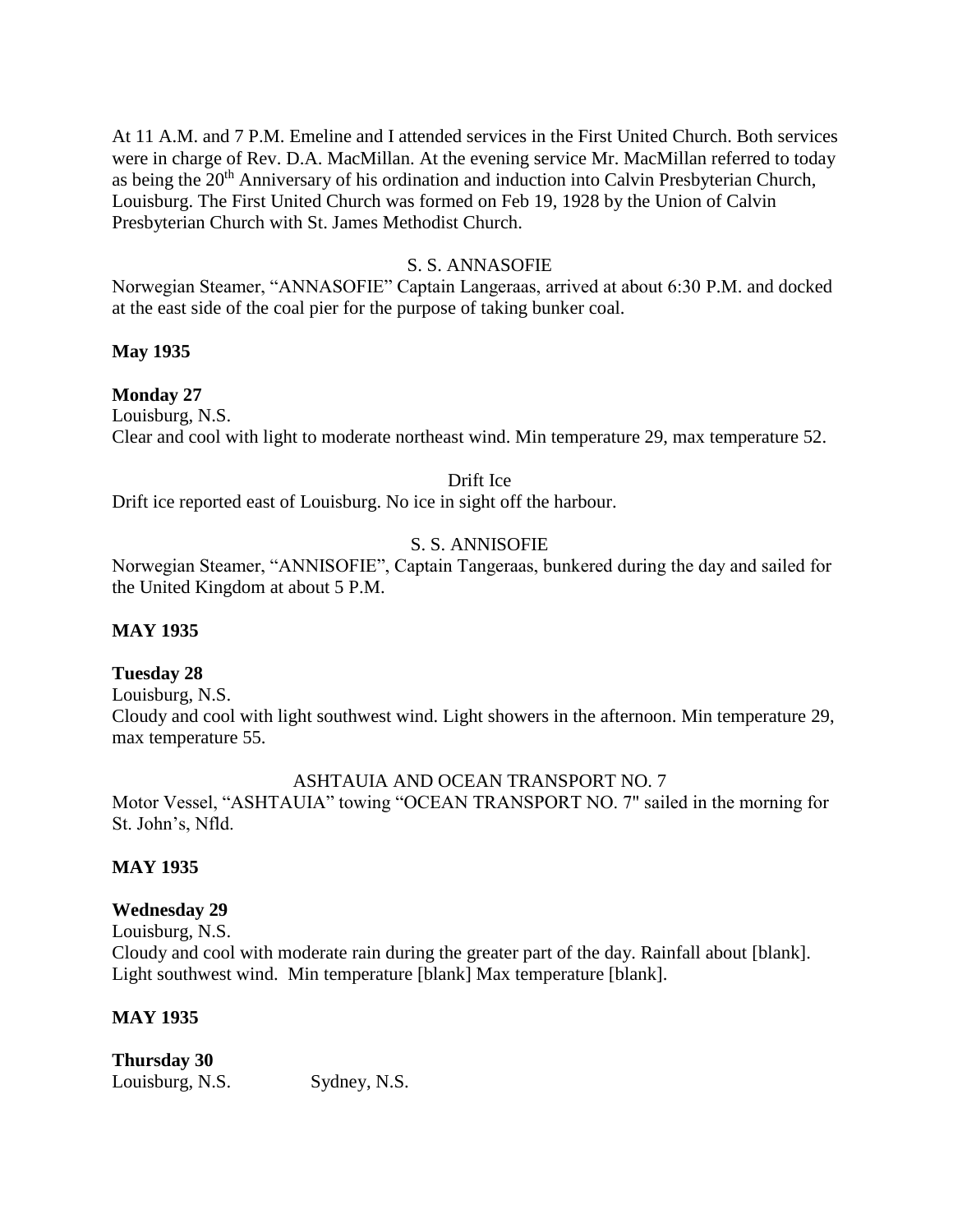Clear and cool with light to moderate northeast wind. Min temperature (Louisburg) 35, max temperature (Louisburg) 58.

#### Meeting of the C.B. County Jail Commission

Left Louisburg at about 9 A.M. for Sydney in A.W. Cameron's truck (A.W. Cameron, driver) for the purpose of attending the monthly meeting of the Cape Breton County Jail Commission. Arrived at about 10:45 A.M. Made several business calls, including a visit to Chappell Brothers woodworking factory, where I placed an order for a new sash, to replace the old one for my plate glass on the east side of my shop. Had dinner at Vidal Hotel. Met in the office of the County Jail at about 3 P.M. with Councillor: L.Y. Urquhart of North Sydney and Deputy Mayor J.D. Hartigan of Sydney, the other two members of the Jail Commission.

Checked and passed for payment the following bills:

| F.J. Gillis $\frac{1}{2}$ doz. brooms,                                                | \$9.00   |
|---------------------------------------------------------------------------------------|----------|
| Dom Coal Co, Coal for Dec 1934                                                        | \$103.50 |
| Dom Coal Co, Coal for Mar 1935                                                        | \$126.50 |
| Dom Coal Co, Coal for April 1935                                                      | \$103.50 |
| C.H. Harshman, April 30, Drugs,                                                       | \$19.55  |
| Crowells Ltd, May 2/35 50 pairs overalls \$50.00, 48 pairs shoes $\omega$ \$1.69=     | \$81.12  |
| Thompson and Sutherland Ltd, May 3/35 Vertical High Pressure Boiler and Jacket Heater |          |

# **MAY 1935**

# **Friday 31**

Louisburg, N.S.

Cloudy, cool and foggy with light southwest wind. Min temperature 31, max temperature 55.

# S. S. TULLOCHMOOR

British Steamer "TULLOCHMOOR" Captain D.J. Nicholas enroute from Quebec to Parrsboro, N.S. arrived at about 7 P.M. for bunker coal.

# GROUNDED IN THE HARBOUR

Steamer "TULLOCHMOOR", after entering the harbour this evening, grounded near Townsend's Point and remained there for the night. This ship was in charge of Pilot Thomas Wilcox, who after rounding the buoys kept too close to the southern side of the harbour, while heading for the coal pier. The weather was foggy at the time.

#### **JUNE 1935**

#### **Saturday 1**

Louisburg, N.S.

Cloudy and cool with some fog and light southwest wind, which shifted to easterly in the evening. Min temperature 32, max temperature 60.

# S. S. TULLOCHMOOR

British Steamer "TULLOCHMOOR" Captain D.J. Nicholas which grounded after entering the harbour last evening floated at about 5 A.M. without assistance, and docked at the coal pier where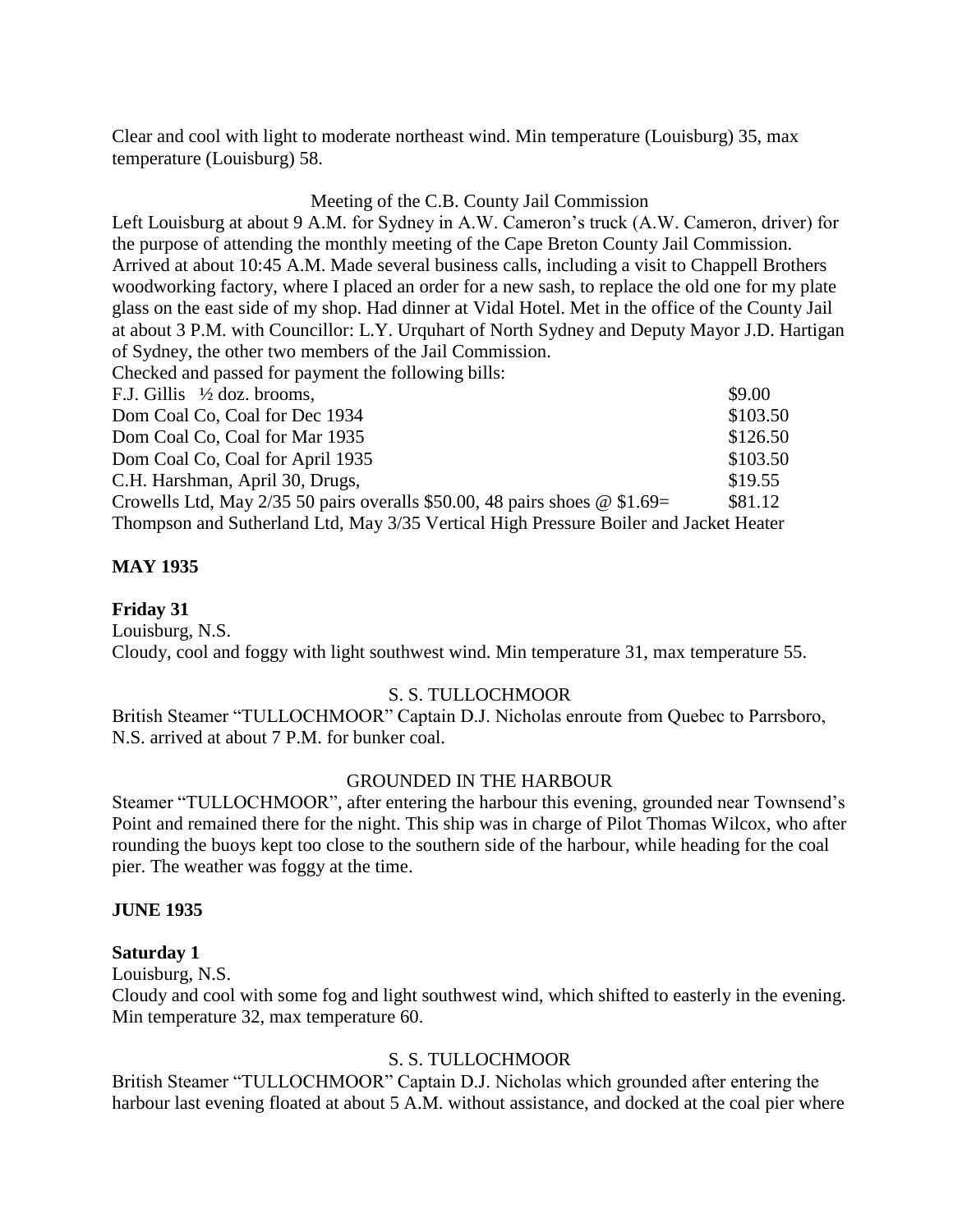she took on board about 280 tons of bunker coal. This ship was but slightly damaged by last nights accident. A small leak forward was all the damage reported. Repairs were effected by L. H. Cann of this town.

# **JUNE 1935**

# **Sunday 2**

Louisburg, N.S. Clear and moderately cool with moderate easterly wind. Min temperature 36, max temperature 61.

# S. S. TULLOCHMOOR

British Steamer "TULLOCHMOOR" Captain D.J. Nicholas sailed this morning for Parrsboro, N.S.

# Church Services

I attended services in the First United church at 11 A.M. and 7 P.M. Both services were conducted by Rev. D.A. MacMillan. Emeline accompanied me to the evening service.

# SACRED CONCERT

At 8:30 P.M. in the First United Church a sacred concert was rendered by a group of Sydney vocalists. This concert was well attended and greatly enjoyed by all who were present. Those taking part were: The Lyric Male Quartet composed of James Holmes, Arthur MacQueen, Glenwood Severance and [blank] Sterling, Miss Sterling and Mrs. Ralph Pushie, Mrs. Hyndman was the accompanist for the Sydney singers. The Louisburg United Church Choir under the direction of J.A. MacDonald, assisted by rendering two anthems

# Attack on Gypsy Camp

At about 3:30 A.M. today a Gypsy camp at Reserve Mines was attacked by a gang of local hoodlums and in the fight that followed Vincent MacNeil, aged 22 of Reserve Mines was shot and killed. The Gypsy band were very roughly handled but managed to resist their assailants until help arrived. Frank Demetro the leader of the Gypsies who is supposed to have fired the fatal shot, was very badly beaten and is now in the General Hospital at Glace Bay. Dan Power, Marshall MacDonald, Moses Murphy, and Tom Murphy of Reserve Mines who took part in this affair have been placed under arrest and are now in jail at Glace Bay.

# **JUNE 1935**

# **Monday 3**

Louisburg, N.S.

Clear and moderately cool becoming cloudy in the later afternoon and evening. Light to moderate easterly wind. Min temperature 36, max temperature 61.

# **JUNE 1935**

**Tuesday 4** Louisburg, N.S.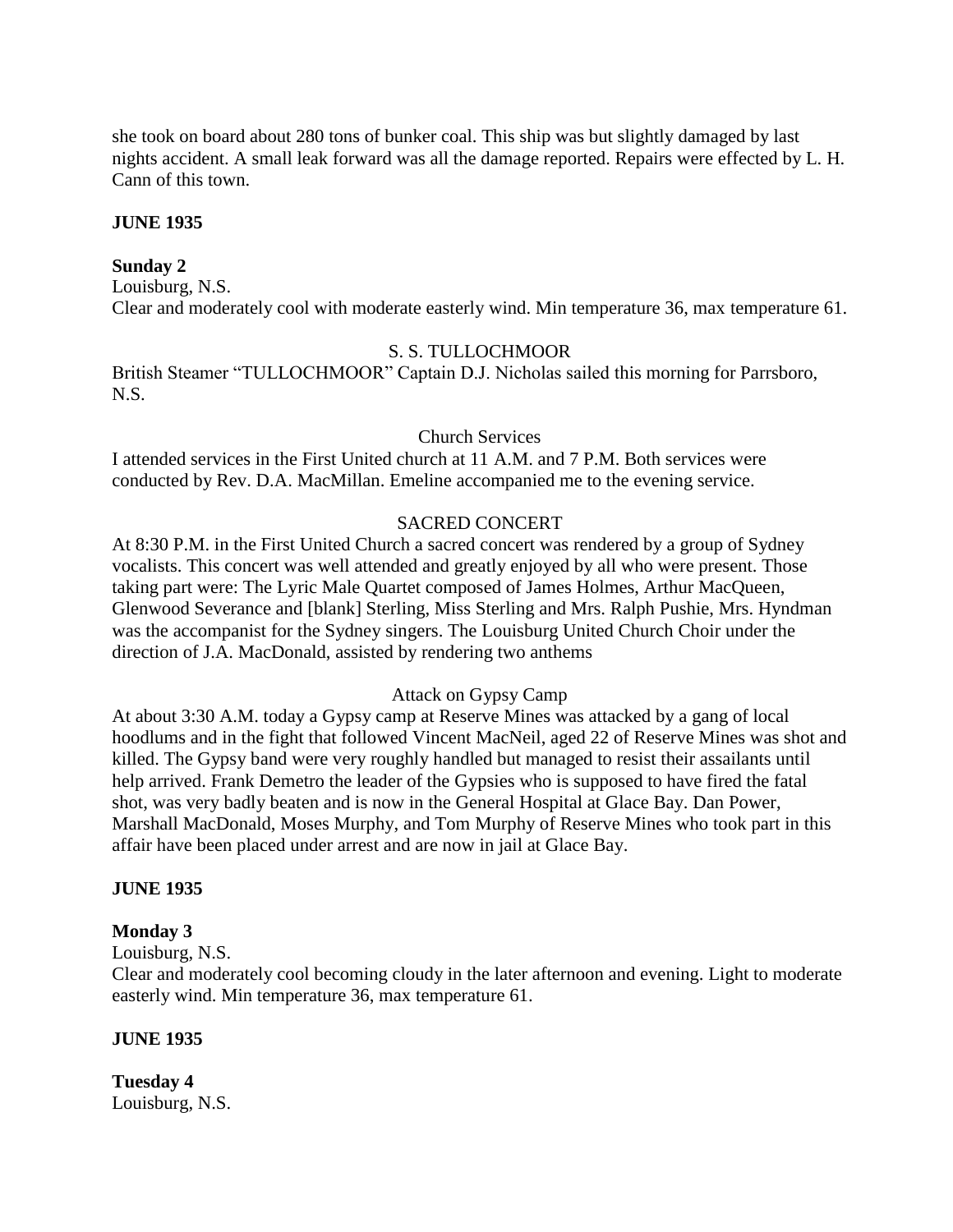Partly clear and moderately warm with light to moderate easterly wind. Foggy in the late afternoon and evening. Min temperature 40, max temperature 67.

# **JUNE 1935**

# **Wednesday 5**

Louisburg, N.S.

Cloudy and moderately warm with light to moderate easterly wind. Misty in the afternoon and evening. Min temperature 41, max temperature 58.

# **JUNE 1935**

# **Thursday 6**

Louisburg, N.S.

Cloudy, cool and misty with some fog. Light easterly wind. Min temperature 38, max temperature 49.

# **JUNE 1935**

# **Friday 7**

Sydney, N.S. Louisburg, N.S. Cloudy and cool with light northeast to east winds. Foggy at night. Min temperature (Louisburg) 38, max temperature (Louisburg)52.

# Motored to Sydney

In the morning I motored to Sydney in Cameron's truck (A.W. Cameron, driver) for the purpose of attending a meeting of the Mayors of the various Cape Breton towns , City of Sydney and the Warden of the Municipality of the County of Cape Breton. Arrived at Sydney at 10:20 A.M. Had lunch at the Vidal Hotel. Met Heber there at about 1:15 P.M. At 2:30 P.M. I attended a meeting in the Wardens office called by the Warden of C.B. County for the purpose of discussing matters connected with the distribution of Direst Relief in the County of Cape Breton. Those present were as follows: Warden R.A. MacKinnon, Municipality of the County of Cape Breton, Mayor: S.E. Muggah, City of Sydney; Mayor: Fenwick Kelly of North Sydney; Mayor: F.J. Mitchell, Dominion, Mayor: D.W. Morrison, Glace Bay; Mayor: A.C. MacCormack, Sydney Mines; Mayor: W.J. Hinchey, New Waterford; Mayor: M.S. Huntington, Louisburg.

# **JUNE 1935**

# **Saturday 8**

Louisburg, N.S.

Cloudy and moderately warm with some fog and mist in the evening. Min temperature 38, max temperature 70.

# Meeting of Official Board

At 8 P.M. I attended a meeting of the Official Board of the First United Church in the church. Those present were: Rev. D.A. MacMillan, Chairman; John N. MacDonald, John A. Macdonald,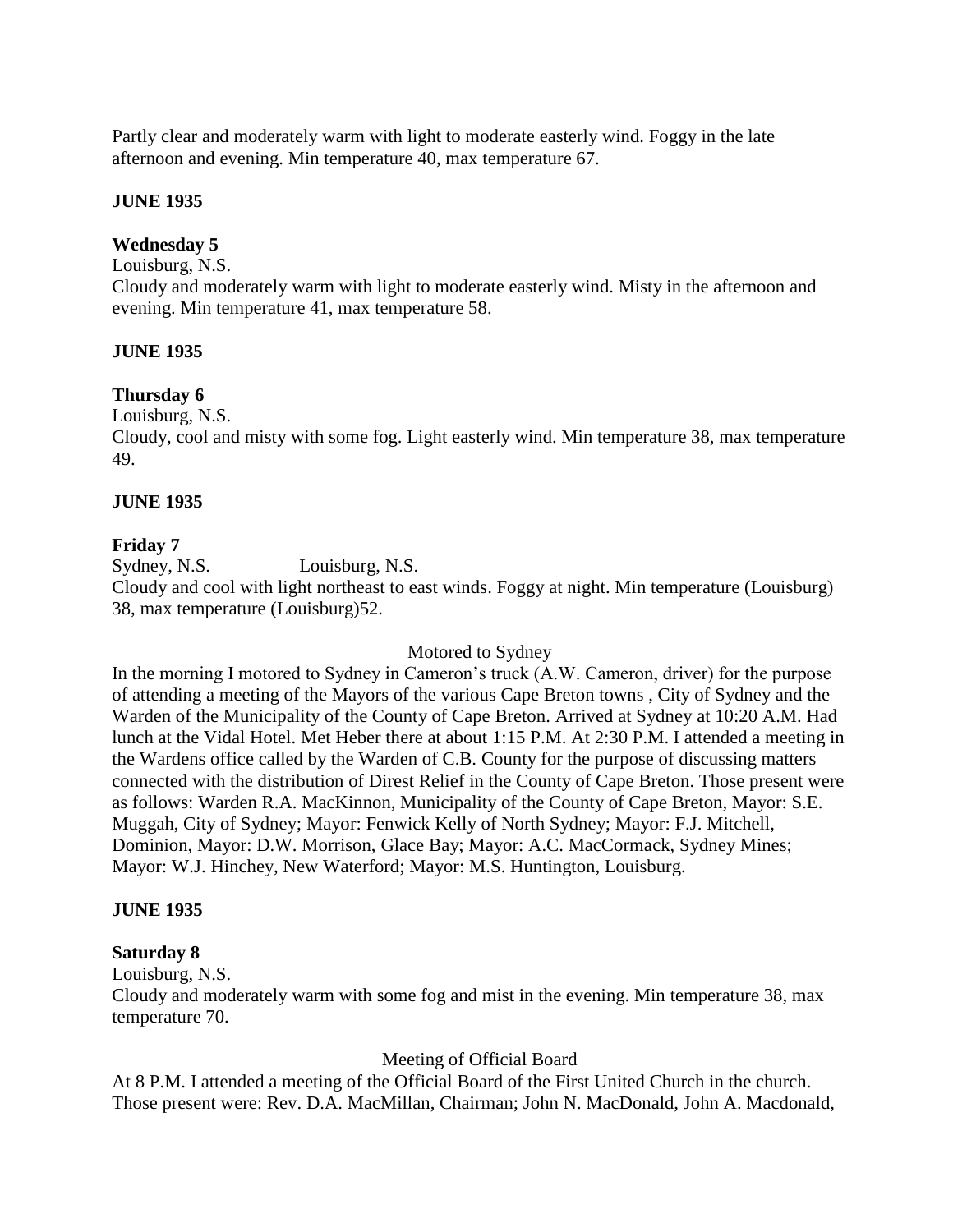A.W. Stacey, Arthur M. Townsend, Mrs. William Phalen and I. At this meeting it was decided to proceed with the painting of the Church and to complete other necessary repairs which were undertaken last autumn and not finished.

# **JUNE 1935**

#### **Sunday 9**

Louisburg, N.S. Mostly clear with light northeast wind. Min temperature 45, max temperature 66.

# Church Services

At 11 A.M. and 7 P.M. Emeline and I attended services in the First United Church. Both services were conducted by Rev. D.A. MacMillan.

#### **JUNE 1935**

#### **Monday 10**

Louisburg, N.S.

Cloudy and moderately warm with light easterly wind. Misty in the evening. Min temperature 43, max temperature 72.

#### **JUNE 1935**

#### **Tuesday 11**

Louisburg, N.S.

Cloudy and foggy with light to moderate easterly to southerly wind. Rain in the evening. Min temperature 42, max temperature 67.

# **JUNE 1935**

#### **Wednesday 12**

Louisburg, N.S.

Rain in the early morning. Cloudy and foggy during the day. Southerly wind. Rainfall of last night and this morning about ½ inch. Min temperature 40, max temperature 57.

#### **JUNE 1935**

#### **Thursday 13**

Louisburg, N.S.

Mostly clear and moderately cool with fog in the morning and evening. Light to moderate south to southeast winds. Min temperature 40, max temperature 68.

# S. S. STALHEIM

Norwegian Steamer "STALHEIM" Captain [blank] arrived at about 11 A.M., bunkered, and sailed at about 5:30 P.M.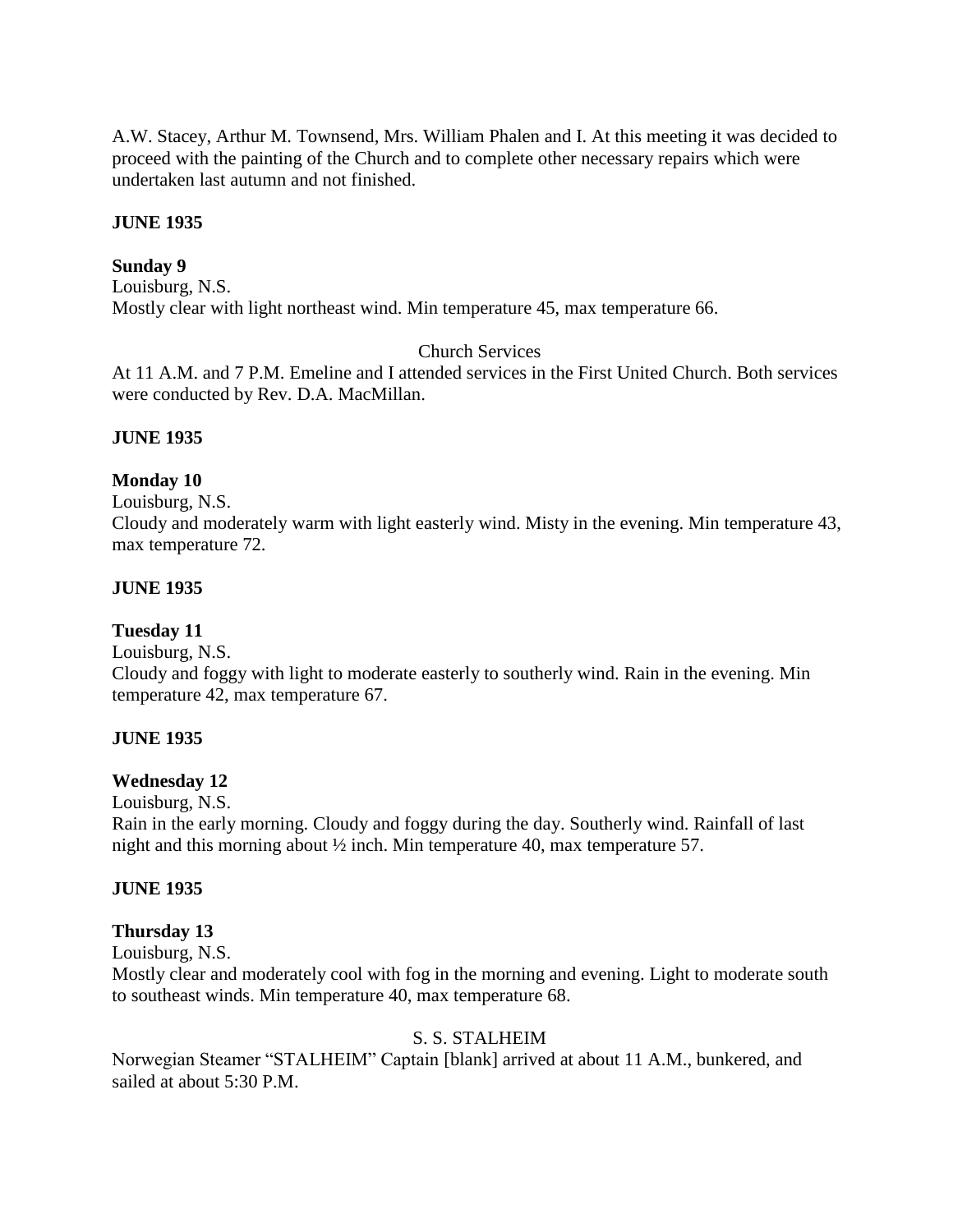# **JUNE 1935**

#### **Friday 14**

Louisburg, N.S. Cloudy with some fog in the morning. Light showers during the afternoon. Thunder in the evening. Southwest wind. Min temperature [blank] Max temperature 67.

#### Committed to Supreme Court

As a sequel to the attack made on a Gypsy encampment at Reserve Mines on June 2, during which Vincent MacNeil was killed, the following were committed by Stipendiary A.B. MacGillivray of Glace Bay to stand trial at the next sitting of the Supreme Court. T.R. Smith, (one of the Gypsies) charged with the murder of MacNeil, Dan Power, Moses Murphy, Marshall MacDonald, on charges of attempted rape. The Supreme Court opens at Sydney on the  $25<sup>th</sup>$  of this month.

#### **JUNE 1935**

#### **Saturday 15**

Louisburg, N.S.

Cloudy with some rain during the afternoon and night. Rainfall about 3/8 of an inch. Light winds mostly southerly. Min temperature 41, max temperature 68.

#### **JUNE 1935**

#### **Sunday 16**

Louisburg, N.S.

Cloudy during the early part of the day, clearing in the afternoon. Moderate to fresh northwest wind. Min temperature 42, max temperature 66.

#### Church Services

At 11 A.M. and 7 P.M., Emeline and I attended services in the First United Church. Both services were conducted by Rev. D.A. MacMillan.

#### **JUNE 1935**

# **Monday 17**

Louisburg, N.S.

Cloudy and cool with light southwest to west winds. A few light showers at intervals during the day. Min temperature 45, max temperature 58.

#### Collision

Todays issue of the Sydney Post Record contained the story of a collision between the collier "KAFIRISTAN", Captain Busby, and the Canadian Pacific liner "EMPRESS OF BRITAIN", Captain R.N. Stuart V.C. which took place yesterday in the Gulf of St. Lawrence near the Magdalene Islands. The KAFIRISTAN is reported to be badly damaged and is being towed to Sydney by the C .P .R. freighter BEAVERFORD. Several of the colliers crew are reported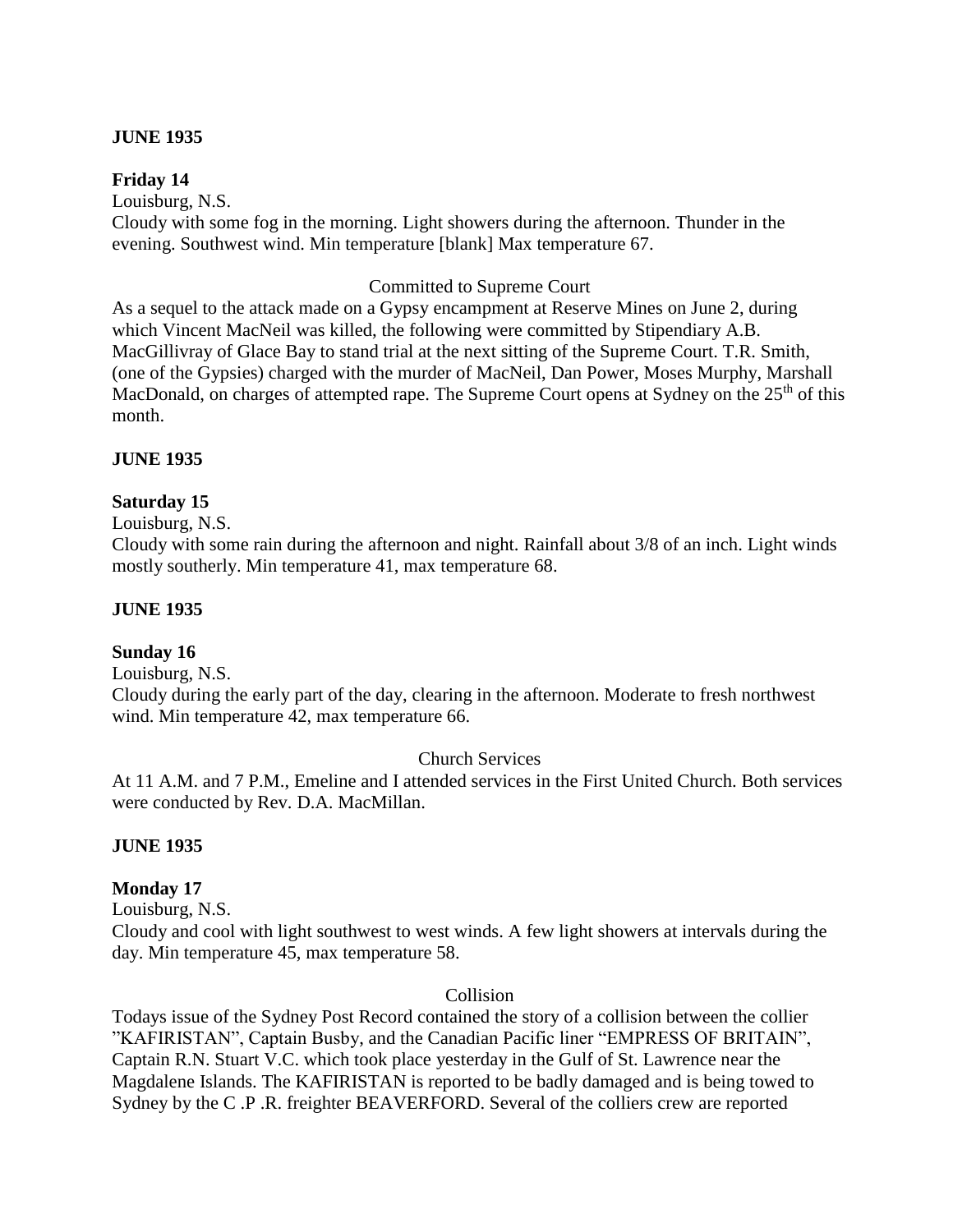missing. The KAFIRISTAN was enroute from Sydney, N.S. to Montreal with a cargo of 8000 tons of coal while the EMPRESS which was but slightly damaged was enroute from Quebec to Southampton and Cherbourg. After the damaged collier was taken in tow, the liner proceeded on her voyage.

# **JUNE 1935**

# **Tuesday 18**

Louisburg, N.S. Clear and cool with moderate to fresh north to northeast winds. Min temperature 40, max temperature 58.

# **JUNE 1935**

# **Wednesday 19**

Louisburg, N.S. Clear and cool with moderate southwest wind. Min temperature 36, max temperature 70.

# **JUNE 1935**

# **Thursday 20**

Louisburg, N.S. Cloudy and cool with moderate southwest wind. Min temperature 42, max temperature 64.

# Meeting of Regatta Committee

At 7:30 P.M. I attended a meeting of those interested in promoting the Annual Fishery Boat Race, which is to take place on Louisburg harbour on July  $1<sup>st</sup>$ . Those present at this meeting which took place in the Fishermen's Union room in the Town hall were as follows: Bert Wilcox, Douglas Fleet, A.A. Martell, A.W. Stacey, John A. MacDonald, Holland Fleet, Charles Stacey, G.B. Hiltz and M.S. Huntington.

# **JUNE 1935**

# **Friday 21**

Louisburg, N.S.

Rain in the early morning, light showers during the day. Fresh easterly wind shifting to north in the afternoon. Rainfall about ½ inch. Min temperature 40, max temperature 55.

# **JUNE 1935**

# **Saturday 22**

Louisburg, N.S. Main-a-Dieu, N.S.

Clear in the morning and evening, but mostly cloudy during the remainder of the day with south fog during the forenoon. Min temperature 44, max temperature 68.

Motor Boat Races at Main-a-Dieu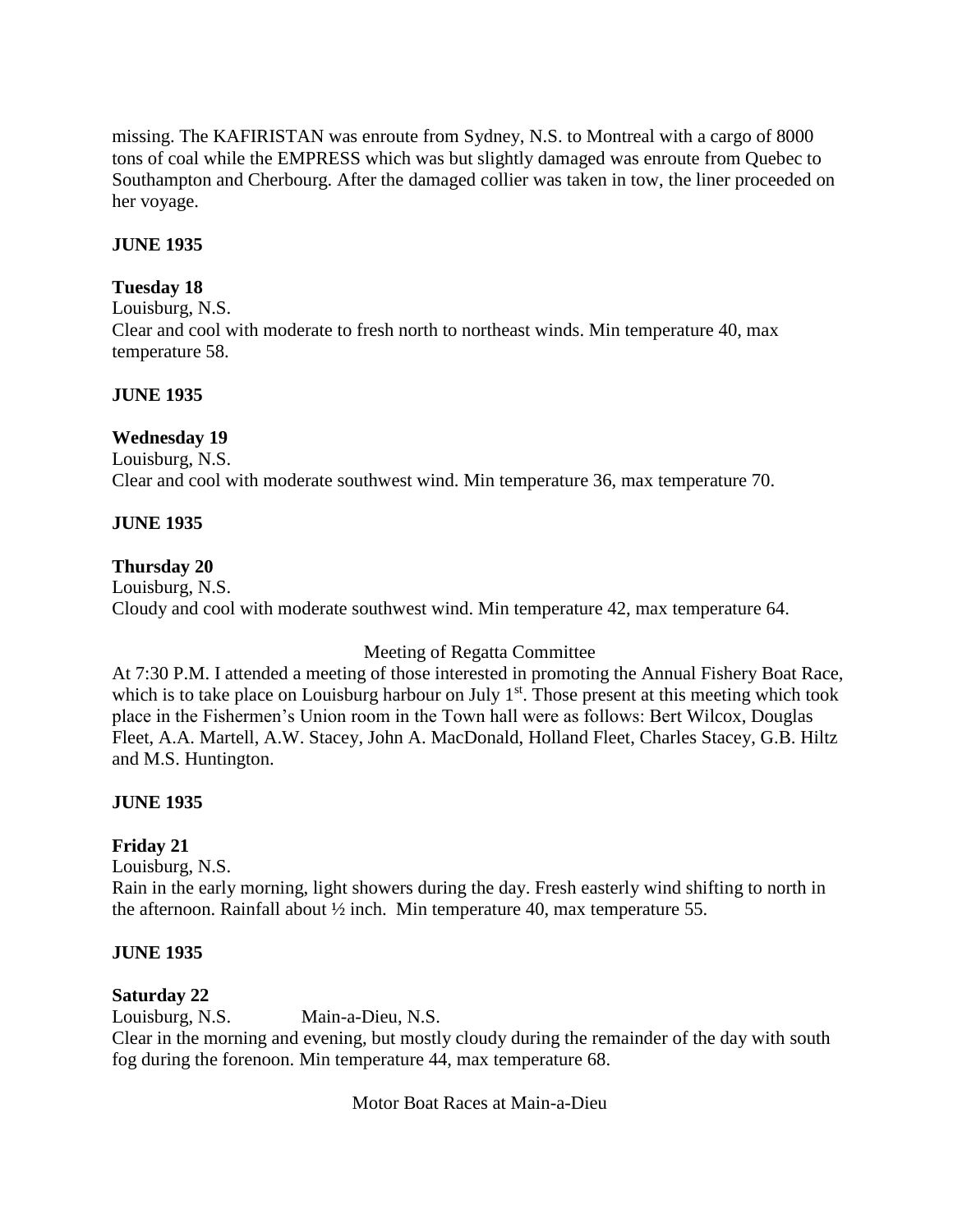In the afternoon on the invitation of A.A. Martell, G.B. Hiltz Sr. Bert Wilcox and I motored to Main-a-Dieu with Mr. Martell for the purpose of attending the Fishermen's Motor Boat Races which took place on Main-a-Dieu harbour. The races were keenly contested and enjoyed by all who were present. We left Louisburg at 1:50 and arrived back at 4:30 P.M.

# **JUNE 1935**

# **Sunday 23**

Louisburg, N.S. Cloudy, cool and very foggy with light to moderate southwest wind. Min temperature 48, max temperature 63.

United Church Anniversary Services

At 11 A.M. and 7 P.M. in company with Emeline, I attended the Anniversary Service in the First United Church. Rev. D.A. MacMillan, the Pastor, was assisted by Rev. C. C. MacIntosh, D.D. of the United Church at Antigonish, N.S. Dr. MacIntosh was the preacher both morning and evening. Both services were well attended. Among those present from outside districts were: Mr. and Mrs. John B. Morrison and Mr. and Mrs. Malcolm MacLeod of Sydney, N.S.

# **JUNE 1935**

# **Monday 24**

Louisburg, N.S.

Mostly cloudy with some fog. Light to moderate southwest wind. Min temperature 42, max temperature 67.

# **JUNE 1935**

# **Tuesday 25**

Louisburg, N.S. Moderately warm and mostly cloudy with light southwest wind. Min temperature [blank] Max temperature [blank].

Meeting of School Board

At 7:30 P.M. I attended and presided at a meeting of the School Board in the Town hall. Those present were: Councillors: G. B. Hiltz, Clarence Peters and M. S. Huntington, B. M. Spencer, Clerk of the Board was also present.

# **JUNE 1935**

# **Wednesday 26**

Louisburg, N.S.

Clear and moderately warm with light variable winds, mostly easterly. Min temperature [blank] Max temperature [blank].

# **JUNE 1935**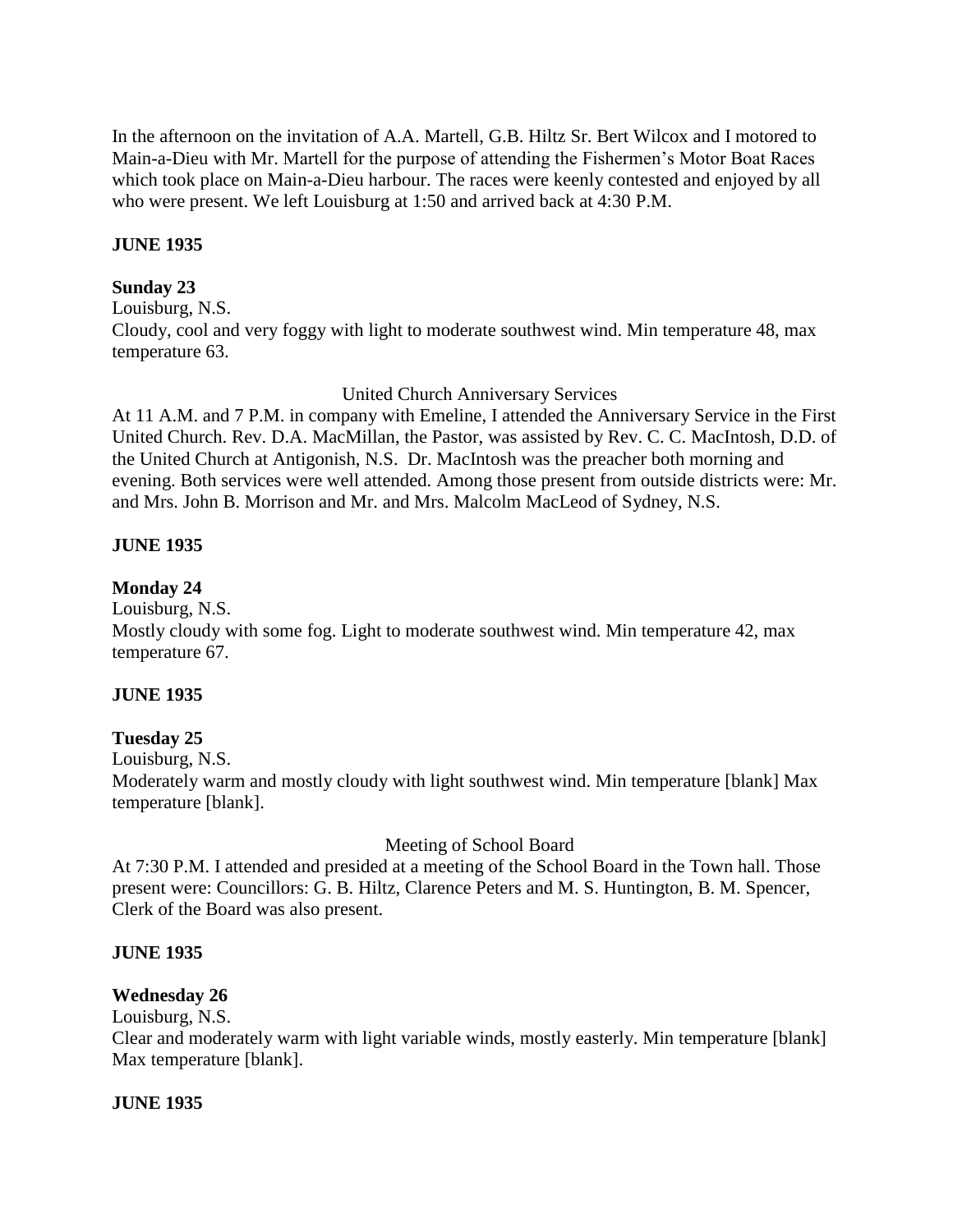# **Thursday 27**

# Louisburg, N.S.

Mostly clear with light variable wind, mostly easterly, foggy in the evening. Min temperature 46, max temperature 68.

# Meeting of Regatta Committee

At 8 P.M. I attended a meeting of the Fishermen's Regatta Committee, in the Fishermen's Union room in the Town hall. Those present were as follows: A.A. Martell, G.B. Hiltz, John A. MacDonald, Holland Fleet, A.W. Stacey, Charles Stacey and M.S. Huntington.

# **JUNE 1935**

# **Friday 28**

Louisburg, N.S.

Cloudy, cool and foggy with light to moderate southwest wind. Min temperature 44, max temperature 60.

# Meeting of Regatta Committee

At 7:30 P.M. I attended a meeting of the Fishermen's Regatta Committee in the Town hall.

# **JUNE 1935**

# **Saturday 29**

Louisburg, N.S.

Foggy and cool, clearing in the afternoon. Light to fresh southwest wind. Min temperature 46, max temperature 64.

# **JUNE 1935**

# **Sunday 30**

Louisburg, N.S.

Cloudy and foggy with a few showers. Light to moderate southwest wind. Partly clear for a short time at noon. Min temperature 48, max temperature 67.

# Church Service

At 11 A.M. and 7 P.M. in company with Emeline I attended services in the First United Church. Rev. D.A. MacMillan was in charge of both services.

At 3 P.M., we attended the Anniversary service of the Presbyterian Church. Rev. Alexander A. Murray of the Presbyterian Church, Sydney was the preacher. A male quartette from Sydney Mines assisted in the service of song. Services were also held in the church at 11 A.M. and 7 P.M. at which Mr. Joseph Cathcart, the regular pastor, and Rev. J.W. Smith of the North Sydney Presbyterian Church were the preachers respectively.

# **JULY 1935**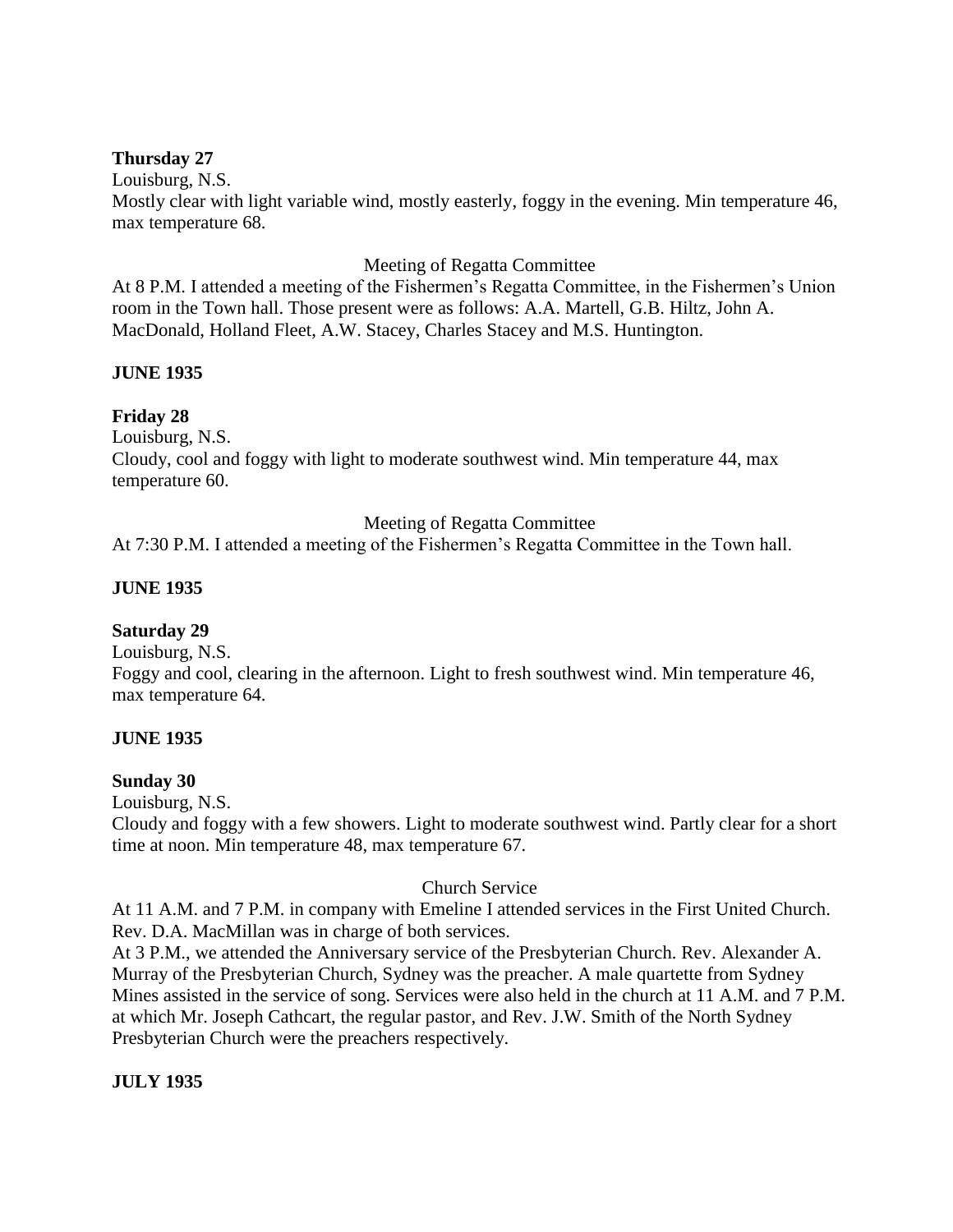#### **Monday 1**

Louisburg, N.S.

Foggy in the morning with moderate southwest wind. Cleared shortly before noon, wind shifting to northwest. A perfect afternoon, clear and warm with a moderate northwest breeze. Min temperature 42, max temperature 74.

# Stone for Louisburg Museum

Schooner "HAZEL", Capt. Chapman arrived at noon from Wallace, N.S. with a cargo of stone for the construction of the museum which is to be erected in the "Louisburg National and Historic Park". This is the first material to arrive for this building.

# Shooting at Howie Centre

Duncan Campbell, aged 29 of New Waterford died in St. Rita's Hospital at about 11 A.M. today as a result of a bullet wound in the head, which he received at about 4:30 this morning at Howie Centre, about 5 miles from Sydney, while attempting to take possession of a number of kegs of rum on the farm of an Italian named Binagio Dinattis. Others with Campbell when the shooting occurred were: Louis Nemis, Angelo Diamond, Francis MacKinnon, all of New Waterford and Sylvio Maglario of Whitney Pier, Sydney. Campbell was in the drivers seat of an automobile stolen from William Kavanagh, New Waterford, when the shot was fired that resulted in his death. At his side was Angelo Diamond while the car contained 10 five gallon kegs of rum. Dinattis who is said to have fired the fatal bullet from the upstairs window of his home is in the County jail, charged with the crime while Campbell's companions are being held as witnesses. (Above taken from Sydney "Post-Record of July 1, 1935.)

Dinner served in Calvin Hall from 11 A.M. to 8 P.M. by the ladies of the First United Church. About 300 meals served, at 35ct each.

# **JULY 1935**

# **Tuesday 2**

Louisburg, N.S.

Mostly cloudy with moderate to fresh northwest wind. A few light showers in the forenoon. Min temperature 44, max temperature 62.

# FREED of MURDER CHARGE

Tom Smith one of the leaders of a band of gypsies, who has been in the County jail for the past month on a murder charge, was today freed from custody. When his case came before the Grand Jury at Sydney today, a verdict of "NO BILL" was rendered. Smith was charged with the shooting of Vincent MacNeil, who was killed when he and several of his companions attacked a Gypsy camp at Reserve Mines on the morning of June 2, 1935. At the time of the attack on the Gypsies, Frank Demetro was said to have fired the fatal shot, while defending his camp; later Tom Smith was arrested and charged with the shooting. On June 14, 1935 before Stipendiary Magistrate A.B. MacGillivray at Glace Bay, he was committed to stand trial at the next session of the Supreme Court with the above result. The Jury's verdict in the Smith case is no doubt a popular one, as every person familiar with the case appears to be in sympathy with the Gypsies. Many have expressed satisfaction at the Jury's decision.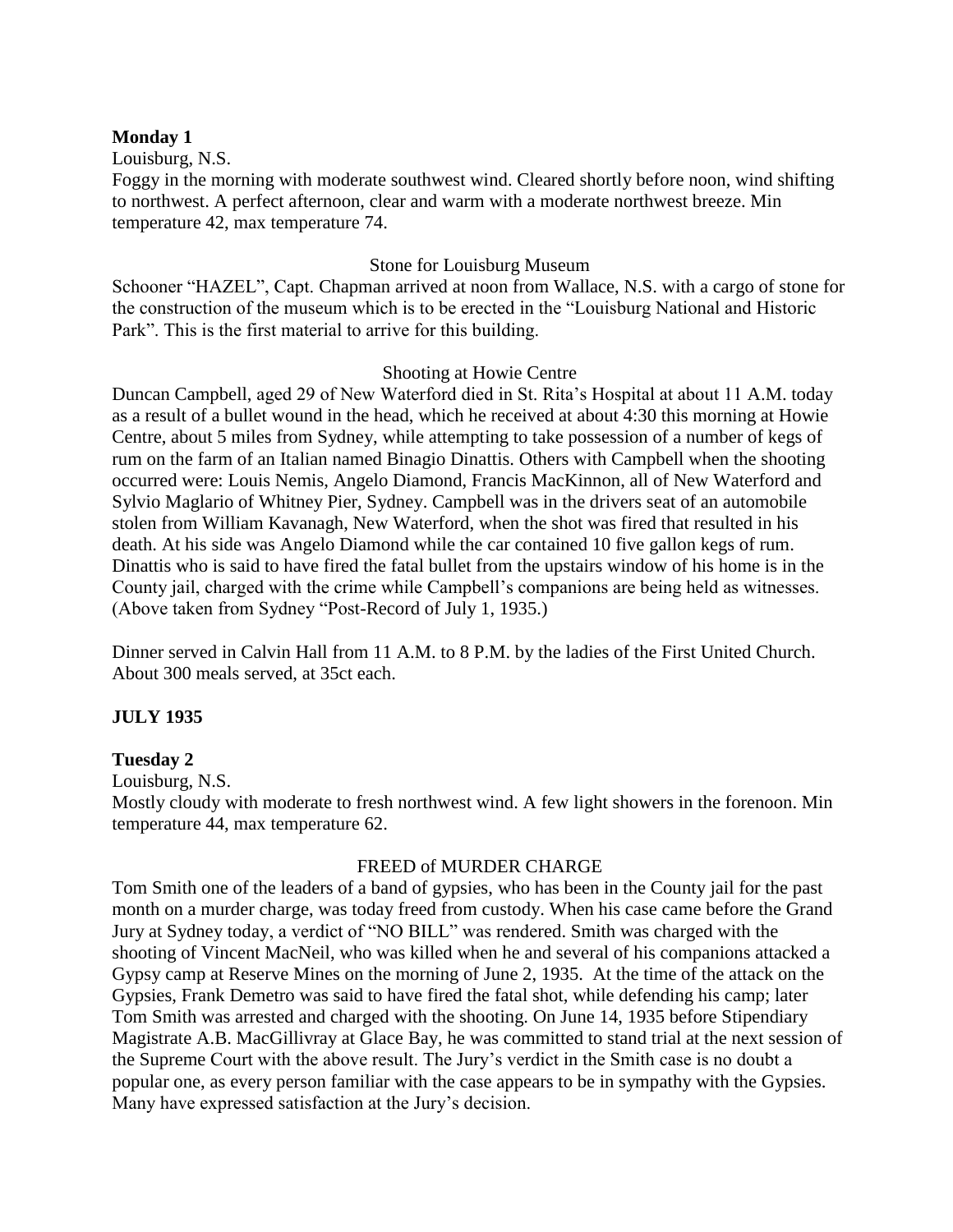# **JULY 1935**

# **Wednesday 3**

Louisburg, N.S.

Clear and moderately warm with moderate to fresh southwest wind. Min temperature 43, max temperature 72.

# LIBERAL CONVENTION

At a convention of the Liberal Party held at Port Hawkesbury today, Donald MacLennan was nominated to contest the constituency of Inverness, Richmond and West Cape Breton. There were seven candidates looking for the nomination and four ballots had to be taken before a selection was made. The prospective nominees were as follows: Donald MacLennan, K.C.; E.C. Doyle, Mr. Sampson, Dr. MacGarry, Dr. Proudfoot, D.D. Boyd, and D.L. MacDonald. The ballots and the votes received by each of the candidates were as follows: First: Sampson 54, MacLennan 44, MacGarry 36, Doyle 36, Proudfoot 20, Boyd 11, MacDonald 9.

Second: MacLennan 65, Sampson 55, MacGarry 29, Proudfoot 24, Doyle 32.

Third: MacLennan 83, Sampson 72, MacGarry 22, Doyle 38.

Fourth: MacLennan 117, Sampson 78, Doyle 22.

Delegates from the Town of Louisburg were as follows: George Lewis, James H. Crowdis, D.J. Matheson, Thomas Bates and Allan Ferguson; Louisburg District: (No. 6) Elmer Fiander, Big Lorraine and Thomas Buckley, West Louisburg. The date of the Federal Election for which MacLennan has been nominated as a candidate has not been, but will likely be announced in a short time.

# **JULY 1935**

# **Thursday 4**

Louisburg, N.S.

Clear and moderately warm with moderate to fresh southwest wind. Min temperature 46, max temperature 70.

# Council Meeting

At 7:30 P.M. I attended and presided at a regular meeting of the Louisburg Town Council. Those present at the meeting were: Councillors: Wesley Townsend, G.B. Hiltz, and D.J. MacInnis, Clerk B.M. Spencer, and Police Officer D.M. Johnston and Mayor M.S. Huntington. At this meeting Councillor Wesley Townsend and Mayor Huntington were appointed to represent the Town of Louisburg at the annual convention of the Union of Nova Scotia Municipalities which meets at Amherst, N.S. on August 21-22-23, 1935. D.A. Campbell, John N. MacDonald and Town Clerk, B.M. Spencer were reappointed assessors for the Town of Louisburg, MacDonald and Campbell to each receive \$25.00 for their services and Spencer \$20.00.

# Inquest into Shooting

The inquest into the shooting at Howie Centre on last Monday morning is to take place on next Friday night. The accused, Binagio Dinattis, is still held in the County jail, awaiting the disposal of his case. The companions of Duncan Campbell, the victim of the shooting pleaded guilty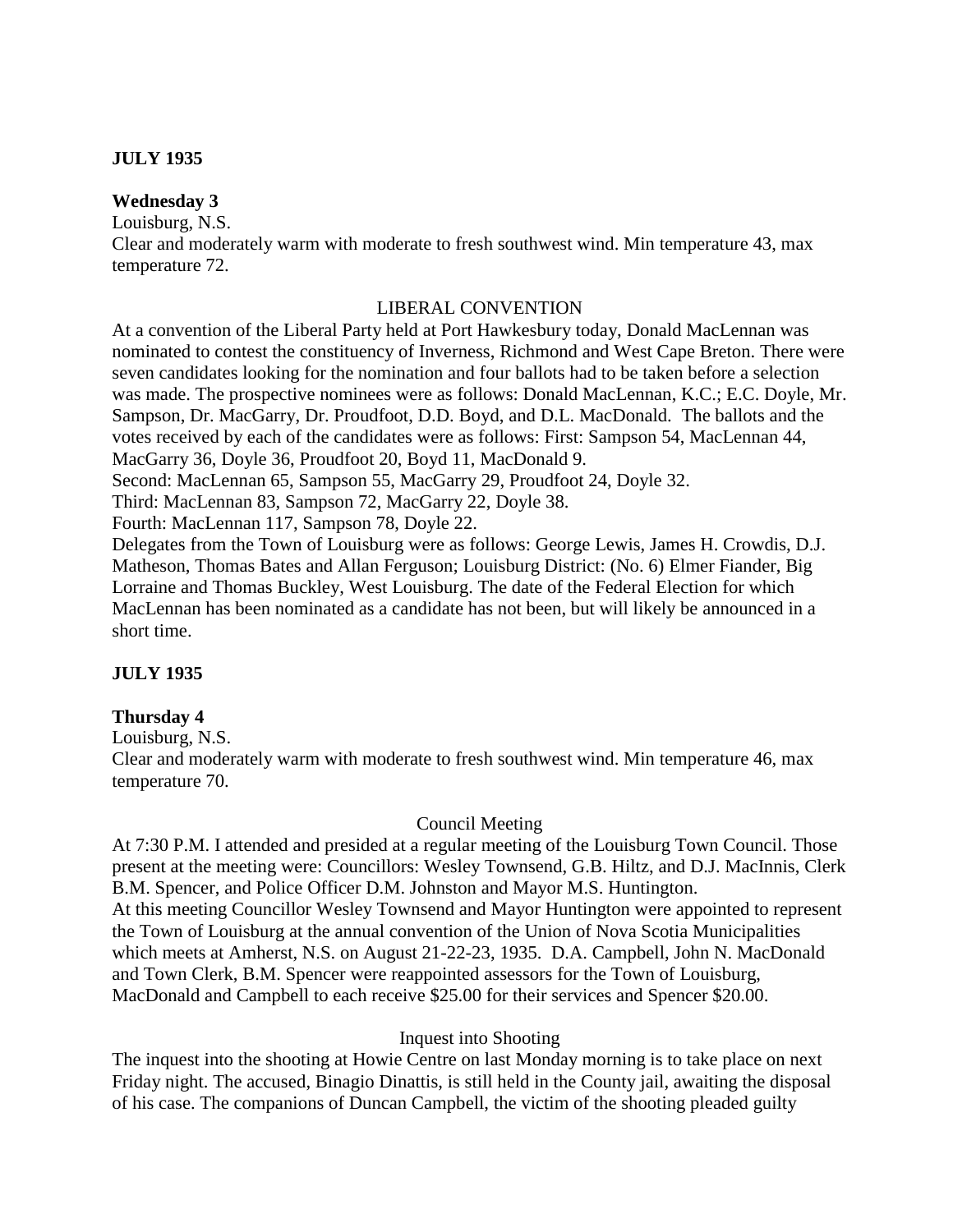yesterday before magistrate W.A. G. Hill to transporting contraband liquor and were fined \$150.00 each and one month in jail. Their names are: Louis Nemis, Angelo Diamond, Frances MacKinnon and Sylvio Maglario. (Sydney Post Record, July 4, 1935)

# Motored to Sydney

Emeline with Wesley Townsend and Mr. and Mrs. E.A. Grant motored to Sydney, returning at about 6:30 P.M.

# **JULY 1935**

# **Friday 5**

Louisburg, N.S

Mostly clear and moderately warm with light to moderate southwest wind. Light showers in the evening. Min temperature 43, max temperature 69.

# **JULY 1935**

# **Saturday 6**

#### Louisburg, N.S.

Cool and partly clear with fresh to strong northeast wind. Min temperature 45, max temperature 59.

# **JULY 1935**

# **Sunday 7**

Louisburg, N.S. Clear and cool with moderate to fresh easterly wind. Min temperature 41, max temperature 65.

# Church Services

At 11 A.M. and 7 P.M. in company with Emeline I attended services in the First United Church. Rev. D.A. MacMillan, the regular pastor presided at both services, while Rev. John MacIntosh of St. James United Church, Sydney who is on his vacation was the preacher. The sacrament of the Lord's Supper was dispersed at the morning service.

# **JULY 1935**

# **Monday 8**

Louisburg, N.S Cool and mostly cloudy with moderate southwest wind. Min temperature [blank] Max temperature [blank]

# Repairing Shop

Today, I had John N. MacDonald and Edward MacDonald with me putting new sills under part of the west side and front of the shop. The old sills had almost entirely decayed so it became absolutely necessary that they should be replaced. After this work of repairing is completed I intend having the building painted. It was fourteen years last autumn since the front part of the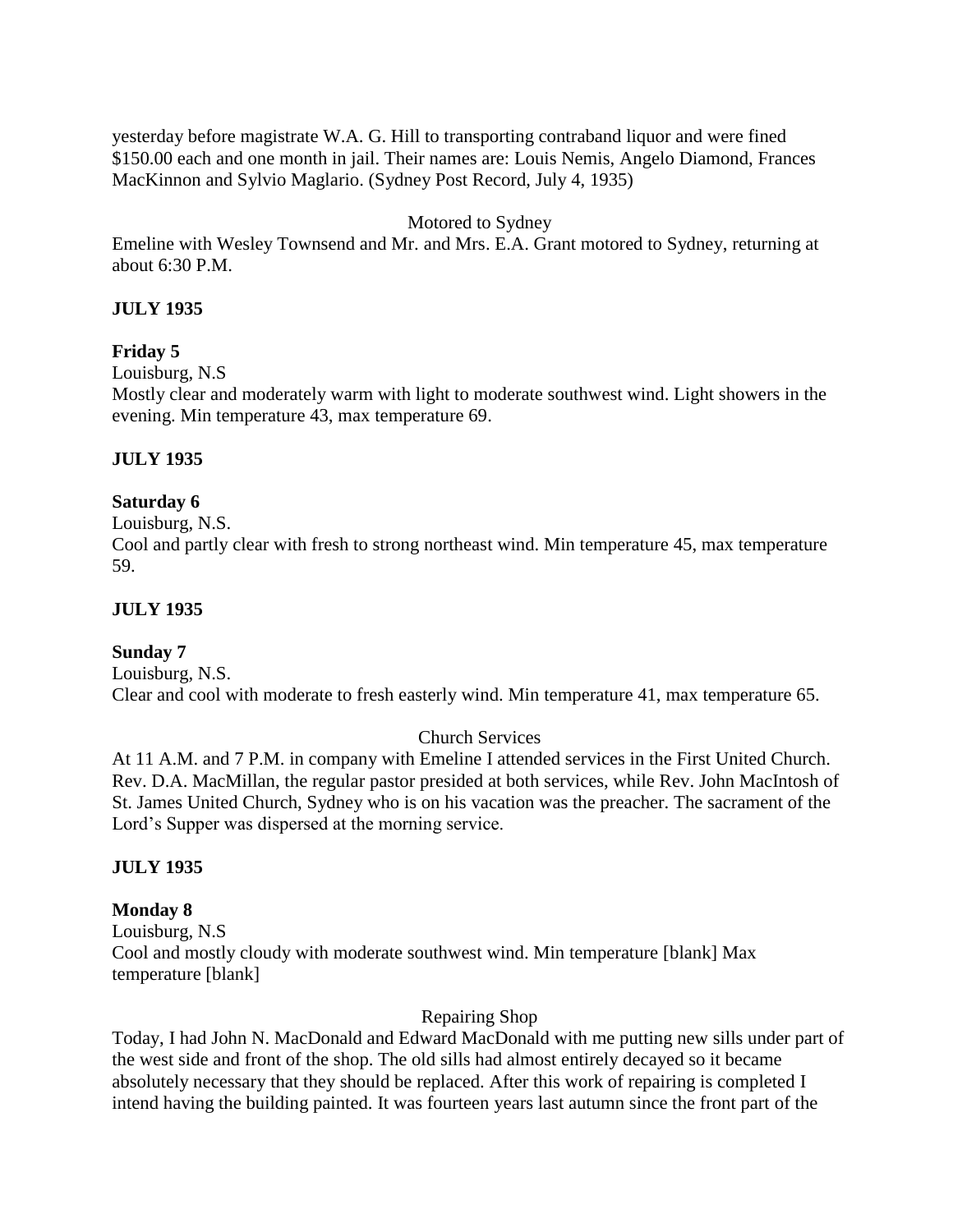shop was built (30 x 23). The rear part over the basement (35x 23 feet) was built during the summer of 1921.

# **JULY 1935**

# **Tuesday 9**

Louisburg, N.S. Clear and warm with moderate southwest wind. Min temperature 46, max temperature 75.

#### Finished Repairs

Finished repairs to my shop, which I undertook yesterday morning.

#### Work on Museum Begun

Excavation work for the new fireproof Museum at the Louisburg National and Historic Park was begun today. Also the first material for the construction of the building was taken to the site by motor truck this afternoon. This material consists of stone brought from Wallace, N.S. by the schooner Hazel, Capt. Chapman, and landed on the Government Wharf, on July 2. Donald Beaver of this town is hauling the stone. Mr. Freeman of Berwick is foreman of the construction work. The building occupied by the caretaker of the Park, William MacKinnon is on the site chosen for the museum and is to be moved a short distance for to make room for the new building. Mr. [blank] Condon of Kentville, N.S. has the contracts for the museum, which amounts to about \$42.000.00

# Motored to National Park

At about 7 P.M. I motored to the National Park with Mr. and Mrs. MacQueen and party (five in all) of Brockville, Ontario and spent a short time showing them points of interest around the site of the old city. Returned to town at 9 P.M.

# **JULY 1935**

# **Wednesday 10**

Louisburg, N.S. Warm and partly clear with light variable wind. Min temperature 52, max temperature 80.

# Sentenced yesterday

As a sequel to the attack made on the Gypsy Camp at Reserve Mines on the morning of June 2 last, Moses Murphy and Marshall MacDonald were each sentenced yesterday at the adjournment of the Supreme Court by Judge W.L. Hall to five years each in Dorchester Penitentiary. Both Murphy and MacDonald were convicted at the recent session of Supreme Court on charges of attempted rape.

# **JULY 1935**

**Thursday 11** Louisburg, N.S.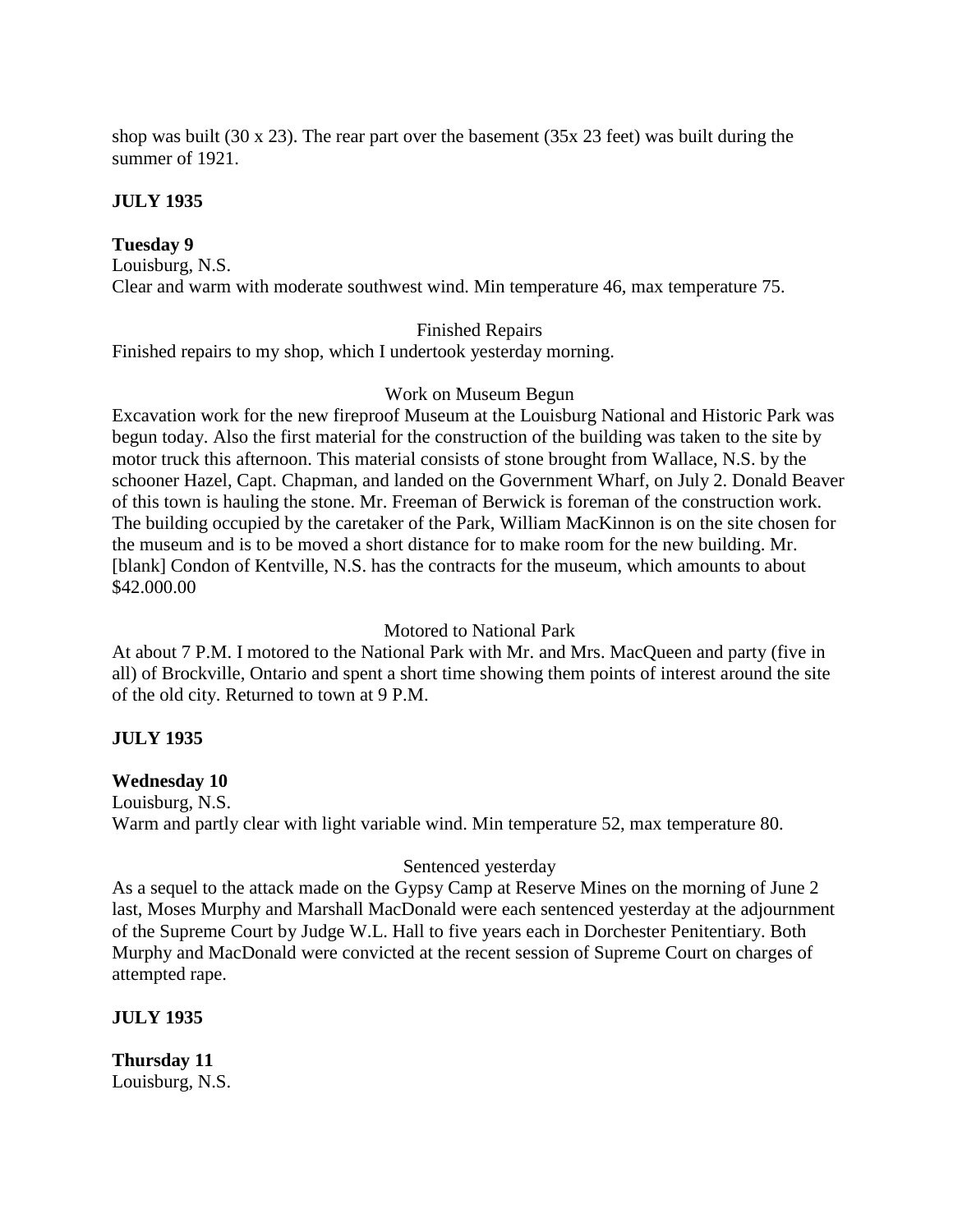Warm and partly clear with light variable wind, mostly southwest. Fog at night. Min temperature 49, max temperature 76.

# Painting shop

This morning Edward MacVicar begun the work of painting my shop.

# Motored to National Park

At about 6:30 P.M. I motored to the Louisburg National and Historic Park with a party from New York, consisting of Mr. and Mrs. Harshman, two sons and another lady, where I showed them points of interest and gave them a talk on Louisburg's early history.

# **JULY 1935**

# **Friday 12**

Louisburg, N.S.

Cloudy, foggy and cool with light to moderate southwest wind, increasing to a strong breeze at night. Min temperature 52. Max temperature 64.

# **JULY 1935**

# **Saturday 13**

Louisburg, N.S.

Cloudy, cool and foggy with a light shower of rain in the morning. Cleared at noon and becoming warm. Fog at night. Light southwest wind. Min temperature 52, max temperature 74.

Motored to National Park.

# **JULY 1935**

# **Sunday 14**

Louisburg, N.S.

Clear and warm with light to moderate southwest wind. Min temperature [blank] max temperature [blank]

In the forenoon Emeline and I motored with Wesley Townsend and Mrs. Z.W. Townsend to the North Shore of Gabarus and returned at about noon. We brought with us Mrs. Catherine Townsend who has been visiting at the home of her sister for the past five weeks. We left here at about 9:30 A.M. and went and returned by the shore road which has been greatly improved since I was over it a little more than a year ago.

Church Service

At 7 P.M. in company with Emeline I attended service in the First United Church. Rev. D.A. MacMillan was the preacher.

# **JULY 1935**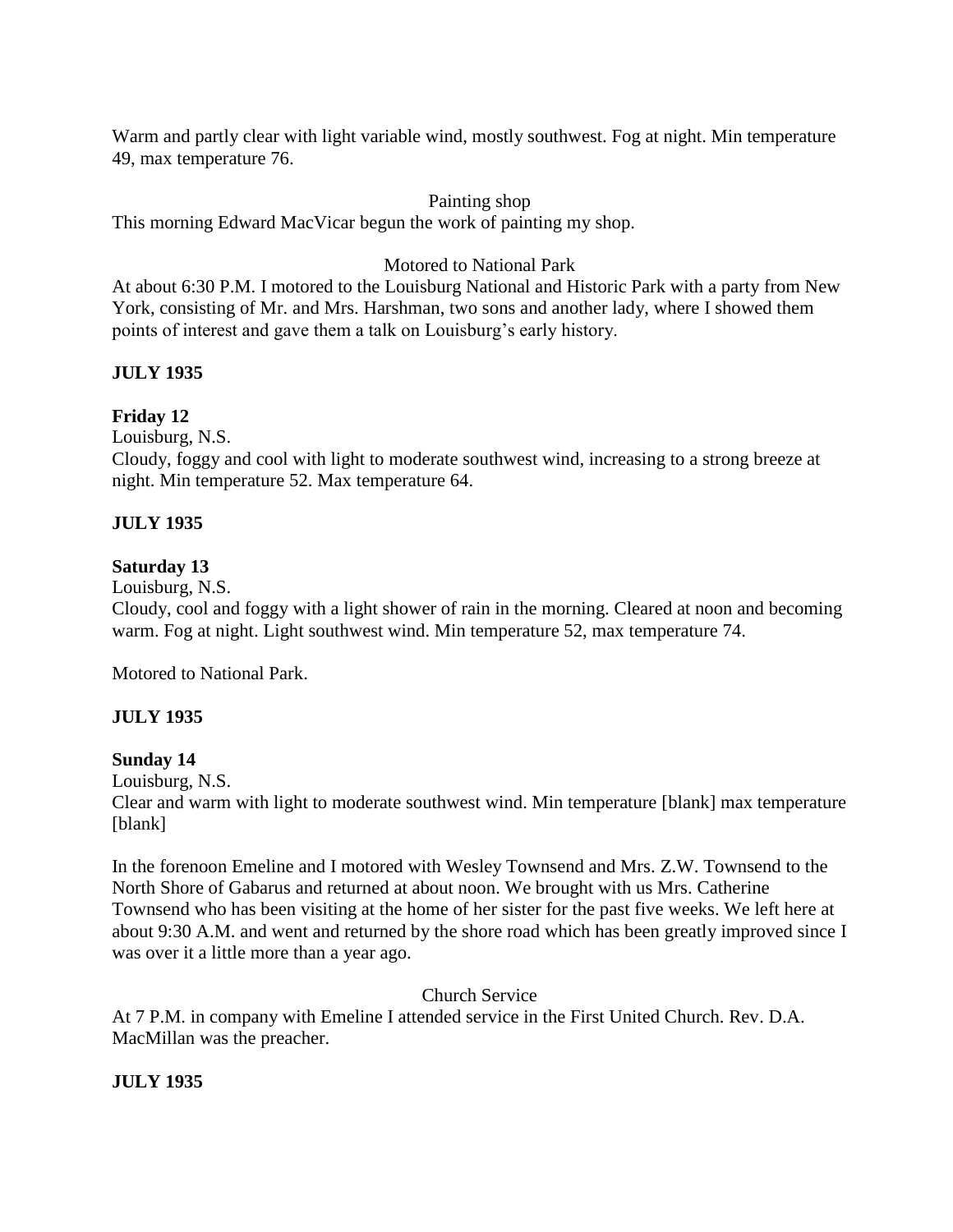# **Monday 15**

Louisburg, N.S. Warm and partly clear with light southwest wind. Min temperature 52, max temperature 80.

# **JULY 1935**

# **Tuesday 16**

[blank page]

# **JULY 1935**

# **Wednesday 17**

Louisburg, N.S. Cloudy with a few light showers, clearing in the afternoon, wind southwest. Max temperature about 80 at Salmon River.

Louisburg to Salmon River Motored to Salmon River via Sydney with Wesley Townsend.

# **JULY 1935**

# **Thursday 18**

Salmon River Clear and warm with moderate southwest wind. Max temperature about 85.

# **JULY 1935**

**Friday 19** Salmon River Clear and warm with moderate to fresh southwest wind. Max temperature about 83.

# **JULY 1935**

# **Saturday 20**

Salmon River Clear and warm with moderate northeast wind. Max temperature about 80.

Country parched and dry owing to the long period of dry weather. All forms of vegetation at a stand still. Pasture lands turning brown for want of moisture. Hay and all other crops very backward.

# Forest Fires

Forest fires raging in the vicinity of Sydney. In the afternoon this district was enveloped in smoke, brought here by the northeast wind that prevails today.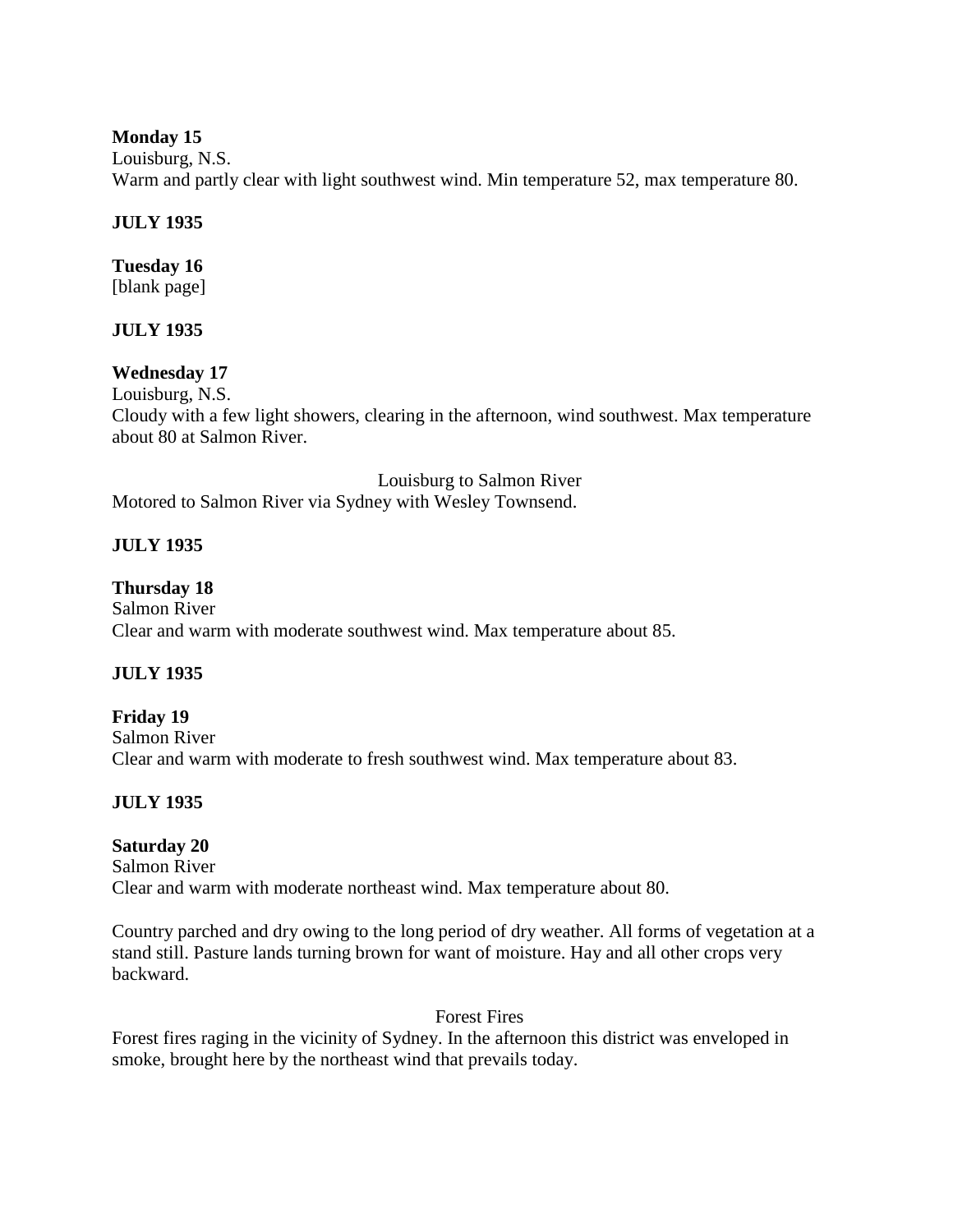In the forenoon Heber and I motored to Clifford's where we procured a boat and rowed down the Mira River about three miles for the purpose of investigating a long standing report that the French in the early days had a bridge across the river at that point.

# **JULY 1935**

# **Sunday 21**

Salmon River Clear and warm with variable winds, mostly southwest. Max temperature about 80.

In the afternoon Heber and I visited at the homes of H.W. Crawley and Philip Gibbons, returning at about 6 P.M.

# **JULY 1935**

# **Monday 22**

Salmon River

Clear and warm with strong southwest wind. Max temperature about 78, cloudy in the evening.

In the afternoon I visited at the home of Arthur Huntington. Arthur who has been ill since the early spring is now in the City Hospital at Sydney for treatment.

# **JULY 1935**

# **Tuesday 23**

Salmon River Louisburg, N.S. Cloudy followed by showers during the forenoon. Rainfall at Louisburg about ½ inch. Max temperature about 70, wind southwest.

# Dry Spell Broken

The spell of dry weather which had prevailed for the past several weeks was broken by todays rain. Forest fires which have been raging in many parts of the country, particularly in the vicinity of the City of Sydney, were also checked by todays short downpour.

# Salmon River to Louisburg

I motored to Sydney with Fred Huntington in the morning, enroute for Louisburg. Came from Sydney to Louisburg by bus in the forenoon.

# **JULY 1935**

# **Wednesday 24**

Louisburg, N.S.

Cloudy, followed by heavy rain during the afternoon. Wind southwest. Thunder and lightning in the afternoon. Rainfall about 3/4 inch. Min temperature 55, max temperature 63.

# **JULY 1935**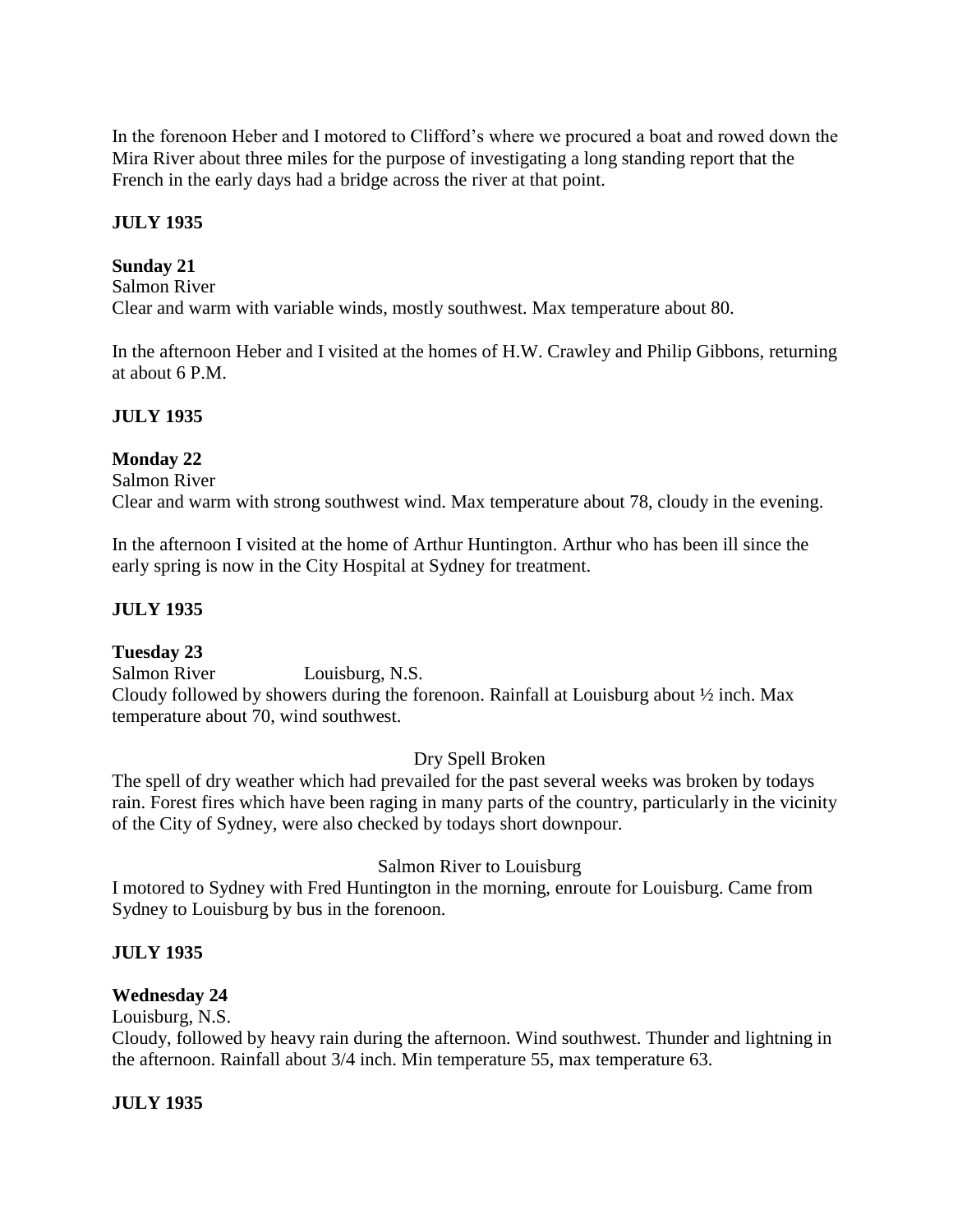# **Thursday 25**

Louisburg, N.S. [blank page]

# **JULY 1935**

# **Friday 26**

Louisburg, N.S.

Mostly clear and warm with moderate southwest wind. Light rainfall in the early morning. Cool at night. Min temperature 47, max temperature 75.

Motored to Sydney

[blank]

# **JULY 1935**

# **Saturday 27**

Louisburg, N.S.

Clear and warm with light northerly wind. Min temperature 43, max temperature 73.

# **JULY 1935**

# **Sunday 28**

Louisburg, N.S.

Clear and moderately warm with light to moderate southwest wind. Min temperature 48, max temperature 71.

Church services

At 11 A.M. and 7 P.M. Emeline and I attended services in the First United Church.

# **JULY 1935**

# **Monday 29**

Louisburg, N.S. Sydney, N.S. Mostly clear and moderately warm with moderate southwest wind which shifted to southeast during the evening. Rain began to fall at about 10 pm and continued during the night with the wind increasing to a gale. Min temperature 45, max temperature 73.

Anniversary Celebration

[blank]

**JULY 1935**

**Tuesday 30** Louisburg, N.S.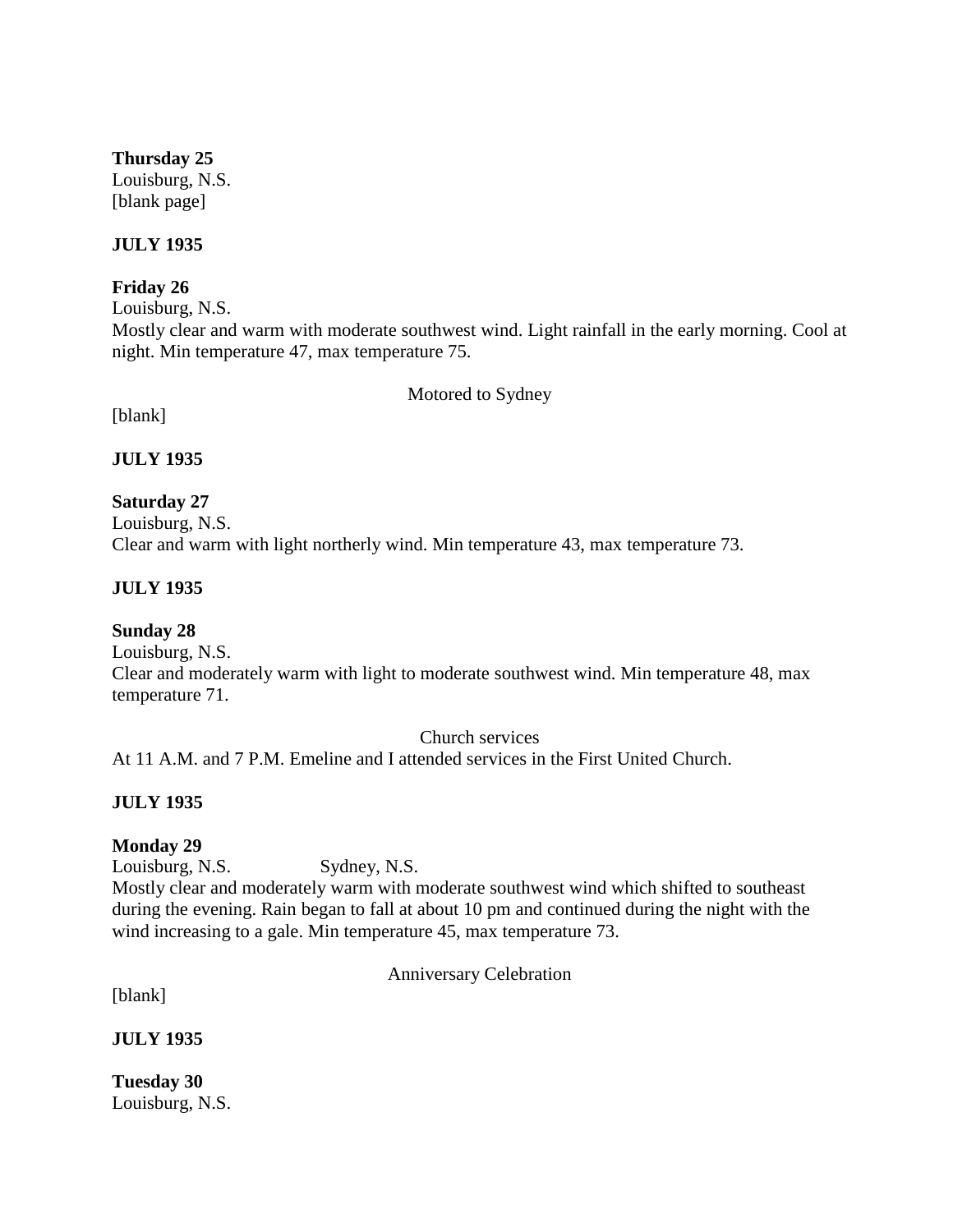Heavy rain during the early morning accompanied by a heavy gale. Wind moderate in the early part of the day and shifted to northwest. Mostly clear during the day. Rainfall of last night about 2 inches. Min temperature [blank] max temperature [blank]

# **JULY 1935**

# **Wednesday 31**

Louisburg, N.S. Sydney, N.S. Cloudy and foggy at Louisburg. Mostly clear at Sydney with moderate to fresh southwest wind. Min temperature (Louisburg) 55, max temperature (Louisburg) 67.

# Motored to Sydney

In the forenoon I motored to Sydney in Cameron's truck, for the purpose of attending a luncheon given at the Isle Royale Hotel by Major-General Sir Newton Moore, President of the British Empire Steel and Coal Corporation Ltd. This function which was a decided success socially and otherwise was largely attended and greatly enjoyed by all who had the privilege of being present. Among those who addressed the gathering were the following: Mayor S.E. Muggah, Sydney; Finley MacDonald, M.P.P. Sydney; Major-General Sir Newton Moore, Hector MacInnis, Halifax; H.J. Kelly, Vice-President British Empire Steel and Coal Corporation Ltd, Sydney and John MacNeil, K.C. Sydney. I returned to Louisburg by motor bus in the evening.

# **AUGUST 1935**

# **Thursday 1**

Louisburg, N.S.

Cloudy and foggy with light to moderate south west wind. Min temperature 56, max temperature 65.

# **AUGUST 1935**

# **Friday 2**

Louisburg, N.S. Cloudy and foggy with moderate to light southwest wind. Min temperature [blank]. Max temperature [blank].

# **AUGUST 1935**

# **Saturday 3**

Louisburg, N.S. Sydney, N.S. Clear and moderately warm with moderate west to northwest wind. Min temperature 48, max temperature (Louisburg) 74.

[blank]

Motored to Sydney

**AUGUST 1935**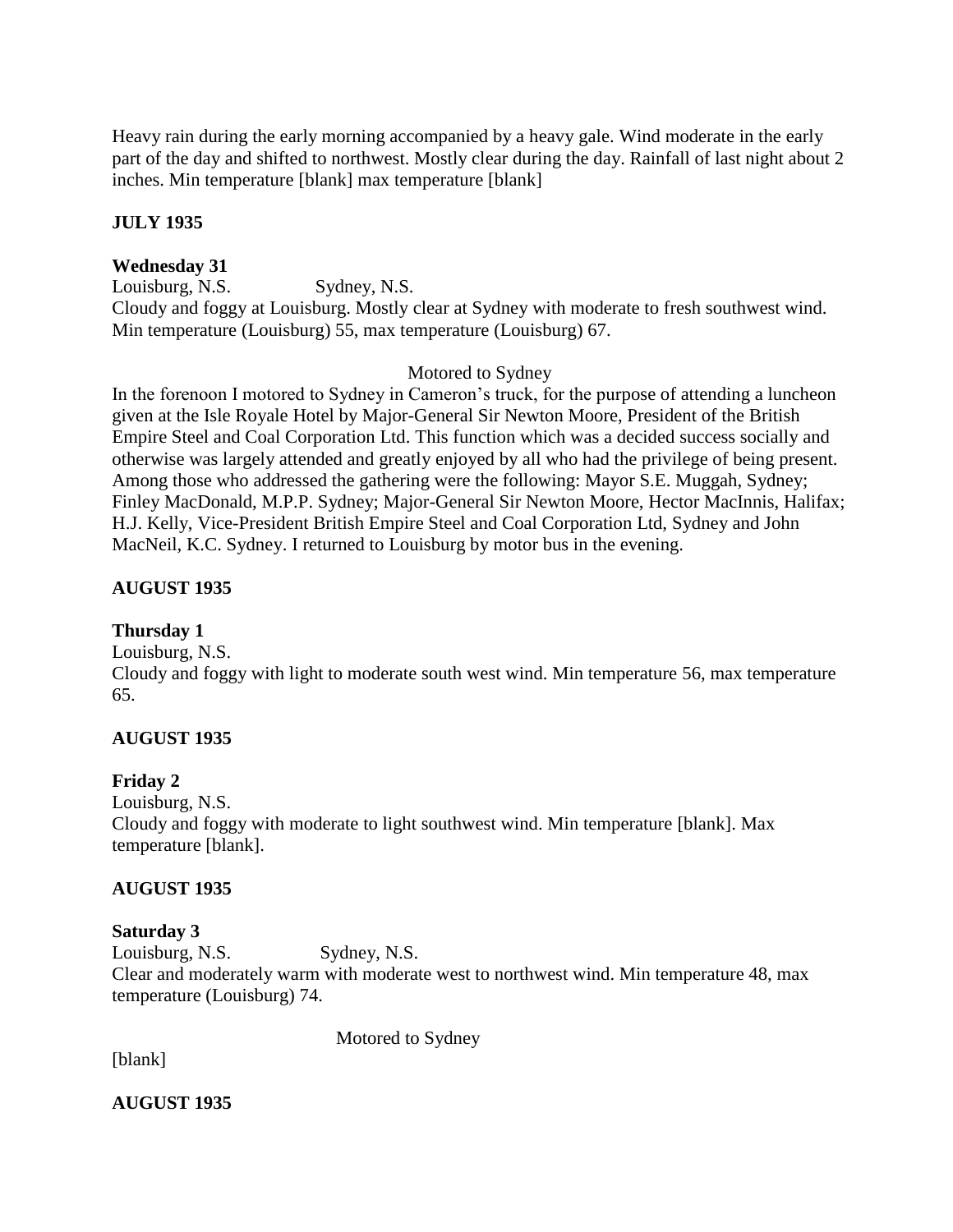# **Sunday 4**

Louisburg, N.S.

Mostly clear with light variable wind. A light shower of rain in the evening. Min temperature 47, max temperature 74.

# Church Services

At 11 A.M. and 7 P.M. in company with Emeline I attended services in the First United Church. Rev. D.A. MacMillan was in charge of both services.

# **AUGUST 1935**

# **Monday 5**

Louisburg, N.S.

Clear and moderately warm with light south west wind. A perfect day. Min temperature 43, max temperature 72.

Motored to National Park

At about 10:30 A.M., I visited the Louisburg National and Historic Park.

# **AUGUST 1935**

# **Tuesday 6**

Louisburg, N.S. Mostly cloudy with moderate to fresh easterly wind. Rain began to fall at about 5 P.M. and continued during the night. Min temperature 47, max temperature 68.

# **AUGUST 1935**

# **Wednesday 7**

Louisburg, N.S. Sydney, N.S.

Rain in the morning. Cloudy misty, drizzly and cool during the day with moderate easterly wind. Rainfall of last night and this morning about ½ inch. Min temperature 54, max temperature 59.

# Motored to Sydney

I motored to Sydney in the forenoon with Abe Cameron in his truck for the purpose of attending the monthly meeting of the Cape Breton County Jail Commission of which I am Chairman. Had dinner and supper at the Vidal Hotel.

# Meeting of Jail Commission

At 3 P.M. (Sydney time, Daylight Saving) I attended and presided at a meeting of the Cape Breton County Jail Commission in the office of the County Jail. Deputy Mayor J.D. Hartigan of Sydney and I were the only two present, Councillor L.Y. Urquhart of North Sydney, the other member being ill and in the Victoria General Hospital, Halifax for treatment. Our regular day for meeting is the last Wednesday of each month but we postponed it until today owing to in this case to Sydney's Anniversary Celebration.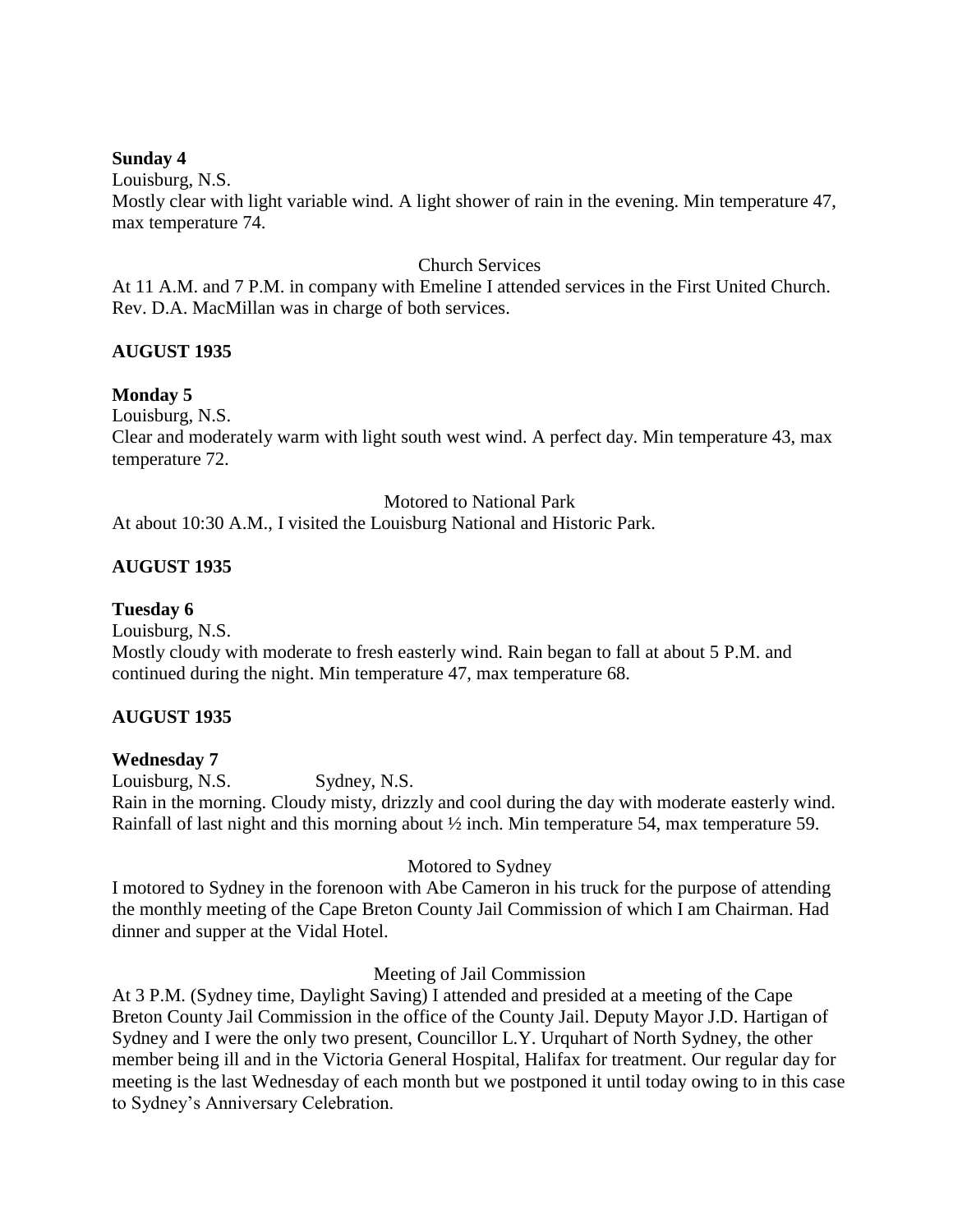# **AUGUST 1935**

# **Thursday 8**

Louisburg, N.S. Cloudy, clearing at noon. Light to moderate northerly wind. Min temperature 54, max temperature 69.

# Motored to National Park

In the afternoon I motored to the Louisburg National and Historic Park with W.N. MacDonald and party including Mrs. MacDonald, two daughters of Dr. Morrison of Halifax and Miss A.R. Sanford of New York. Miss Sanford is gathering material for a story with the scene at Louisburg.

# **AUGUST 1935**

# **Friday 9**

Louisburg, N.S. Clear and warm with light winds. A perfect day. Min temperature 48, max temperature 73.

# **AUGUST 1935**

#### **Saturday 10**

Louisburg, N.S. Mostly clear with light to moderate winds, mostly southerly. Min temperature 48, max temperature 73.

# **AUGUST 1935**

#### **Sunday 11**

Louisburg, N.S. Clear and warm with light southwest wind. An ideal day. Min temperature 43, max temperature 72.

#### Church Services

At 11 A.M. and 7 P.M. in company with Emeline I attended services in the First United Church. Rev. D.A. MacMillan conducted both services.

# **AUGUST 1935**

**Monday 12** Louisburg, N.S. Mostly clear with moderate winds. Min temperature 57, max temperature 75.

# **AUGUST 1935**

#### **Tuesday 13**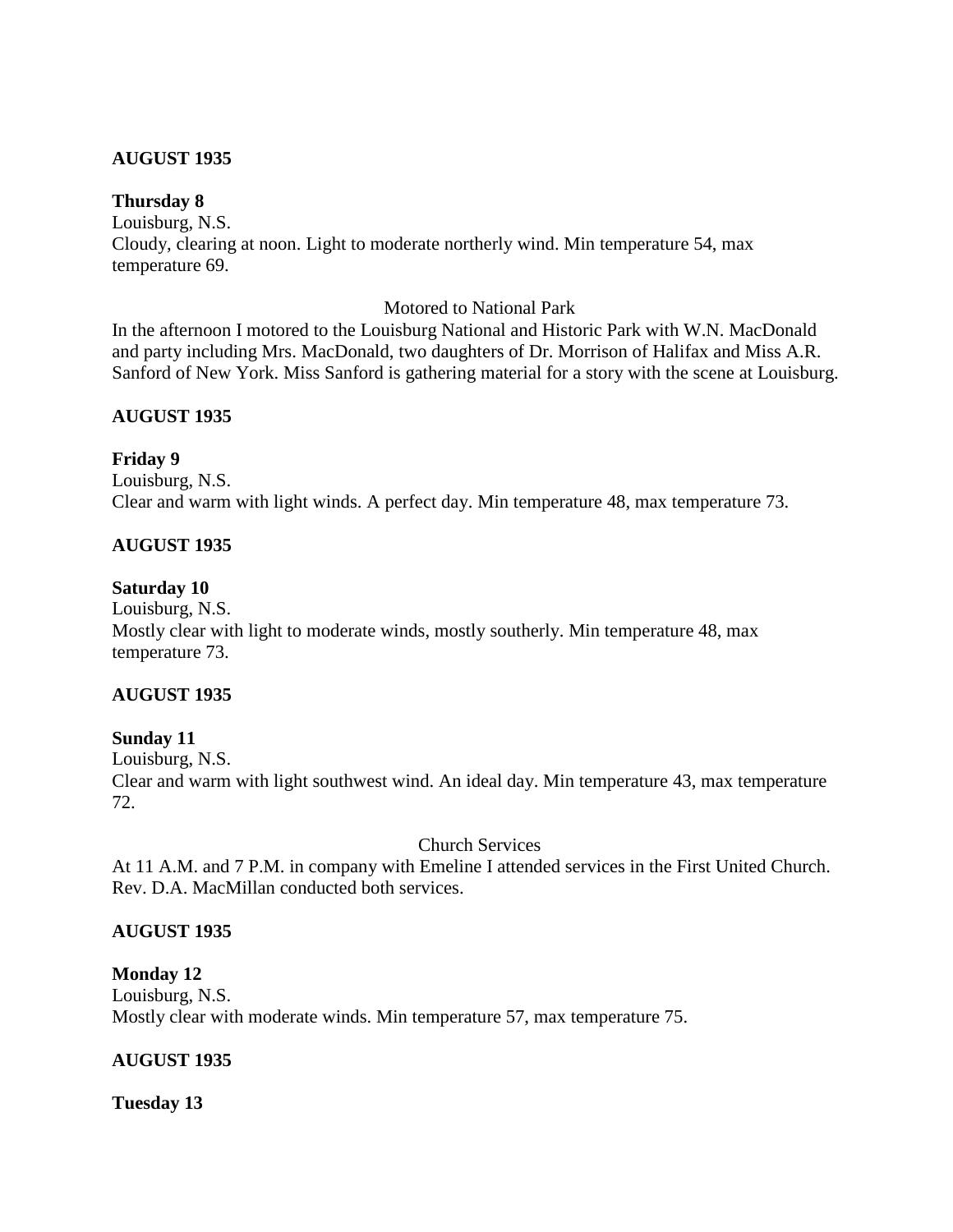Louisburg, N.S. Warm and partly clear with some fog. Moderate southwest wind. Min temperature 58, max temperature 71.

# Visit of Chief Constable

This afternoon the Chief Constables of Canadian Cities, Towns and Municipalities who are at present holding a convention at Sydney, visited the Louisburg National and Historic Park with Mayor S.E. Muggah of Sydney. I met the party at the Park on the invitation of Chief of Police Tracey of Sydney and gave the visitors a short talk on the past history of the Old French city. The party which consisted of about 25 members left for Sydney by motor bus at about 4:30 P.M.

# **AUGUST 1935**

# **Wednesday 14**

Louisburg, N.S. Cloudy and warm with some fog. Light southwest wind. Min temperature 57, max temperature 75.

# Death of Capt. James Pope

Captain James Pope of West Louisburg was fatally injured this afternoon near his own home when struck by an automobile driven by Cyril Cryer of West Louisburg.

# **AUGUST 1935**

# **Thursday 15**

Louisburg, N.S.

Clear and warm with light variable wind, mostly southerly. A perfect day. Min temperature 41, max temperature 80.

# Big Swordfish Catch

A record day in the history of sword fishing at this port. Between 400 and 500 fish were landed here today. One boat hailing from Tancook, N.S. in command of Mr. Langille had 14 fish while several others had upwards of 10. These fish were mostly sold to local buyers, Lewis & Company getting more than 200 of the lot.

# **AUGUST 1935**

# **Friday 16**

Louisburg, N.S. Clear and warm with light southwest wind. A perfect day. Min temperature [blank], max temperature [blank].

# Funeral

At 8:15 A.M. I attended the funeral of the late Capt. James Pope which took place from his late home at West Louisburg to Stella Maris Church where the funeral service was conducted by the Rev. Father D.H. Doyle. Interment took place in the Roman Catholic Cemetery. The pallbearers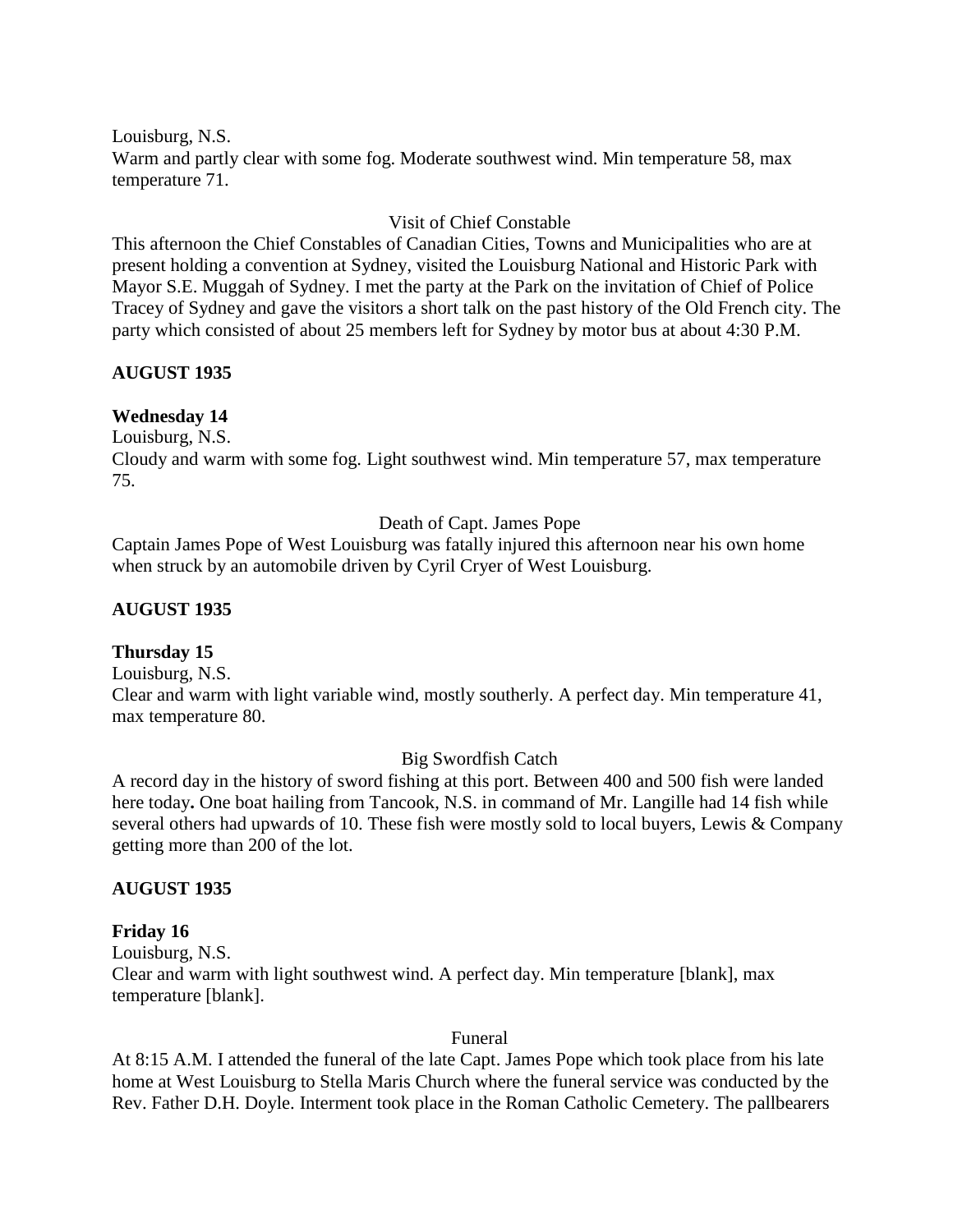were: Hugh Lynk, Alfred Power, Archie Munroe, Josiah Laybolt, James Kennedy and M.S. Huntington.

# **AUGUST 1935**

# **Saturday 17**

Louisburg, N.S. Margaree Forks, N.S. Clear and very warm with light variable winds.

#### Motored over Cabot Trail

Wesley and Fletcher Townsend, Mr. & Mrs. B. M. Spencer and I left Louisburg at 7:10 A.M. for a motor trip over the Cabot Trail via Sydney, North Sydney, Kelly's Mountain, Englishtown, Ingonish and Cape North. Wesley, Fletcher and I are enroute to Amherst, N.S. for the purpose of attending the annual convention of the Union of Nova Scotia Municipalities, which meets there on next Wednesday the 21<sup>st</sup>.

Mr. and Mrs. Spencer intend going with us as far as Point Tupper and returning by rail. Our first stopping place was Ingonish, where we had dinner with the Catholic Congregation which were having a picnic in the open. After a very pleasant trip over the Trail we reached Cheticamp at about 5:30 P.M. and had supper at Aucoin's Restaurant. After supper we started for Margaree Harbour with the intention of stopping there for the night. But not finding accommodation there, we proceeded to Margaree Forks where we put up at Chiasson's Hotel, arriving at about 8:30 P.M. The scenery along the Cabot Trail is magnificent and we enjoyed the trip immensely.

Distance from Louisburg via Ingonish to Cape North where road to Cheticamp turns to the left: 133 miles.

Distance from Cape North to Cheticamp: 46 miles.

# **AUGUST 1935**

# **Sunday 18**

Margaree Forks Point Tupper Clear and very warm with light winds. One of the hottest days for many years.

# Margaree Harbour to Point Tupper

At about 9:30 A.M. we left Chiasson's Hotel (John Chiasson, Proprietor) at Margaree Forks and motored to Northeast Margaree where at 11 A.M. we attended service in the Baptist Church. Mr. Ferris, with whom I was acquainted when he was stationed at Mira, was the preacher. After the service we visited the fish hatchery and at about 1:30 P.M. we had lunch at the "Ingraham Inn" after which we headed for Point Tupper.

# **AUGUST 1935**

# **Monday 19**

Point Tupper, N.S. Amherst, N.S.

Clear and very hot with light winds. Warmest day for many years. Temperature said to be as high as 98 degrees in the shade.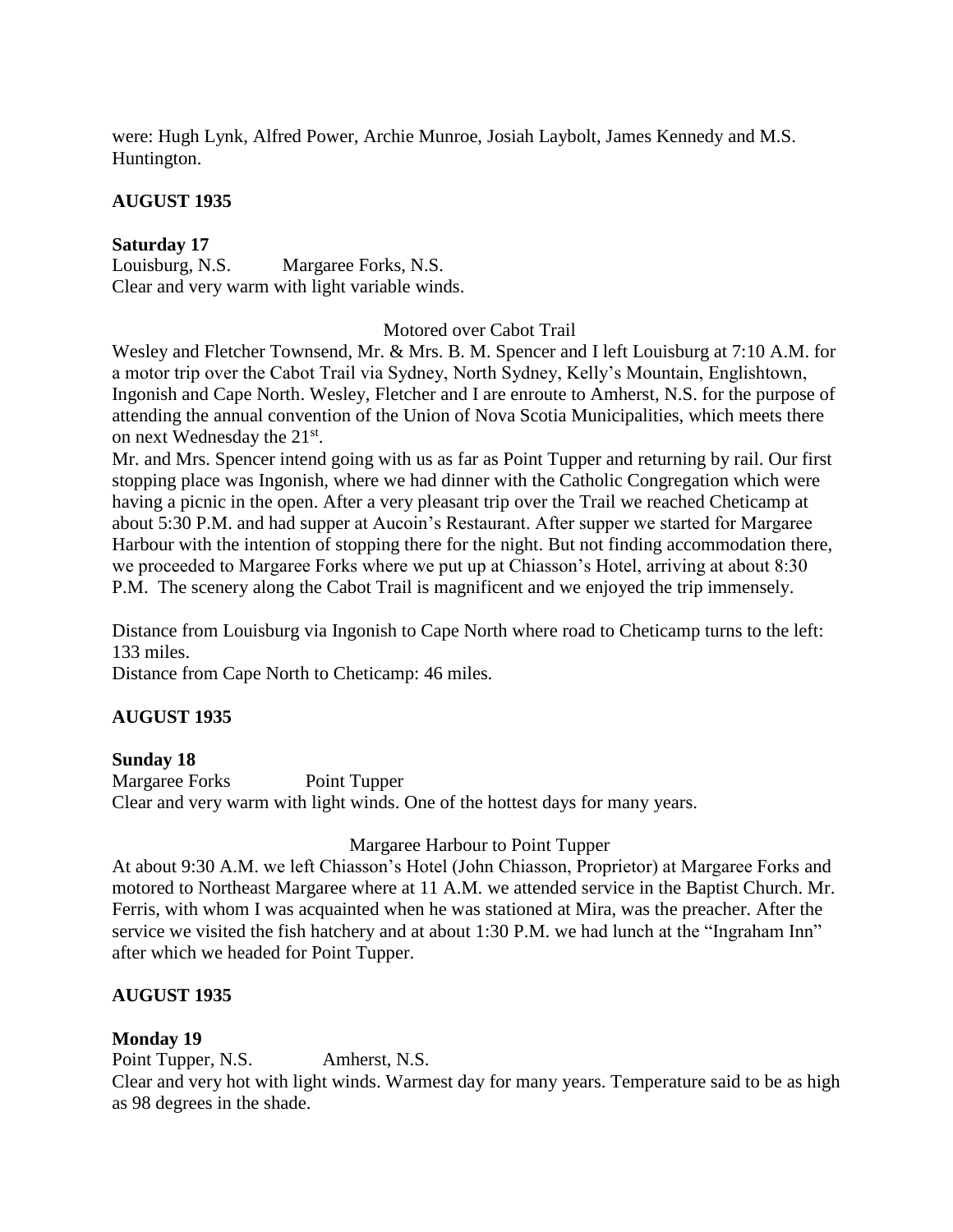# Point Tupper to Amherst

Today Wesley and Fletcher Townsend and I motored to Amherst via New Glasgow, Pictou and Sunrise Trail. Left Point Tupper at 8 A.M. had lunch at New Glasgow, arrived at Amherst at about 4:30 P.M. We engaged a room at the "Maples", 96 Church Street, in which there are splendid accommodations for the three of us. The house is run by Mrs. Farnell. We are having our breakfasts here and taking our other meals elsewhere. Today is what I believe to be the hottest day I ever experienced. The heat was intense all along the route. Many places in the Province reporting a temperature of upwards of 95 degrees in the shade. Mr. and Mrs. B.M. Spencer who accompanied us as far as Point Tupper [blank]

# **AUGUST 1935**

# **Tuesday 20**

Amherst, N.S.

Clear and very warm with moderate to fresh winds.

The heat wave which has prevailed throughout the Province since last Saturday still continues but today is not quite so hot as the last two or three which seem to have established records for the Maritime Provinces.

# Visited Fort Bousejour

In the forenoon Wesley, Fletcher and I motored to the sites of Fort Bousejour and Fort Lawrence, where we spent considerable time viewing these two most interesting spots, where much history was made in the long ago. A museum is now under construction on the site of Bousejour. We also visited the Tourist Bureau and map near the border line between Nova Scotia and New Brunswick. At the Bureau we met W.R. Bird who is in charge there. We returned to Amherst shortly after the noon hour and stopped there for the remainder of the day.

# Meeting of Resolution Committee

As a member of the Resolution Committee appointed to deal with resolutions which are to come before the convention that opens tomorrow I with the other numbers met in the Council chamber in the Town hall at 8 P.M. Among those present were: F.W. Harris, Annapolis Royal; Mayor S.E. Muggah, Sydney; Warden Andrews, Digby; A. H. Sperrey, Lunenburg, A.G. MacKenzie, K.C. Amherst; Miss Bessie Downey, Amherst, C.A. Butler, Halifax and Mayor M.S. Huntington, Louisburg.

# **AUGUST 1935**

# **Wednesday 21**

Amherst, N.S. Clear and warm with moderate to fresh southwest wind.

# Union of N.S. Municipalities

At 10 A.M., Wesley, Fletcher and I with numerous other delegates from all parts of the Province attended the opening session of the thirtieth annual Convention of the Union of Nova Scotia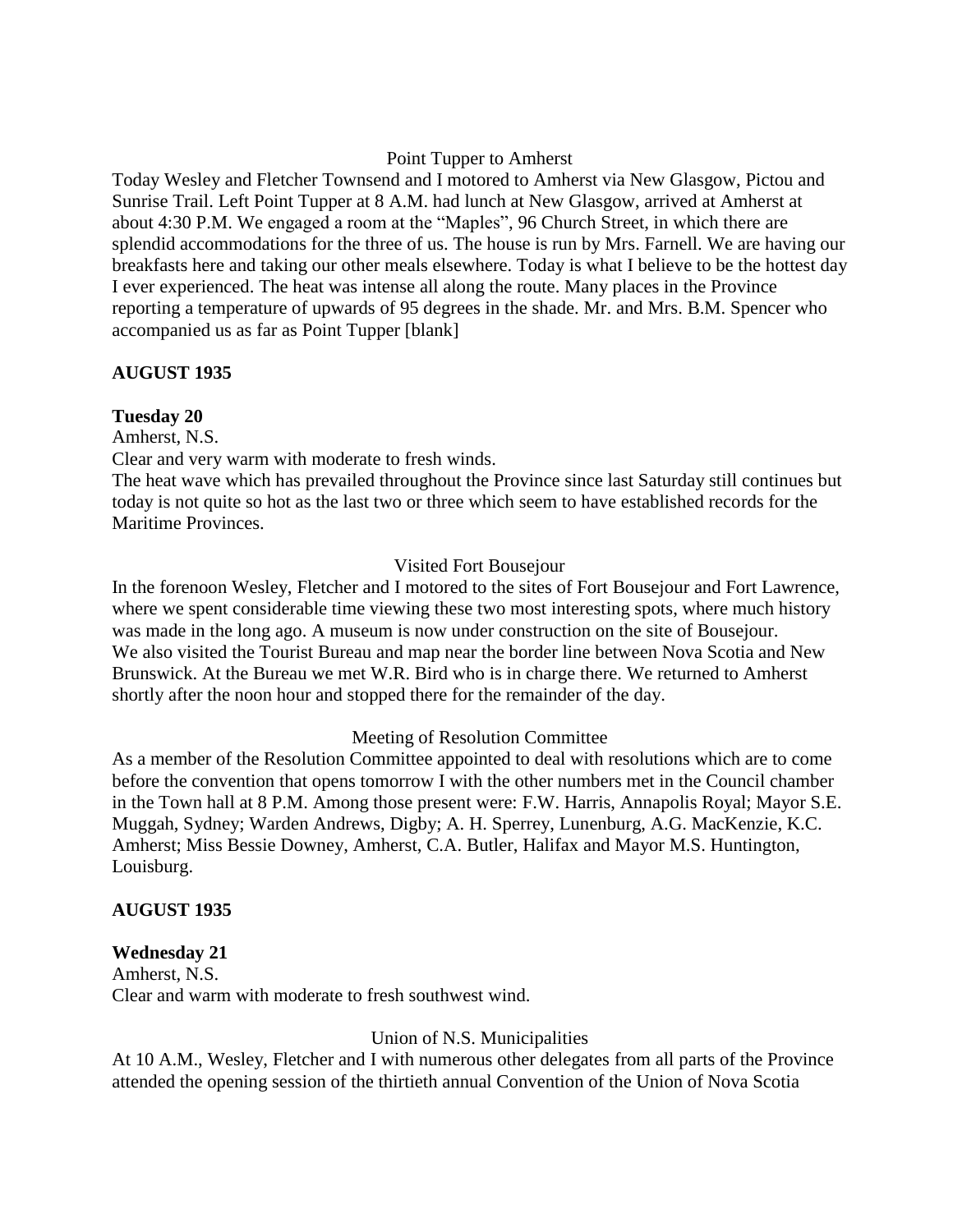Municipalities, which met in the Parish hall, with the president , R.D. Crawford, Town Clerk of Amherst presiding.

Addresses of Welcome were given by Mayor C.H. Reid of Amherst, Mayor H.A. Lovers of Parrsboro, Mayor E.B. MacDougall of Oxford and Warden Chandler Smith of the Municipality of Cumberland County.

Replies to the addresses on behalf of the delegates were made by Mayor E.J. Cragg of Halifax, Mayor S.E. Muggah of Sydney, Mayor Clarence Miller of New Glasgow and Municipality Clerk D.M. Bowes of Shelburne.

After the address of the President Report of the Executive and a paper by C.E. Romkey, M.L.A. on Municipal Legislation of 1935 had been received, the following were named by the President as a Committee on resolutions:

F.W. Harris, Town Clerk, Annapolis Royal, Chairman

J. N. Andrews, Warden, Digby County

A.M. Butler, City Auditor, Halifax

H.M. Ferguson, Municipal Clerk Colchester

Miss Bessie D. Downey, Municipal Clerk, Cumberland

M.S. Huntington, Mayor Louisburg

J.W. MacDonald, K.C. Pictou

A. G. MacKenzie, K.C. Amherst

W.H. Murry, Mayor Springhill

S.E. Muggah, Mayor Sydney

A.H. Sperrey, Municipal Clerk, Lunenburg

The afternoon session met at about 2 o'clock which we attended.

# **AUGUST 1935**

**Thursday 22** Amherst, N.S. Shediac, N.B. Mostly cloudy with a few light showers in the afternoon and some rain during the night.

# Union Outing

The delegates from the various Towns, Cities, and Municipalities were guests of the Towns of Amherst, Springhill, Oxford, Parrsboro, Joggins and the Municipality of the County of Cumberland to a motor ride to Tignish Beach where a Lobster Boil and Clam Bake was held in the afternoon. Before leaving for the beach at about 2 P.M. the Union delegates were photographed in front of the Court house.

# Motored to Shediac, N.B.

Wesley and Fletcher Townsend and I did not attend the outing to Tignish, instead we took Mayor S.E. Muggah of Sydney with us and motored to Shediac, N.B. where we were guests of Dr. J.C. Webster, C.M.G and Mrs. Webster. We were very kindly received by Dr. and Mrs. Webster in their splendid home where we had discussed many historical matters, particularly those concerning Louisburg, in which Dr. Webster is an authority. We headed back for Amherst where we arrived at about 6:45 P.M.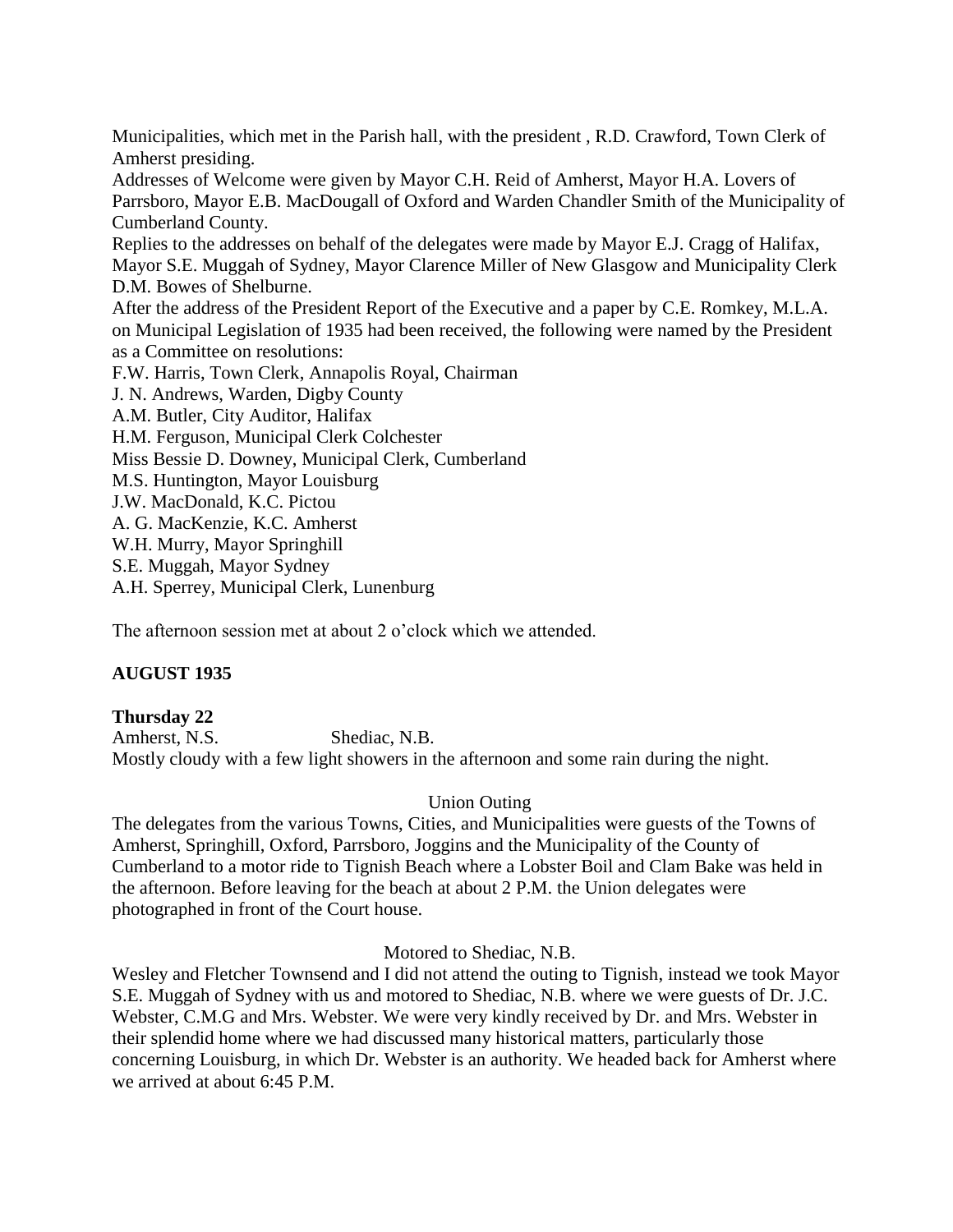Later in the evening with the other delegates we attended a Theater party in the Empress Theater where all the visitors were guest of the Municipality of Cumberland County and the various Cumberland County towns.

# Attended Session

At 10 A.M. we attended the morning session of the Municipalities Convention in the Parish hall.

# **AUGUST 1935**

# **Friday 23**

Amherst, N.S. Valley, N.S.

Heavy rain in the early morning at Amherst. Cloudy during the day. Heavy rain at Truro and vicinity during the greater part of the day.

# Attended Convention

At 10 A.M. in company with Wesley and Fletcher Townsend I attended the closing session of the 30<sup>th</sup> convention of the Union of Nova Scotia Municipalities. J. Vian Andrew, Warden of Digby, N.S. was elected President for the 1935/36 term. Mayor S.E. Muggah of Sydney Vice President, A.H. Sperry, Municipality Clerk of Lunenburg County, Second Vice-President Judge Arthur Roberts of Bridgewater was reelected Secretary Treasurer. Digby was selected as the place for the 1936 convention.

# Motored to Valley, N.S.

At about 2 P.M. we left Amherst and motored to Valley, N.S. where we stayed with the Rev. and Mrs. Howard Townsend.

# **AUGUST 1935**

# **Saturday 24**

Valley, N.S. Louisburg, N.S. Cloudy and showery. Heavy rain in Cape Breton. Wind northeast.

# Motored to Louisburg

Fletcher and Wesley Townsend and I motored from Valley Station to Louisburg. We left Rev. H. D. Townsend's Valley, N.S. where we stopped last night at 9:30 A.M. Had dinner at Antigonish, Supper at Sydney and reached Louisburg at about 9:40 P.M. The highway in many places were very muddy and slippery making motoring somewhat difficult.

# **AUGUST 1935**

# **Sunday 25**

Louisburg, N.S.

Clear and cool with strong southwest wind which reached gale proportions at noon and moderated to some extent in the evening. Min temperature 52, max temperature 58.

Church Services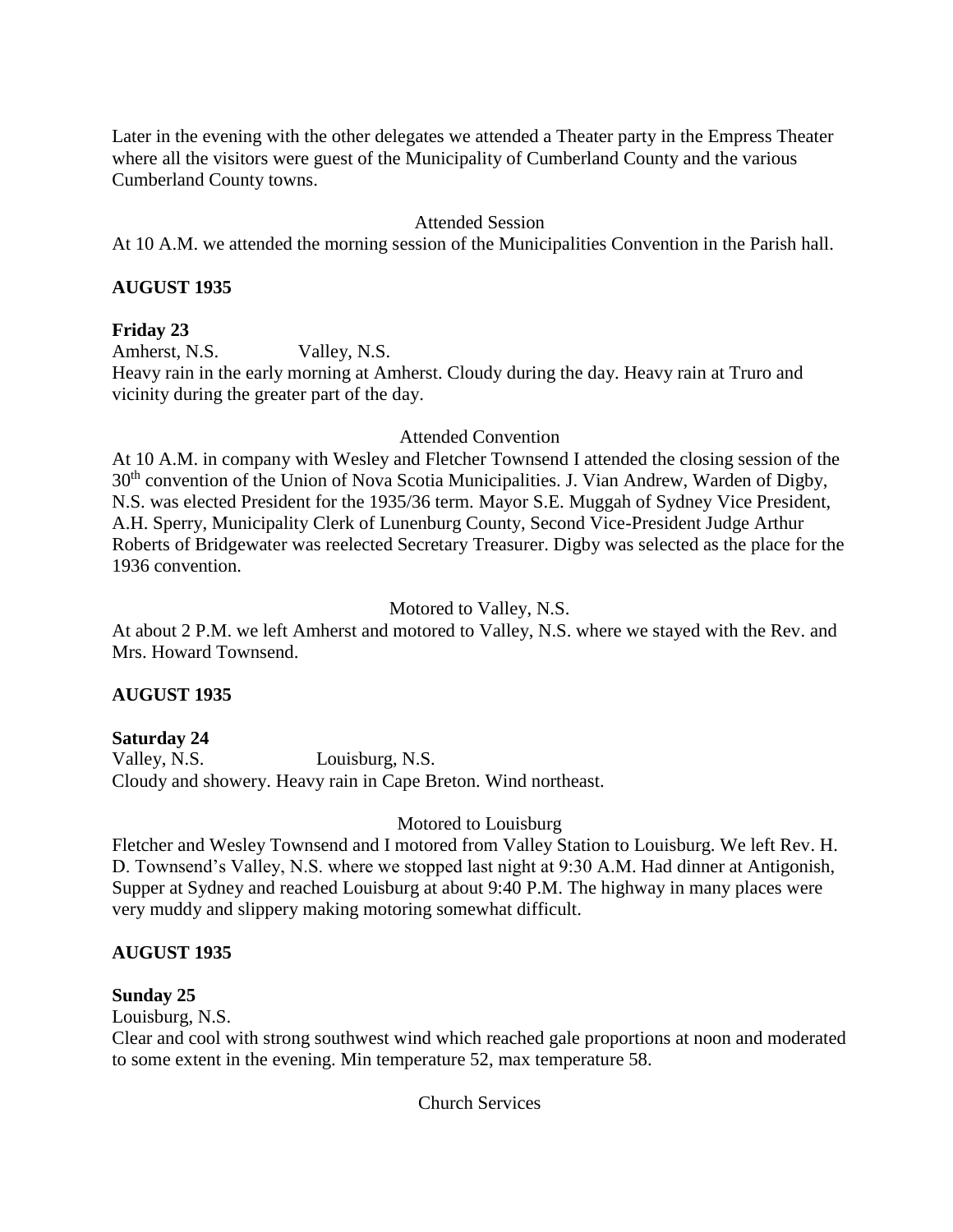At 11 A.M. and 7 P.M. I attended services in the First United Church. Rev. D.A. MacMillan conducted both services. Emeline was not out to church in the morning but accompanied me in the evening. At the morning service Mr. MacDuff Copeland, Noted Scottish Singer and Pianist was in the choir and assisted in the service of song.

# **AUGUST 1935**

# **Monday 26**

Louisburg, N.S. Cloudy and comparatively cool with moderate southwest wind. Min temperature 46, max temperature 65.

# **AUGUST 1935**

# **Tuesday 27**

Louisburg, N.S. Mostly clear and warm with moderate to fresh southwest wind. Min temperature 53, max temperature 71.

# Motored to Louisburg Park

In the forenoon I motored to the Louisburg Park with a bus load of passengers from the S.S. "Farnorth: which arrived at Sydney this morning. At the park I gave the visitors a talk on the early history of Louisburg, after which they returned to Louisburg Town and had lunch at the Dundonald Inn before returning to Sydney to join their ship. (About 20 in the party)

# Meeting of School Board

At 7:30 P.M. I attended and presided at a meeting of the school board. Those present were Commissioners: G.B. Hiltz, Jeremiah Smith, Clarence Peters, D.A. Campbell, M.S. Huntington, Clerk: B.M Spencer and Truant Officer, D.M. Johnston. At this meeting the resignation of Arthur Ormiston, Principal of the Louisburg School for the past three terms was accepted. The application of Miss Mary Campbell of Louisburg for the position of Principal was accepted by a unanimous vote.

# **AUGUST 1935**

# **Wednesday 28**

Louisburg, N.S. Sydney, N.S.

Mostly clear and warm with moderate to fresh southwest wind. Min temperature (Louisburg) 58, max temperature (Louisburg) 70.

# Motored to Sydney

In the forenoon I motored to Sydney in Abe Cameron's truck for the purpose of attending the monthly meeting of the Cape Breton County Jail Commission. Arrived at Sydney at about 10:45 A.M., Returned to Louisburg on Sullivan's bus arriving at about 6:30 P.M.

# **AUGUST 1935**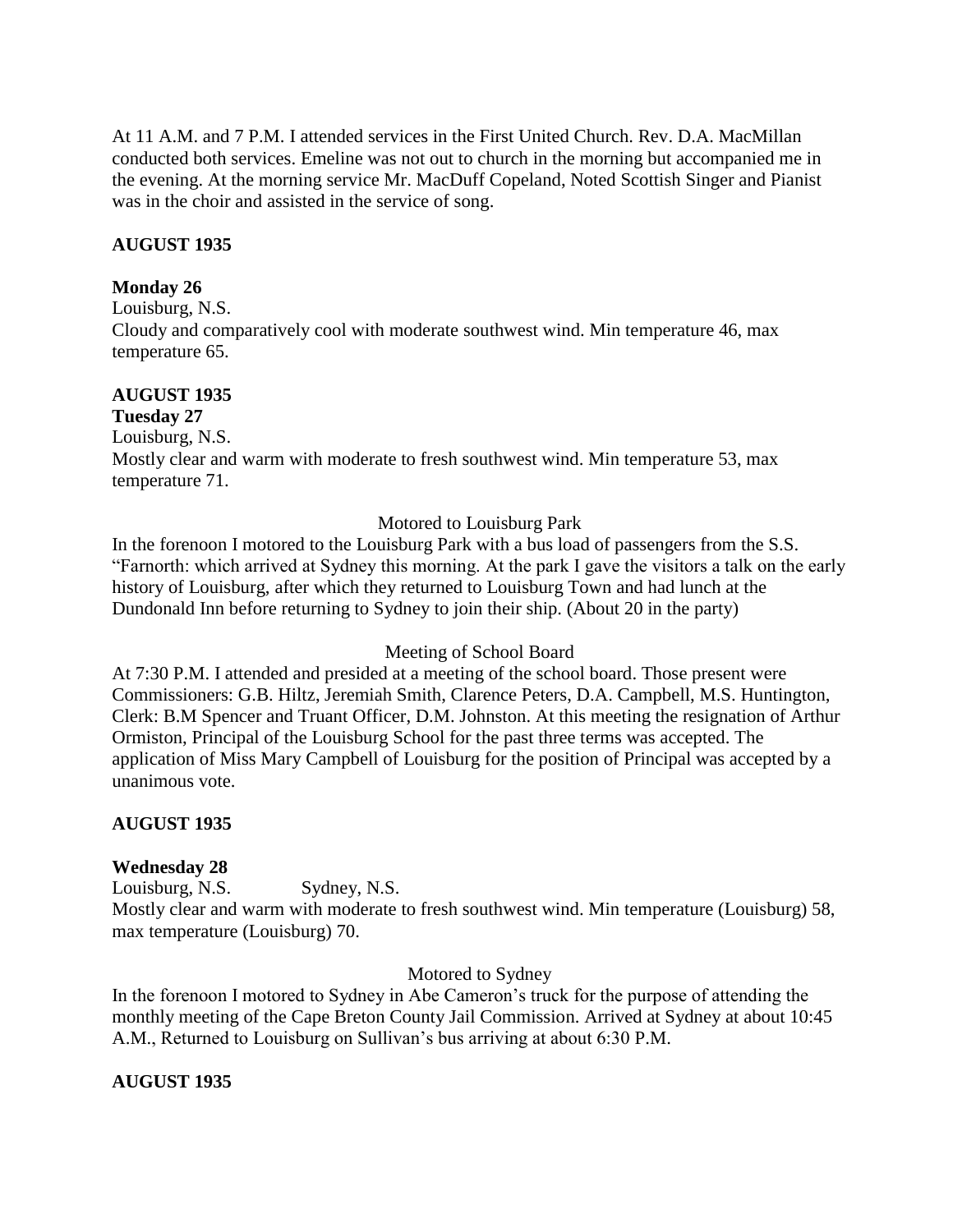# **Thursday 29**

Louisburg, N.S. Warm and partly clear with light southwest wind. Min temperature 58, max temperature 74.

# Funeral

At 1:30 P.M. I attended the funeral of the late Mrs. Hugh P. MacIntyre, which took place from her late residence, Riverdale Street to the First United Church, where the funeral service was conducted by Rev. D. A. MacMillan, assisted by Rev. Mr. MacLeod of Chalmers United Church, Bridgeport, N.S. Interment took place at Catalone.

# **AUGUST 1935 Friday 30**

Louisburg, N.S.

Clear and warm becoming cloudy during the afternoon. Light southwest wind. Min temperature 48, max temperature 74.

# Motored to National Park

In the forenoon I motored to the "Louisburg National and Historic Park" with Mr. and Mrs. Corine and son, visitors from Chicago, U.S.A. and pointed out places of interest in and around the Old Fortress as well as giving them a brief outline of the early history of the place.

# **AUGUST 1935**

# **Saturday 31**

Louisburg, N.S.

Heavy rain in the early morning, showery during the forenoon. Cloudy in the afternoon and evening. Min temperature 54, max temperature 68.

# Visited Louisburg

Mr. Howland Pill, Honorary Governor General of the "Society of Colonel Wars", New York visited Louisburg at noon today. Mr. Pill arrived at Sydney this morning on board the "Cruise" Steamer "VOLUNDAM" and was brought to Louisburg by Mr. A.D. MacNeil, Editor of the Glace Bay Gazette, Glace Bay, N.S. who was accompanied by Albert Almon of Glace Bay. I motored to the Louisburg Park with A.A. Martell and met the party there at about noon, where I accompanied them on a brief tour of the ruins of the Old "Dunkirk". Mr. Pill who is greatly interested in the history of Louisburg was here at the unveiling of the monument erected at Louisburg in 1895, and unveiled on the  $17<sup>th</sup>$  of June of that year. At that time Mr. Pill was Chairman of the General Committee, appointed by the Society of Colonial Wars to arrange for the erection of a monument at Louisburg to commemorate the siege of 1745.

# **SEPTEMBER 1935**

# **Sunday 1**

Louisburg, N.S. Salmon River, N.S. Clear and warm with light southwest wind. Min temperature 46, max temperature 72.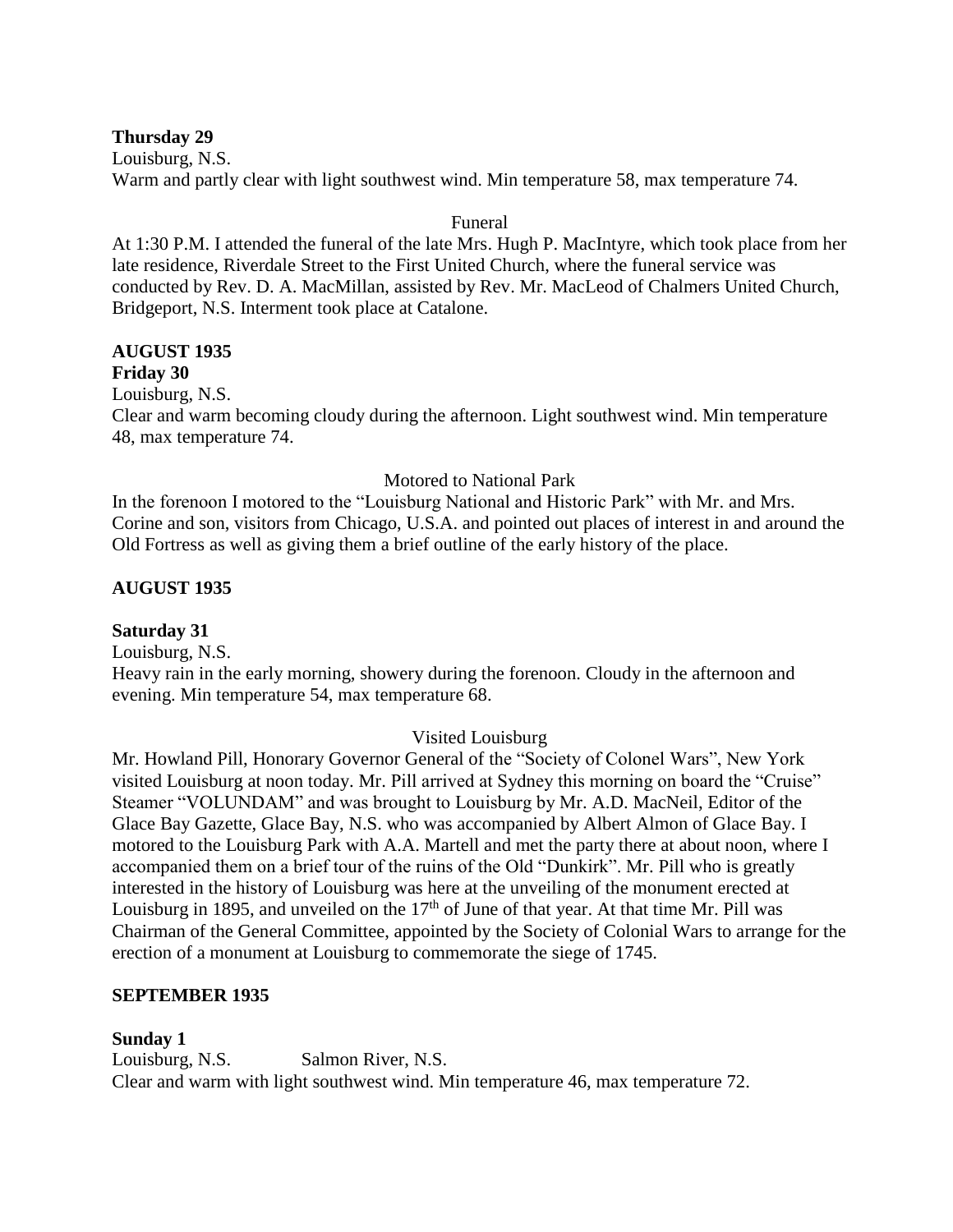# Motored to Salmon River

In the forenoon a party consisting of Fletcher Townsend, Mrs. Fletcher Townsend, Mrs. Z.W. Townsend, Mrs. Patience Townsend, Clifford Townsend, Wesley Townsend, Emeline and I motored to Salmon River in Wesley and Fletcher Townsend's motor cars, via Marion Bridge. Arrived at Clifford Huntington's at about 11:20 A.M. where we spent the afternoon and had dinner and supper. Returning we left Clifford Huntington at about 6:30 P.M. and stopped off at Marion Bridge where we attended service in the United Church. Mr. Grant MacDonald, a student minister from Fourchu, C.B. was the preacher. After the service we started for home arriving at about 9 P.M. **SEPTEMBER 1935**

# **Monday 2 LABOR DAY**

Louisburg, N.S.

Clear and moderately warm with light to moderate southwest wind. Min temperature 50, max temperature 71.

# **SEPTEMBER 1935**

# **Tuesday 3**

Louisbourg, N.S.

Clear and cool with moderate northerly wind. Min temperature 41, max temperature 65.

# School Opening

The 1935-36 term of the Louisbourg Schools began today. Teaching staff as follows: Principal: Miss Mary Campbell Vice-Principal: Miss Alice Ley Miss Blanche Cross, Miss Annie Pope and Miss Margaret Campbell. B.N. Spencer, Town Clerk and I were present at 9 A.M. when the schools assembled for the first session of the term. Before leaving the school building we visited the various departments, gave brief addresses to the pupils and signed the registers. All the departments were dismissed for the day after being in session for about forty five minutes. Salaries of staff as follows: Principal: \$860.00 Vice-Principal: \$480.00 Each of the other three \$440.00. The above salaries are exclusive of the Provincial grants.

# **SEPTEMBER 1935**

# **Wednesday 4**

Louisbourg, N.S.

Clear and cool with moderate northerly winds. Min temperature 40, max temperature 66.

# **SEPTEMBER 1935**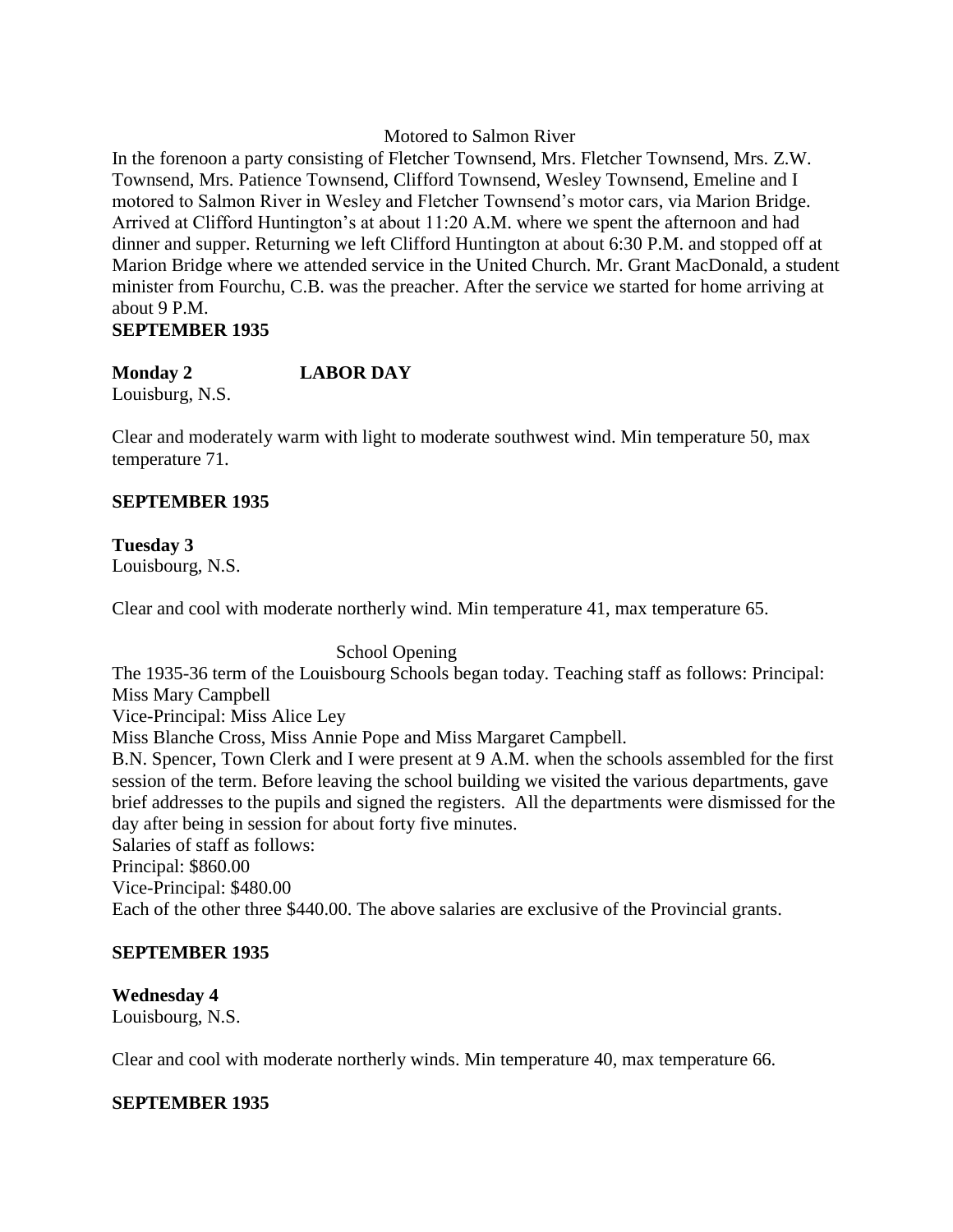# **Thursday 5**

Louisbourg, N.S.

Cloudy and cool with light to moderate southeast wind which increased to a strong breeze during the night. Min temperature 37, max temperature 63. Light rain at night.

Council Meeting

At 7:30 P.M. I attended and presided at a regular meeting of the Town Council. Those present were: Councillors: D.J. MacInnis, Jeremiah Smith and Wesley Townsend, Clerk: B.M. Spencer, Police Officer: D.M. Johnston and Mayor: M.S. Huntington.

# **SEPTEMBER 1935**

**Friday 6** Louisbourg, N.S. Sydney and Glace Bay

Heavy wind with light rain in the early morning, light to moderate westerly wind during the day, mostly clear and moderately warm. Cloudy in the evening. Min temperature 54, max temperature 71 (Louisbourg).

Motored to Sydney and Glace Bay

In the forenoon I motored to Sydney and Glace Bay with Councillor Wesley Townsend, Chairman of the street and Bridge Committee of the Town of Louisbourg for the purpose of procuring pipes suitable for culverts for the streets of the Town of Louisbourg. While at Glace Bay we called at the Marconi wireless station where J. Kingan, the resident engineer, has some iron pipes, from dismantled towers to dispose of. These pipes are in ten foot sections and the price of same is \$15.00 a section. We did not close a bargain for the purchase of these pipes, but should we decide to take the pipes shall get in touch with Mr. Kingan by telephone. We returned via Port Morien, Glace Bay and Sydney in the afternoon. Ira Pearl of Louisbourg accompanied us as far as Sydney where we picked him up on our return.

# Left for Boston

Rev D. A. MacMillan, Pastor of the First United Church of this town, accompanied by Mrs. MacMillan, motored to Sydney in the afternoon enroute to Boston, Mass, where Mr. MacMillan who has been in poor health for the past several years, intends to undergo examination and medical treatment at the Lahey Clinic. At Sydney, Mr. and Mrs. MacMillan will take passage on the Steamer "FARNORTH" for their destination. They expect to be away for about one month.

# **SEPTEMBER 1935**

**Saturday 7** Louisbourg, N.S.

Mostly clear and moderately cool with light to moderate northerly wind. Min temperature 48, max temperature 69.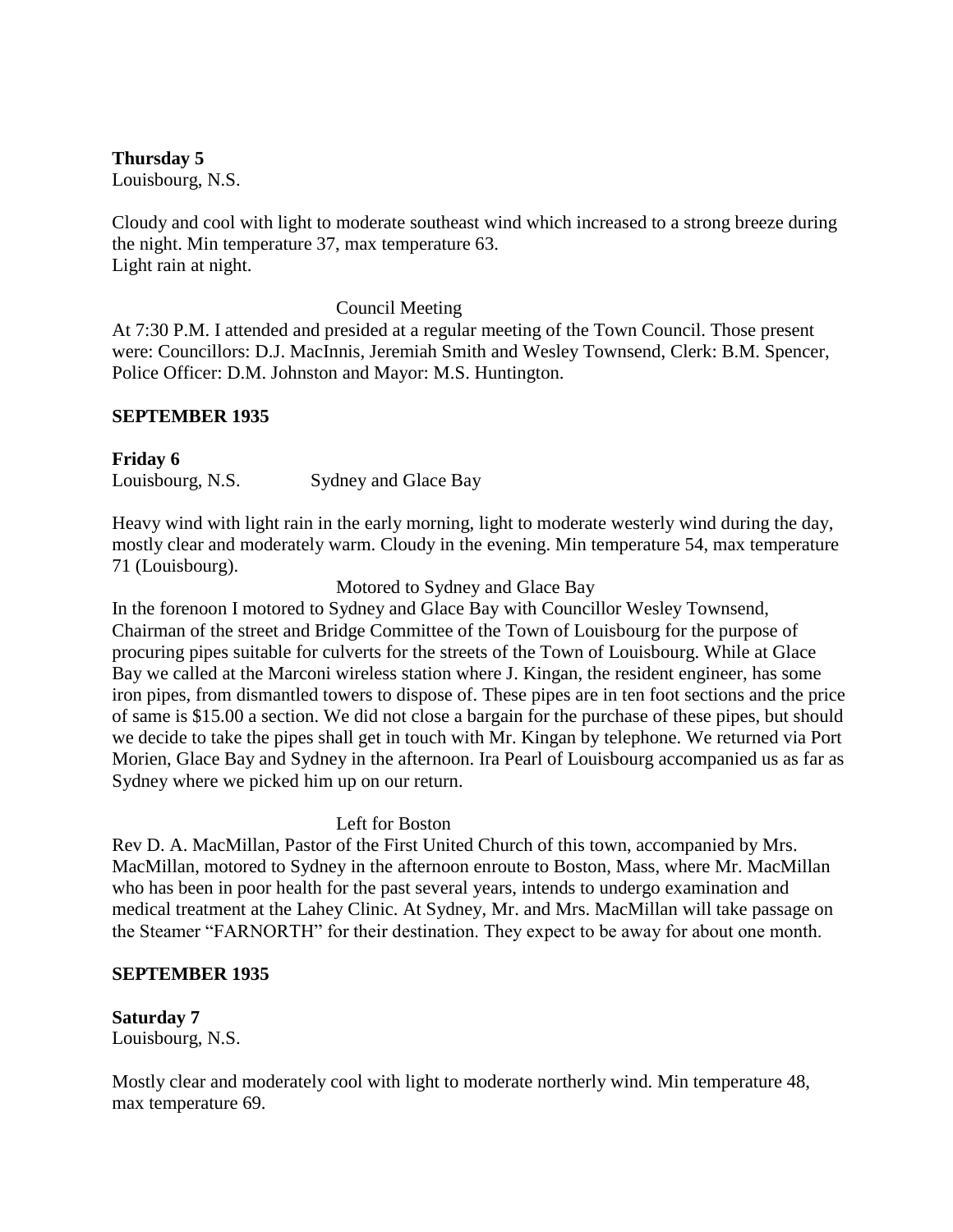# **SEPTEMBER 1935**

# **Sunday 8**

Louisbourg, N.S.

Clear with light to moderate northwest wind. Min temperature 44, max temperature 69.

# Church Service

At 11 A.M. in company with Emeline, I attended service in the Presbyterian Church where service was conducted by Mr. Joseph Cathcart, the regular pastor. At 7 P.M. we attended service in the First United Church, where in the absence of Rev D.A. MacMillan, the regular pastor , Rev A.R. MacIvor of the United Church, Marion Bridge was the preacher. There was no service in the United Church in the forenoon.

# **SEPTEMBER 1935**

**Monday 9** Louisbourg, N.S.

Partly clear with light to moderate northwest wind. Min temperature 44, max temperature 68.

#### **SEPTEMBER 1935**

**Tuesday 10** Louisbourg, N.S.

Heavy rain during the greater part of the day, with moderate to strong east to northeast wind which shifted in the evening to north and northwest. Cleared during the evening. Rainfall about 2 inches. Min temperature 42, max temperature 53.

# **SEPTEMBER 1935**

**Wednesday 11** Louisbourg, N.S.

Cool and partly clear with moderate to fresh westerly wind. Squally with a shower of rain in the afternoon. Min temperature 38, max temperature 64.

Choir Practice At 9 P.M. I attended choir practice in the First United Church.

Accident at Coal Pier

Angus MacVicar of Loch Lomond, C.B. and Percy Mosher of this town, both engaged in repairing the Dominion Coal Company's Shipping Pier, were injured when a chute on which they were working gave way. MacVicar had an arm broken and after being treated by Dr. H.J.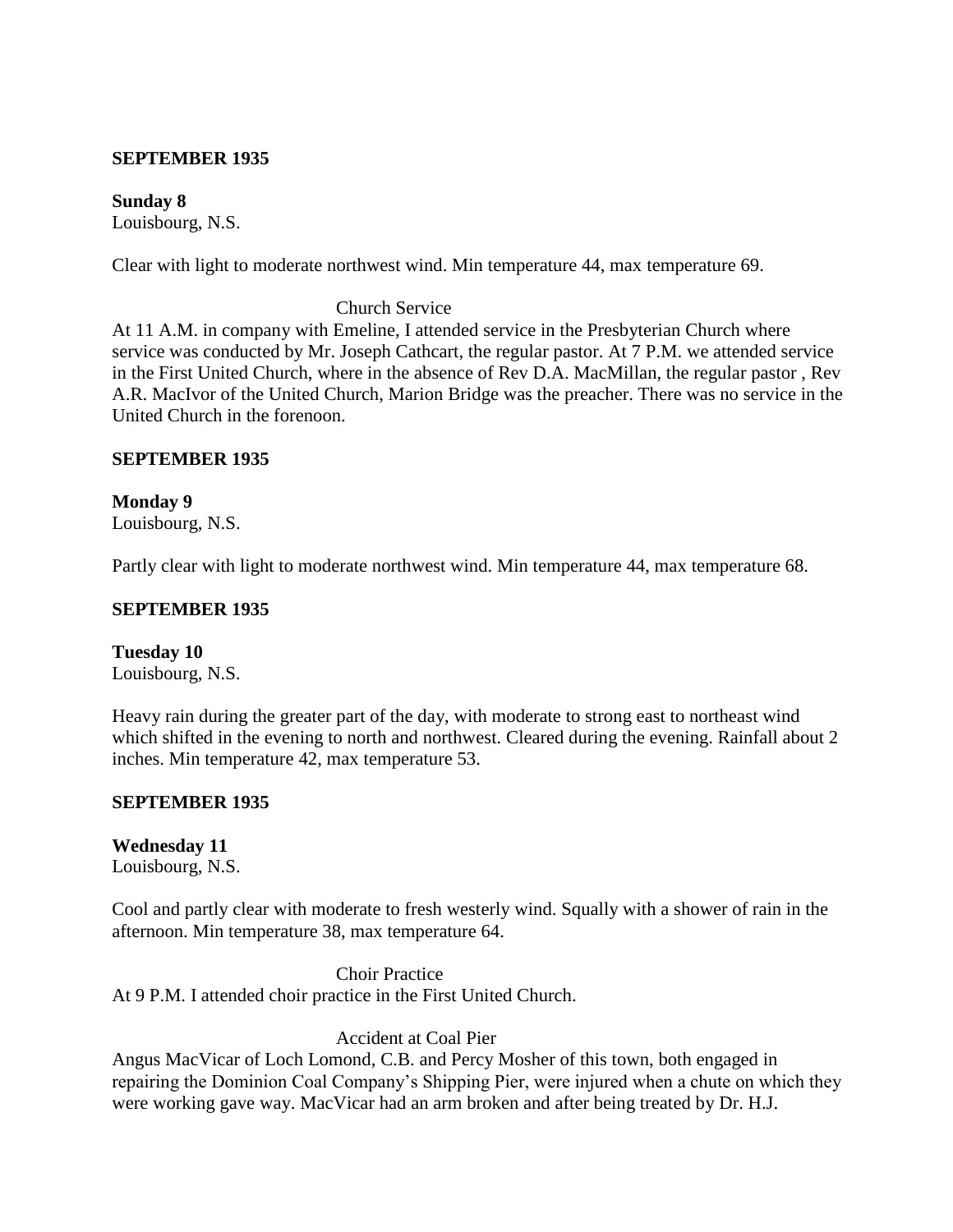Townsend, was taken to the General Hospital at Glace Bay. Mosher was badly shaken up and is confined to his bed, but is said to not be seriously hurt.

# **SEPTEMBER 1935**

# **Thursday 12**

Louisbourg, N.S.

Cool and partly cloudy with moderate to fresh west to northwest wind. Heavy, shower of rain in the evening accompanied by thunder and lightning. Min temperature 38, max temperature 65.

# **SEPTEMBER 1935**

**Friday 13** Louisbourg, N.S.

Cool and mostly clear with light to moderate westerly wind. Showers at night. Min temperature 43, max temperature 66.

# **SEPTEMBER 1935**

# **Saturday 14**

Louisbourg, N.S.

Cool and mostly clear with moderate northwest wind and a few local showers. Min temperature 35, max temperature 60.

# Visited National Park

At about 3 P.M. I motored to the National Park with Mr. MacLennan (son of Senator J. S. MacLennan) and Miss Morrow? Where I found the following visitors who had motored from Sydney for the purpose of visiting historic spots in the Park. Senator J.S. MacLennan, his daughter, Miss Catherine and Mr. and Mrs. Gilbert Grosvenor and Mr. and Mrs. Gordon Brinley. Mr. Grosvenor who is President of the National Geographic Society has visited Louisbourg on several occasions before he having been present at the unveiling of the Cairn and Tablet at Kennington Cove in August 1931. I was informed that Mr. Brinley is an artist and Mrs. Brinley an author and understand they are preparing material for a book on Cape Breton. After about an hours conversation with the party, mostly concerning historical matters, I returned to town with the senator and some other members of the party, who left for Sydney at about 4:30 P.M. Mr. MacLennan, Mr. Grosvenor, and Mr. and Mrs. Brinley remained at the park until later where Mr. Brinley was engaged in making sketches.

# **SEPTEMBER 1935**

**Sunday 15** Louisbourg, N.S.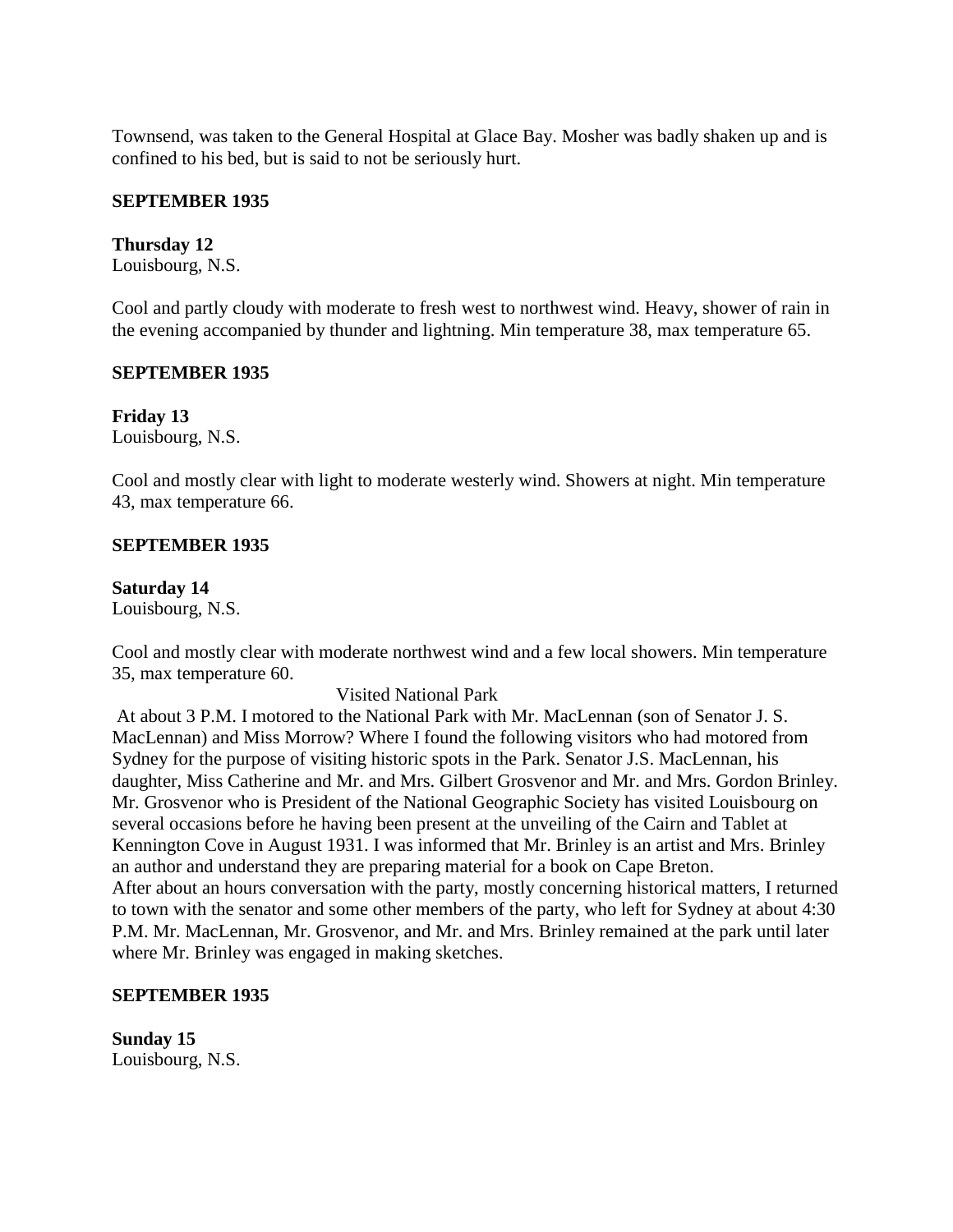Cloudy and cool with light to moderate westerly to southerly wind, increasing at night. Rain began to fall at about 2 P.M. and continued moderately during the afternoon and night. Min temperature 35, max temperature 63.

# Visitors from Salmon River

At about 10:45 A.M. two motor cars from Salmon River arrived with the following persons: Mr. and Mrs. Clifford Huntington, Heber Huntington, Fred Huntington, the Misses Lillian, Eleanor and Francis Huntington, Clayton Richardson, Hedley Hopkins, Earl Matheson and Cecil Hussey. The above party had dinner and supper with us. In the afternoon accompanied by Emeline and me they visited the Louisbourg National and Historic Park where we viewed places of historic interest. The entire party left for home at about 5:30 P.M. with the exception of Lillian who remained with us. We enjoyed their visit very much.

# Church Services

At 11 A.M. Emeline and I, accompanied by our visitors from Salmon River, attended services in the Presbyterian Church where Mr. Joseph Cathcart, the regular pastor was the preacher. There was no service in the United Church in the forenoon.

At 7 P.M. Emeline and I attended service in the First United Church, where in the absence of Rev D.A. MacMillan, the regular pastor. Rev John MacIntosh, D.D. of St James United Church, Sydney was the preacher.

# **SEPTEMBER 1935**

# **Monday 16**

Louisbourg, N.S.

Rain accompanied by heavy wind in the early morning. Cloudy and cool during the forenoon. Partly clear in the afternoon. Wind northeast in the early part of the day, shifting to northwest before noon. Rainfall of yesterday afternoon and last night about 2 inches. Min temperature Max temperature.

# **SEPTEMBER 1935**

**Tuesday 17** Louisbourg, N.S.

Rain accompanied by heavy northeast wind in the early morning. Cloudy and cool during the greater part of the day with fresh northeast to north wind. Min temperature 43, max temperature 53.

Tax Sale

At 1:30 P.M. I attended a tax sale in the Town hall where B.M. Spencer, Town Clerk, offered the following properties for arrears of taxes: William LeVatte, \$197.05 Robert Reid Estate, \$87.52 Mary Ann Townsend Estate, \$119.00 Norman MacRury Estate, \$220.58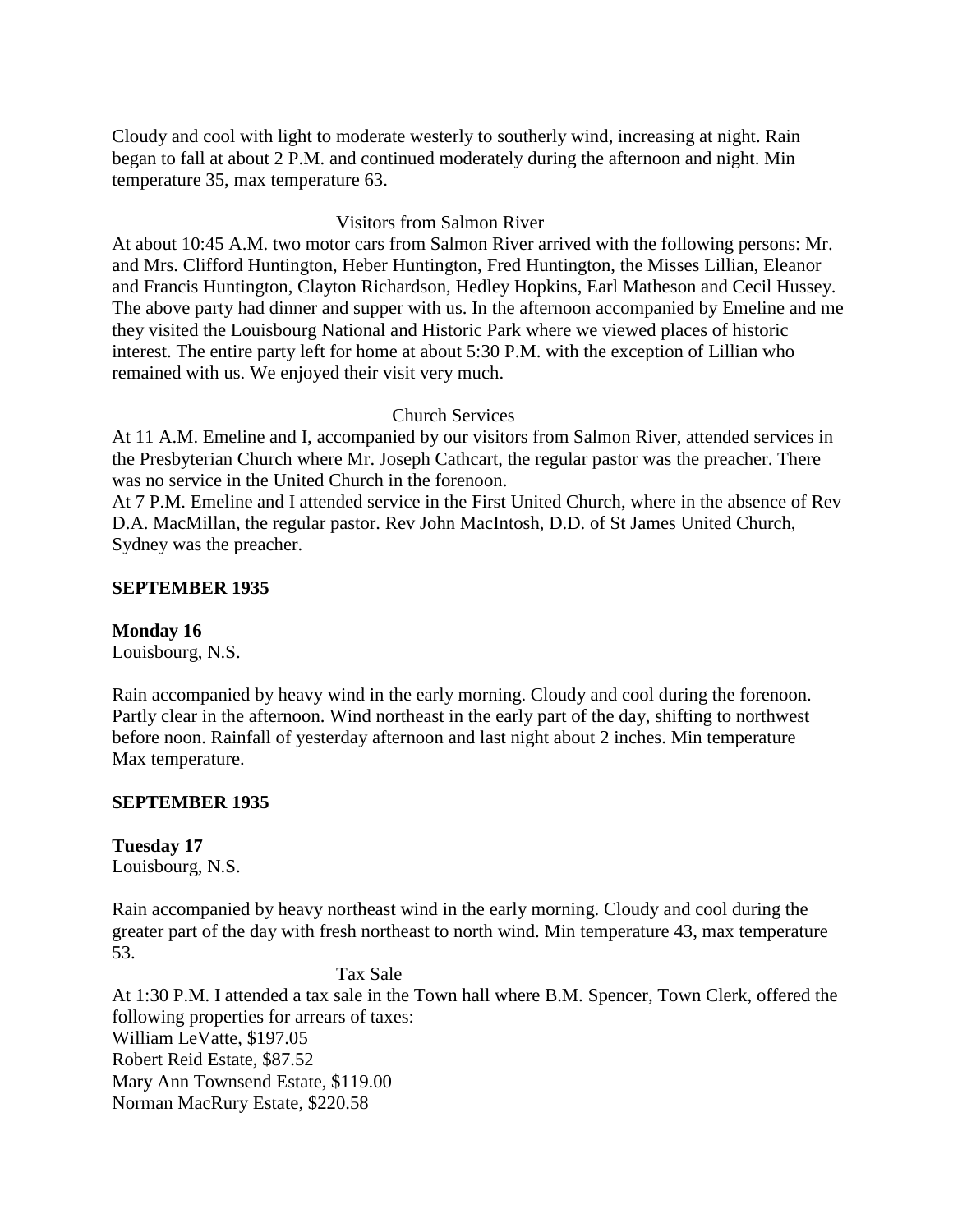William Dickson, \$94.78 David Townsend Estate, \$60.35 Ronald MacLean Estate, \$169.63 Maurice Slattery Estate, \$80.35 Patrick Mahon Estate, \$181.59 Mrs. Etta Silverman, \$139.60 Angus MacIntosh, \$130.10 Mrs. David Tutty, \$158.32 Mrs. M. LeVatte, \$117.03 Archibald MacDonald Estate, \$111.14 Dan Ross Estate, \$146.30 James MacDonald Estate, \$84.75 Mrs. Sarah MacDonald, \$31.31 Dan A. MacDonald Estate, \$15.29 William and Joseph Petrie, \$19.35 John T. MacAulay, \$22.96 James Spears Estate, The amount following each name is the amount due for taxes, interest, and other expenses connected with the sale. Of the above properties only five were sold at todays sale. They were as follows: Mrs. Etta Silverman property, Main St. sold to Fletcher Townsend for \$139.60. Mrs. David Tutty, property Havenside Street sold to Fletcher Townsend for \$158.32. Angus MacIntosh property Ellwood St sold to Lauchlin MacIntyre for \$130.10. Mrs. M. Levatte property, Main St. sold to A.A. Martell for \$117.03. Dan A. MacDonald, Riverdale St Estate sold to Allan Ferguson for \$15.29. Total amount of sales \$560.31. The unsold properties as listed above will be again offered for sale at 1:30 P.M. on Tuesday, Oct 1/ 1935.

# **SEPTEMBER 1935**

# **Wednesday 18**

Louisbourg, N.S.

Cool and mostly clear with light winds. Min temperature 40, max temperature 61.

Choir Practice At 8:30 P.M. I attended choir practice in the First United Church.

# **SEPTEMBER 1935**

**Thursday 19** Louisbourg, N.S.

Cloudy and cool with moderate southwest to west winds. Min temperature 49, max temperature 62.

Installed a Radio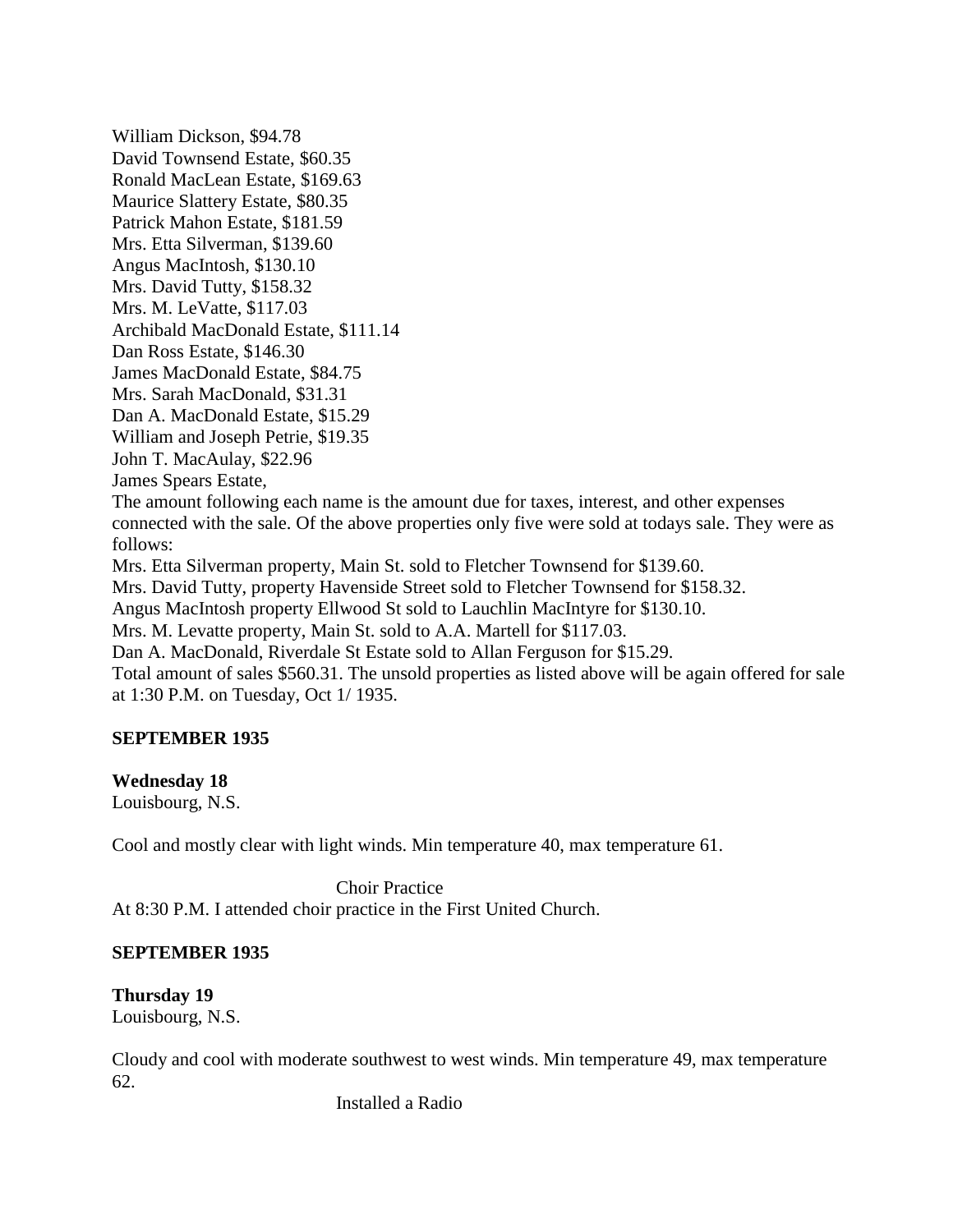# **SEPTEMBER 1935**

# **Friday 20**

Louisbourg, N.S.

Heavy rain with thunder and lightning in the early morning. Cloudy during the day with rain at night. Light to moderate west southwest wind. Min temperature 51, max temperature 68.

#### **SEPTEMBER 1935**

#### **Saturday 21**

Louisbourg, N.S.

Cloudy and mild with light winds. Rain in the early morning. Min temperature 50, max temperature 60.

#### **SEPTEMBER 1935**

# **Sunday 22**

Louisbourg, N.S. Valley Station, N.S.

Clear and moderately warm with light winds. Heavy showers in the afternoon and evening accompanied by thunder and lightning in the vicinity of New Glasgow and Truro.

# Motored to Valley, N.S.

Left Louisbourg at 7:15 A.M. with Wesley Townsend and Emerson Grant in Wesley Townsend's automobile and motored to Valley Station, N.S. enroute to Halifax. We went by way of Sydney, St. Peter's and Hawkesbury. Arriving at Hawkesbury at 11 A.M. we attended service in the United Church after which we had dinner before crossing the strait. Left Hawksbury on the 1 P.M. boat and reached Valley Station, via Antigonish, Malignaut Cove and New Glasgow, at about 5:30 P.M. Stopped all night at Rev H. D. Townsend's, Valley Station. Long sections of the main highway under construction, both on the Island of Cape Breton and the mainland, making it necessary to make long detours which added considerably to the distance traveled. The preacher that we listened to in Hawksbury, United Church at 11 A.M. was Rev W.G. Watson, D.D. of Pine Hill Divinity College, Halifax, N.S.

#### Arrived at Louisbourg

The Dredge "Halifax No. 25", of the firm of J.P. Porter's son, arrived at Louisbourg today from Sydney in tow of the British Empire Steel and Coal Company's tug "Cruizer". This dredge arrived here for the purpose of carrying on dredging operation in and around the British Empire Steel and Coal Company's docks in Louisbourg harbour.

# Preached at Louisbourg

Rev Gordon of the United Church, Reserve Mines occupied the pulpit of the First United Church, Louisbourg at 7 P.M. No service in the forenoon.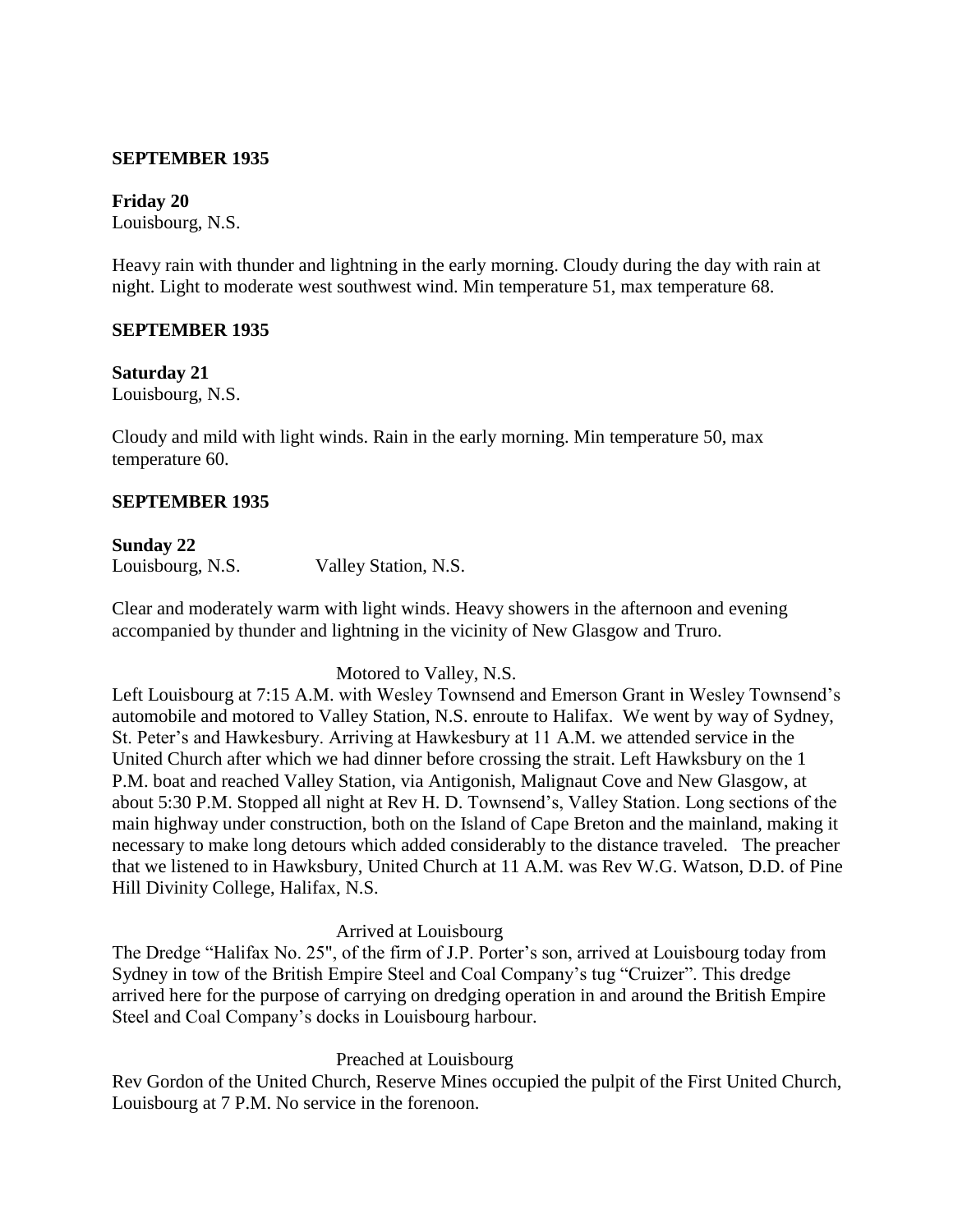#### **SEPTEMBER 1935**

**Monday 23** Valley Station, N.S. Halifax, N.S.

Mostly cloudy with a few local showers in the forenoon. Mostly clear during the afternoon and evening. Cool with moderate to fresh northerly wind.

#### Motored From Truro to Halifax

At about 9 A.M. we left Valley Station, near Truro and motored through to Halifax, arriving at about 12:30 P.M. standard time (Halifax still being on Daylight Saving Time). Roads very muddy and wet between Truro and Halifax, with long sections under construction. Visited Public Gardens on arrival at Halifax. Had lunch at "Green Lantern" Restaurant. Made a number of business calls during the afternoon. Visited Ira Peal of Louisbourg, who for the past week has been a patient at the Victoria General Hospital. Visited Roddie MacLeod of Louisbourg at his boarding house, 109 LeMarchant Street. Attended a "Picture Show" at the Capital Theater, with Wesley Townsend and Emerson Grant in the evening, after which the three of us stayed at the Halifax Hotel for the night.

#### Began Dredging

The dredge "Halifax No. 25" began dredging in and around the docks of the British Empire Steel and Coal Company in Louisbourg harbour. Tug F. DUPRE, Capt. Williams arrived at Louisbourg today for the purpose of acting as tender to the dredge.

# Motorship "Hurry on" Founders

Motorship "Hurry on", Capt. A.H. Gardner, enroute from Halifax to Montreal with a cargo of corn sunk off Port Hood Island at about 6:30 this evening. Of her crew of 12, 5 were drowned or died from exposure before reaching land. The dead are : Capt. A.H. Gardner, Yorkshire, England; Mate, Alex MacKenzie, North Sydney; 3rd engineer, J.F. MacAulay, River Denys, Donkeyman, Alex Wait, Saptre, Saskatchewan, Seaman, Fraser MacLean, Pictou Island.

The survivors who landed at Judique, C.B. in a lifeboat on Tuesday morning, Sept 24 were as follows:

Chief Engineer, Herman Schade, Halifax 2<sup>nd</sup> Engineer, Albert Boudreau, Halifax Cook, Lawrence Cacapardos, Halifax Seaman, Gus Carmichael, St. Ann's, C.B. Seaman, J.F. Evans, Halifax Seaman, Gilbert Boyd, Truro, N.S. Seaman, Herman Baker, Halifax

#### **SEPTEMBER 1925**

| <b>Tuesday 24</b> |  |
|-------------------|--|
|                   |  |

Halifax, N.S. Sherbrpple, N.S.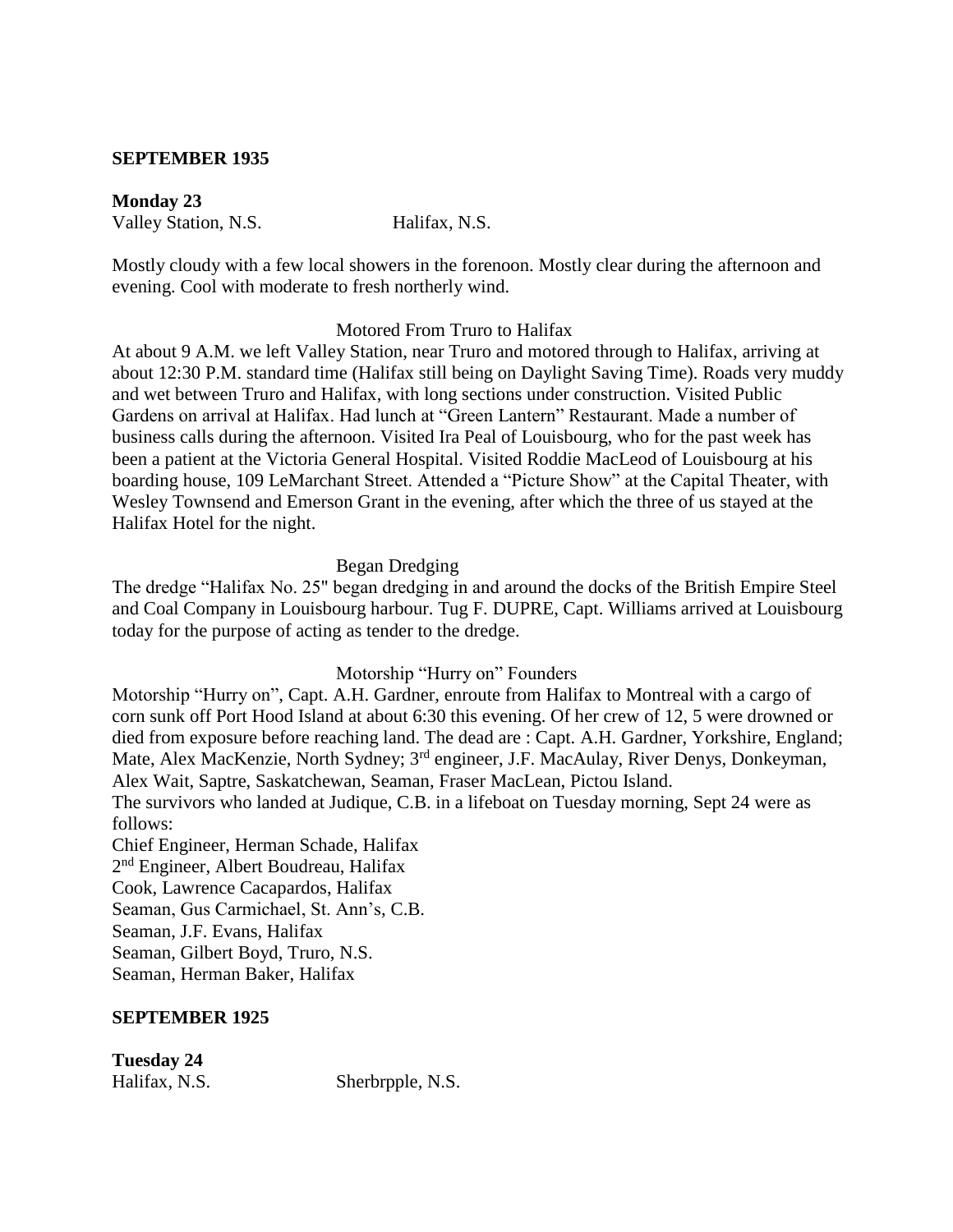Clear and moderately cool with light winds.

Motored to Sherbrooke

Made a number of business calls with Wesley Townsend and Emerson Grant during the forenoon and visited the Nova Scotia Archives building, where we were very kindly received by Prof. D.C. Harvey M.A. Provincial Archivist. After lunch at the Halifax Hotel we left Halifax at 1:40 P.M., enroute for home via Dartmouth, Sheet Harbour and Sherbrooke. Arrived at Sherbrooke at about 5:30 P.M., where we stopped for the night at the "Silver Inn", (Miss Burns Proprietress)

# **SEPTEMBER 1935**

**Wednesday 25** Sherbrooke, N.S. Louisbourg, N.S.

Clear and moderately warm with light winds.

Motored from Sherbrooke to Louisbourg,

Via Melrose Country Harbour, Isaacs Harbour, Larry's River, White Head, Canso, Guysborough, Queensport, Mulgrave, Hawksbury, St. Peter's, Sydney. Left Sherbrooke at 8 A.M. arrived home at 10:45 P.M. Had lunch at White Head at the home of Mr. and Mrs. Fred Harris and supper at Mulgrave at 6 P.M. Crossed the Strait on the 6:30 P.M. boat. The drive from Sherbrooke to Mulgrave is a very delightful one and we all enjoyed it immensely.

# **SEPTEMBER 1935**

**Thursday 26** Louisbourg, N.S.

Clear and moderately warm with moderate to fresh southwest wind. Max temperature 64.

# Death of Ira Pearl

The death of Ira Pearl of this town took place today in the Victoria General Hospital at Halifax, N.S. where he had been a patient for about two weeks. Mr. Pearl who was about 59 years of age was a native of Tancook , N.S. but came to Louisbourg about twenty five years ago where he resided ever since. He is survived by his wife, three sons, and two daughters. The sons are Walter, Cecil and Willie, all living at Louisbourg. The daughters are: Mrs. Ivan Fleet and Mrs. James Trenholme also of Louisbourg.

# **SEPTEMBER 1935**

**Friday 27** Louisbourg, N.S.

Clear and moderately warm with moderate to fresh southwest wind. Min temperature 50, max temperature 69.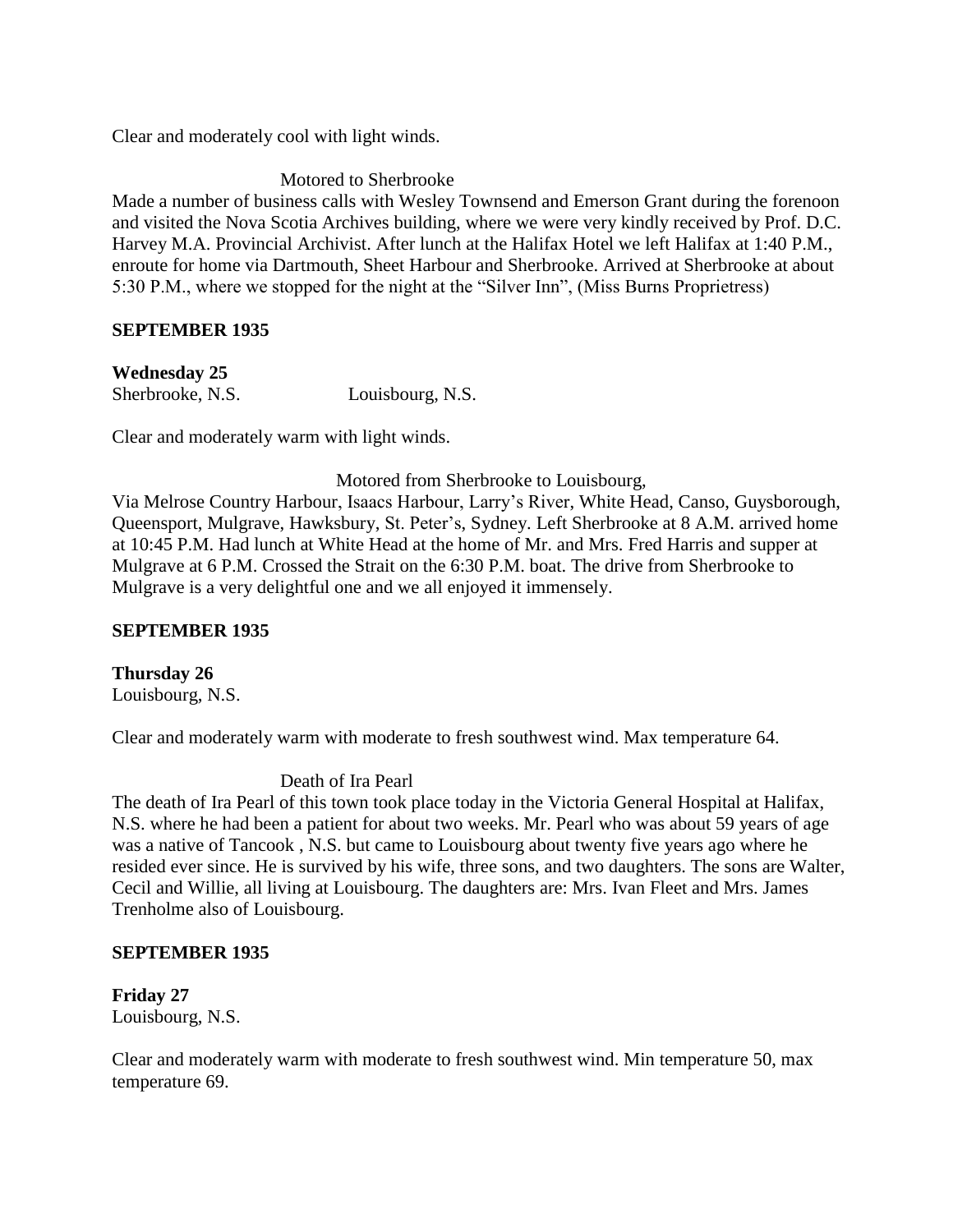### **SEPTEMBER 1935**

#### **Saturday 28**

Louisbourg, N.S.

Rain in the early morning and during the night with a few light showers during the day. Light easterly wind. Min temperature 44, max temperature 52.

#### Remains arrive

The remains of the late Ira Pearl of this town, who passed away at the Victoria General Hospital, Halifax, N.S. on last Thursday, arrived at Sydney by train this morning and were transferred to his late home at Louisbourg by D.M. Johnston's motor hearse. The funeral is scheduled to take place at 2:30 P.M. tomorrow.

Conservative Meeting

A political meeting in the interest of the Conservative Party was held in the Masonic Hall in the evening. The speakers were: Hon Mr. Ernst, Minister of Fishery; Hon Senator John A. MacDonald, St. Peter's, Mr. Peareau, St. Peters' and Isaac D. MacDougall, M.P., Inverness. Mr. MacDougall is the Conservative candidate in the constituency of Cape Breton West, Richmond and Inverness. John A. MacDonald of Louisbourg was chairman of the meeting. The election is to take place on Monday, Oct 14, 1935.

### **SEPTEMBER 1935**

**Sunday 29** Louisbourg, N.S.

Cloudy, misty and showery with light winds. Min temperature 47, max temperature 59.

#### Church Services

At 11 A.M. Emeline and I attended service in the Presbyterian Church where Mr. Joseph Cathcart, the regular pastor was the preacher. At 7 P.M. we attended service in the First United Church. This service was conducted by Rev J.S. Nickerson of the United Church at Leitches Creek, C.B. There was no service in the First United Church in the forenoon owing to the absence of the regular pastor, Rev. D.M. MacMillan, who is at present in a hospital at Boston, Mass , seriously ill.

#### Funeral

The funeral of the late Ira Pearl took place from the family residence, Havenside, Louisbourg at 2:30 P.M. The services at the home and grave were conducted by Rev J.S. Nickerson, Pastor of Leitches Creek United Church. Interment took place in the United Church Cemetery on Clarke's Road. I was present at the service at the house but did not accompany the remains to the cemetery.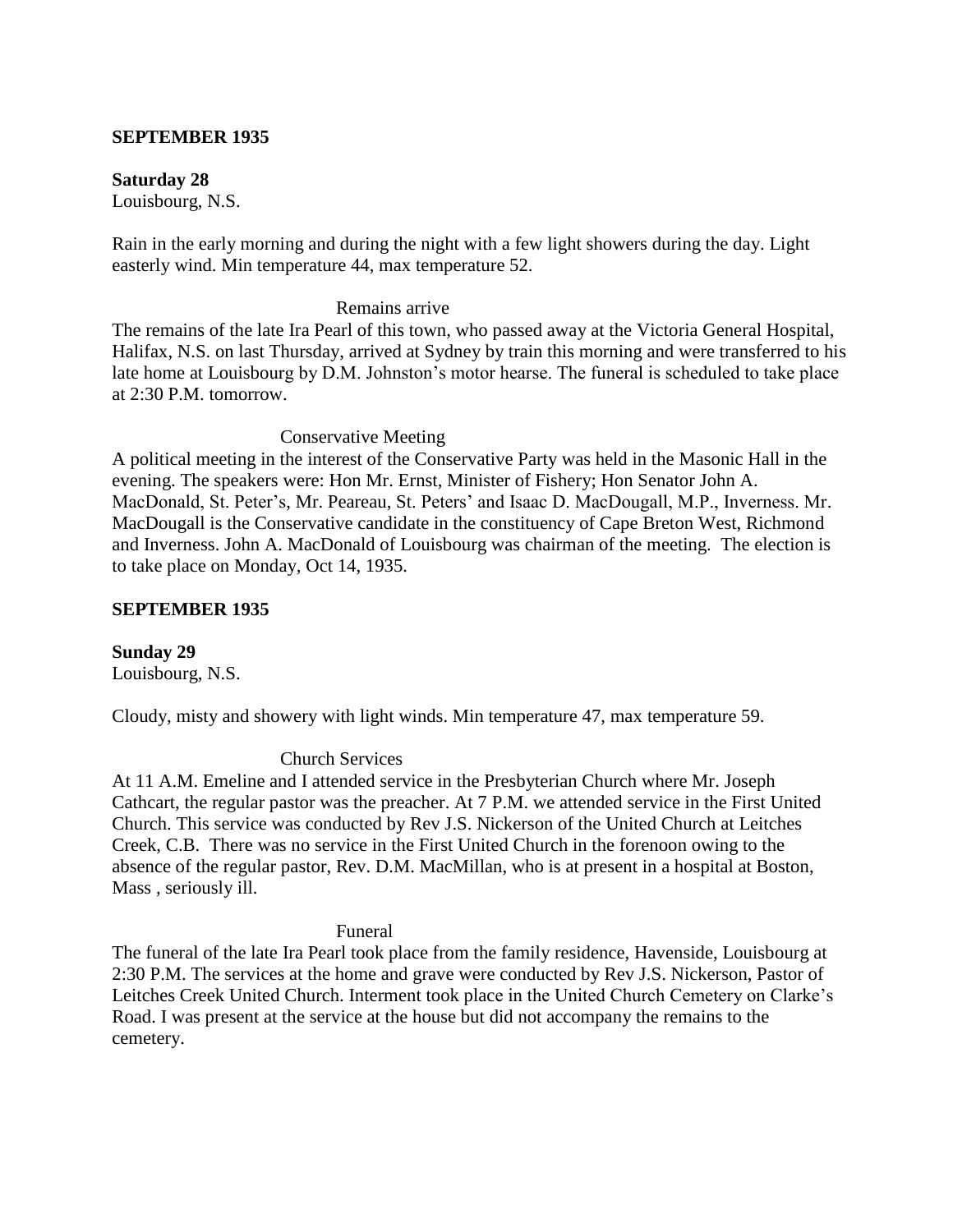Rev J.S. Nickerson had supper and stayed with us during the night. Wesley Townsend and Emerson Grant in the absence of members of their households had dinner and supper at our house.

### **SEPTEMBER 1935**

### **Monday 30**

Louisbourg, N.S.

Cool and mostly cloudy with light westerly winds. Min temperature 48, max temperature 0.

### Visited National Park

In the forenoon I accompanied Rev J.S. Nickerson on a visit to the "Louisbourg National and Historic Park" where we spent about two hours viewing places of interest. Mr. Nickerson is very much interested in the story of the Old "Dunkirk". After having dinner with us Mr. Nickerson left for his home at Leitches Creek where he is Pastor of the United Church at that place.

#### Met at Town Hall

At 7:30 P.M. I met the Town Clerk and the members of the Town Council in the Council Chamber, Town hall for the purpose of discussing the adjourned Tax sale which is scheduled to take place tomorrow, Oct 1 at 1:30 P.M.

Those present were: B.M. Spencer, Town Clerk, G.B. Hiltz, Wesley Townsend, Jeremiah Smith, D.J. MacInnis, Councillors and M.S. Huntington, Mayor.

### **OCTOBER 1935**

# **Tuesday 1**

Louisbourg, N.S.

Cloudy and cool with moderate southeast wind which increased to a gale during the night. Heavy rain in the evening which continued throughout the night. Light frost in the morning. Min temperature 32.

#### Tax Sale

At 1:30 P.M. I attended a sale of properties for areas of taxes at the Town hall where B.N. Spencer, Town Clerk disposed of properties amounting to \$245.00.

The following are the names of the properties offered, names of purchasers and amounts received for each property:

Robert Reid Estate, sold to Archie Munroe for \$10.00

William Levatte land on Kent Street, sold to Alex Smith for \$30.00.

William Levatte house and lot, no bid

James Spears Estate, no bid

Mary Ann Townsend Estate, house and lot sold to Ernest Parsons for \$25.00.

Maurice Slattery Estate , lot of land, sold to Eastern Oil company for \$20.00.

Norman MacRury Estate, house and lot , no bid.

William Dickson, land sold to Ernest Parsons for \$25.00.

Archibald MacDonald Estate, house and lot sold to Fred Burke for \$70.00.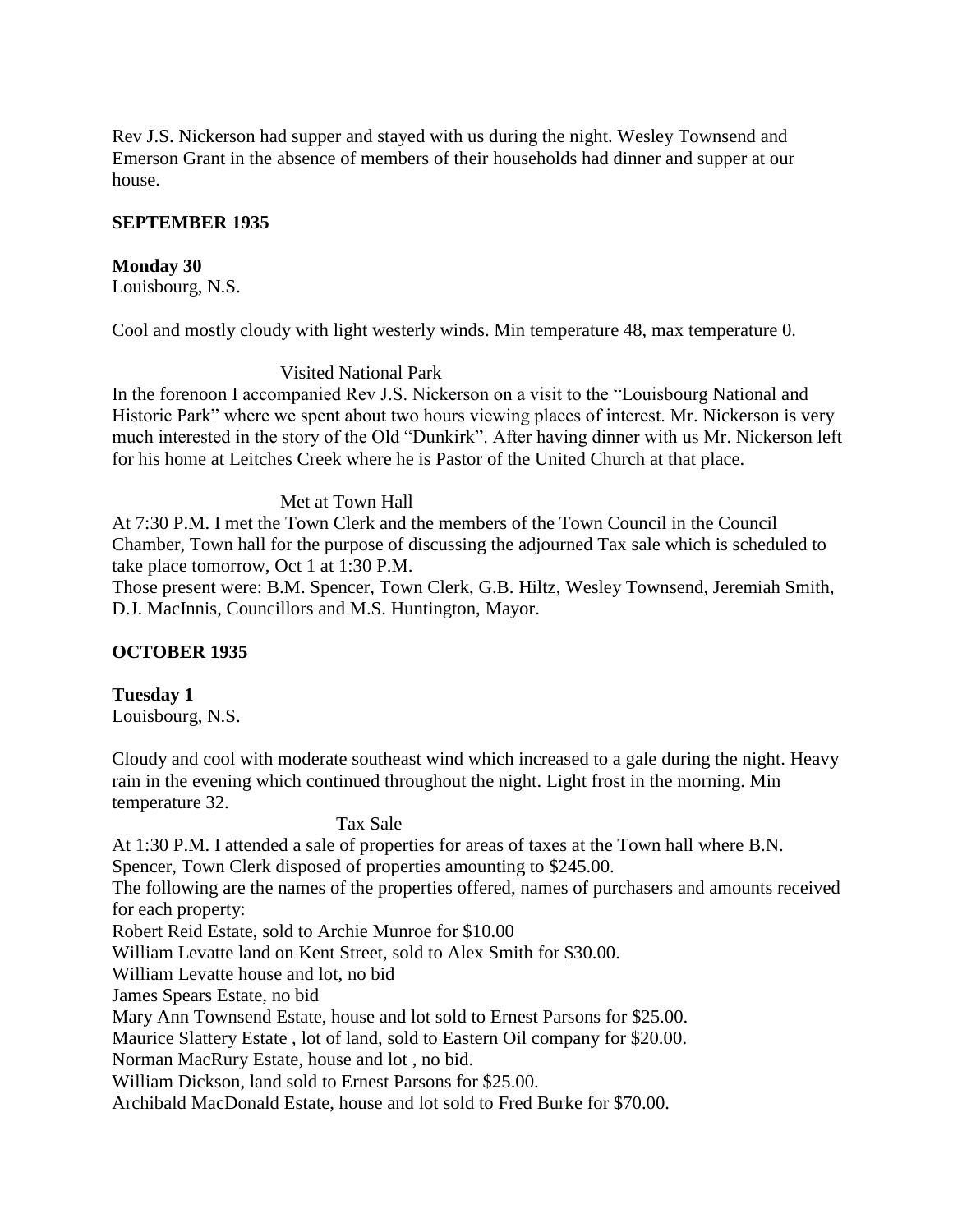Ronald MacLean Estate, land sold to Stewart Hiltz for \$50.00. David Townsend Estate, land sold to Stewart Hiltz for \$10.00. Patrick Mahon estate, house and lot, no bid. Dan Ross Estate, house and land, several bids, bid of M.D. Cameron of \$70.00 being the highest, no sale the clerk not considering the amount sufficient. James MacDonald Estate, land, no bid. Sarah MacDonald, land no bid. William and Joseph Petrie, land sold to Allan Ferguson for \$5.00 John T. MacAulay land sold to Donald Beaver for \$5.00.

Death of Infant

The death of an infant child of Mr. and Mrs. John Head of this town took place this morning.

## **OCTOBER 1935**

**Wednesday 2** Louisbourg, N.S.

Heavy rain with high wind in the early morning. Cloudy with light southwest wind during the day. Some rain at night. Min temperature 48, max temperature 62.

Death of Mrs. Wheatby

The death took place at her home at Halifax, N.S. today of Mrs. Charles Wheatby a former resident of this town. Mrs. Wheatby who in her youth was Miss Victoria Tutty, was married twice; her first husband who died many years ago, was Captain William P. Cann of Louisbourg, where they lived until the time of his death. After her marriage to Charles Wheatby she resided at Halifax. She is survived by her husband, two sons and one daughter by her first husband. The sons are William in the Province of Quebec, Johnathan, Chief Engineer on the Canadian Government Steamer "Acadia" who had his home in Halifax, N.S. The daughter is Mrs. (Captain) Knudsen living at present in Ontario.

### **OCTOBER 1935**

**Thursday 3** Louisbourg, N.S.

Clear with moderate southwest wind. Cloudy in the evening with showers at night. Min temperature 33, max temperature 54.

### **OCTOBER 1935**

**Friday 4** Louisbourg, N.S. Sydney, N.S.

Showers in the early morning. Cloudy during the greater part of the day. Warm and mostly clear at Sydney. Min temperature (Louisbourg) 48, max temperature (Louisbourg) 62.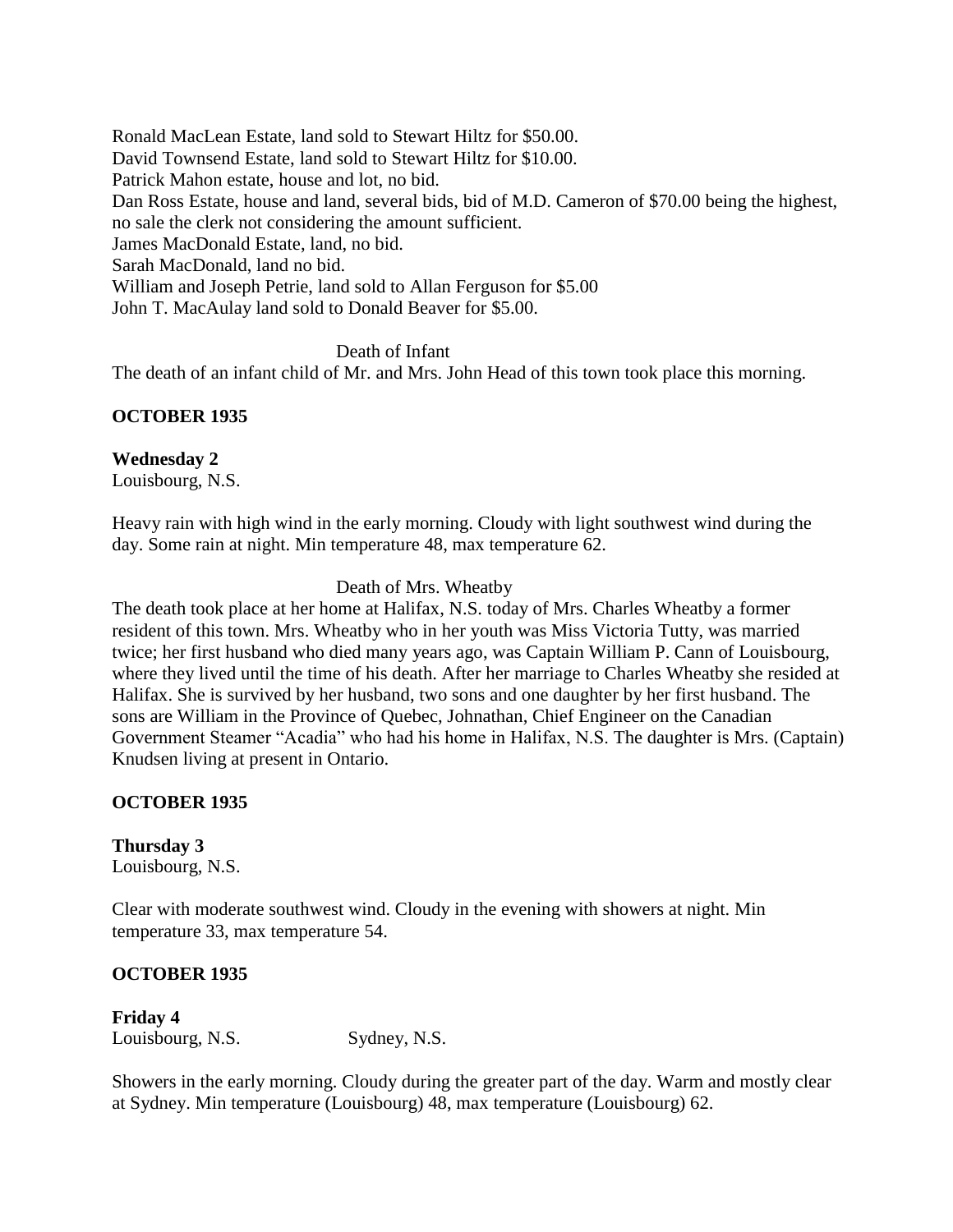# Motored to Sydney

At 8:30 I left Louisbourg and motored to Sydney with Sam MacDonald who has recently started a passenger service between here and Sydney.

At Sydney I made a number of business calls during which I purchased for the Town of Louisbourg 8 lengths of 8 inch iron pipe for culverts. Each piece was 20 feet in length making a total of 160 feet. The purchase was made from William Weatherbee, Esplanade, Sydney and the price agreed on was 30 cts. a foot delivered at Louisbourg. I also purchases 200 feet of flooring from Chappell Bros Ltd for the purpose of repairing the floor in my shop. Had dinner at the Vidal Hotel. Called to see Capt. E.M. Dickson who is ill at his home on Whitney Avenue and was pleased to find him improved in health. At 3 P.M. I attended and presided at a meeting of the Cape Breton County Jail Commission in the office of the County Jail. This meeting had been postponed from Wednesday, Sept 25, which was the regular date for to hold the meeting. Those present were: L.Y. Urquhart, (Secretary) North Sydney, J.D. Hartigan, Sydney and M.S. Huntington, (Chairman) Louisbourg. Meeting was adjourned at about 4:20 P.M. Left Sydney for home with Sam MacDonald at 5 P.M., arrived home at 6 P.M.

# **OCTOBER 1935**

# **Saturday 5**

Louisbourg, N.S.

Clear with light to moderate southwest wind. An ideal day. Min temperature 32, max temperature 60.

# Pipe Delivered

The 160 feet of 8 inch iron pipe which I purchased at Sydney from William Weatherbee, yesterday was delivered here this evening by motor truck. The trailer attached to the truck broke down before he reached the Town hall, so the cargo had to be discharged at the Filling Station near Gerrard's Bridge.

# **OCTOBER 1935**

**Sunday 6**

Louisbourg, N.S.

Clear and cool becoming cloudy in the afternoon. Light to moderate south west wind. Min temperature 30, max temperature 54.

# Church Service

At 11 A.M. in company with Emeline and Lillian I attended service in the Presbyterian Church where Mr. Joseph Cathcart, the regular pastor was the preacher.

At 7 P.M. Emeline, Lillian and I attended service in the First United Church. This service in the absence of Rev D.A. MacMillan was conducted by Rev Kenneth Beaton, Secretary of the Home Mission Board of the United Church whose home is in Toronto.

Visitors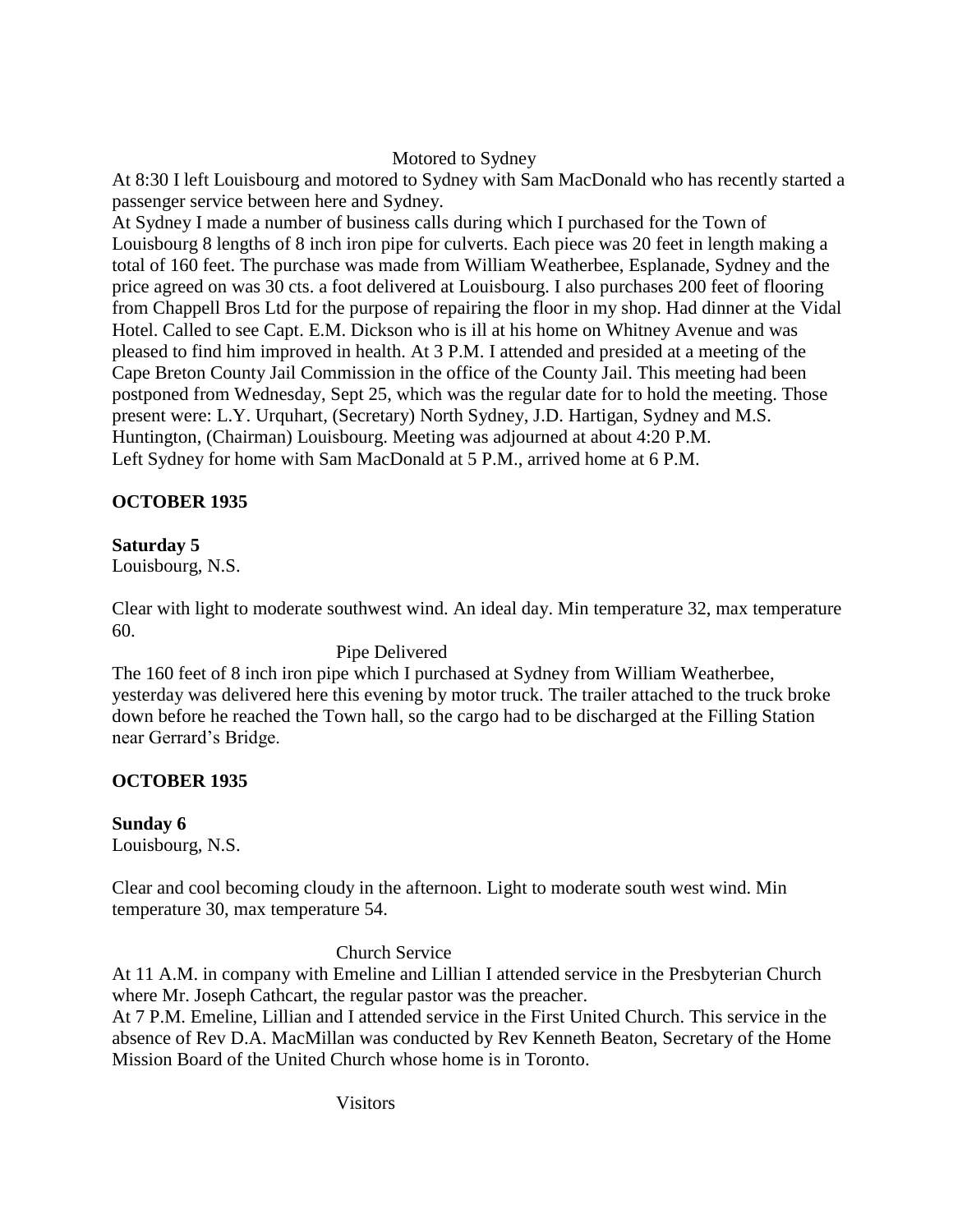At about 11:15 A.M. there arrived in two motor cars from Salmon River, the following persons who had dinner and spent part of the afternoon with us.

Mr. and Mrs. Clifford Huntington, Heber and Fred Huntington, the Misses Maud, Eleanor and Frances Huntington, Cecil Hussey, Earl Matheson and Clayton Richardson.

## **OCTOBER 1935**

### **Monday 7**

Louisbourg, N.S.

Cloudy and cool with heavy rain at night. Moderate southwest wind shifting to northeast during the evening. Min temperature max temperature 50.

### Reconstructionist Meeting

A political meeting in the interest of the newly formed Reconstruction Political Party of which H.H. Stevens, M.P. is the leader was held in the Masonic hall in the evening. Those who addressed the meeting were: Dr. B.A. LeBlanc, Arichat. Mr. Lynch of Sydney and Clifton Townsend of Louisbourg who was Chairman of the meeting. Dr. LeBlanc is the Reconstruction Party candidate in this constituency which includes Cape Breton West and the whole of Richmond and Inverness counties.

#### Nomination Day

Today nominations were filed for the various candidates who are taking part in the forthcoming Federal Election which take place on Oct 14. The following are the candidates for the Cape Breton Constituencies: Cape Breton South: Finlay MacDonald, K.C. Conservative, Dr. D.J. Hartigan, New Waterford, Liberal, Mayor D.W. Morrison, Glace Bay, Reconstruction, James B. MacLauchlan, Glace Bay, Communist.

Cape Breton North-Victoria: Dr. Lewis Johnstone, Sydney Mines, Conservative

D.A. Cameron, K.C. Sydney, Liberal

Rev Nelson MacDonald, Baddeck, Reconstruction

Inverness-Richmond-Cape Breton West: Isaac D. MacDougall, Inverness, Conservative; Daniel MacLellan, K.C. Port Hood, Liberal, Dr. B.A. LeBlanc, Arichat, Reconstruction.

### **OCTOBER 1935**

# **Tuesday 8**

Louisbourg, N.S.

Partly clear with occasional showers and moderate northerly wind. Min temperature 28, max temperature 50.

#### Liberal Meeting

A political meeting was held in the Masonic hall at 8 P.M. in the interests of the Liberal party. Those who addressed the meeting were: William Duff, Liberal candidate in Guysborough-Antigonish riding and Daniel MacLellan, K.C. Liberal Candidate for Cape Breton West-Richmond-Inverness.

Robert A. Peters was Chairman of the meeting.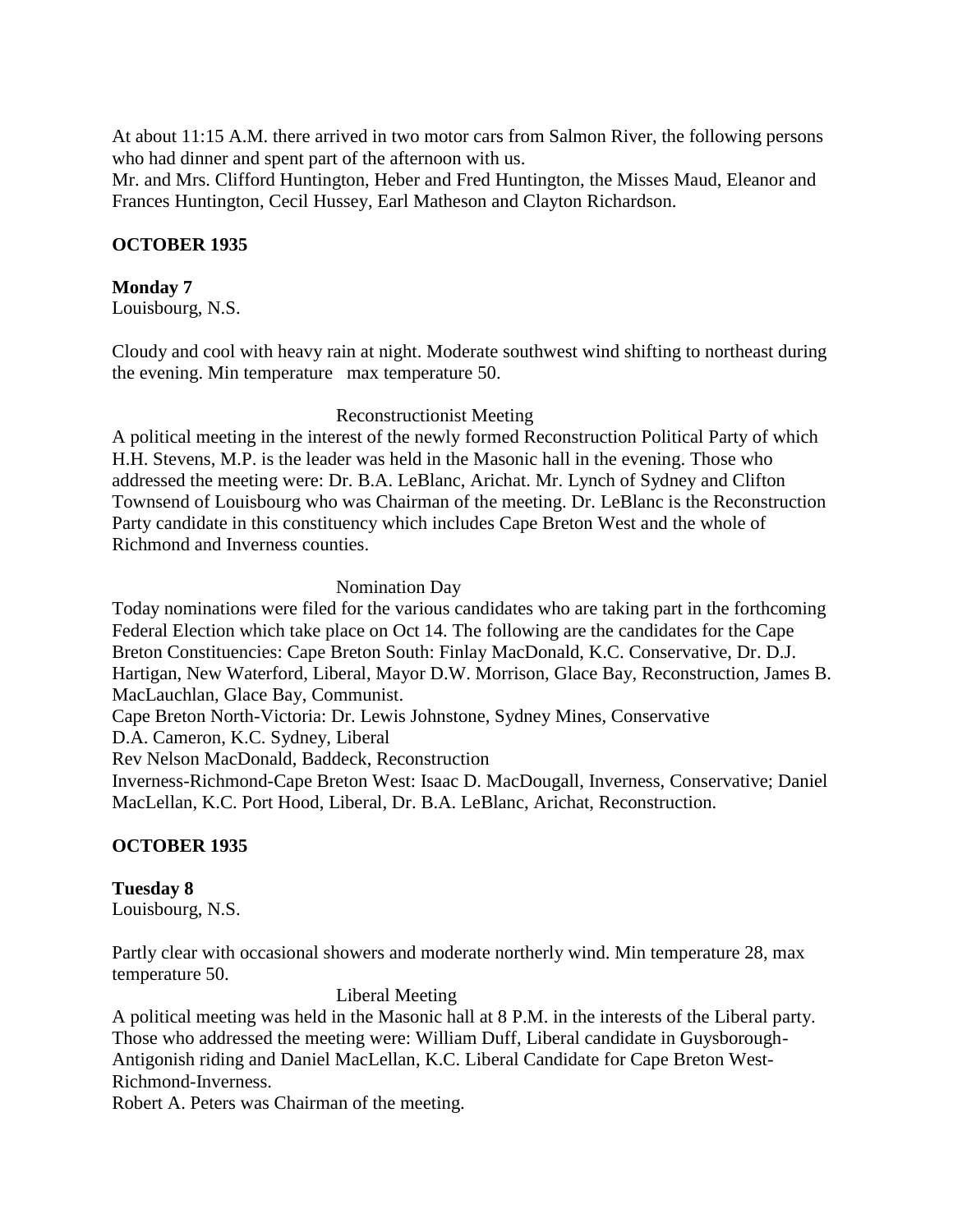#### Finished Contract

Dredge Halifax, No 25, Captain Doan, which has been engaged in dredging the docks of the British Empire Steel and Coal Corporation at this port since September 23, finished the contract today and hauled alongside the Freight Wharf to await a favorable opportunity to proceed to North Sydney.

While the dredge was here an effort was made by the President of the Board of Trade, local politicians and others to have the docks at the Government wharf and the shoal off the head of the wharf dredged in order that ships drawing 25 feet of water or more might be able to use the Government docks. So far, no favorable word had been received from the Department of Public Work respecting this matter.

### **OCTOBER 1935**

#### **Wednesday 9**

Louisbourg, N.S.

Clear with light west to southwest winds. An ideal day. Min temperature 26, max temperature 54.

#### Frost

Last night we had the first frost of the season that did any damage to gardens in this town. My dahlias were slightly damaged while in some other gardens in town they were totally destroyed. In a tub of water in the back yard I saw the first ice of the season, about 1/8 inch thick.

#### **S. S. CRUIZER**

British Empire Steel and Coal Corporation tug "CRUIZER" arrived in the early part of the night from Sydney for the purpose of towing the Dredge Halifax No 25 from here to North Sydney. The tug "F. DUPRE" Captain Williams sailed for Sydney at 8 am to take the place of the "CRUIZER" while the latter is engaged in towing the dredge to North Sydney.

#### Federal Nominations

Todays issue of the Sydney Post Record stated that the total number of candidates nominated by all parties for the coming Federal Election which takes place on Oct 14, is 894 for a house of 245 seats. By parties they are as follows:

Liberal 243, Conservative 232, Reconstructionist 174, C.C. F. 118, Social Credit 47, Others 80.

### **OCTOBER 1935**

### **Thursday 10**

Louisbourg, N.S.

Clear with light southwest wind, a perfect day. Min temperature 33, max temperature 52.

Sailed for North Sydney

At 8 am the Dredge "Halifax no 25" Capt. Doan sailed for North Sydney in tow of the tug "CRUIZER". With the departure of the dredge for North Sydney our hopes vanish for having the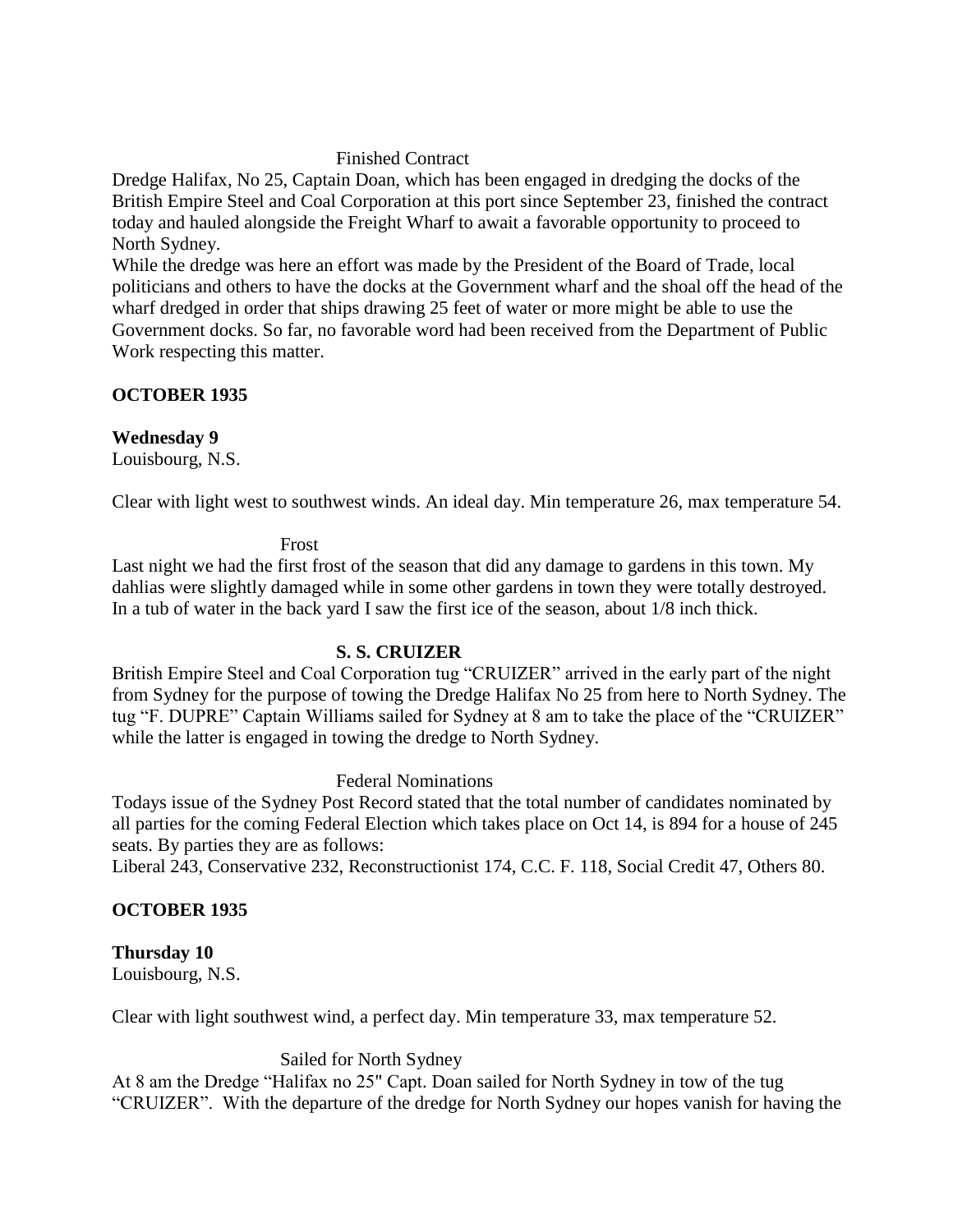docks at the Government wharf disappeared and the shoal removed off the head of the wharf this year.

### **OCTOBER 1935**

## **Friday 11**

Louisbourg, N.S.

Partly clear with light to moderate southwest wind. Frost in the early morning. Min temperature 32, max temperature 56.

### **OCTOBER 1935**

**Saturday 12** Louisbourg, N.S.

Rain during the greater part of the day. Wind variable mostly easterly. Partly clear in the evening. Min temperature 32, max temperature 54.

Visitors from Salmon River

In the evening, Earl Matheson, Clayton Richardson, and Eleanor Huntington motored here from Salmon River for to spend the week-end with us. Catherine MacCuish of this town who is teaching school at Huntington, C.B. accompanied them.

### **OCTOBER 1935**

**Sunday 13** Louisbourg, N.S.

Clear and cool with light to moderate southwest to west winds. An ideal day. Min temperature 25, max temperature 52.

Heavy Frost

Heavy frost of last night slightly damaged the dahlias in my garden, which had almost entirely escaped previous frosts.

### Church Services

At 11 A.M. and 7 P.M. Emeline and I attended services in the First United Church. Both Services were conducted by Mr. Donald MacLeod, United Church Ministerial Student.

### **OCTOBER 1935**

**Monday 14** Louisbourg, N.S.

Clear in the forenoon becoming cloudy later in the day. Light to moderate southwest wind.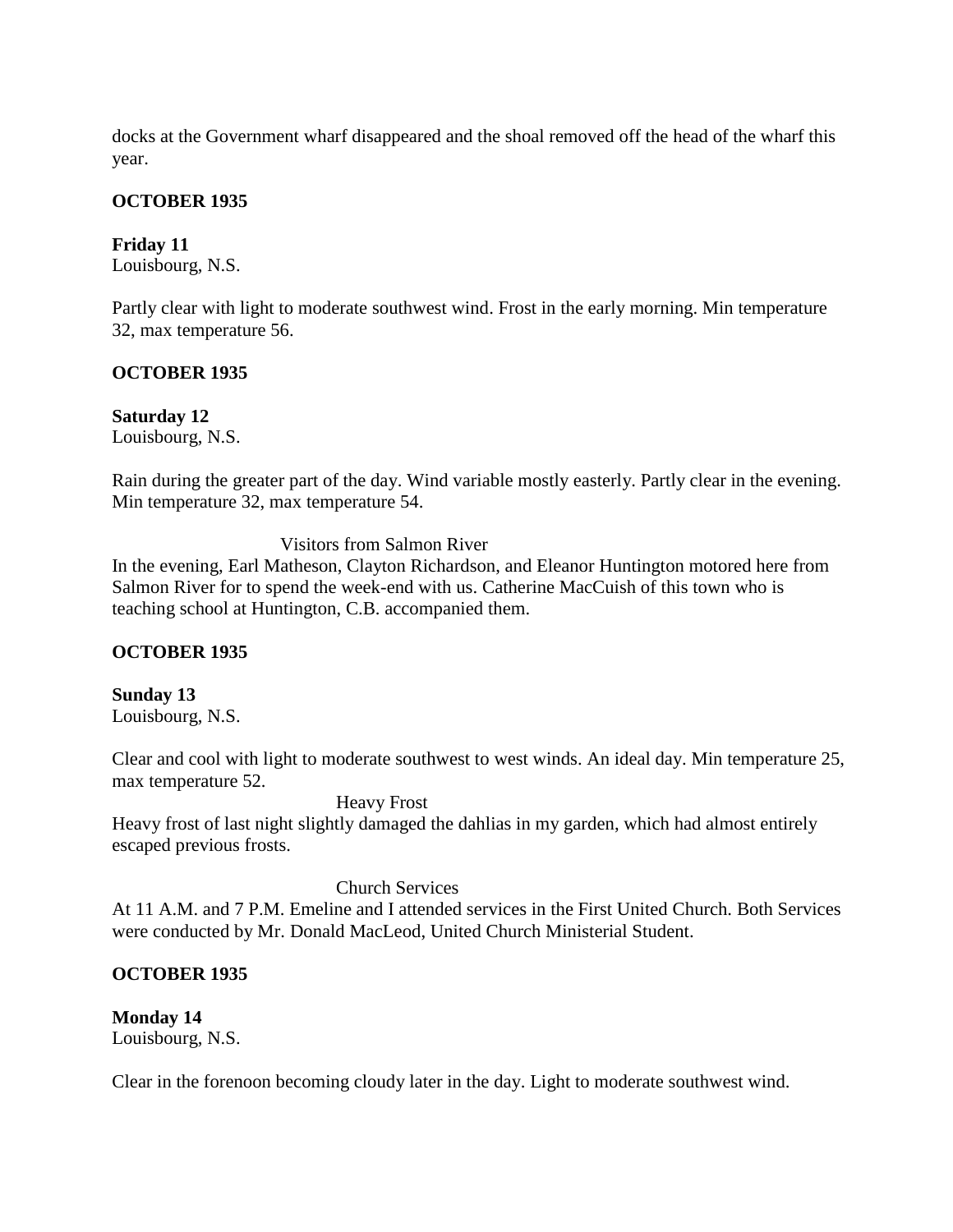### DOMINION ELECTIONS

Todays Dominion Elections resulted in a great victory for the Liberal Party under the leadership of Hon MacKenzie King.

At about 11:15 P.M. the reports coming over the radio gave a large majority for the Liberals, with the results in the Maritime Provinces as follows:

Nova Scotia: 12 Liberals Prince Edward Island: 4 Liberals New Brunswick: 9 Liberals and 1 conservative. In the 26 seats in the Maritimes only 1 Conservative was returned that one being in the Province of New Brunswick. The result of the polling in Louisbourg town and District (no. 6) was as follows: Donald MacLellan, Liberal 260; Isaac D. MacDougall, Conservative 154. Dr. B.A. LeBlanc, Reconstructionist, 74. Louisbourg District (no 6) Donald MacLellan, Lib 84, Isaac D. MacDougall, Con 59, Dr B.A. LeBlanc, Rec 18.

Total majority for MacLellan in town and District 131.

# **OCTOBER 1935**

## **Tuesday 15**

Louisbourg, N.S.

Rain during the day. Cloudy and showery in the afternoon with southwest wind which shifted to westerly and later in the evening to northeast. Min temperature 39, max temperature 61.

# ELECTION RESULTS

Todays issue of the Sydney Post-Record gave the following as a result of yesterdays Dominion Elections; Liberals elected 165, Conservatives 40. C.C.F. 7, Reconstructionist 1; Social Credit 13; Independent 1, Independent Liberal 4, U.F. O Labor 2. A total of 233 out of 245 seats.

The result in the Island of Cape Breton as follows:

**Cape Breton West-Richmond-Inverness** (3 polls to hear from)

Daniel MacLellan, K.C. Lib 9.057

J.D. MacDougall, Con, 4.563

Dr. B.A. LeBlanc, Reconstructionist, 2.642

# **Cape Breton South**

Dr. D.J. Hartigan, Lib 10,493 Finlay MacDonald, K.C. Con, 7.595 D.W. Morrison, Reconstructionist, 5.160 J.B. McLachlan, Communist, 5.159 **Cape Breton North-Victoria** D.A. Cameron, K.C. Lib, 6.666 Dr. L.W. Johnstone, Con, 4.180 Rev Nelson MacDonald, Reconstructionist, 3.258. The following is the result of the voting on the mainland of Nova Scotia: **Antigonish-Guysborough**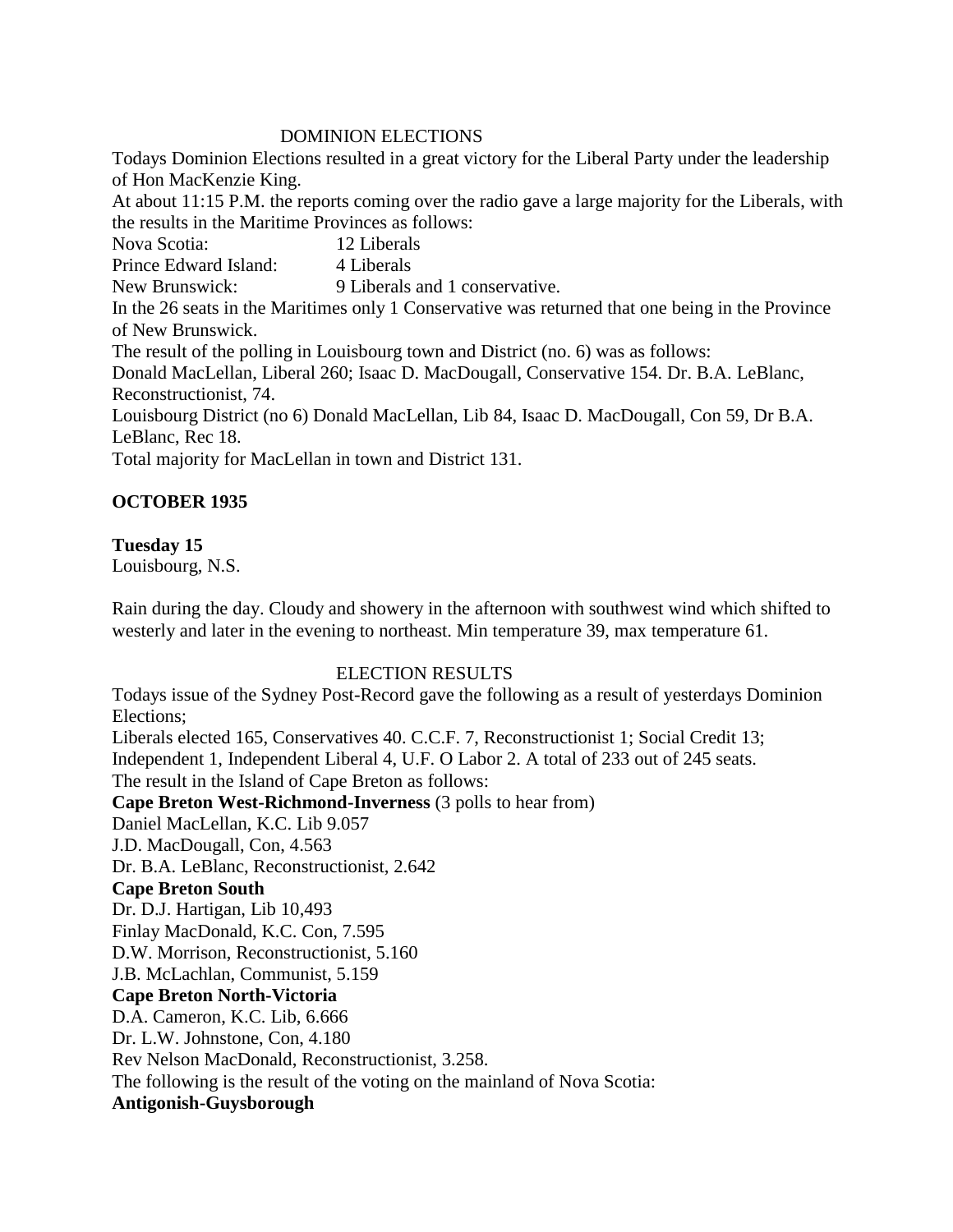William Duff, (L) 7.754 J. Howard MacKichan (R) 3.708 **Colchester-Hants** Gordon T. Purdy (L) 9.366 W.B. Armstrong (C) 9.183 W.C. Miller (R) 2.062 **Cumberland** Dr. D.M. Cochrane (C) 7.032 Kenneth J. Cochrane (L) 7.322 **Digby-Annapolis-Kings (2 polls missing**) J.L. Ilsley (L) 13.874 R.D.C. Stewart (C), 7.214 C.B. Wetmore (R) 1.847 **Halifax (2 members)** R.E. Finn (L) 23.999 G.B. Isnor (L) 2.411 L.A. Gastanguay (C) 13.170 R.D. Guildford (C) 13.605 Rev John Furlong (R) 6.246 J.J. Power (R) 5.035 **Pictou (1 poll missing)** H. B. McCulloch (L) 8.427 J.A. MacGregor (C) 6.485 **Lunenburg-Queens** J.J. Kinley (L) elected W.G. Ernst (C) defeated **Shelburne-Yarmouth-Clare** Vincent J. Pottier (L) 10,573 R.W.E. Landry (C) 5.380 J. Donald Burton (R) 1.672

#### C. H. Clendining visits Louisbourg

Mr. C.H. Clendining, Chairman of the "Irish Trans-Atlantic Air Corporation who is at present in Cape Breton in search of a suitable terminus for a Trans-Atlantic mail and passenger service, visited Louisbourg this afternoon. Mr. Clendining who arrived here at about 3:30 P.M. was accompanied by Mayor S.E. Muggah of Sydney, Lieut.-Col John A MacDonald, President Sydney Board of Trade, Frank MacIntyre, Secretary Sydney Board of Trade and Mr. Colin MacKenzie K.C. of Sydney. On their arrival a committee consisting of Dr. H.J. Townsend, President Louisbourg Board of Trade A.A. Martell and I accompanied by Dr. F. O'Neil of Sydney met the party at the "Dundonald Inn" where Mr. Clendining briefly outlined what he required in the way of a terminus suitable for an all year round air and sea plane service from Londonderry, Ireland. After a short conference at the "INN" during which we named what we considered the most suitable spots for an air base in this vicinity, namely Louisbourg Harbour and MacKenzie's Barren, we all motored to the Louisbourg National and Historic Park where an excellent view of the was obtained. It being too late in the evening to visit MacKenzie's Barren it was partly arranged that Mr. Clendining should again visit Louisbourg tomorrow by airplane, when our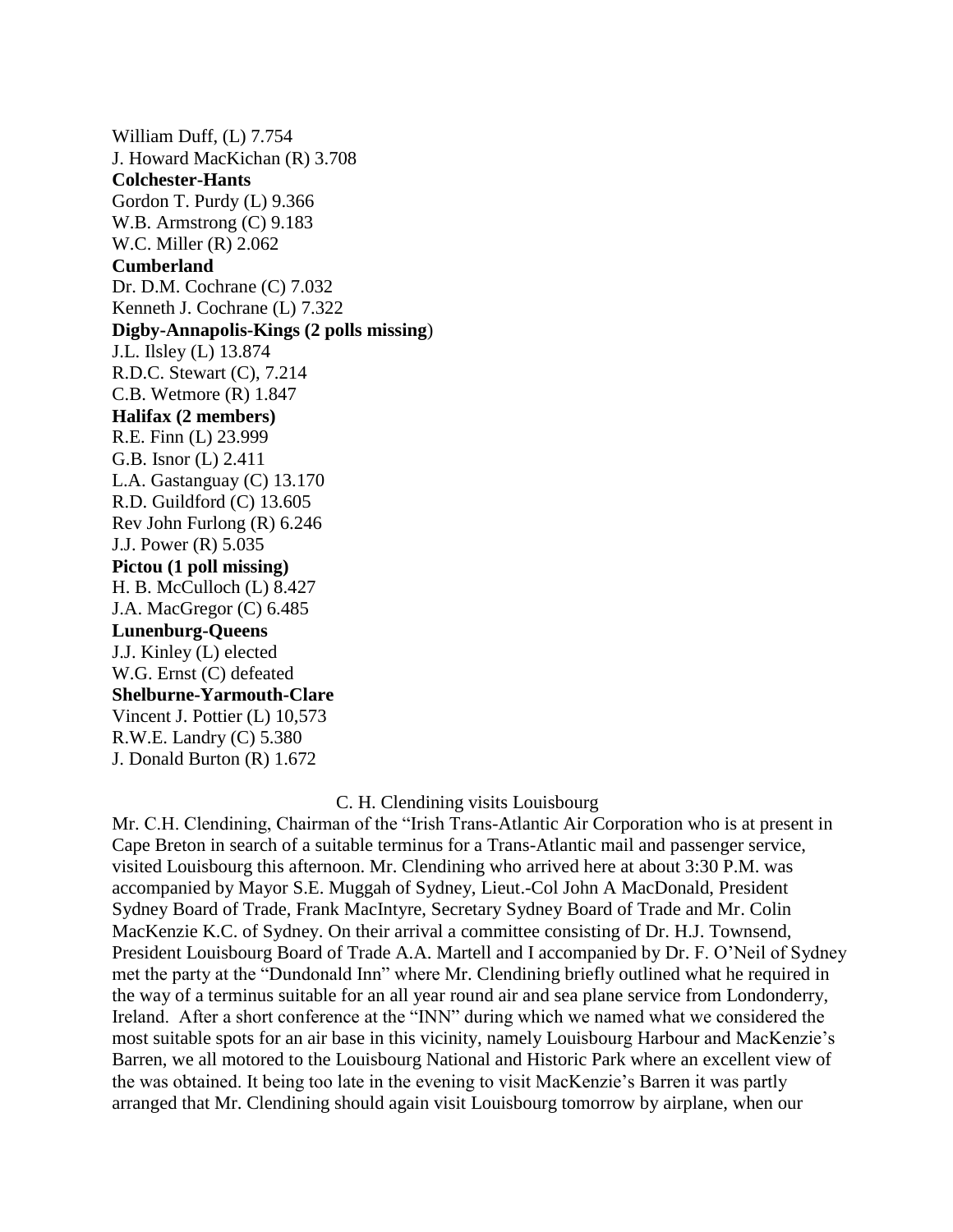proposed sites could be viewed from the air. After returning to the Dundonald Inn, Mr. Clendining and party left for Sydney at about 5 P.M. by motor.

## **DROWNED AT MIRA BAY**

Ethel Martell aged 15 daughter of Mr. and Mrs. John Martell of Flint Island, Port Morien was drowned at an early hour this morning in Mira Bay near Catalone Beach. Yesterday, a party consisting of Ethel Martell 15, her two brothers, William 22, Kenneth 18 and her brother William's wife, four in all went from their home on Flint Island by motor boat to the Village of Port Morien. On the return trip the engine broke down after which they were at the mercy of the strong northeast wind which sprung up in the evening and later reached gale proportions.

## **OCTOBER 1935**

## **Wednesday 16**

Louisbourg, N.S.

Rain in the early morning with northeast gale wind, moderated to some extent during the day, but continued to blow a strong breeze until night. Partly clear during the afternoon. Min temperature 34, max temperature 52.

## **OCTOBER 1935**

### **Thursday 17**

Louisbourg, N.S. Clear and cool with light to moderate northeast wind. An ideal day. Min temperature 28, max temperature 50.

# Council Meeting

At 7:30 P.M. I attended and presided at a meeting of the Town Council. Those present were: Councillors: Wesley Townsend, Jeremiah Smith, G.B. Hiltz and D.J. MacInnis. Mayor M.S. Huntington, Town Clerk, B.M. Spencer, Police Officer, D.M. Johnstone and William Phalen.

# Visited Louisbourg by Airplane

In the afternoon Mr. C.H. Clendining, Chairman of the Irish Trans-Atlantic Air Corporation, who was here on last Tuesday respecting an Air Terminus, flew over Louisbourg and vicinity in a Royal Canadian Mounted Police Seaplane. He did not land in the vicinity of Louisbourg as far as I am aware.

### **OCTOBER 1935**

# **Friday 18**

Louisbourg, N.S. Clear and cool with light southeast to east wind. Cloudy at night. Min temperature 26, max temperature 50.

Meeting of Board of Trade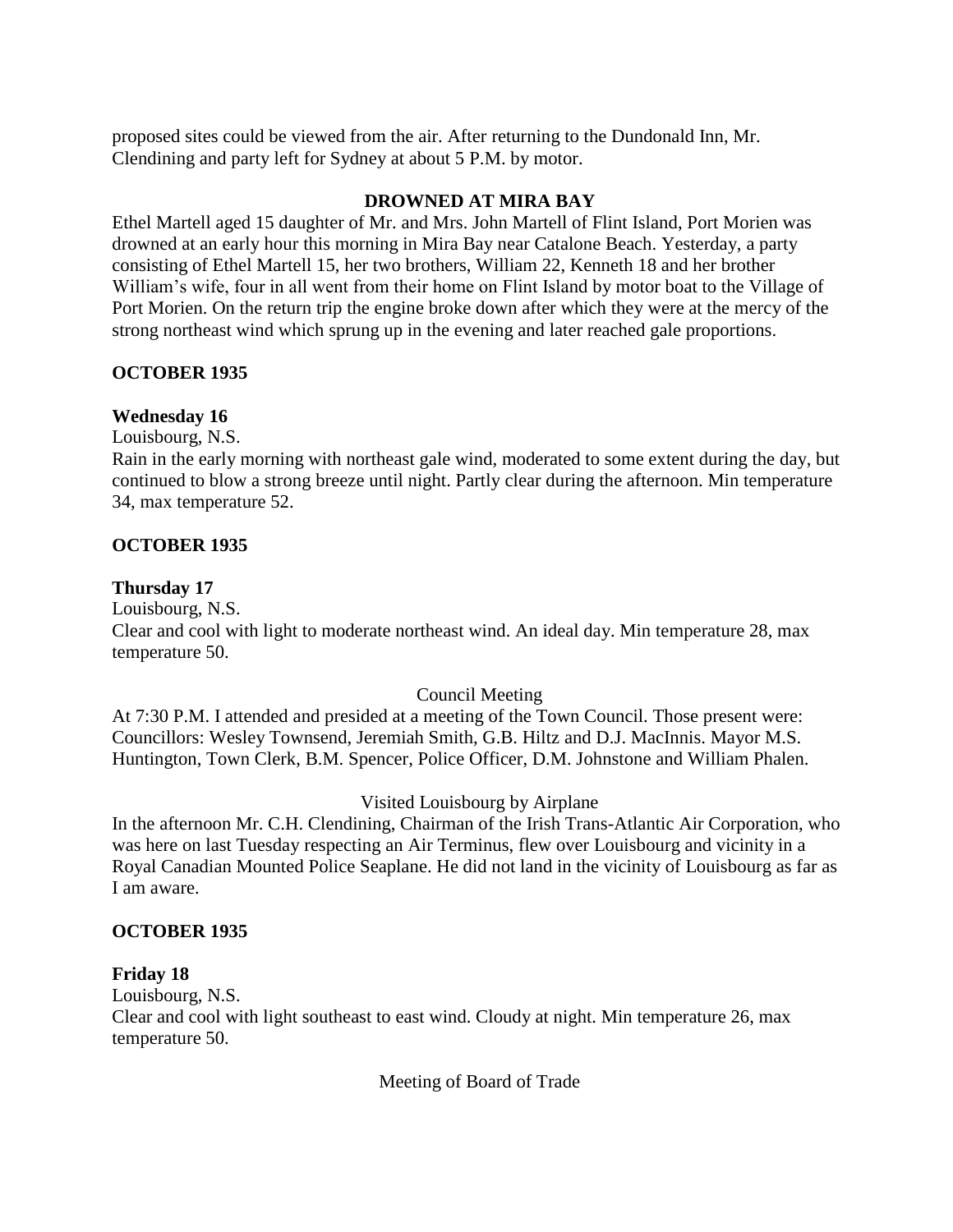At 8:30 P.M. I attended a meeting of the Louisbourg Board of Trade in the council chamber in the Town hall. Those present were as follows: James Crowdis, A.A. Martell, B.M. Spencer, R. Lipkus, Bert Wilcox, Sam Levy, Neil Murphy, W.C. DeLaney, L.H. Cann, and M.S. Huntington. In the absence of the president Dr. D.J. Townsend and Secretary George Lewis, James Crowdis, Vice-President presided and A.A. Martell acted as secretary. In the early spring prizes were offered by the Board of Trade for the best flower gardens in town during the summer of 1935. This competition was confined to the pupils of the Town schools. At tonight's meeting the winners were announced as follows: First Prize, \$5.00 Bert Hiltz, Second \$3.00 Charles Crowdis, Third Prize, \$2.00 Murray Fleet, Fourth Prize \$1.00 Ralph and Harvey Lewis. The judges in this contest were: Neil Murphy, D. Roy Ingraham and James Crowdis.

At this meeting I was requested to visit the schools and present the prizes to the various winners. This I consented to do and named Monday, Oct 21 at 2 pm as the time of the presentation.

## **OCTOBER 1935**

### **Saturday 19**

Louisbourg, N.S.

Heavy rain in the early morning accompanied by thunder and lightning. Cloudy and showery during the day. Moderate easterly to northerly winds. Min temperature 38, max temperature 48.

### **OCTOBER 1935**

#### **Sunday 20**

Louisbourg, N.S.

Clear and pleasant with light to moderate westerly wind. An ideal day. Min temperature 35, max temperature 58.

#### Church Services

At 11 A.M. accompanied by Emeline and Lillian, I attended service in St. Bartholomew Anglican Church where the Rector, Rev. E.B. Gabriel was the preacher. At 7 P.M. we attended the First United Church where the service was conducted by Rev. Angus MacQueen who is at present supplying St. Andrews United Church, Sydney. There was no service in the First United Church, Louisbourg in the forenoon.

#### Deer and Moose Season Opens

According to this years game laws the season for the shooting of deer on the Island of Cape Breton and for moose and deer on the mainland of Nova Scotia opens today and closes on the 31<sup>st</sup> of this month, both days inclusive. As it is not lawful to shoot game on Sunday. No moose or deer can be legally killed until tomorrow.

### **OCTOBER 1935**

### **Monday 21**

Louisbourg, N.S. Clear and mild with light winds. An ideal day. Min temperature 33, max temperature 52.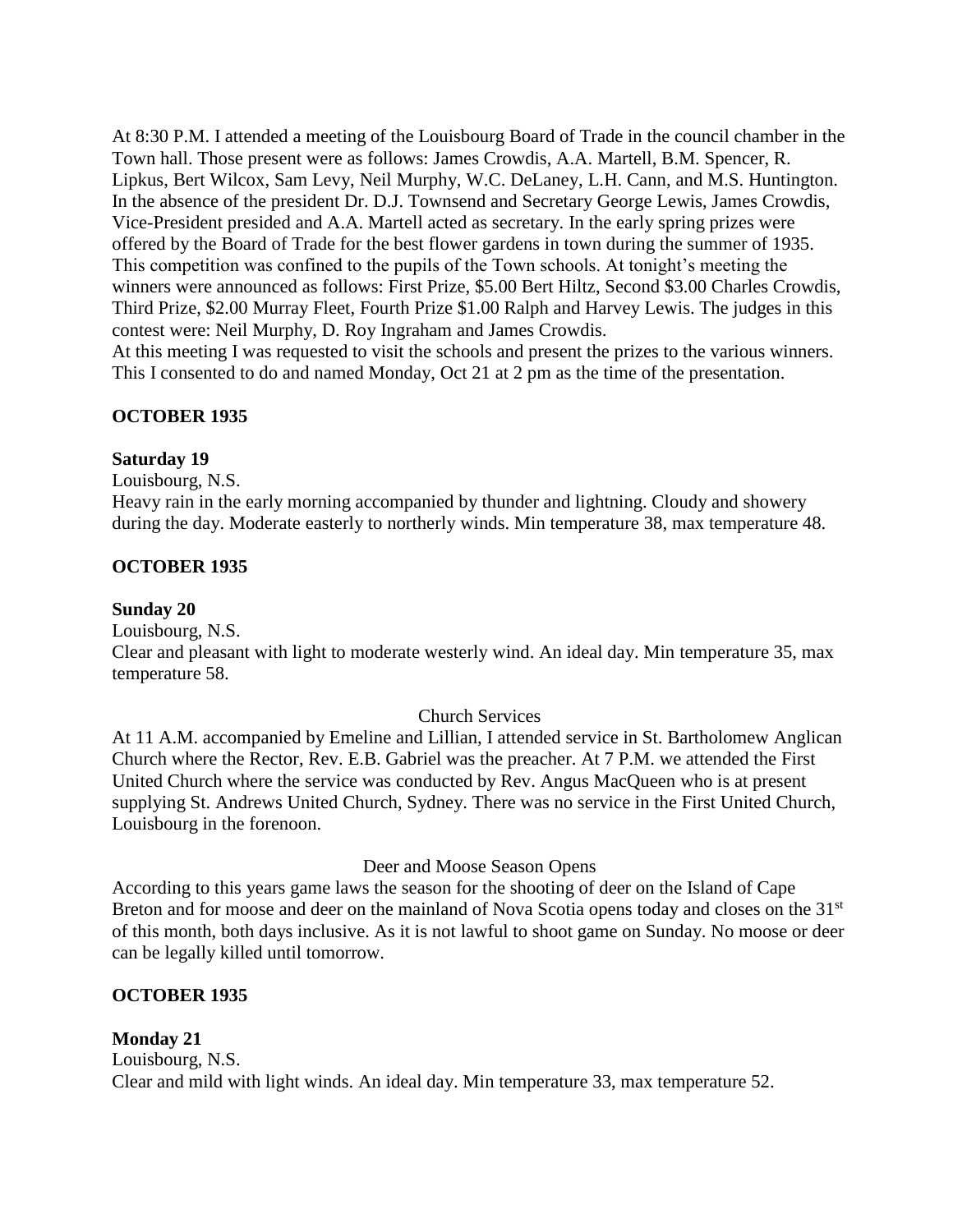## Death of Mrs. John MacDonald

The death occurred at about 6 o'clock this morning of Mrs. (Capt.) John MacDonald. Mrs. MacDonald who was in the  $96<sup>th</sup>$  year of her age is survived by one daughter, Mrs. D.J. MacInnis of this town, with whom she made her home.

## Site for Airport Selected

Today's issue of the Sydney Post Record announced that a site for the Irish Trans-Atlantic Air Corporation Canadian terminus had been selected near Reserve Mines about seven miles from Sydney alongside the Sydney-Glace Bay Highway. This tract of land which is said to contain about 900 acres was owned by the Nova Scotia Government but according to todays news had been transferred to the Irish Corporation for Airport purposes. Mr. C.H. Clendining is said to have confirmed the selection of this site in an official statement.

### Visited Town Schools

At 2 P.M. I visited the Town schools and presented the prizes to the winners on the Flower Garden Contest, sponsored by the Louisbourg Board of Trade. The prize winners were: First; Bert Hiltz \$5.00, Second; Chas Crowdis, \$3.00, Third; Murray Fleet \$2.00, Fourth; Ralph and Harvey Lewis, \$1.00.

## **OCTOBER 1935**

## **Tuesday 22**

Louisbourg, N.S. Clear and mild with westerly wind. An ideal day. Min temperature 34, max temperature 55.

# Meeting of School Board

At 7:30 P.M. I attended and presided at a meeting of the school board in the council chamber of the town hall. Those present were Commissioners: D.A. Campbell, Clarence Peters, Jeremiah Smith and M.S. Huntington. Clerk, B.M, Spencer.

### **OCTOBER 1935**

# **Wednesday 23**

Louisbourg, N.S. Cloudy and mild with southwest wind. Misty with some fog. Min temperature 50, max temperature 59.

### Funeral

At 1 P.M. I attended the funeral of the late Mrs. (Capt.) John MacDonald which took place from the residence of her daughter and son-in-law, Mr. and Mrs. D.J. MacInnis, Main Street. The services at the house and grave were conducted by Rev. John MacIntosh, D.D. of St. James United Church, Sydney, N.S.

The pallbearers were as follows: John MacLeod, James Crowdis, John A. MacDonald, D.A. Campbell, Daniel MacNeil and M.S. Huntington. Interment took place in Catalone Cemetery.

# **OCTOBER 1935**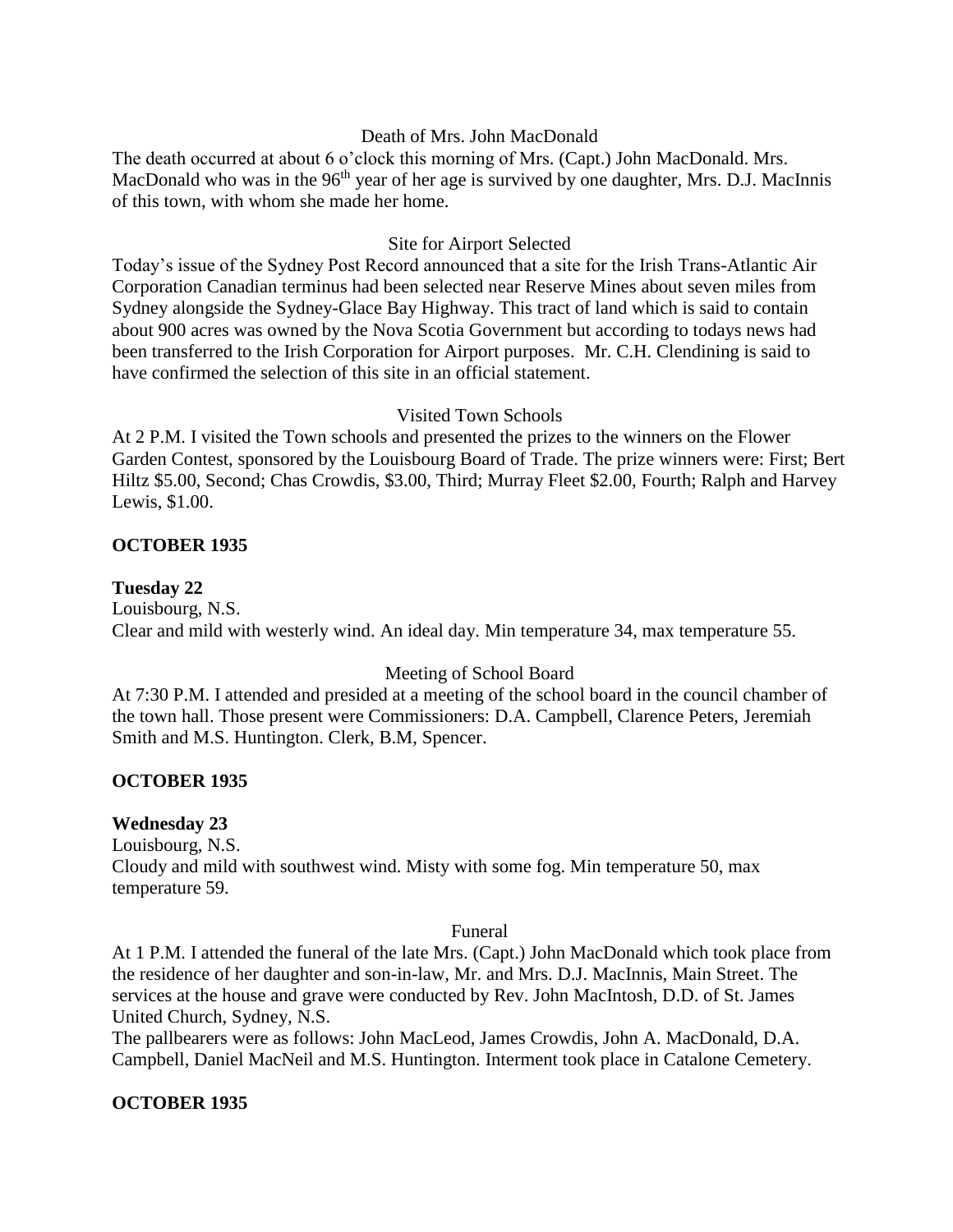# **Thursday 24 Thanksgiving Day**

Louisbourg, N.S.

Showery in the forenoon. Cloudy and mild during the afternoon and evening. Light easterly wind. Min temperature max temperature.

# King Government Lakes Office

Todays issue of the Sydney Post Record announces that the Liberal Government under the Premiership of the Hon William Lyon MacKenzie Kind was sworn into office yesterday afternoon at Ottawa. The following compose the new cabinet: Prime Minister, President of the Privy Council and Secretary of State for External affairs: MacKenzie King, Ottawa Minister of Mines, Immigration and Colonization, Interior and Indian Affairs: Thomas A Creras, Winnipeg Minister of Justice: Ernest LaPointe, Quebec Minister of Public Works: P.J. A. Cardin, Sorel, Quebec Minister of Finance: Charles A. Dunning, Montreal Postmaster-General: J.C. Elliott, London, Ont. Minister of Trade and Commerce: W. D. Enler, Kitchener, Ont. Secretary of State: Fernand Dinfret, Montreal Minister of National Defence: Ian MacKenzie, Vancouver Minister of Pensions and National Health: C.G. Power, Quebec Minister of National Revenues: J. L. Ilsley, Kentville, N.S. Minister of Fisheries: J.E. Michaud, Edmundston, N.B. Minister of Labor: Norman Rodgers, Kingston, Ont. Minister of Railways and Canals and Minister of Marine: Clarence D. Howe, Port Arthur, Ont. Minister without Portfolio: Raoul Dandurand, Montreal Minister of Agriculture: vacant (J.G. Gardiner, appointed later) The members of the Cabinet were sworn in before Chief Justice Sir Lyman Duff.

# **OCTOBER 1935**

# **Friday 25**

Louisbourg, N.S.

Cloudy and cool with moderate northwest wind. Hail and rain squalls during the forenoon. Min temperature 28, max temperature 39.

# **OCTOBER 1935**

# **Sunday 27**

Louisbourg, N.S. Clear and cool with light to moderate northwest wind. Min temperature 22, max temperature 40.

Church Services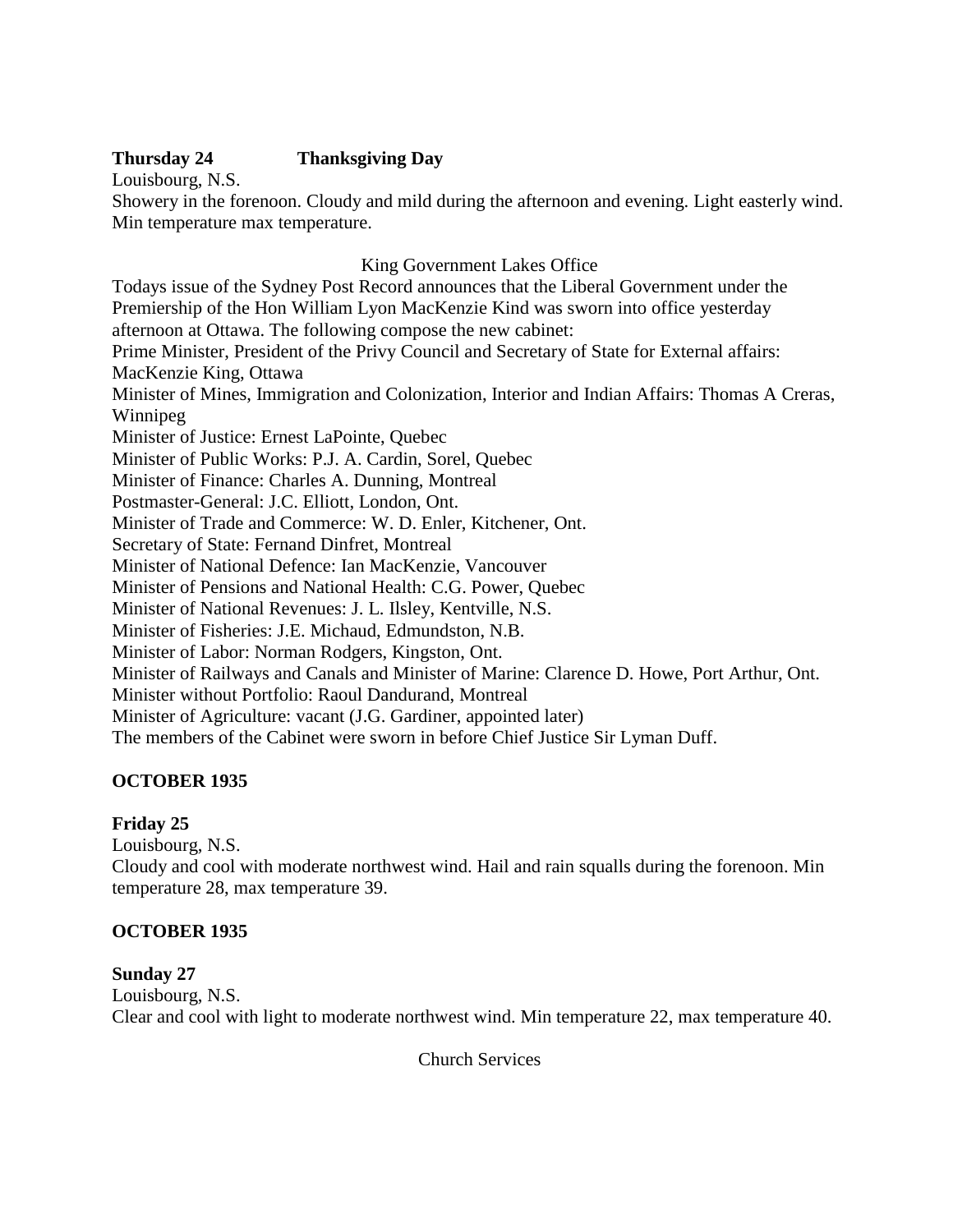At 11 A.M. and 7 P.M. Emeline and I attended services in the First United Church. Both services were conducted by Rev. John MacKinnon (retired) of Sydney. Mr. MacKinnon a former pastor of Calvin Presbyterian Church of this (sic). He left here for Baddeck about the first of the year 1914.

### **OCTOBER 1935**

### **Monday 28**

Louisbourg, N.S. Clear and mild with moderate to fresh southwest wind.

## Fire Prevention

At 2 P.M. I visited the Town schools and gave a short talk on "Fires and their Prevention" to the pupils who were assembled for the occasion in one of the spare rooms. At the close of my address a Fire Drill was held for the benefit of the school. The school fire alarm was rung and the building was vacated by the five departments in 35 seconds. The Junior Fire Brigade composed of the High School boys of which Donald Lewis is chief had a stream of water on the roof of the School building in 45 seconds which I consider very creditable.

## Culvert Placed

Town workmen under the direction of D.M. Johnston installed a 24 inch iron culvert on Wolfe Street near the home of the late John Wilson. This is the first of the several iron culverts we intend to install within a few days. The culvert placed today is 30 feet in length.

### **OCTOBER 1935**

### **Tuesday 29**

Louisbourg, N.S. Clear and mild with light southwest wind. A perfect day. Min temperature 35, max temperature 59.

### Culvert Placed

Today an iron culvert was placed across Main Street near the residence of Councillor D.J. MacInnis by workmen in the employ of the town, under the direction of D.M. Johnston. We purchased the material for the culvert from the Marconi Wireless Company, Glace Bay, N.S. It consists of a portion of a dismantled iron tower 24 inches in diameter. It is in 10 foot sections, each section is two parts. This culvert consists of 5 half sections laid end to end, a total of 50 feet.

### Left for Sydney

Lillian Huntington who has been with us for the past six weeks left for Sydney enroute home by bus at 1 P.M.

### Arrived home

Rev. and Mrs. D.A. MacMillan, who left here for Boston, Mass on Sept 6, last arrived back today. While in Boston, Mr. MacMillan was undergoing treatment at the Deaconess Hospital, where he underwent a serious operation and three lesser ones. I called to see him shortly after his arrival and was pleased to find him much better physically than when I last saw him, just previous to his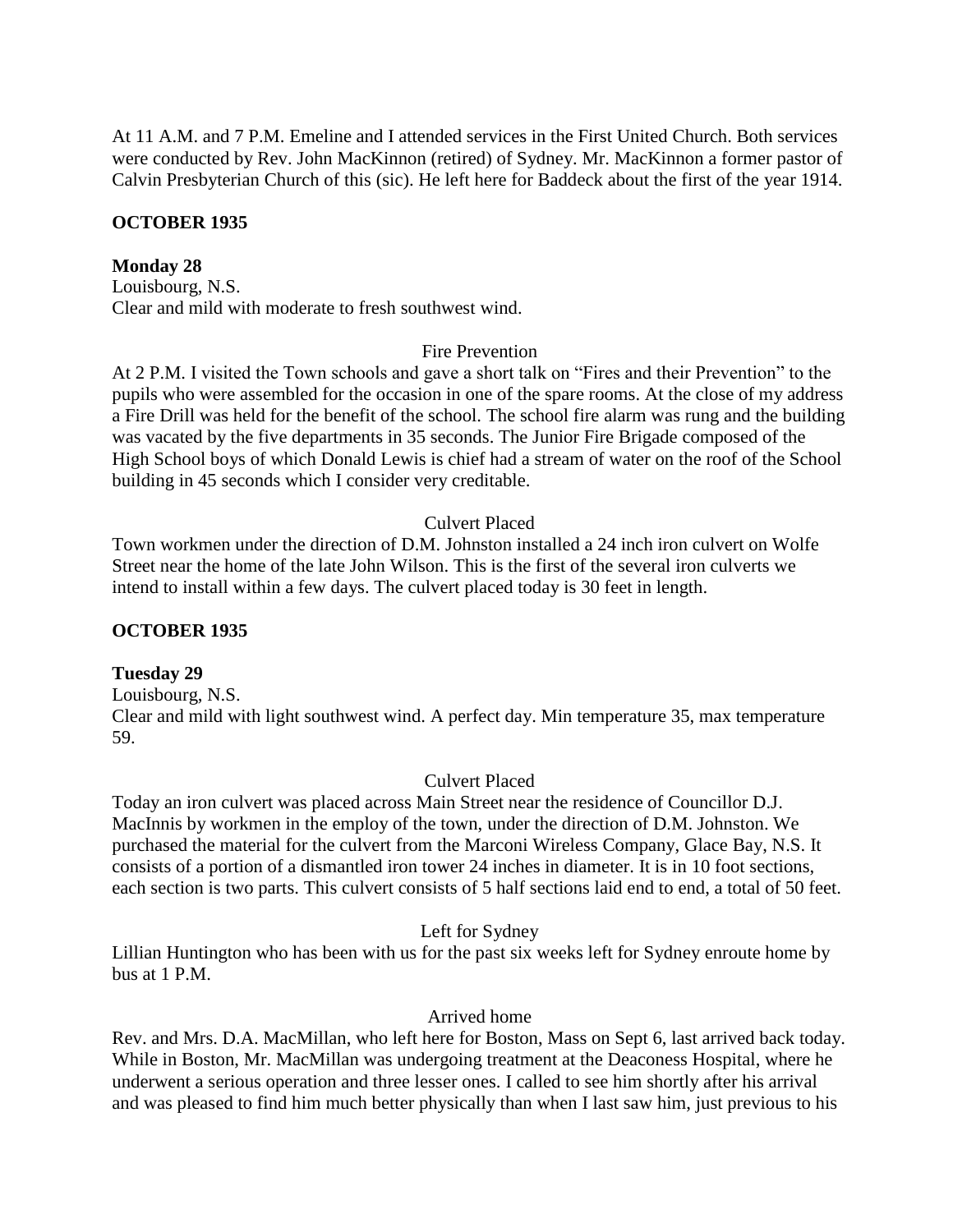departure. Mr. and Mrs. MacMillan came to Sydney by train and motored to Louisbourg, arriving at about 9 A.M.

### **OCTOBER 1935**

### **Wednesday 30**

Louisbourg, N.S. Sydney, N.S. Clear and warm becoming cloudy in the afternoon and foggy in the evening. Light winds shifted to northeast in the afternoon. Min temperature 40, max temperature 58.

### Meeting of Jail Commission

At 1 P.M. I motored to Sydney in Fletcher Townsend's motor with a party consisting of Mrs. Fletcher Townsend, Mrs. Edison Skinner, Mrs. Patience Townsend and Mrs. Catherine Townsend, who were enroute to New Waterford. At Sydney, I attended a meeting of the Cape Breton County Jail Commission in the office of the jail at 3 P.M. The Jail Commission consisting of Councillor: L.Y. Urquhart, North Sydney, Alderman, D.J. Hartigan, Sydney and myself, were all present. After the meeting of the Commission I returned to Louisbourg with the same party. Left Sydney at about 5:15 P.M. arrived home at about 6:30.

### Placed Culvert

Town workmen today under the direction of D.M. Johnston installed an 8 inch iron culvert, across Main Street on the west side of the intersection of Warren Street. This culvert consists of three 20 foot lengths of pipe, a total of 60 feet.

### **OCTOBER 1935**

## **Thursday 31** Louisbourg, N.S. Cloudy and mild with light variable wind. Min temperature 45, max temperature 52.

### Halloween Celebration

The usual Halloween Celebration took place during the evening hours on the streets and in some of the homes. A dance was also held in the Masonic hall under the auspices of the local Orchestra. Up to a late hour no damage to property of a serious nature had been reported. Four special Police Constables were sworn in for duty, these four under the direction of Chief D.M. Johnston were able to maintain order and prevent in a great measure any serious damage to public or private property.

The special officers were: Walter Tucker, Patrick Bates, John MacRury and John (Jake) MacDonald. At about 9:30 P.M. Cyril Robinson, a mulatto and native of Barbados, West Indies was placed under arrest and lodged in the Lock-up, by Chief D.M Johnston and special officer Patrick Bates. Robinson who is a sailor on the three masted schooner DONALD 11, Capt. William Trenholme, now lying in the harbour, was attempting to create a disturbance by leading a gang of rowdies around the streets of the town. When warned by Officer Johnston he used profane and threatening language with the above results.

### **NOVEMBER 1935**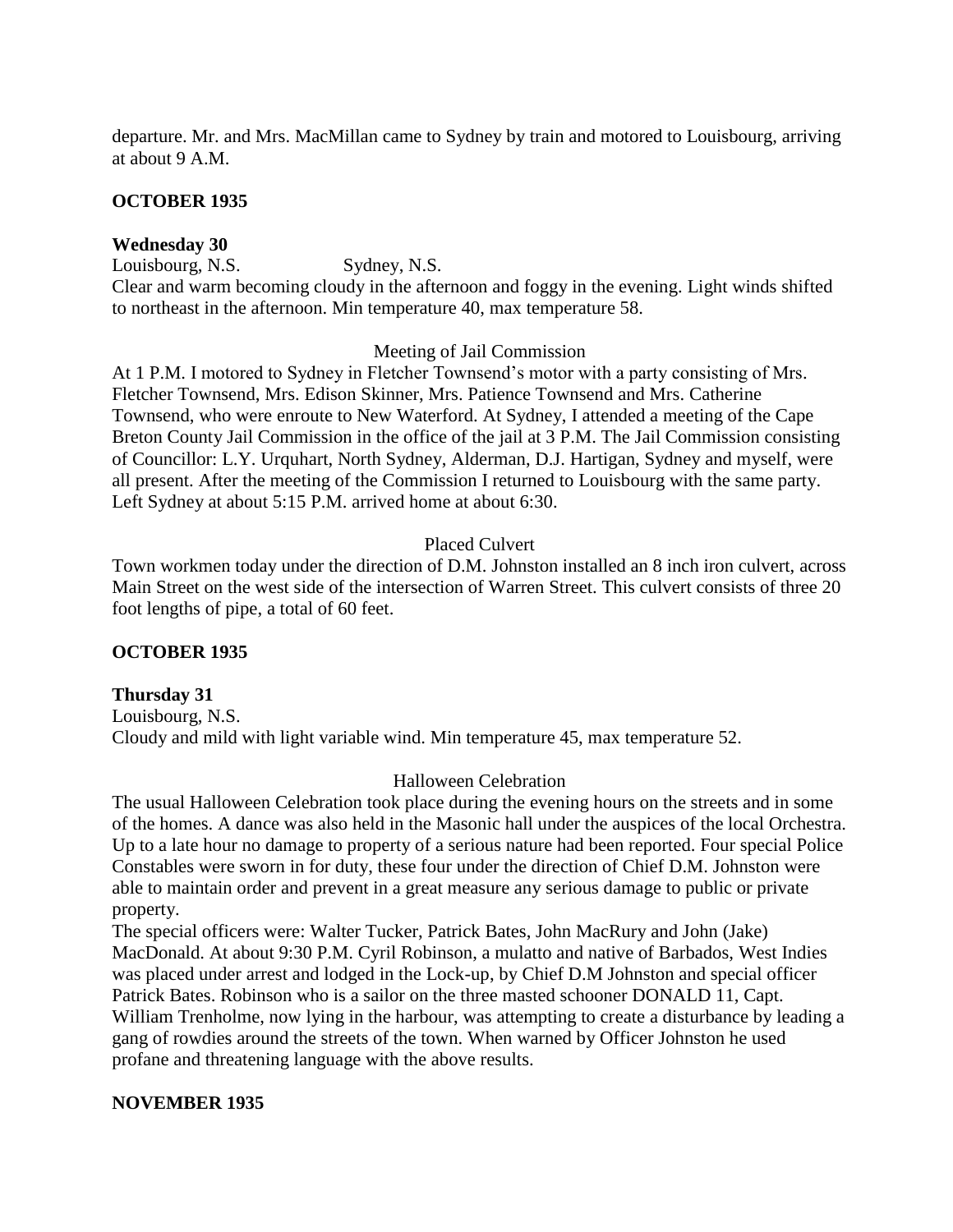### **Friday 1**

Louisbourg, N.S.

Clear and mild with light southwest wind. A perfect day. Min temperature 32, max temperature 56.

## Police Court

Cyril Robinson, who was arrested on Main Street, Louisbourg, last night by Chief D.M. Johnston and Special Officer Patrick Bates, was up before Stipendiary Magistrate B.M. Spencer on a charge of using profane and insulting language. He pleaded guilty and was fined \$3.00 and costs or a total of about \$6.00 with are alternative of ten days in jail in default of payment. The fine was paid.

## No serious Damage

No damage of a serious nature was reported as a result of last nights celebration. A few fences were slightly damaged and gates removed from their accustomed places, but nothing worth while. There was less damage to property both public and private than for many years, during a Halloween celebration. This was no doubt owing to a more efficient police service than we have had for the last number of years.

## Arrested

Robin Williams of Louisbourg was arrested shortly after 1 A.M. for using insulting language to Chief of Police, D.M. Johnston, but escaped custody by running away. A warrant is to be issued for his apprehension.

# Convicted at Sydney

Mrs. Martha Mosher of this town, who was recently charged with having liquor in a place other than her private dwelling was convicted before County Stipendiary W.A. G. Hill at Sydney today and fined \$100.00 and costs.

# **NOVEMBER 1935**

# **Saturday 2**

Louisbourg, N.S.

Cloudy and mild with some fog. Partly clear for a short time in the afternoon. Light southwest wind. Min temperature 41, max temperature 60.

### Police Court

Robert Williams who escaped custody at an early hour on yesterday morning was rearrested by Chief of Police D.M. Johnston, this afternoon and taken before Stipendiary Magistrate, B.M. Spencer on a charge of resisting arrest. Williams pleased guilty and was sentenced to pay a fine of \$ [blank] and costs. A total of [blank] or an alternative of [blank] Days in the County jail.

### New Governor-General Sworn In

John Buchan, Lord Tweedsmuir, arrived at Quebec this evening on board the "DUCHESS of RICHMOND" and was immediately sworn in as Governor-General of the Dominion of Canada.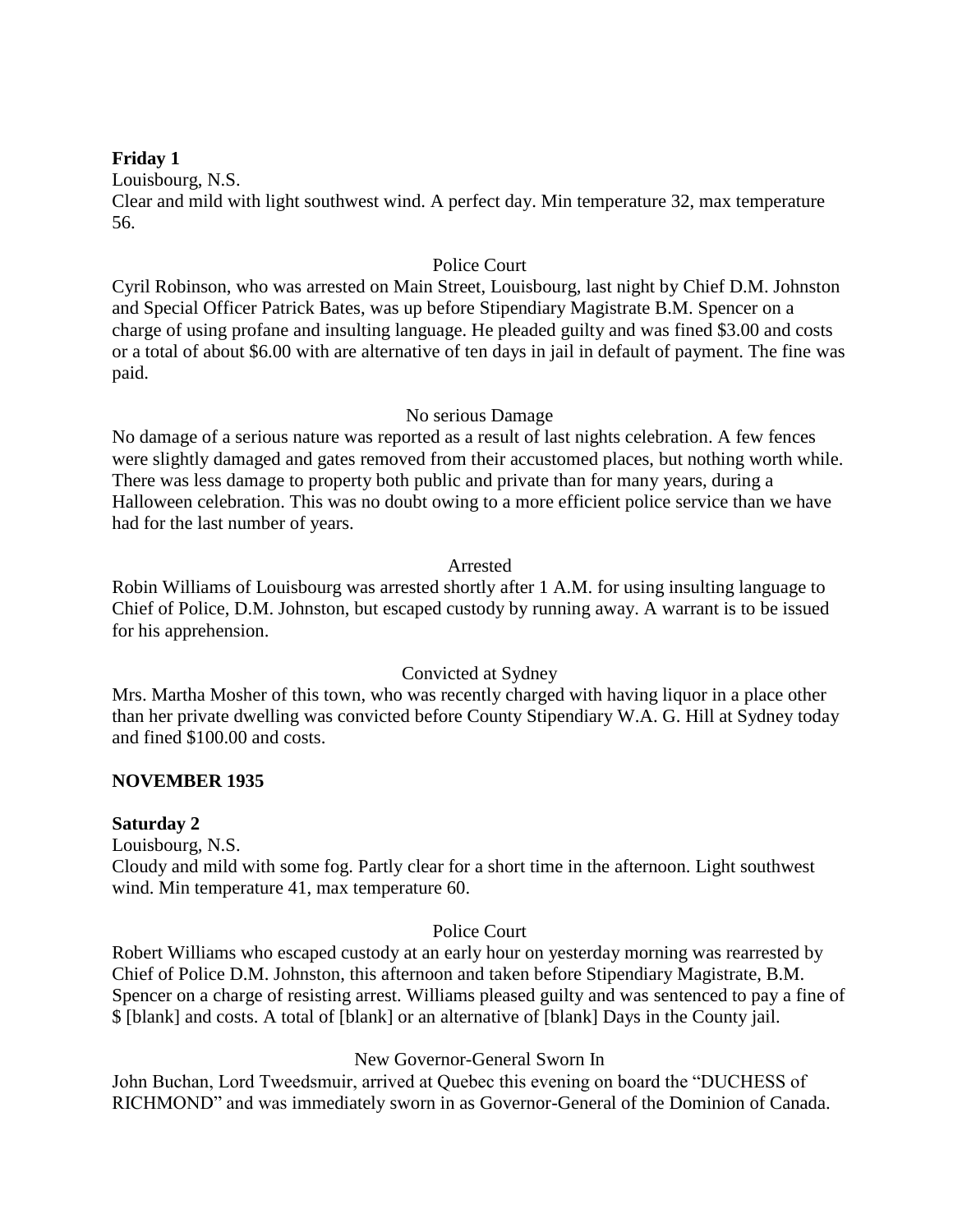He was accompanied by Lady Tweedsmuir. The ceremony took place in the Legislative Council Chamber at Quebec, where the oath of office was administered by Sir Lyman Duff, Chief Justice of Canada.

Lord Tweedsmuir, succeeds Lord Bessborough who recently returned to England after serving as Governor General for about four and a half years.

## Culverts Installed

Town workmen today placed an iron culvert across the sidewalk, southwest corner, Main and Aberdeen Streets. It is ten feet long and consists of a half section of a ten foot pipe which we purchased from the Canadian Marconi Company at Glace Bay.

(continued on next page)

### **NOVEMBER 1935**

### **Sunday 3**

Louisbourg, N.S.

Rain during the early morning. Cleared during the forenoon. Cool with moderate winds mostly northeast. Min temperature 29, max temperature 53.

## Church Services

At 11 A.M., Emeline and I attended service in the Presbyterian Church where Mr. Joseph Cathcart was the preacher.

At 7 P.M. we attended service in the First United Church. Rev. R.C.F. MacLennan of Knox United Church, Glace Bay conducted the service. There was no service in the United Church in the morning.

### **Visitors**

At about 1:15 P.M. there arrived from Salmon River, by motor car the following persons: Heber, Elinor and Lillian Huntington and Earl Matheson. They spent the afternoon with us. Heber and Earl left for home at about 5 P.M. Elinor and Lillian remained with us.

### (continued from previous page)

In the afternoon two 8 inch iron culverts were placed across the street at Havenside. One 16 feet in length, near the house of Josiah Laybolt, and the other 14 feet in length near the residence of Louis Tutty.

### **NOVEMBER 1935**

### **Monday 4**

Louisbourg, N.S. Cloudy and cool with light east to southeast winds. Min temperature 30, max temperature 46.

# Police Court

Johnson Siteman, aged about 17 years was placed under arrest by Police Officer D.M. Johnson and taken before Stipendiary Magistrate B.M. Spencer on a charge of assaulting Zach MacAulay.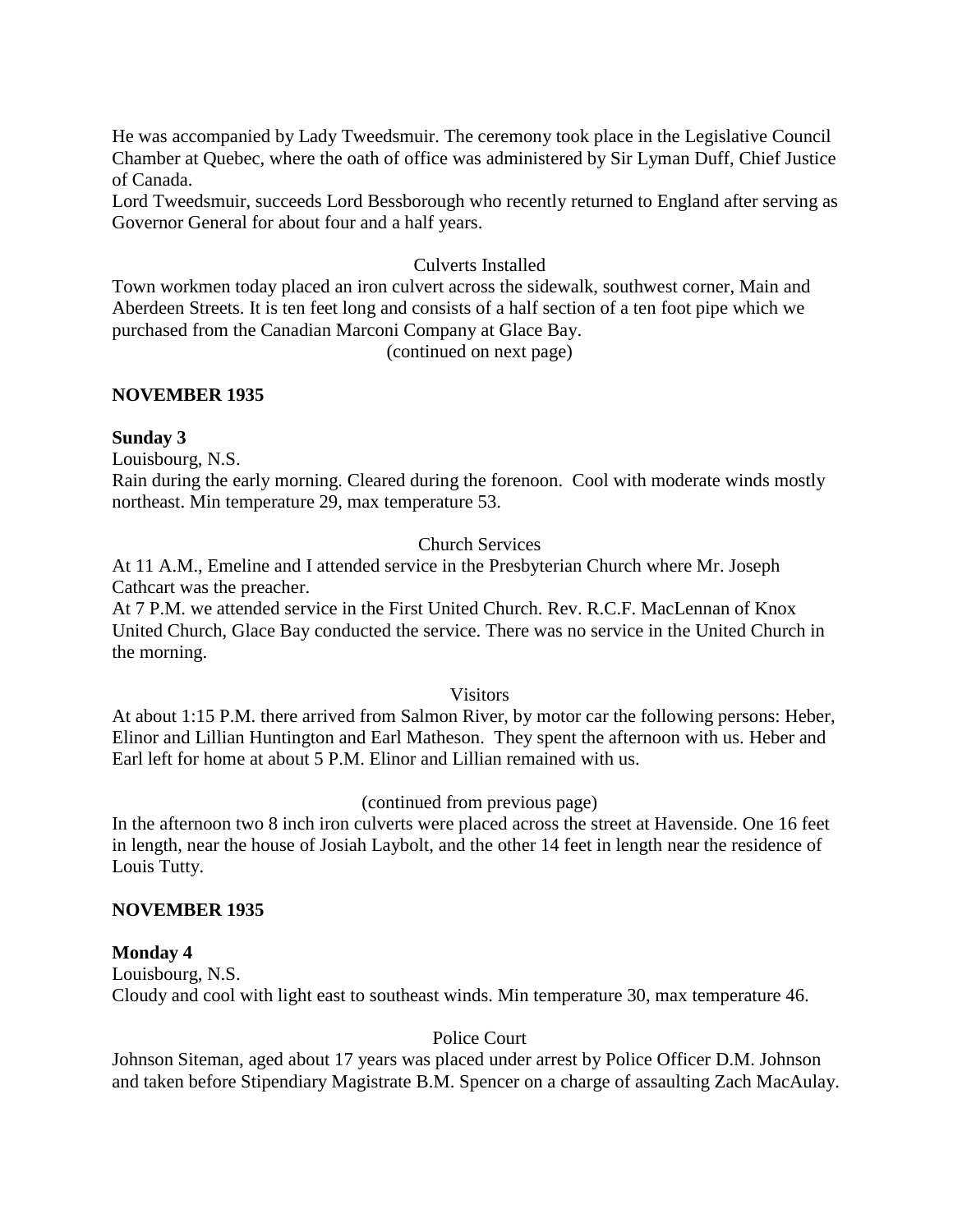Siteman pleaded guilty and was sentenced to pay a fine of one dollar and costs. A total of \$3.75. The assault took place one day last at or near the post office.

# Acquitted of Murder Charge

Binagio Dinattis an Italian farmer of Howie Centre near Sydney was acquitted of the charge of murdering Duncan Campbell of New Waterford on the morning of July  $1<sup>st</sup>$ , 1935. Campbell was shot and fatally wounded by Dinattis at the latters farm, while with several companions, was attempting to take possession of a quantity of liquor, held by the Italian and buried in his yard. The trial which lasted one day was held before Judge W.F. Carroll, at Sydney.

## **NOVEMBER 1935**

## **Tuesday 5**

Louisbourg, N.S.

Cloudy and mild with moderate to fresh southwest wind. Min temperature 39, max temperature 50.

## **NOVEMBER 1935**

## **Wednesday 6**

Louisbourg, N.S.

Mild and mostly cloudy with moderate southwest wind. Light showers in the morning and heavy rain during the night. Min temperature 48, max temperature 55.

### Purchased Culvert Pipes

At noon [blank] Weatherbee of Sydney arrived with 7, 8 inch iron pipes, which I purchased from him for the Town of Louisbourg. The pipes are 20 feet in length and the price charged was 30 cents a foot at total of \$42.00.

Choir Practice

At 8:30 P.M. I attended choir practice in the First United Church.

### Installed Culvert

Today town workmen under the direction of D.M. Johnston placed an iron culvert across the entrance to Beatrice Street, where is leads off Main Street. This culvert is 17 feet in length and 24 inches in diameter.

### **NOVEMBER 1935**

### **Thursday 7**

Louisbourg, N.S.

Rain in the early morning. Clear and cool during the greater part of the day. Moderate northeast wind. Min temperature 31, max temperature 51.

Installed Culvert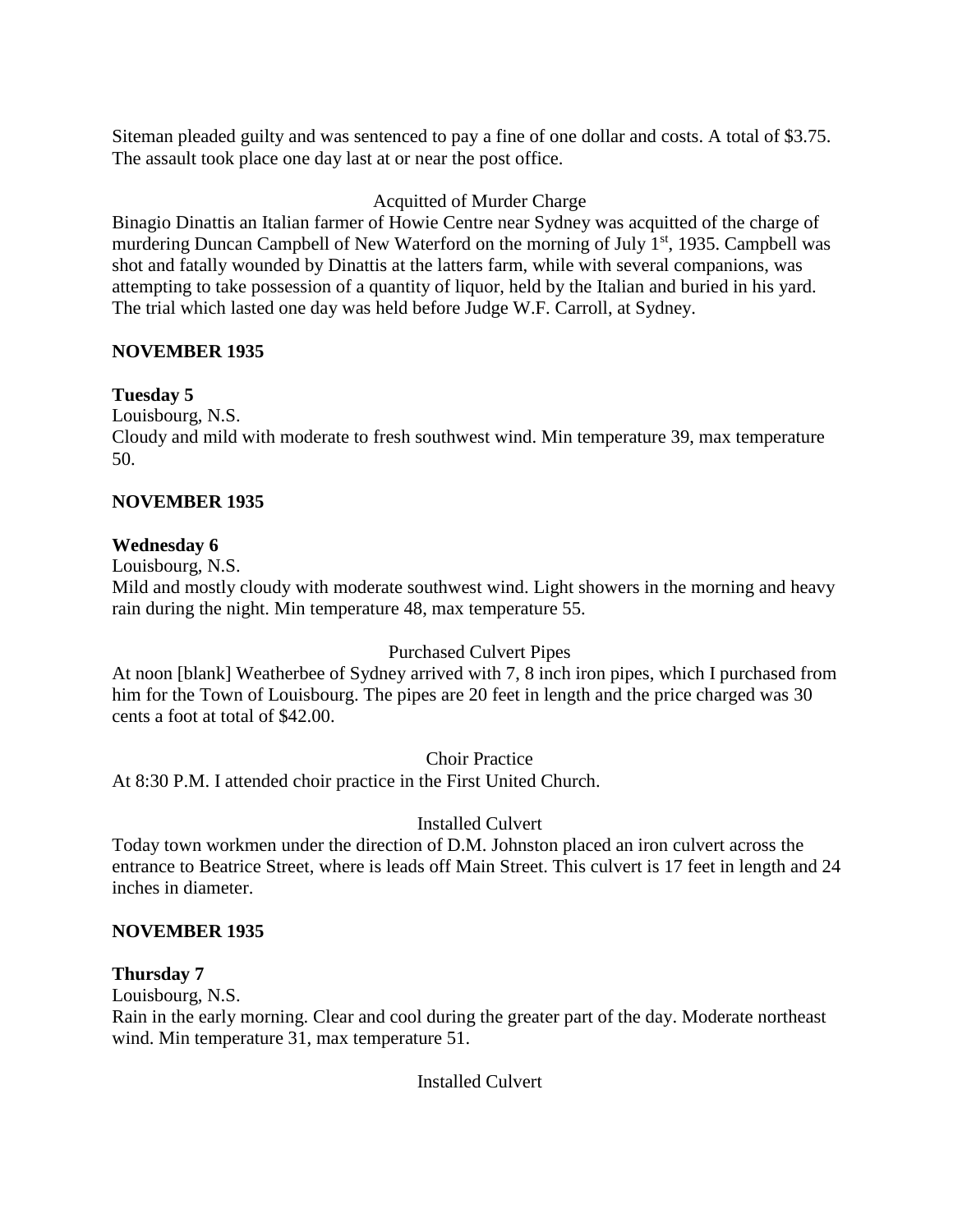Today, town workmen under the direction of D.M. Johnston installed an 8 inch iron culvert across the sidewalk at the southeast corner of Main and Aberdeen Streets. This culvert is 12 feet in length.

## **NOVEMBER 1935**

### **Friday 8**

Louisbourg, N.S.

Cloudy and mild with light to moderate southeast to northeast winds. Rain began to fall shortly before noon and continued during the afternoon and evening, a very heavy downpour during the late afternoon and evening. Rainfall about 2 inches. Min temperature 32, max temperature 46.

# Placed Culvert

This forenoon, Town workmen under the direction of D.M. Johnston placed an 8 inch iron culvert across Kent Street near the residence of Councillor Jeremiah Smith. This culvert consists of two 20 feet lengths, a total of 40 feet.

## **NOVEMBER 1935**

## **Sunday 10**

Louisbourg, N.S. Clear and cool with light east to southeast wind. Min temperature 25, max temperature 39.

# Church Services

At 11 A.M., Emeline and I attended service in the Presbyterian Church. This service was conducted by Mr. Joseph Cathcart, the regular pastor.

At 7 P.M. we attended service in the First United Church where Rev. George MacLeod of Chalmers United Church, Bridgeport conducted the service.

# Visited Mr. MacMillan

In the afternoon, Emeline and I called to see Rev. Mr. MacMillan who returned from the Deaconess Hospital, Boston, Mass., about ten days ago where he had been undergoing treatment. Mr. MacMillan seems to be making a splendid recovery.

# Arrived from Sydney

Bertha Huntington, who is nursing at the Sydney City Hospital annex arrived here on the bus at about 6:30 P.M. and is spending the night with us. She intends returning tomorrow morning.

### **NOVEMBER 1935**

### **Monday 11**

Louisbourg, N.S. Partly clear and cool with light to moderate southwest wind. Min temperature 26, max temperature 48.

Returns to Sydney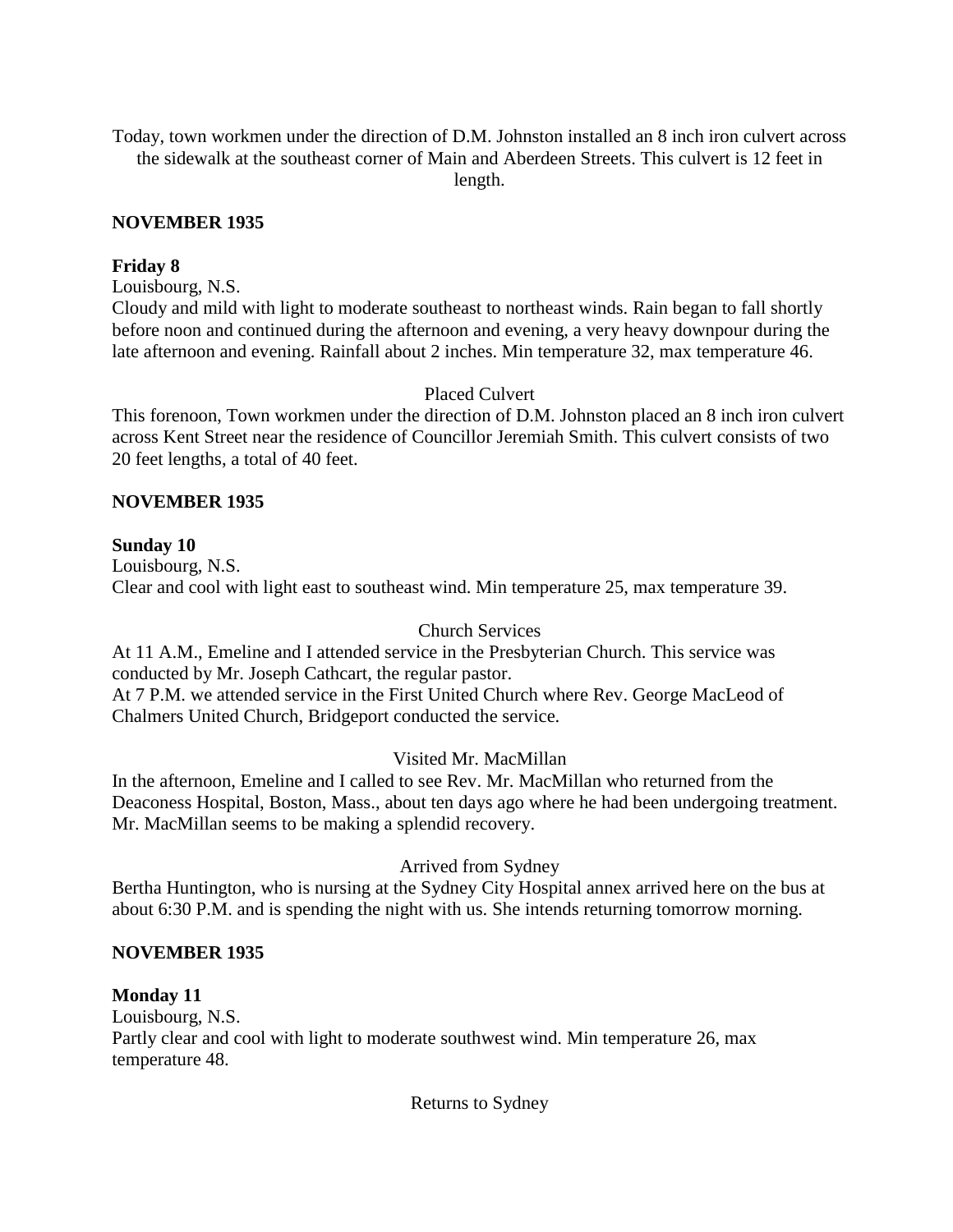Bertha Huntington, who arrived yesterday evening from Sydney and spent the night with us returned this morning on the 8:30 bus.

### **NOVEMBER 1935**

### **Tuesday 12**

Louisbourg, N.S. Cloudy and cool with light northeast wind. Min temperature [blank] max temperature [blank].

## **NOVEMBER 1935**

## **Wednesday 13**

Louisbourg, N.S.

Cloudy and threatening, misty in the afternoon, rain during the night. Light southwest wind. Min temperature 39, max temperature 51.

## Death of Mrs. MacMullen

The death occurred this afternoon at her residence, Sydney Road of Mrs. Catherine MacMullen, relict of the late Roderick MacMullen. She was about 84 years of age. Upwards of 40 years ago Mrs. MacMullen and family resided at Louisbourg.

### Marriage

At about 10 A.M. the marriage of Mr. George Morse of St John's, Nfld. to Miss Estella Rolly of Port-au-Basque, Nfld. took place in St. Bartholomew Anglican Church. The ceremony was performed by Rev. E.B. Gabriel. Mr. and Mrs. Morse will reside at St. John's.

### Placed Culvert

Today town workmen under the direction of D.M. Johnston installed an 8 inch iron culvert across the eastern end of Townsend Street at the intersection of Aberdeen St. This culvert is 32 feet in length.

### **NOVEMBER 1935**

### **Thursday 14**

Louisbourg, N.S. Rain and drizzle during the greater part of the day. Light southeast wind. Min temperature 36, max temperature 44.

### Marriage

At 10 A.M. in St. Bartholomew Anglican Church Ernest Matheson was united in marriage to Miss Esther Peters, both of Louisbourg. The ceremony was performed by Rev. E.B. Gabriel. Mr. and Mrs. Matheson will reside at Louisbourg.

### **NOVEMBER 1935**

**Friday 15**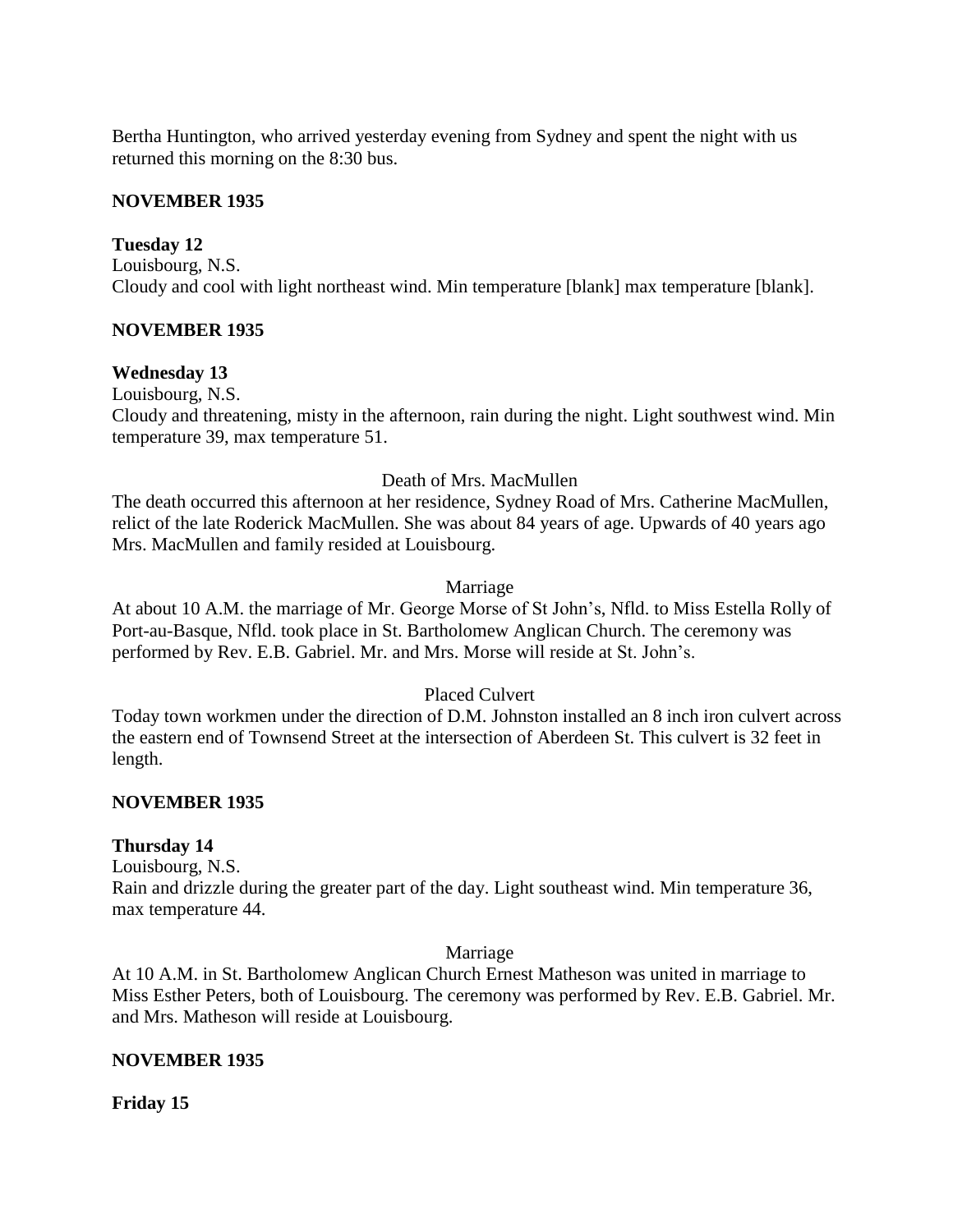Louisbourg, N.S. Cloudy and cool with light to moderate northeast wind. Min temperature 30, max temperature 38.

### Funeral

The funeral of the late Mrs. Catherine MacMullen took place at about 9 A.M. to Stella Maris Church, Louisbourg, where service was held by Rev. Father D.H. Doyle. Interment took place in the Roman Catholic Cemetery.

## Death of Mrs. McGrath

The death took place this afternoon, at her home West Louisbourg of Mrs. Bridget McGrath relict of the late Thomas McGrath. Mrs. McGrath who was upwards of 80 years of age is survived by three sons, David, Dominic and Leo all at home. Two daughters Mrs. Lindsay Whitewood and Mrs. James Hart both reside at Glace Bay.

## **NOVEMBER 1935**

## **Saturday 16**

Louisbourg, N.S.

Cool and mostly cloudy with occasional rain squalls. Light to moderate north to northeast wind. Min temperature 24, max temperature 38.

## Culverts Placed

Today town workmen under the direction of D.M. Johnston installed 2 8 inch iron culverts one 10 feet long, across the sidewalk on the north side of Main Street near the residence of Councillor D.J. MacInnis and the other 13 feet long across Kent Street just north of the railway crossing.

### **NOVEMBER 1935**

**Sunday 17** Louisbourg, N.S. Cloudy and cold with light to moderate northerly wind. Min temperature 23, max temperature 28,

### Church Services

At 11 A.M., Emeline and I attended service in the Presbyterian Church. Mr. Joseph Cathcart the regular pastor was the preacher.

At 7 P.M. we attended service in the First United Church, where Rev. L. B. Campbell of the First United Church, Sydney was the preacher.

### Funeral

The funeral of the late Mrs. Bridget McGrath took place in the afternoon from her late home, West Louisbourg to Stella Maris Church where Rev. Father D. H. Doyle conducted the funeral service. Interment took place in the Roman Catholic Cemetery.

# **NOVEMBER 1935**

### **Monday 18**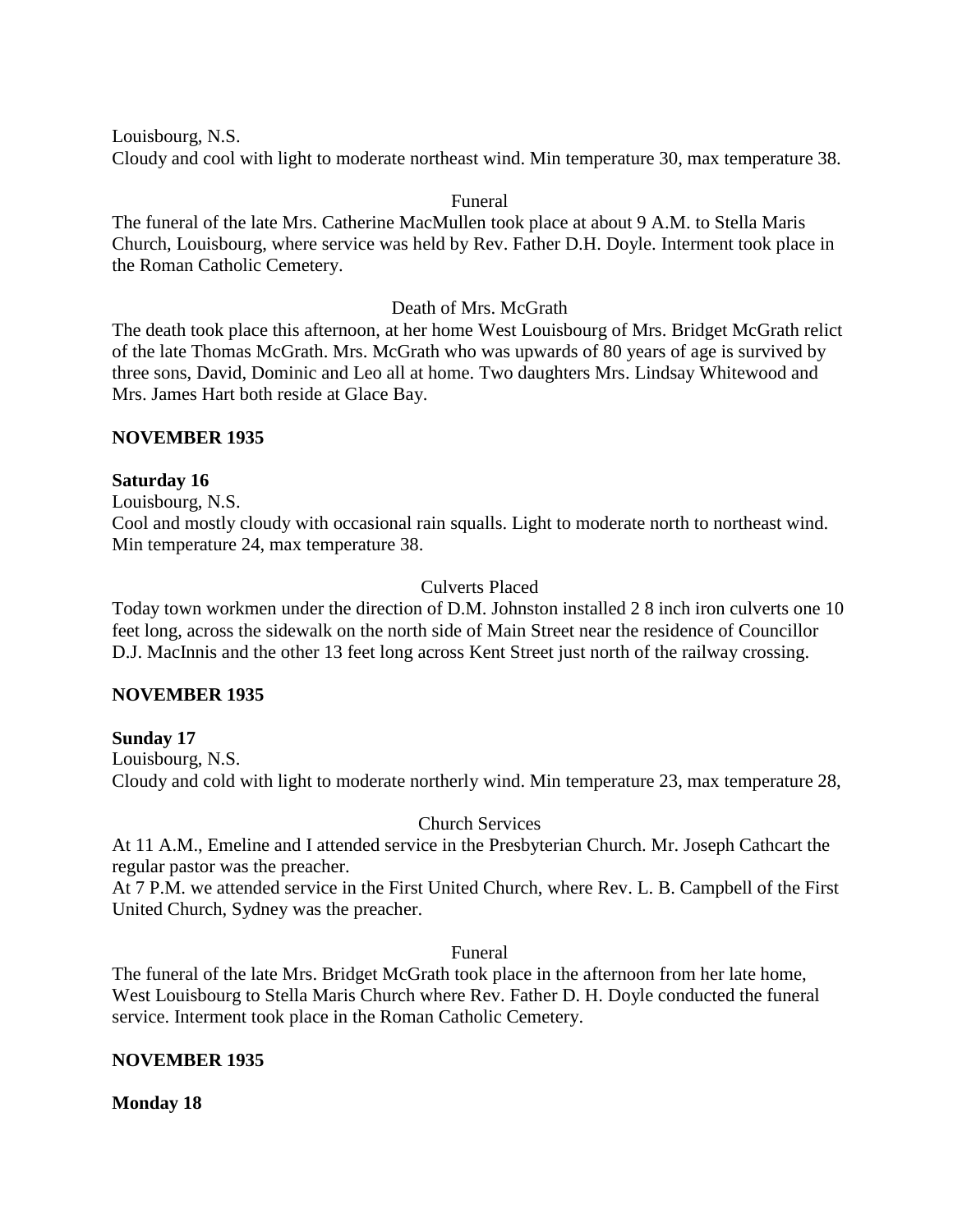Louisbourg, N.S. Cloudy and cool. Rain began to fall at about 10 A.M. and continued during the day and into the night. Moderate to fresh easterly wind. Min temperature 25, max temperature 44. Rainfall about 1  $\frac{1}{2}$  inches.

# Ordination and Induction

The ordination of Rev. Joseph Cathcart took place in the Presbyterian Church at 7 P.M. after which he was inducted into the pastorate of the church to which he has been ministering since Oct 8, 1934. The visiting clergymen who took part in the ceremonies were: Rev. J.W. Smith, North Sydney; Rev. C.S. Miller of St. Paul's Presbyterian Church, Glace Bay; Rev. Mr. MacDowell, Sydney Mines and Rev. Malcolm MacDonald, Boularderie.

# **NOVEMBER 1935**

**Tuesday 19**

Louisbourg, N.S. Cloudy and very chilly with moderate to fresh northeast wind. Min temperature 34, max temperature 43.

# **NOVEMBER 1935**

## **Wednesday 20**

Louisbourg, N.S.

Cloudy and cool with moderate to fresh winds, mostly southwest. Min temperature [blank] Max temperature [blank].

### Culvert Placed

Today, an 8 inch iron culvert 24 feet in length was placed across the Main Street entrance of Kent Street by town workmen under the direction of D.M. Johnston.

For the last several weeks we have been installing iron culverts on the streets in various parts of the town, also having drains opened and cleaned, and other minor repairs made to the streets.

# **NOVEMBER 1935**

# **Thursday 21**

Louisbourg, N.S. Cloudy and mild. Rain began to fall at about noon and continued moderately until evening. Foggy at night. Moderate to fresh southeast to southwest wind. Min temperature [blank] max temperature [blank].

# **NOVEMBER 1935**

# **Friday 22**

Louisbourg, N.S. Salmon River Cloudy and mild with rain during the afternoon and night.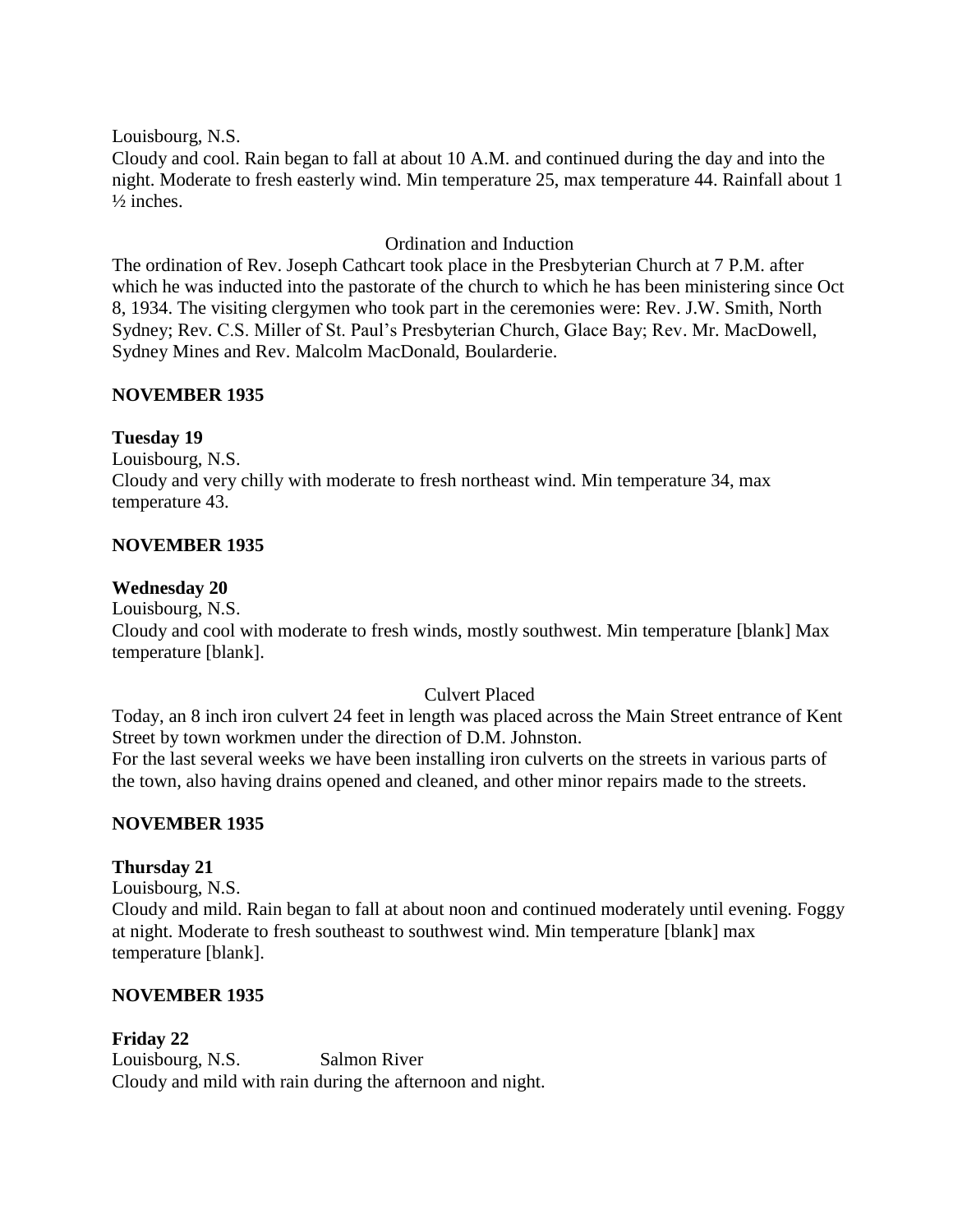### Louisbourg to Salmon River

At 1 P.M. I left Louisbourg on Sullivan's Bus enroute to Salmon River via Sydney. Arrived at Sydney at about 2 P.M. Met Fred Huntington and motored with him to Salmon River arriving at about 7:30 P.M. at Clifford Huntington's. Met Heber at Clifford's and motored home with him at about midnight.

## **NOVEMBER 1935**

# **Saturday 23**

Salmon River

Cloudy and mild with moderate northeast wind. Rain began to at about noon and continued all the afternoon.

# Motored to Clifford's

Heber, Earl Matheson and I motored to Clifford Huntington's at about 7 P.M. and spent the evening returning at about midnight.

# **NOVEMBER 1935**

### **Sunday 24** Salmon River Cloudy and chilly with moderate to fresh northeast wind.

# Motored to Clifford's

At noon, Heber, Earl Matheson and I motored to Clifford Huntington where we had dinner and spent the afternoon, returning at about 4 P.M. Heber and Earl went to church in the evening, I remained at home.

# **NOVEMBER 1935**

# **Monday 25**

Salmon River Rain, sleet and snow with moderate to fresh east northeast wind. A very disagreeable day.

First Snow

Ground covered with about 2 inches of snow and slush in the evening. First snow of any amount this season.

Motored to William Hussey's

At about 7 P.M. Heber, Earl Matheson and I motored to William Hussey's where we spent the evening, returning home at about midnight. Others present besides the Hussey family were: Mrs. Clifford Huntington, Fred and Elinor Huntington, Clayton Richardson and Katie MacCuish.

# **NOVEMBER 1935**

**Tuesday 26**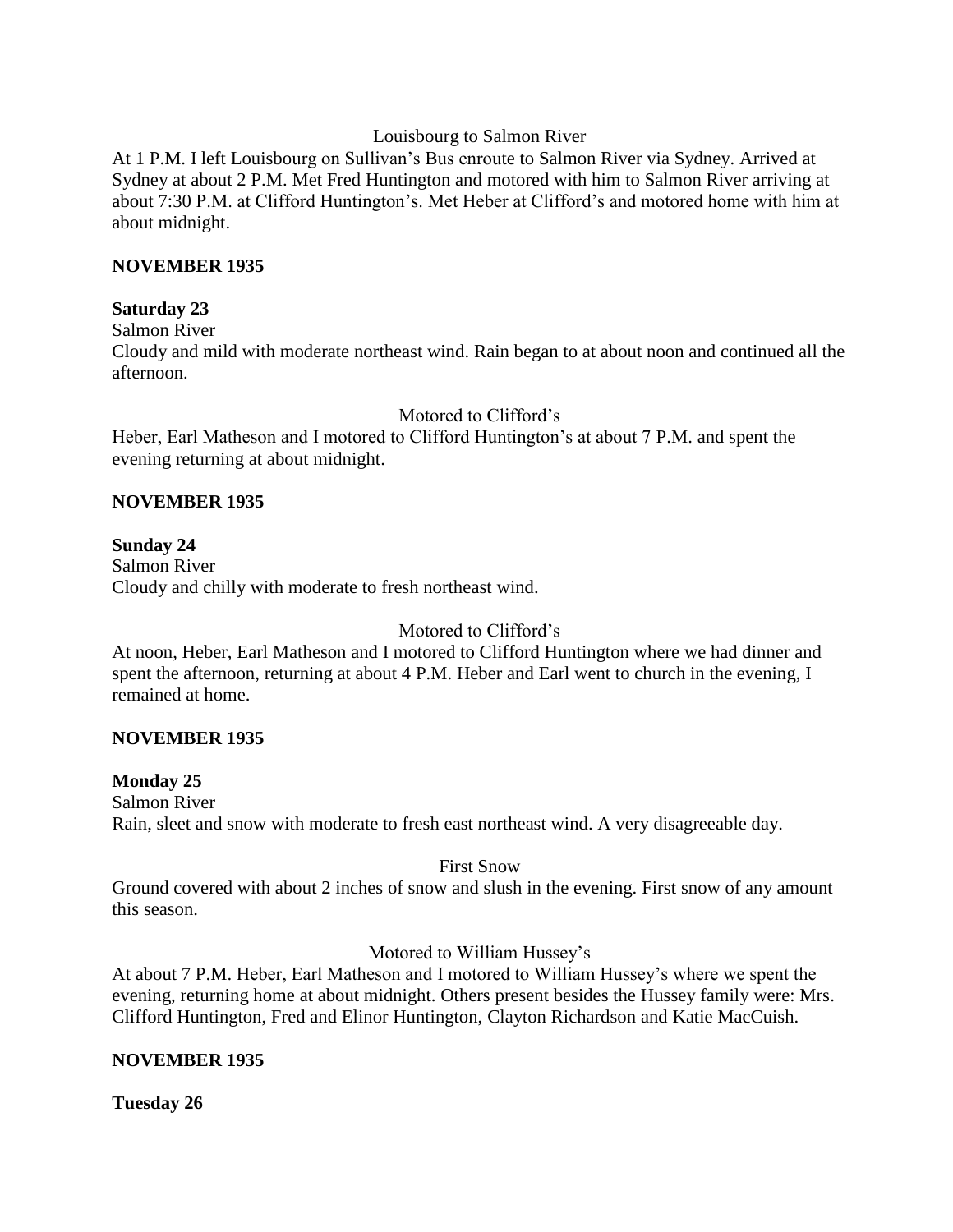Salmon River Cool and partly clear with light to moderate northwest wind.

Ground covered by about 2 inches of slush and snow which partly thawed off during the day.

# Visited Arthur Huntington

In the afternoon, I visited Arthur Huntington who has been ill since early last spring. He is still confined to his bed but is showing signs of improvement.

# **NOVEMBER 1935**

# **Wednesday 27**

Salmon River Sydney, N.S. Cool and mostly clear with moderate northwest wind. Frost during the night.

# Motored to Sydney

In the forenoon, I motored to Sydney with Heber and Earl Matheson. Returning we left Sydney at 4:45 P.M., spent the evening at Clifford Huntington's. Returned home shortly before midnight.

# Meeting of Jail Commission

At 3 P.M. I attended a regular meeting of the Cape Breton County Jail Commission on the office of the Jail. Commissioners: J.D. Hartigan, L.Y. Urquhart and M.S. Huntington all present.

# **NOVEMBER 1935**

# **Thursday 28**

Salmon River Cloudy and mild with light variable wind. Light rainfall in the early evening and night.

Spent the day around home, was busy part of the day cutting bushes on the pasture lands of the old farm. Since coming here on the 22nd I have spent considerable of my time when the weather was fit in cutting bushes which threaten to cover up some of the cleared fields.

# **NOVEMBER 1935**

# **Friday 29**

Salmon River Louisbourg, N.S. Cloudy and mild with light to moderate southwest wind. A few light showers in the evening. Min temperature [blank] Max temperature about 50.

Motored to Louisbourg

Left Salmon River for Louisbourg at about 8:45 A.M. with Earl Matheson and Heber. Arrived at Louisbourg at about 10:30 A.M. Brought with us 5 bushels potatoes, 3 bushels turnips and 1 bushel carrots. Heber and Earl left to return at about 2 P.M.

# **NOVEMBER 1935**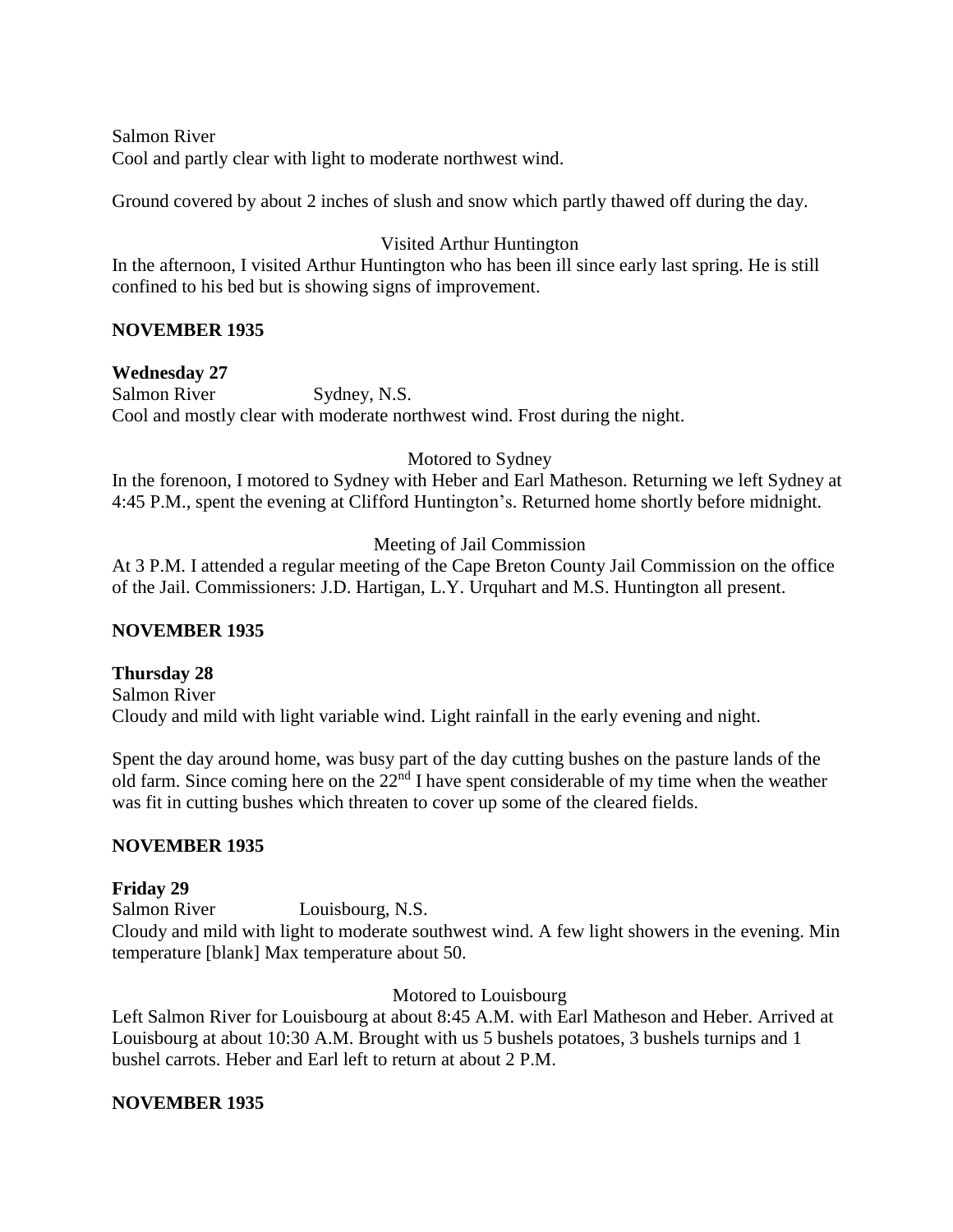**Saturday 30**

Louisbourg, N.S. Cloudy and mild with light southwest wind. Min temperature 34, max temperature 46.

## **DECEMBER 1935**

### **Sunday 1** Louisbourg, N.S. Cloudy and mild with light variable winds. Min temperature 31, max temperature 46.

Church Service

At 11 A.M. Emeline and I attended service in the First United Church. Rev. Miller of the United Church, Port Morien was the preacher. No service in the United Church, Louisbourg in the evening.

## **DECEMBER 1935**

### **Monday 2**

Louisbourg, N.S. Cloudy with rain. Light winds. Min temperature about 31, max temperature about 38.

## Council Meeting

At 7:30 P.M. I attended and presided at a meeting of the Town Council. Those present were: Councillors: Wesley Townsend, Jeremiah Smith, D. J. MacInnis and G. B. Hiltz. Clerk, B.M. Spencer, Police Officer: D.M. Johnston, Mayor: M.S. Huntington. Also Arthur Cann and Ben Hickman.

At this meeting it was decided to allow the Louisbourg Board of Trade the use of the vacant room on the ground floor of the Town hall for a place of meeting. Since the organization of the Board on Jan 28, 1935 it has been meeting in the town office.

### **DECEMBER 1935**

# **Tuesday 3**

Louisbourg, N.S.

Rain, sleet and snow with moderate to fresh northeast wind. A very disagreeable day. Ground covered with about 2 or 3 inches of slushy snow. Min temperature 28, max temperature 34.

### **DECEMBER 1935**

### **Wednesday 4**

Louisbourg, N.S.

Cool and partly clear with light to moderate northwest wind. Min temperature 20, max temperature 31. Ground covered to the depth of about 3 inches with frozen snow. Light snow at night.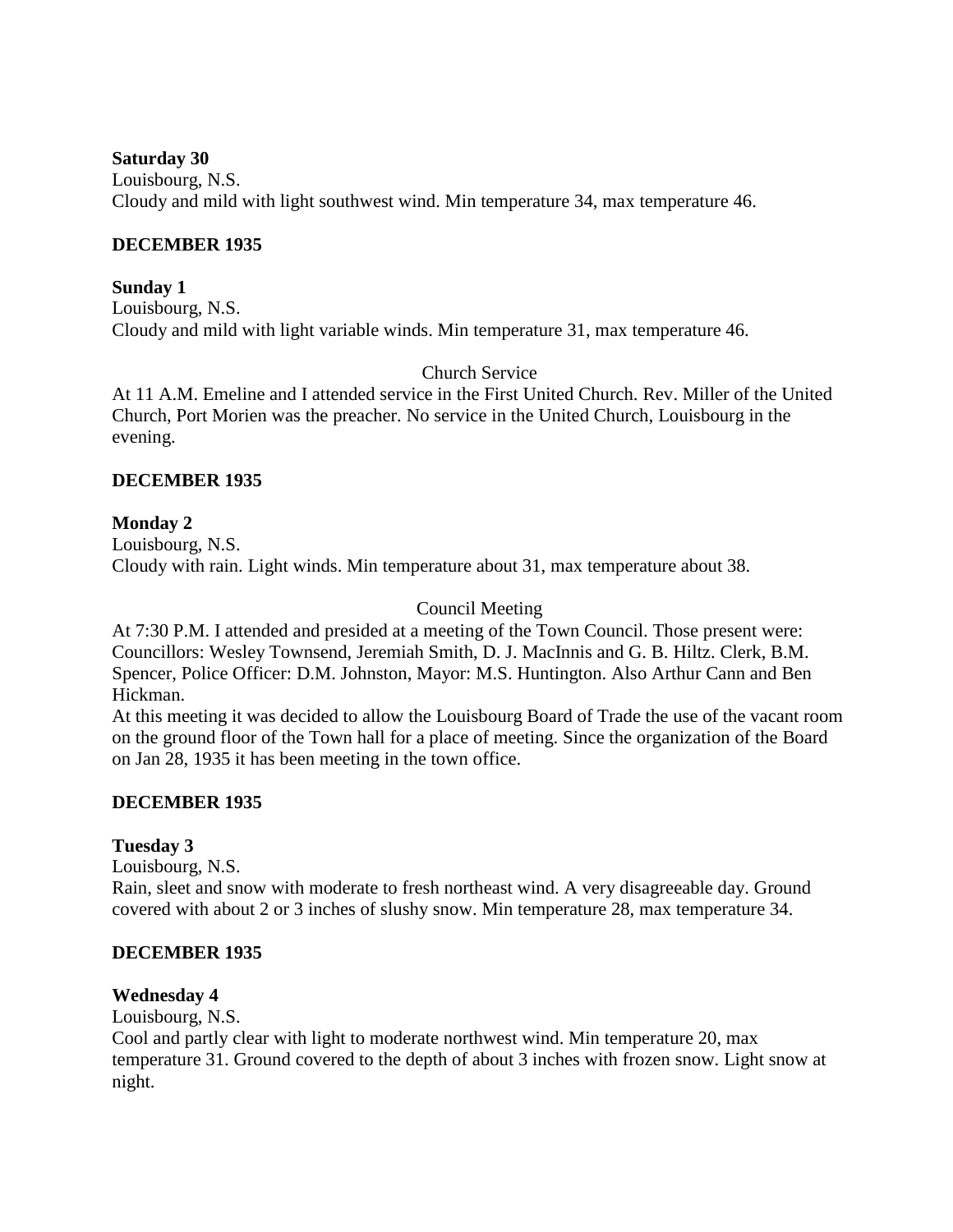## Choir Practice

At 8:30 P.M. I attended choir practice in the First United Church.

### Marriage

The marriage of Mr. Gervin MacLean of Catalone to Miss Annie M. MacIntyre of Louisbourg took place in the afternoon at the United Church manse, Louisbourg. Rev. D.A. MacMillan performed the ceremony. Mr. and Mrs. MacLean will reside at Louisbourg.

## **DECEMBER 1935**

## **Thursday 5**

Louisbourg, N.S.

Partly clear with occasional snow squalls. Snowfall of last night and today about 1 inch. Light to moderate northwest wind. Min temperature 17, max temperature 33.

## **DECEMBER 1935**

**Friday 6** Louisbourg, N.S. Cloudy and cool with moderate to fresh northeast wind. Min temperature 9, max temperature 28.

About 4 inches of frozen snow on the ground. Enough for sleighing where the roads are level. Both runners and wheels in use on the streets and highways.

# **DECEMBER 1935**

**Saturday 7** Louisbourg, N.S. Partly clear with moderate to fresh northwest wind. Min temperature 15, max temperature 29,

# **DECEMBER 1935**

### **Sunday 8**

Louisbourg, N.S. Cold and mostly clear with light northwest wind. Min temperature 11, max temperature 24.

# Church Services

At 11 A.M. and 7 P.M. in company with Emeline I attended services in the First United Church. Rev. [blank] Gordon of the United Church, Reserve Mines, was in charge of both services.

# **DECEMBER 1935**

**Monday 9** Louisbourg, N.S.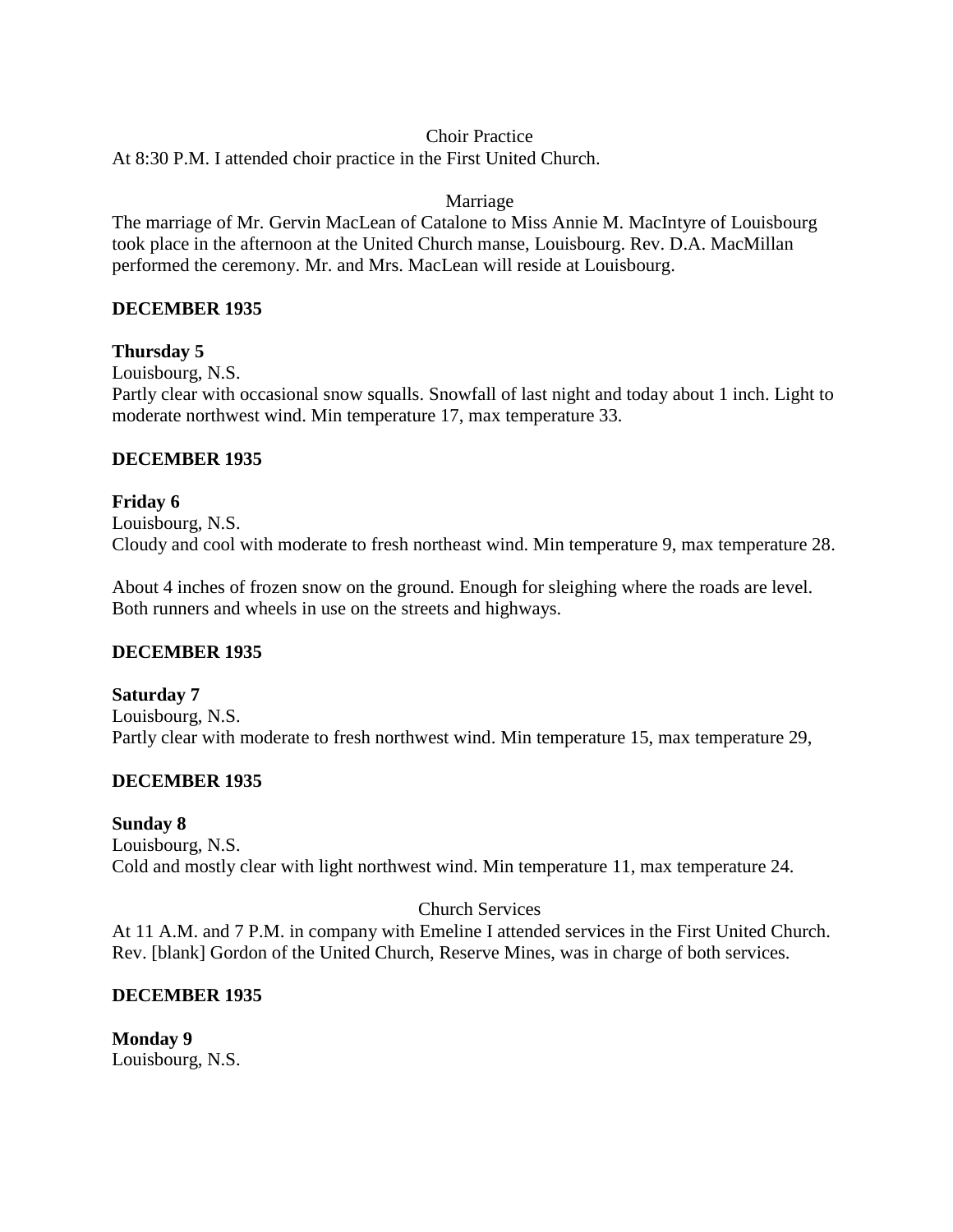Mostly cloudy. Wind northwest shifting to southwest and later to southeast increasing to a moderate breeze at night. Cold in the morning becoming mild during the day. Min temperature 17, max temperature 34.

#### **DECEMBER 1935**

#### **Tuesday 10**

Louisbourg, N.S.

Heavy rain with strong southeast wind in the early morning. Mild and mostly cloudy with light west to northwest winds during the day. Min temperature 29, max temperature 42.

#### Streets Bare

The rain of last night and mild weather of today thawed nearly all the snow. Streets almost entirely bare. Sleighing spoiled.

#### Leaves for Home

Miss Lillian Huntington who has been with us since Sept 15 left for her home today on the afternoon bus. While here she was taking piano lessons from Mrs. Walter Tucker.

#### Police Court

Charles Fiander of Big Lorraine was before Stipendiary Magistrate B. M. Spencer at 10 A.M. today on a charge of destroying property in the Town of Louisbourg on the night of November 15, 1935. Fiander was convicted on the evidence of Wallace Townsend and fined \$5.00 and costs, \$5.90. His brother Melvin arranged with the magistrate to pay the fine and costs at the end of this week. The destruction of property for which Fiander was charged consisted of pulling pickets off fences owned by Wesley and Fletcher Townsend and Alfred Tilley on Main Street near the Railway Station.

#### **DECEMBER 1935**

#### **Wednesday 11**

Louisbourg, N.S.

Cloudy and chilly with light to moderate north to northeast wind. Rain during the night. Min temperature 26, max temperature 35.

#### Death of Rev. John MacIntosh, D.D.

The death occurred at the City Hospital, Sydney, at about 10 pm of Rev. John MacIntosh, D.D., pastor of St James United Church, Sydney, N.S. He was about 68 years of age and is survived by his wife, two sons and one daughter. Mr. MacIntosh's death resulted from injuries received a short distance from his home at Whitney Pier, on last Monday evening, when he was run down by an automobile driven by Philip Ongo of South Bar. Mr. MacIntosh was born at Malaga Watch, C.B., ordained in 1897, and as a student minister previous to his ordination was in charge of Calvin Congregation, Louisbourg for about two years, 1894-95. As a clergyman of the Presbyterian Church and since 1925 of the United Church of Canada he was very well and favorably known and his passing will be deeply regretted by a host of friends.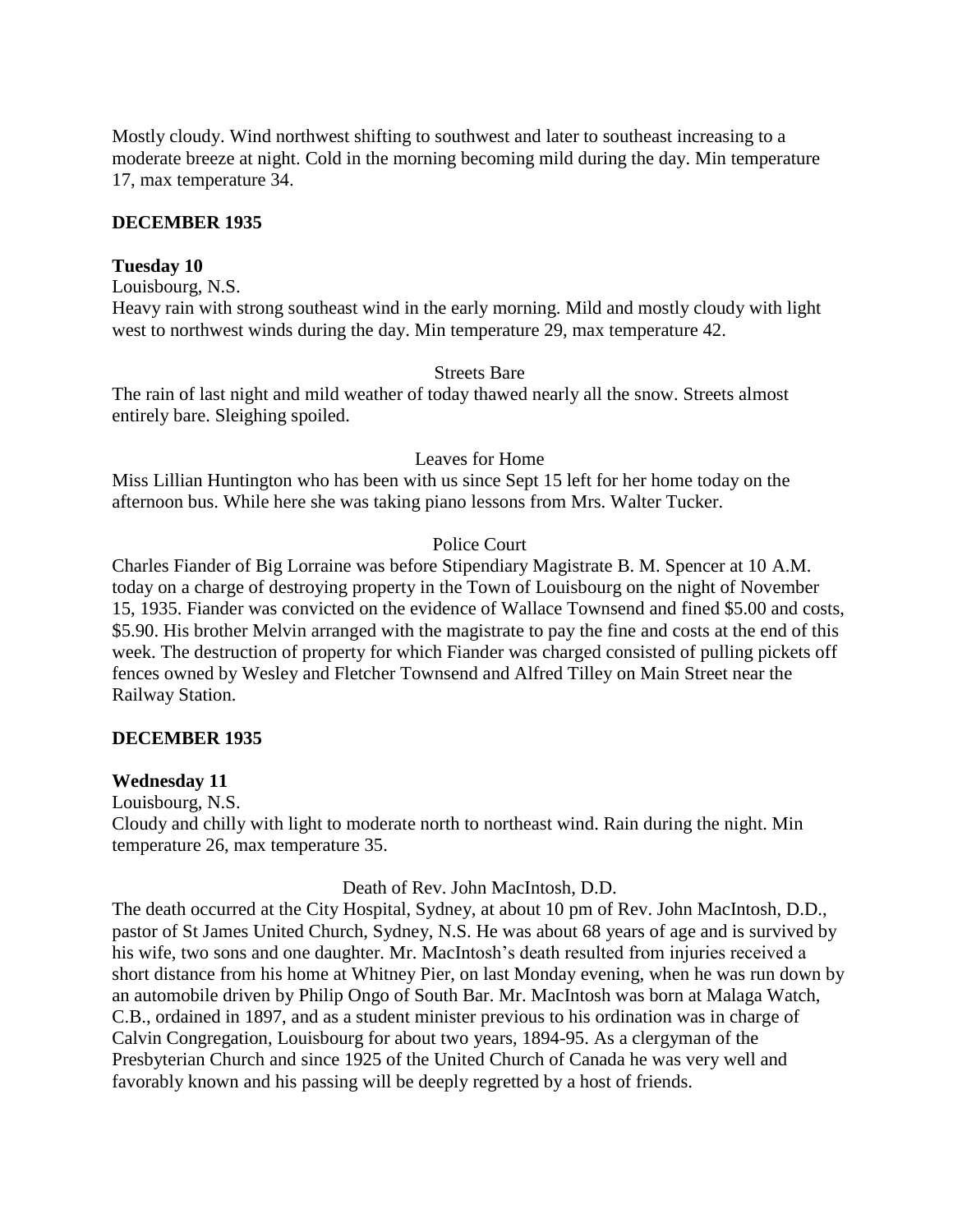## **DECEMBER 1935**

#### **Thursday 12**

Louisbourg, N.S.

Rain in the morning followed by sleet, at about 10 A.M. which turned to snow at about noon which continued all the afternoon and late into the night. Northeast wind increasing to a gale during the day. A most disagreeable day. Ground covered to a depth of about 6 inches with soft snow and slush in the evening. Min temperature 28, max temperature 33.

#### Telephone and Electric Services Demoralized

Owing to the severity of the storm the telephone service to outside points was interrupted during the day. One of the telephone poles on Main Street was blown down by the force of the gale and weight of sticky snow. Two electric light poles on Warren Street gave way in the early part of the night and fell across the street. Quite a number of electric wires fell from the weight of snow in various parts of the town and put a number of lights out of business. The power on the town circuit was shut off at about 11:45 P.M. in order to prevent possible accidents.

#### **DECEMBER 1935**

### **Friday 13**

Louisbourg, N.S.

Mostly cloudy with fresh to strong north to northwest winds. Rain in the early morning. A few light showers in the evening. Min temperature 28, max temperature 36.

### **DECEMBER 1935**

### **Saturday 14**

Louisbourg, N.S. Cloudy and cool with moderate to fresh northeast to north winds. Min temperature 30, max temperature 36.

Funeral The funeral of the late Rev. John MacIntosh, D.D. took place today at Sydney.

### **DECEMBER 1935**

#### **Sunday 15** Louisbourg, N.S.

Cloudy and chilly with moderate to northeast wind. Min temperature 25, max temperature 34.

### Church Services

At 11 A.M. in company with Emeline I attended service in the First United Church, where Rev. E.D. MacKillop of the United Church, Gabarus was the preacher. Mr. and Mrs. MacKillop, and Alec MacDonald of Gabarus Lake who accompanied them had dinner with us and left for home at about 2 P.M. by auto. At 7 P.M. we again attended the First United Church where the service was in charge of the Young People's Society under the leadership of Edward Leroy.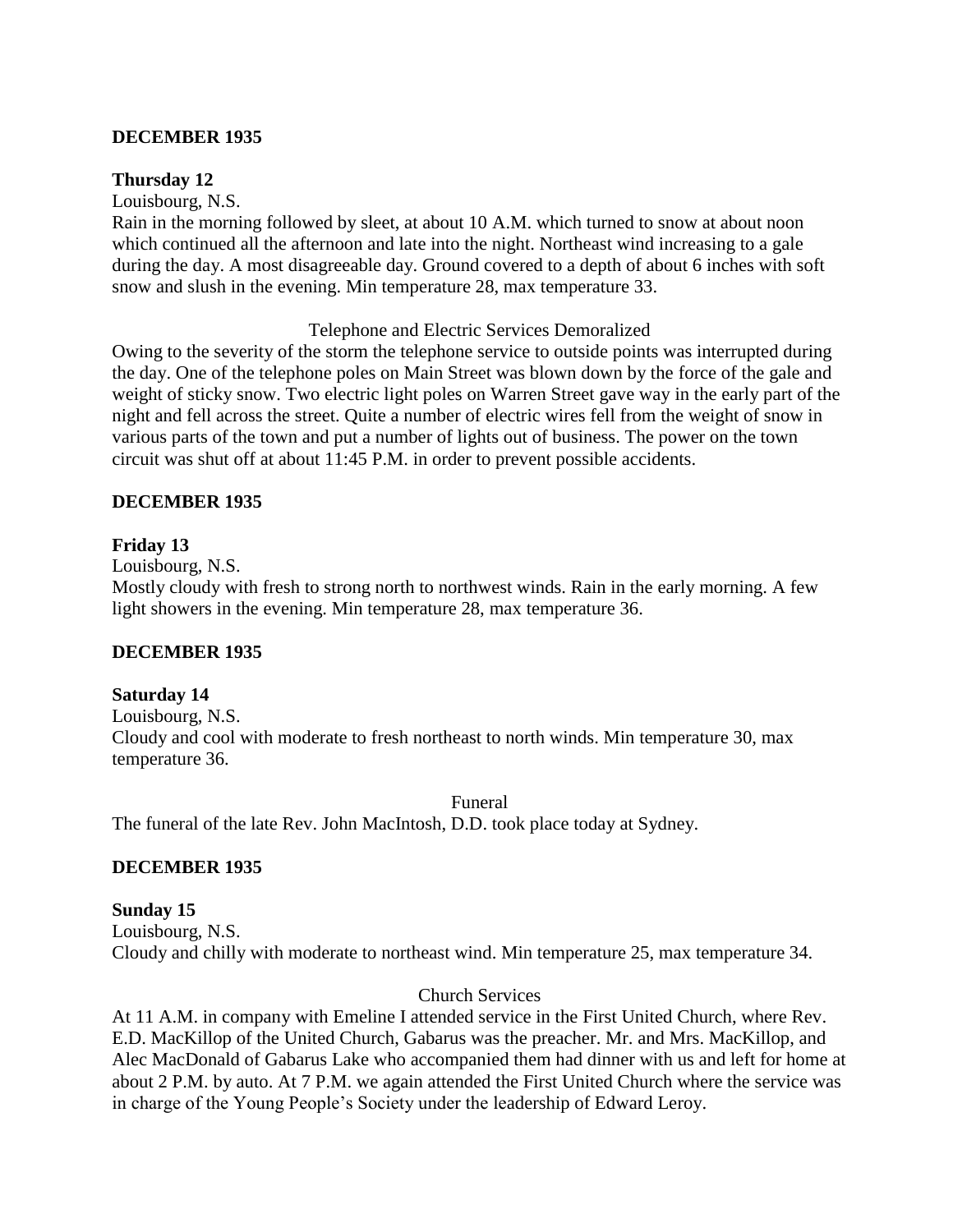## Funeral

The funeral of the late Lawrence Price took place from his home at West Louisbourg to Stella Maris Church at 2 P.M. The funeral service was conducted by Rev. Father D.H. Doyle. Interment took place in the Roman Catholic Cemetery.

## **DECEMBER 1935**

### **Monday 16**

Louisbourg, N.S. Sydney, N.S. Cloudy with light winds, increasing from southeast in the evening. Rain during the night. Min temperature 18, max temperature 37.

Motored to Sydney

I motored to Sydney in the forenoon with Mr. and Mrs. Fletcher Townsend and Wesley Townsend. Left Louisbourg at about 9 A.M. arrived back at 4:15 P.M. We had lunch at the Vidal Hotel.

## **DECEMBER 1935**

**Tuesday 17** Louisbourg, N.S. Cloudy and cool with light west to northwest winds. Min temperature 25, max temperature 38.

# **DECEMBER 1935**

# **Wednesday 18**

Louisbourg, N.S. Cloudy and cool with light to moderate westerly wind. Min temperature 21, max temperature 24.

### Death of Arnold Severance

The death took place at about 11 P.M. at the home of his daughter, Mrs. Raymond Martell, Warren Street of Mr. Arnold Severance. Mr. Severance who was about 77 years of age was a native of Fourchu Richmond Co. but removed to Louisbourg a number of years ago. He is survived by his wife.

### **DECEMBER 1935**

**Thursday 19** Louisbourg, N.S. Sydney, N.S. Cloudy and cool with light westerly wind. Min temperature 24, max temperature 31.

# Motored to Sydney

In the forenoon I motored to Sydney in A.W. Cameron's truck for the purpose of attending a meeting of the Cape Breton County Jail Commission. Reached Sydney at about 11 A.M.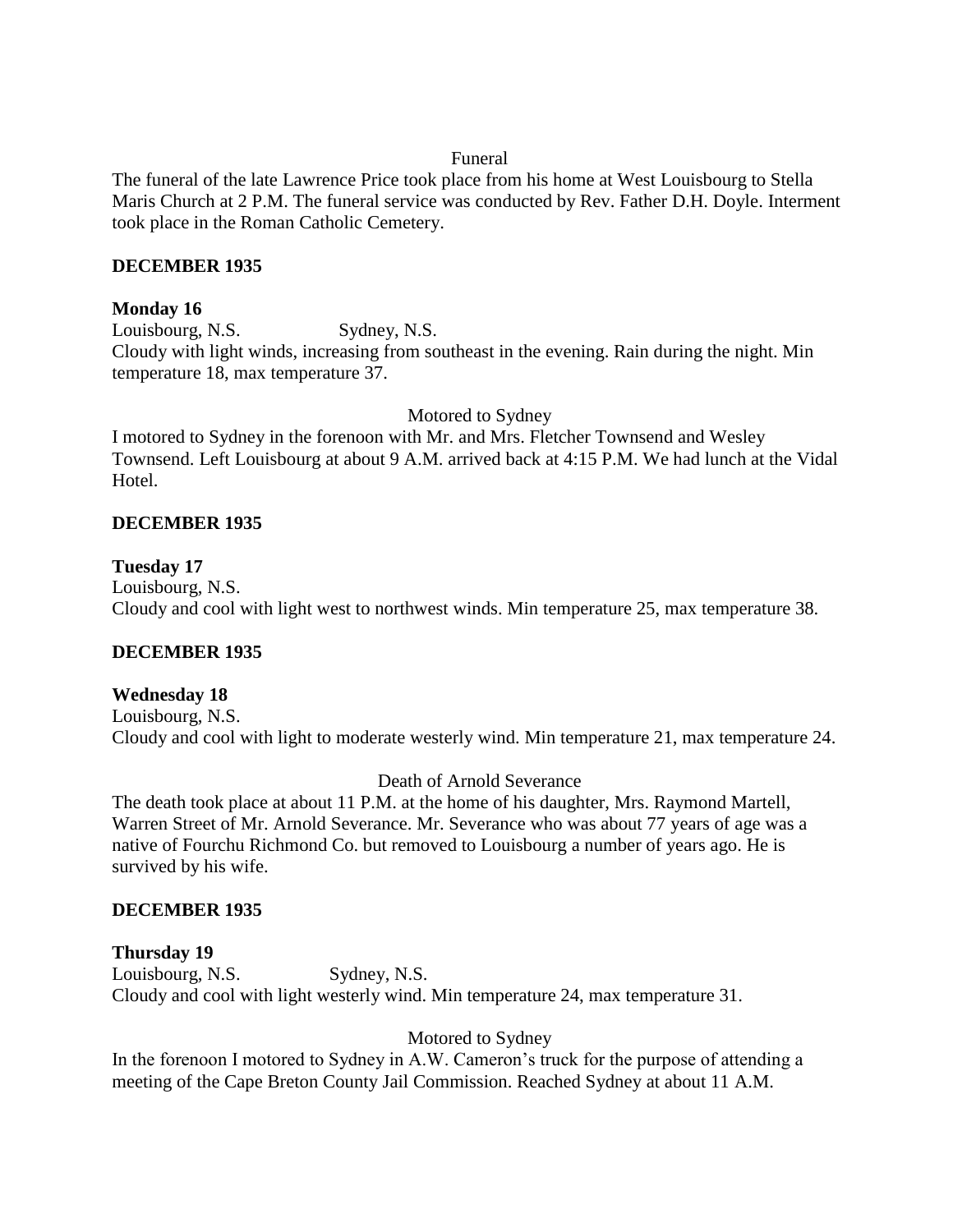### **DECEMBER 1935**

#### **Friday 20**

Louisbourg, N.S. Clear and comparatively mild, becoming cloudy in the afternoon. Light variable wind. Min temperature 18, max temperature 36.

#### Funeral

The funeral of the late Arnold Severance took place from the residence of his daughter, Mrs. Raymond Martell, Warren St. to the Presbyterian Church at about 2 P.M. where service was conducted by Rev. Joseph Cathcart. Interment took place at Willow Grove Cemetery on Clarke's Road. The pallbearers were: Jeremiah Smith, Adolph Garnier, James Cameron, Alonzo Tutty, A.A. Martell and M.S. Huntington.

### **DECEMBER 1935**

### **Saturday 21**

Louisbourg, N.S. Cloudy and chilly with light to moderate northeast wind. Min temperature 25, max temperature 35.

## **DECEMBER 1935**

#### **Sunday 22**

Louisbourg, N.S.

Partly clear with strong westerly wind at times reaching gale proportions. Min temperature 17, max temperature 19.

### Church Services

At 11 A.M. and 7 P.M. I attended services in the First United Church. Emeline accompanied me both morning and evening. Mr. Donald MacLeod, Divinity student of Broughton, C.B. now home from Pine Hill College was the preacher at both services. Owing to having a cold and hoarseness I did not take my usual place in the choir.

### **DECEMBER 1935**

#### **Monday 23** Louisbourg, N.S. Partly clear with strong to moderate westerly wind. Min temperature 16, max temperature 24.

### **DECEMBER 1935**

### **Tuesday 24**

Louisbourg, N.S. Cloudy and cool with light northwest wind. Min temperature 20, max temperature 29.

### **DECEMBER 1935**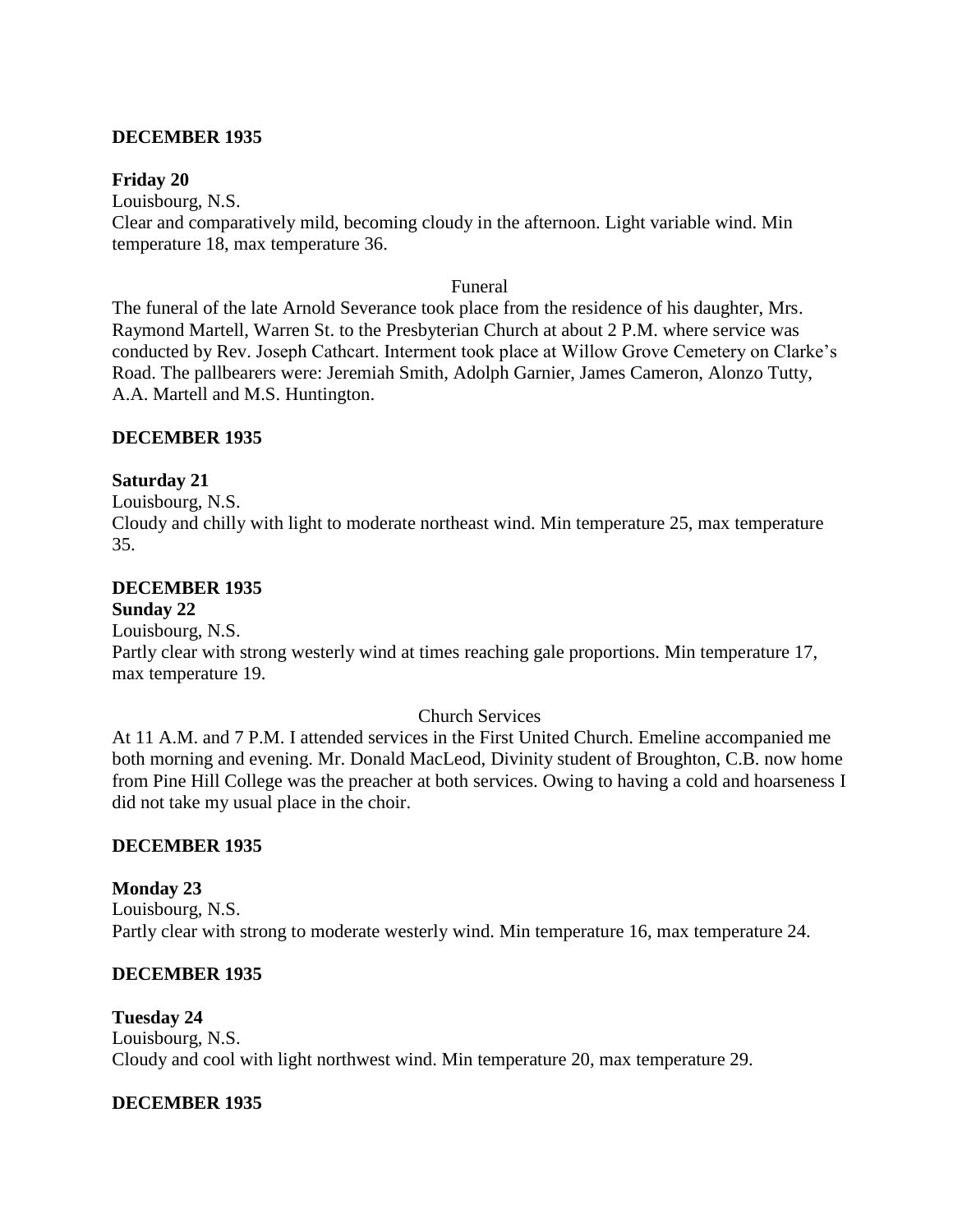### **Wednesday 25**

Louisbourg, N.S.

Mostly cloudy and comparatively mild with light northwest wind shifting to north at night. Light snow during the early part of the night. Snowfall about 1 inch. Min temperature 20, max temperature 32.

## Christmas Celebration

Emeline and I spent the day at Mrs. Z.W. Townsend's where we held our usual Christmas reunion. Others present to dinner and super besides Mrs. Townsend were as follows: Mr. and Mrs. Fletcher Townsend, Wesley Townsend, Mrs. William Bagnall, Mr. and Mrs. E.A. Grant, Emeline and I.

## **DECEMBER 1935**

# **Thursday 26**

Louisbourg, N.S.

Cloudy with light winds which developed into a gale from the southeast during the early part of the night. Light snowfall followed by rain in the evening. Min temperature 25, max temperature 35.

## **DECEMBER 1935**

### **Friday 27**

Louisbourg, N.S.

Heavy southwest gale in the early morning, wind later shifting to westerly and moderating to some extent during the day. Drizzle of snow during the entire day. Very disagreeable. Min temperature 24, max temperature 35.

### **DECEMBER 1935**

### **Saturday 28**

Louisbourg, N.S. Cloudy and cold with moderate to fresh west to northwest wind. Min temperature 18, max temperature 28.

# **DECEMBER 1935**

# **Sunday 29**

Louisbourg, N.S. Cold and mostly cloudy with light to moderate northwest wind. Min temperature 15, max temperature 26.

Church Services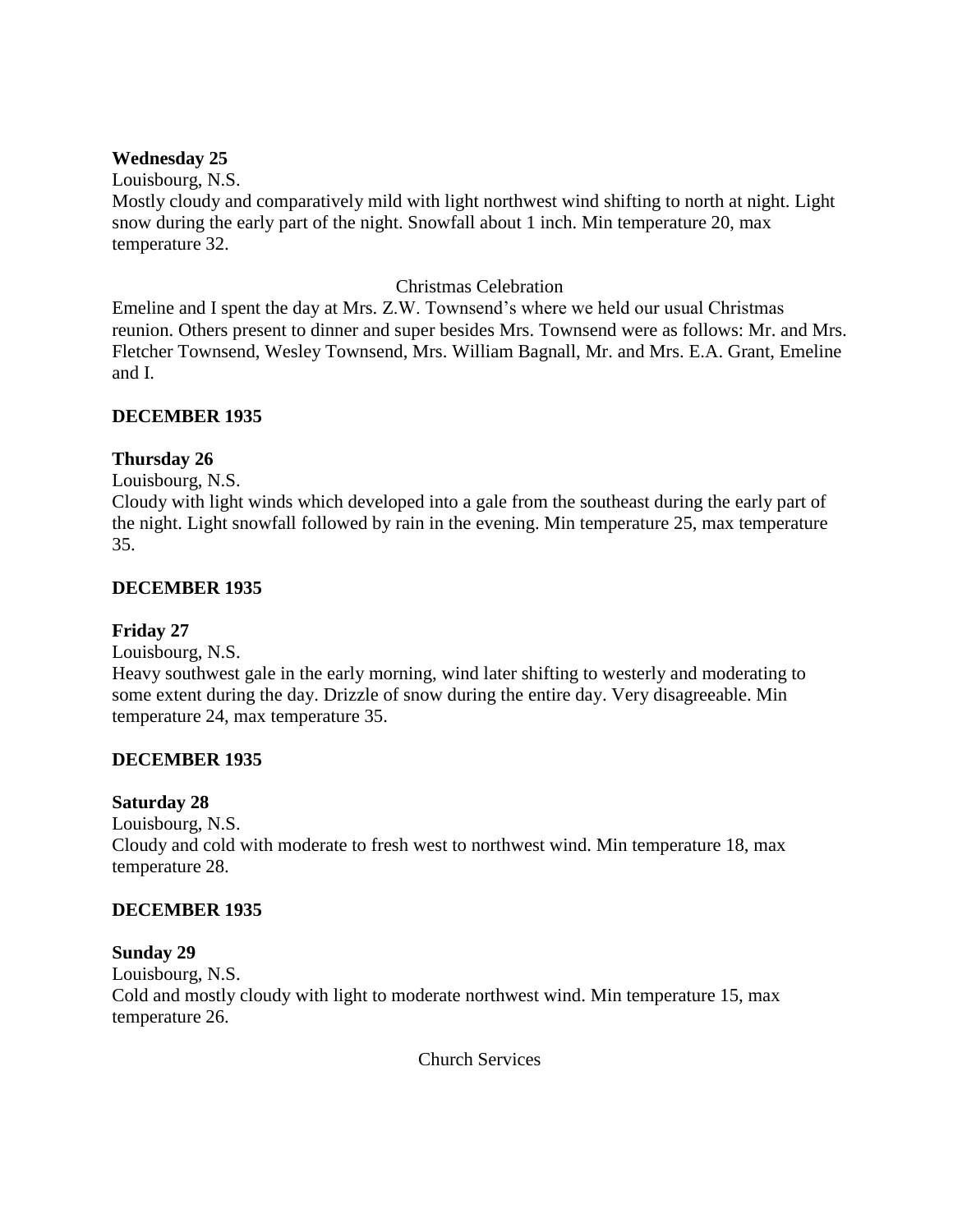Mr. Donald MacLeod divinity student of the United Church occupied the pulpit of the First United Church at 11 A.M. and 7 P.M. I was not out to church today, having not fully recovered from the effects of a recent cold. I thought it better to remain indoors.

### Death of James Bates

The death took place this afternoon at his home on Main Street, of Mr. James Bates. Mr. Bates who was upwards of 80 years of age had been a resident of Louisbourg for several years. He is survived by three sons and four daughters. Ben Bates of Warren Street is a brother of the deceased.

### **DECEMBER 1035**

#### **Monday 30**

Louisbourg, N.S.

Cloudy and cool with moderate winds, mostly northeast. Min temperature 10, max temperature about 28.

### Council Meeting

At 7:30 P.M. I attended and presided at a meeting of the Town Council. Those present at the meeting were: Councillor Wesley Townsend, D.J. MacInnis and Jeremiah Smith. Mayor M.S. Huntington, Clerk: B.M. Spencer, Police Officer, D.M. Johnston. At this meeting I was elected to represent the Town of Louisbourg on the Cape Breton Joint Expenditure Board which meets at Sydney next month.

### **DECEMBER 1935**

### **Tuesday 31**

Louisbourg, N.S. Moderately cold and mostly clear with moderate northerly winds. Min temperature 18, max temperature 28.

#### **DEATHS**

List of residents and former residents of the Town of Louisbourg who died either at Louisbourg or elsewhere during the year 1935

| <b>NAME</b>                  | <b>PLACE OF DEATH</b> | <b>DATE OF DEATH</b> |
|------------------------------|-----------------------|----------------------|
| Mrs. Percy MacKinnon         | Louisbourg, N.S.      | Feb 12, 1935         |
| Benjamin Bates, Jr           | Louisbourg, N.S.      | Feb 15, 1935         |
| Angus MacLean                | Louisbourg, N.S.      | Feb 17, 1935         |
| <b>Alexander MacIntosh</b>   | New York              | March 1935           |
| <b>Russell Trenholme</b>     | North Sydney          | April 4, 1935        |
| Paul P. Bates                | Louisbourg, N.S.      | April 23, 1935       |
| Mrs. Susan Lahey             | Louisbourg, N.S.      | May 10, 1935         |
| Ira Pearl                    | Halifax, N.S.         | Sept 26, 1935        |
| Infant Child of Mr. and Mrs. |                       |                      |